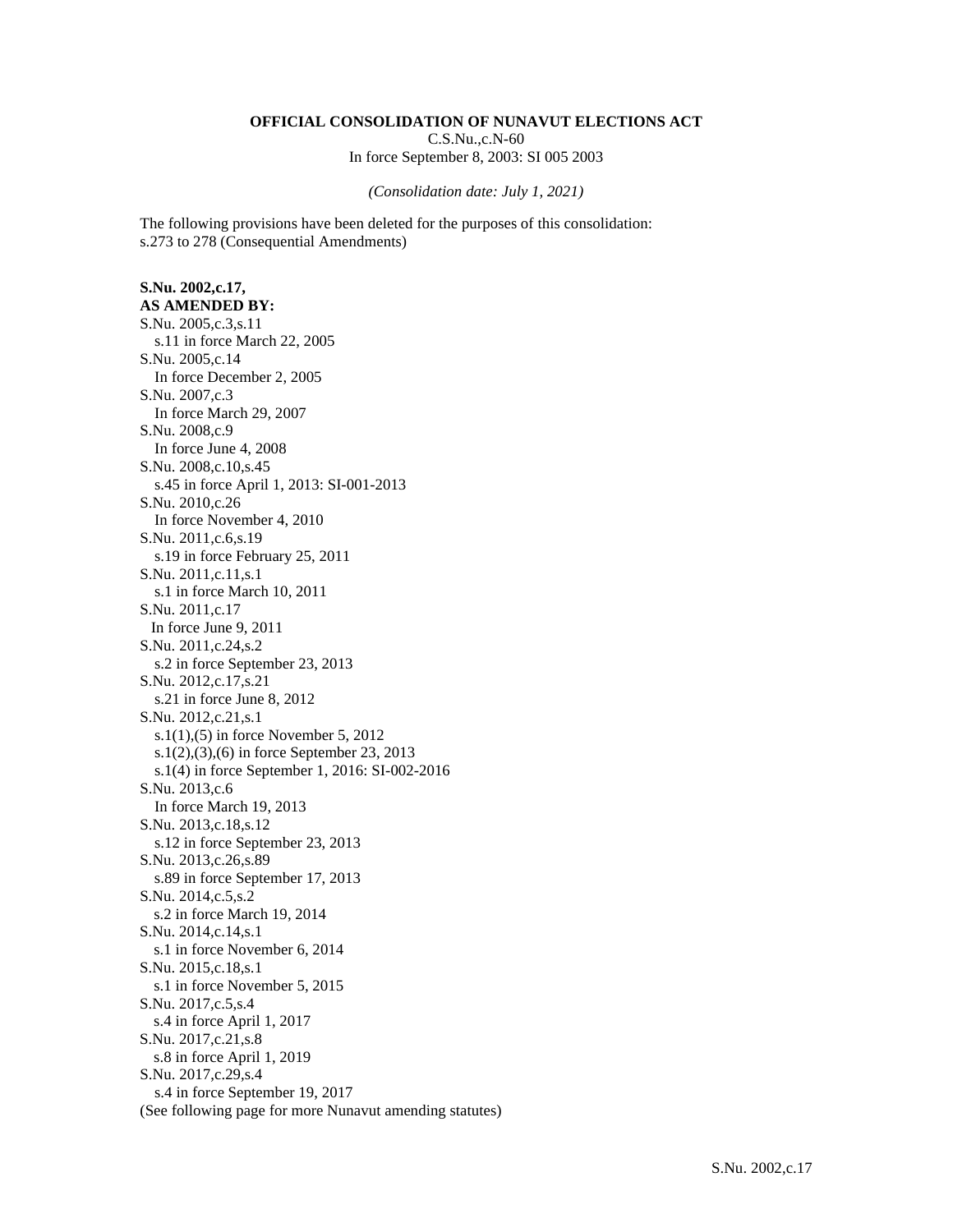# **AS AMENDED BY NUNAVUT STATUTES: (continued)**

S.Nu. 2018,c.13,s.3 s.3 in force November 8, 2018 S.Nu. 2019,c.14 c.14 in force September 19, 2019 **note:** *see* **s.4 of S.Nu. 2019,c.14 for application of s.272 of S.Nu. 2002,c.17 to elections under Part VIII.1.** S.Nu. 2020,c.15,ss.117,147(1) ss.117 and 147(1) in force July 1, 2021 S.Nu. 2021,c.8,Part 3 Part 3 in force March 16, 2021

This is an official consolidation published by the authority of the Territorial Printer under the *Legislation Act*. Subsection 66(2) of the *Legislation Act* provides that "If there is an inconsistency between a consolidated enactment and the original or revised enactment as amended, the original or revised enactment as amended prevails."

The authoritative text of original and revised statutes can be ascertained from the *Revised Statutes of the Northwest Territories, 1988* and the Annual Volumes of the Statutes of the Northwest Territories (for statutes passed before April 1, 1999) and the Statutes of Nunavut (for statutes passed on or after April 1, 1999).

A copy of a statute of Nunavut can be obtained from the Territorial Printer at the address below. The Annual Volumes of the Statutes of Nunavut and this consolidation are also available online at [www.nunavutlegislation.ca.](http://www.nunavutlegislation.ca/)

Any certified Bills not yet included in the Annual Volumes of the Statutes of Nunavut can be obtained through the Office of the Clerk of the Legislative Assembly.

Territorial Printer Legislation Division Department of Justice Government of Nunavut<br>
P.O. Box 1000, Station 550 Fax: (867) 975-6189 P.O. Box 1000, Station 550

Iqaluit, NU X0A 0H0 Email: [Territorial.Printer@gov.nu.ca](mailto:Territorial.Printer@gov.nu.ca)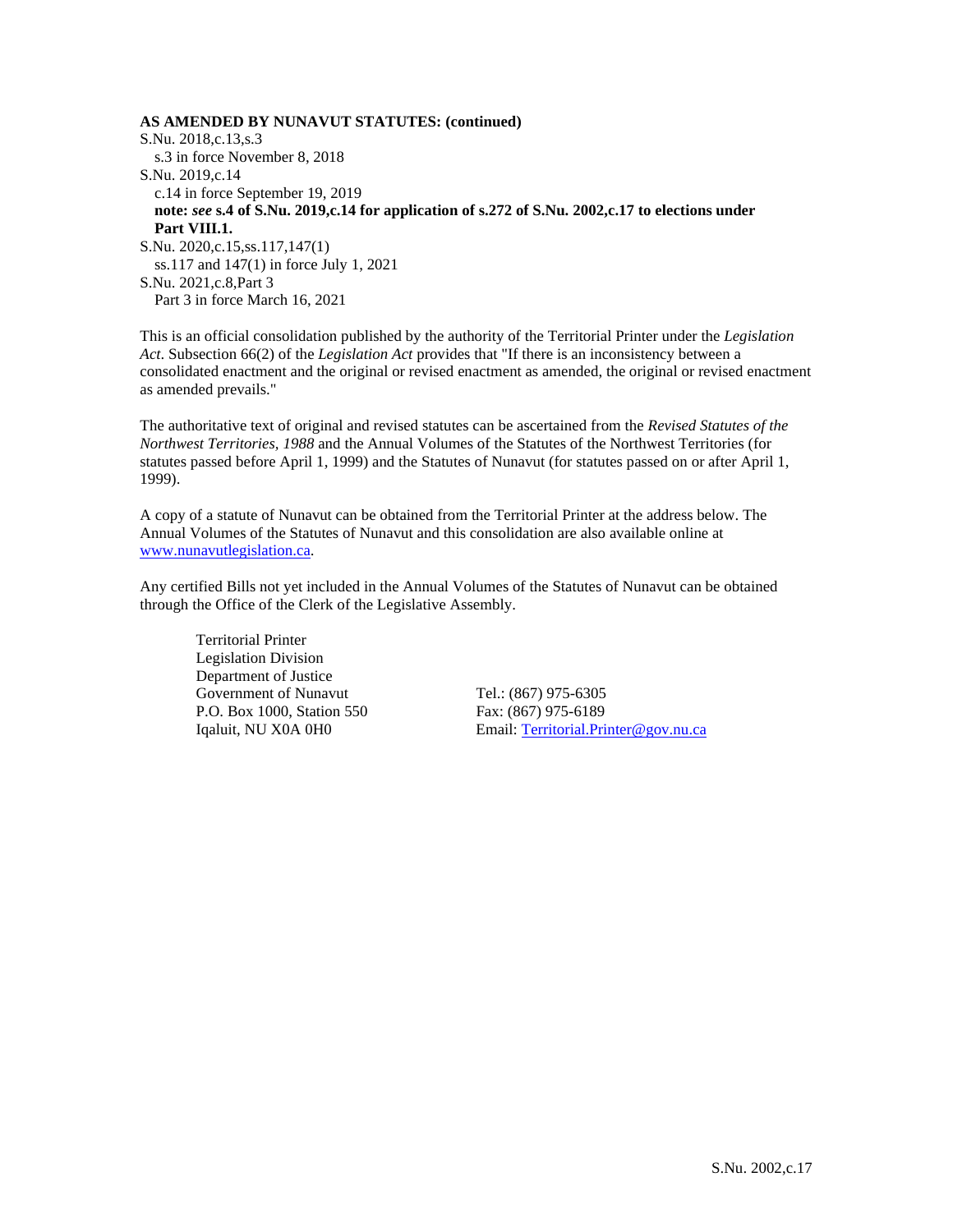# **GLOSSARY OF TERMS USED IN CONSOLIDATIONS**

## *Miscellaneous*

| c.                          | means "chapter".                                                                                                                                                                                                                                                    |                                                                                                                                                          |  |
|-----------------------------|---------------------------------------------------------------------------------------------------------------------------------------------------------------------------------------------------------------------------------------------------------------------|----------------------------------------------------------------------------------------------------------------------------------------------------------|--|
| CIF                         | means "comes into force".                                                                                                                                                                                                                                           |                                                                                                                                                          |  |
| <b>NIF</b>                  | means "not in force".                                                                                                                                                                                                                                               |                                                                                                                                                          |  |
| S.                          | means "section" or "sections", "subsection" or "subsections", "paragraph" or<br>"paragraphs".                                                                                                                                                                       |                                                                                                                                                          |  |
| Sch.                        | means "schedule".                                                                                                                                                                                                                                                   |                                                                                                                                                          |  |
| SI-005-98                   | means the instrument registered as SI-005-98 in 1998. (Note: This is a Northwest<br>Territories statutory instrument if it is made before April 1, 1999, and a Nunavut<br>statutory instrument if it is made on or after April 1, 1999 and before January 1, 2000.) |                                                                                                                                                          |  |
| SI-012-2003                 | means the instrument registered as SI-012-2003 in 2003. (Note: This is a Nunavut<br>statutory instrument made on or after January 1, 2000.)                                                                                                                         |                                                                                                                                                          |  |
|                             |                                                                                                                                                                                                                                                                     | <b>Citation of Acts</b>                                                                                                                                  |  |
| R.S.N.W.T. 1988,c.D-22      |                                                                                                                                                                                                                                                                     | means Chapter D-22 of the Revised Statutes of the Northwest<br>Territories, 1988.                                                                        |  |
| R.S.N.W.T. 1988,c.10(Supp.) |                                                                                                                                                                                                                                                                     | means Chapter 10 of the Supplement to the Revised Statutes of the<br>Northwest Territories, 1988. (Note: The Supplement is in three<br><i>volumes.</i> ) |  |
| S.N.W.T. 1996,c.26          |                                                                                                                                                                                                                                                                     | means Chapter 26 of the 1996 Annual Volume of the Statutes of the<br>Northwest Territories.                                                              |  |
| S.Nu. 2002,c.14             |                                                                                                                                                                                                                                                                     | means Chapter 14 of the 2002 Annual Volume of the Statutes of<br>Nunavut.                                                                                |  |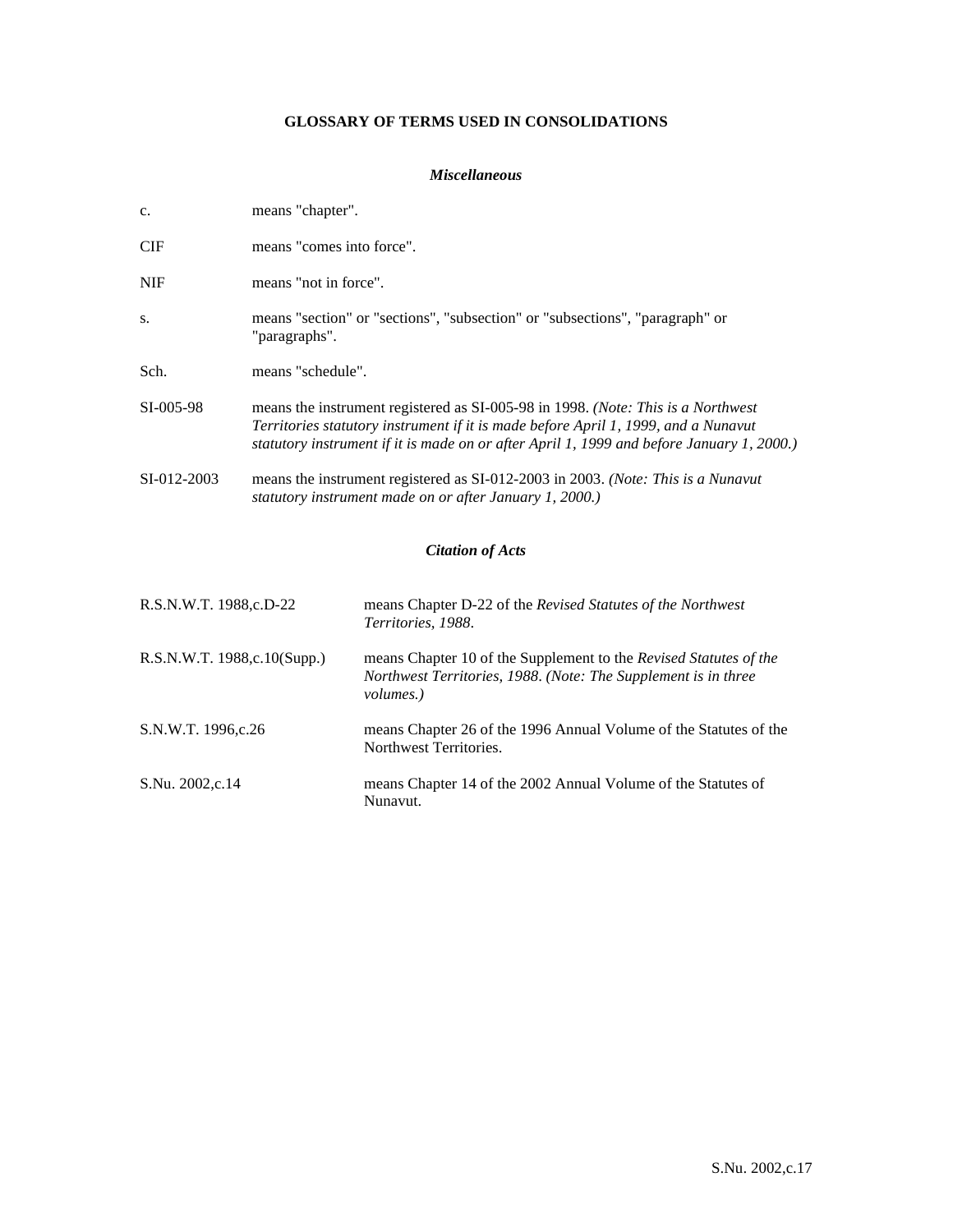# **TABLE OF CONTENTS**

# PART I GENERAL PROVISIONS

# Purpose of this Act

| Main purpose<br>Basic principles                                                                                                                                                                                                                                                                                             | $\mathbf{1}$   | (1)<br>(2)                                                                          |
|------------------------------------------------------------------------------------------------------------------------------------------------------------------------------------------------------------------------------------------------------------------------------------------------------------------------------|----------------|-------------------------------------------------------------------------------------|
| Interpretation                                                                                                                                                                                                                                                                                                               |                |                                                                                     |
| Definitions<br>Local time<br>Overlapping time zones                                                                                                                                                                                                                                                                          | $\overline{2}$ | (1)<br>(2)<br>(3)                                                                   |
| Application                                                                                                                                                                                                                                                                                                                  |                |                                                                                     |
| Application<br>Repealed                                                                                                                                                                                                                                                                                                      | 3              | (1)<br>(2)                                                                          |
| Determining Residence                                                                                                                                                                                                                                                                                                        |                |                                                                                     |
| Residence rules<br>Place of home or dwelling<br>Absence for temporary purpose<br>Limit on absence for temporary purpose<br>Selection of residence<br>Homeless persons<br>Single residence<br>Prisoners<br>Deemed residence<br>Change of residence during general election<br>Residence for by-election<br>Seasonal residence | 4              | (1)<br>(2)<br>(3)<br>(4)<br>(5)<br>(6)<br>(7)<br>(8)<br>(9)<br>(10)<br>(11)<br>(12) |
| <b>Official Languages</b>                                                                                                                                                                                                                                                                                                    |                |                                                                                     |
| Use of official languages<br>Materials for translation<br>Late transmission<br>Languages of election officers<br>Interpreters<br>Validity of election                                                                                                                                                                        | 5<br>6         | (1)<br>(2)<br>(3)<br>(1)<br>(2)<br>(3)                                              |
| <b>PART II</b>                                                                                                                                                                                                                                                                                                               |                |                                                                                     |
| <b>DEMOCRATIC RIGHTS</b>                                                                                                                                                                                                                                                                                                     |                |                                                                                     |
| <b>Voting Rights</b>                                                                                                                                                                                                                                                                                                         |                |                                                                                     |
| Right to vote<br>Disqualification<br>Secret ballot<br>One vote<br>Voting in a constituency                                                                                                                                                                                                                                   | 7<br>8<br>9    | (1)<br>(2)<br>(1)<br>(2)                                                            |
| Right to time to vote                                                                                                                                                                                                                                                                                                        | 10             | (1)                                                                                 |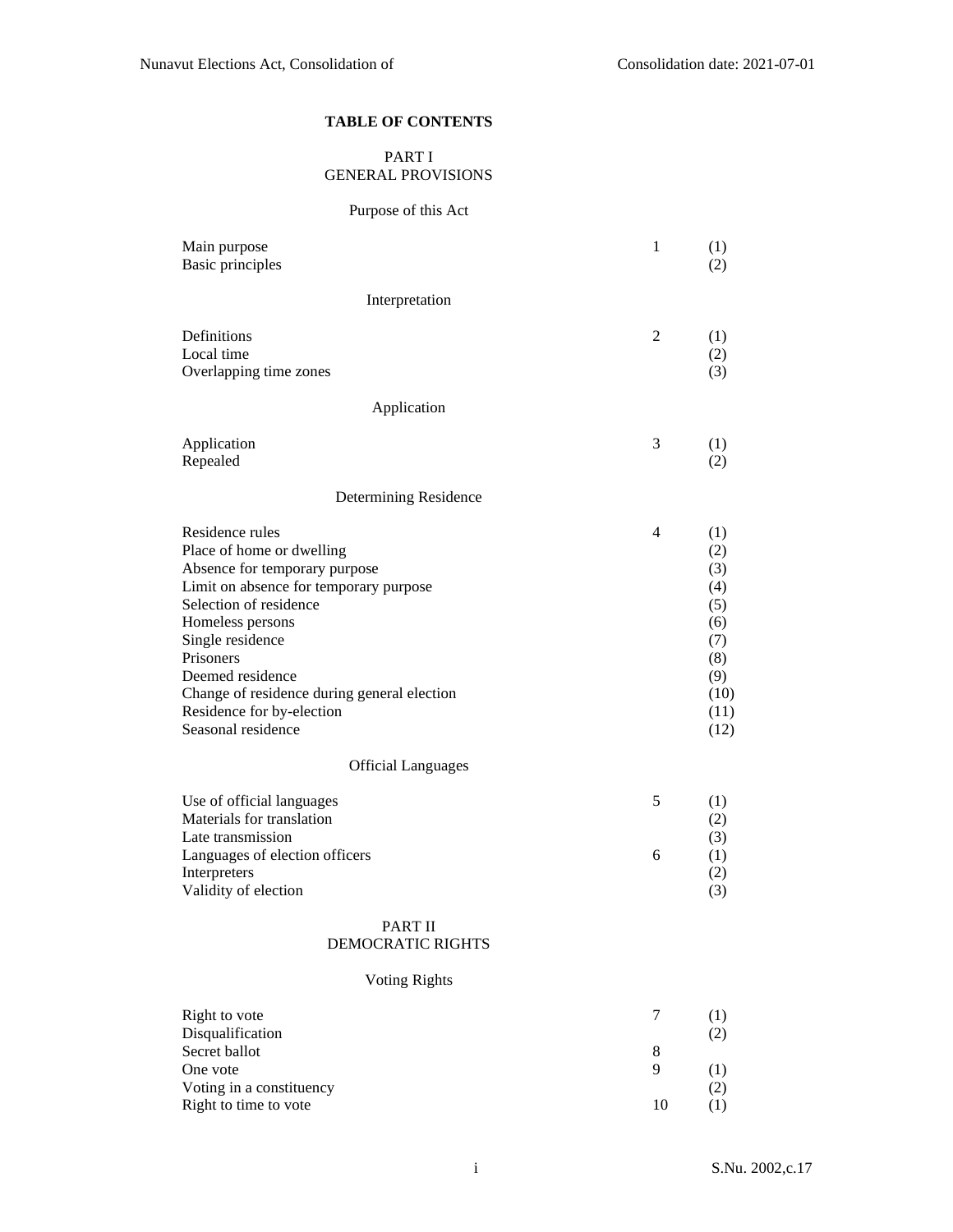| Convenience of employer                               |      | (2)   |
|-------------------------------------------------------|------|-------|
| Deduction in pay or penalties                         |      | (3)   |
| Hourly and piece-work workers                         |      | (4)   |
| Deemed deduction in pay                               |      | (5)   |
| <b>Exempted</b> voters                                |      | (6)   |
| <b>Rights of Candidacy</b>                            |      |       |
| Right to be a candidate                               | 11   | (1)   |
| Eligibility of non-resident candidates                |      | (1.1) |
| Disqualification                                      |      | (2)   |
| Ineligible candidates — no financial return           |      | (2.1) |
| Ineligible candidates — non-compliance                |      | (2.2) |
| Ineligible candidates — convicted members             |      | (3)   |
| Meaning of "as a result of that charge or conviction" |      | (4)   |
| Single candidacy                                      | 12   | (1)   |
| Prohibited pledges                                    |      | (2)   |
| Election void                                         | 13   |       |
| Campaigning in Election                               |      |       |
| Prohibited campaigning                                | 13.1 | (1)   |
| Exceptions                                            |      | (2)   |

## PART III

No interference at work (3) Prohibition (4)

# CONSTITUENCIES AND POLLING STATIONS

# Electoral Boundaries Commission

| Decennial adjustment                          | 14 |     |
|-----------------------------------------------|----|-----|
| Repealed                                      | 15 |     |
| <b>Establishment of Boundaries Commission</b> | 16 | (1) |
| Duty of Commission                            |    | (2) |
| <b>Termination of Commission</b>              |    | (3) |
| Membership                                    | 17 | (1) |
| Presiding member                              |    | (2) |
| Two other members                             |    | (3) |
| Deputy presiding member                       |    | (4) |
| Termination of office                         |    | (5) |
| Ineligibility of members                      |    | (6) |
| Vacancy                                       |    | (7) |
| Effect of vacancy                             |    | (8) |
| Remuneration of members                       | 18 |     |
| Quorum                                        | 19 | (1) |
| Deciding vote                                 |    | (2) |
| Powers                                        | 20 | (1) |
| Not agent of government                       |    | (2) |
| <b>Staff</b>                                  |    | (3) |
| Mapping services                              |    | (4) |
| Factors for constituency boundaries           | 21 | (1) |
| Single areas                                  |    | (2) |
| Proposing names                               | 22 | (1) |
| Request for names                             |    | (2) |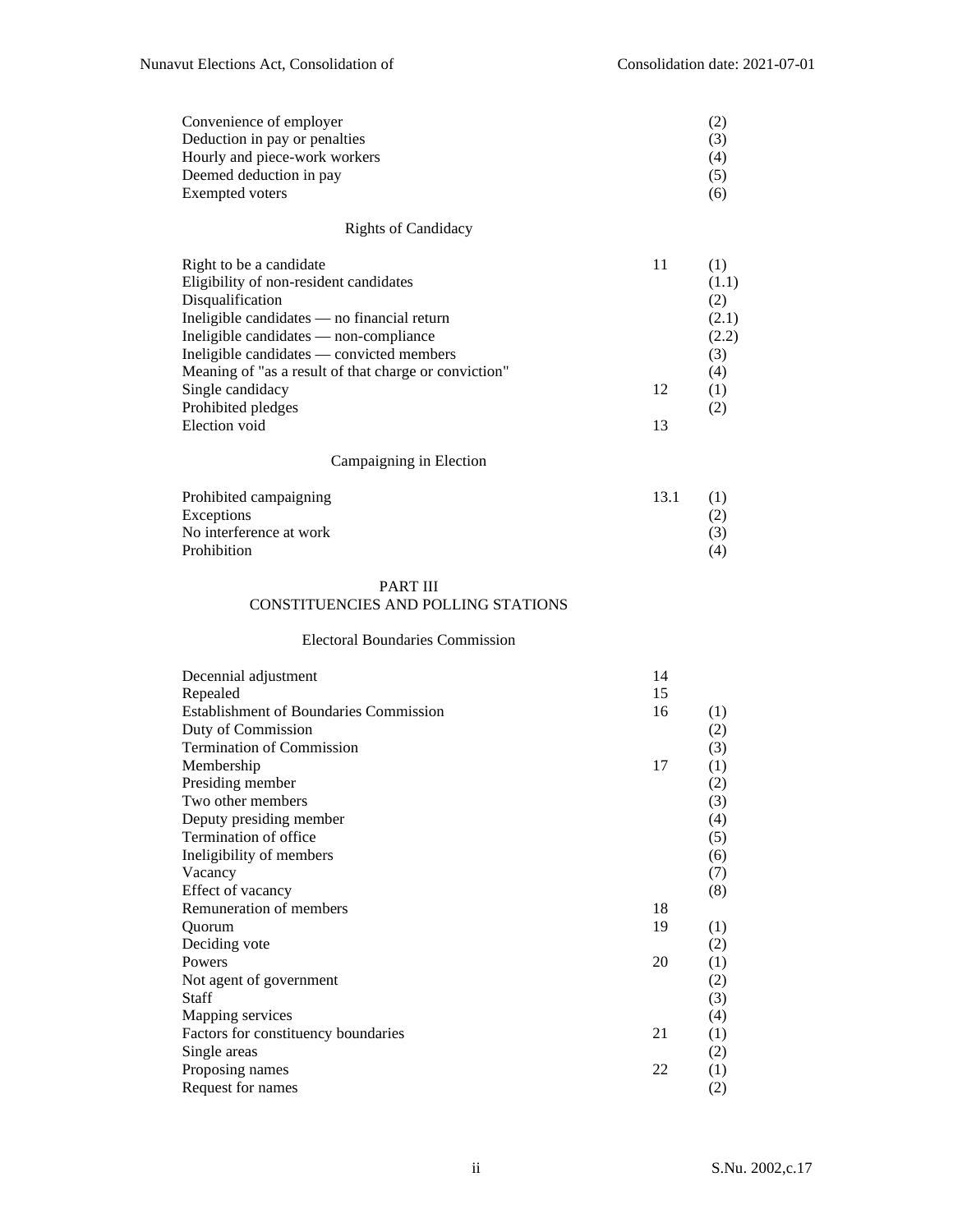# Public Hearings

| Public hearing                               | 23 | (1)   |
|----------------------------------------------|----|-------|
| Publication of notice                        |    | (2)   |
| Content of public notice                     |    | (3)   |
| Repealed                                     |    | (4)   |
| Place of hearings                            | 24 | (1)   |
| Conduct of public hearings                   |    | (2)   |
| Representations                              | 25 |       |
| Report of a Boundaries Commission            |    |       |
| Commission's report                          | 26 | (1)   |
| Deadline                                     |    | (2)   |
| Extension of deadline                        |    | (3)   |
| Forwarding copies of the report              | 27 | (1)   |
| Availability of report                       |    | (2)   |
| Report available to public                   |    | (3)   |
| Laying report before Legislative Assembly    |    | (4)   |
| Consideration by Legislative Assembly        |    | (5)   |
| <b>Constituencies Bill</b>                   |    |       |
| Preparation of draft bill                    | 28 |       |
| Introduction of bill                         | 29 | (1)   |
| Commencement                                 |    | (2)   |
| Effective date                               |    | (3)   |
| Interpretation                               | 30 |       |
| Constituencies                               |    |       |
| Constituencies                               | 31 | (1)   |
| Authoritative descriptions of constituencies |    | (2)   |
| Amendments to constituency names             |    | (2.1) |
| Maps for convenience                         |    | (3)   |
| Availability                                 |    | (4)   |
| <b>Establishment of Polling Stations</b>     |    |       |
| Polling stations for election day            | 32 | (1)   |
| Basis of polling stations                    |    | (2)   |
| Mobile polling stations                      |    | (3)   |
| Descriptions to Chief Electoral Officer      | 33 | (1)   |
| Informing candidates                         |    | (2)   |
| Mobile poll                                  |    | (3)   |
| Central polling place                        | 34 |       |
| Furnishing a polling station                 | 35 | (1)   |
| Registration station                         |    | (2)   |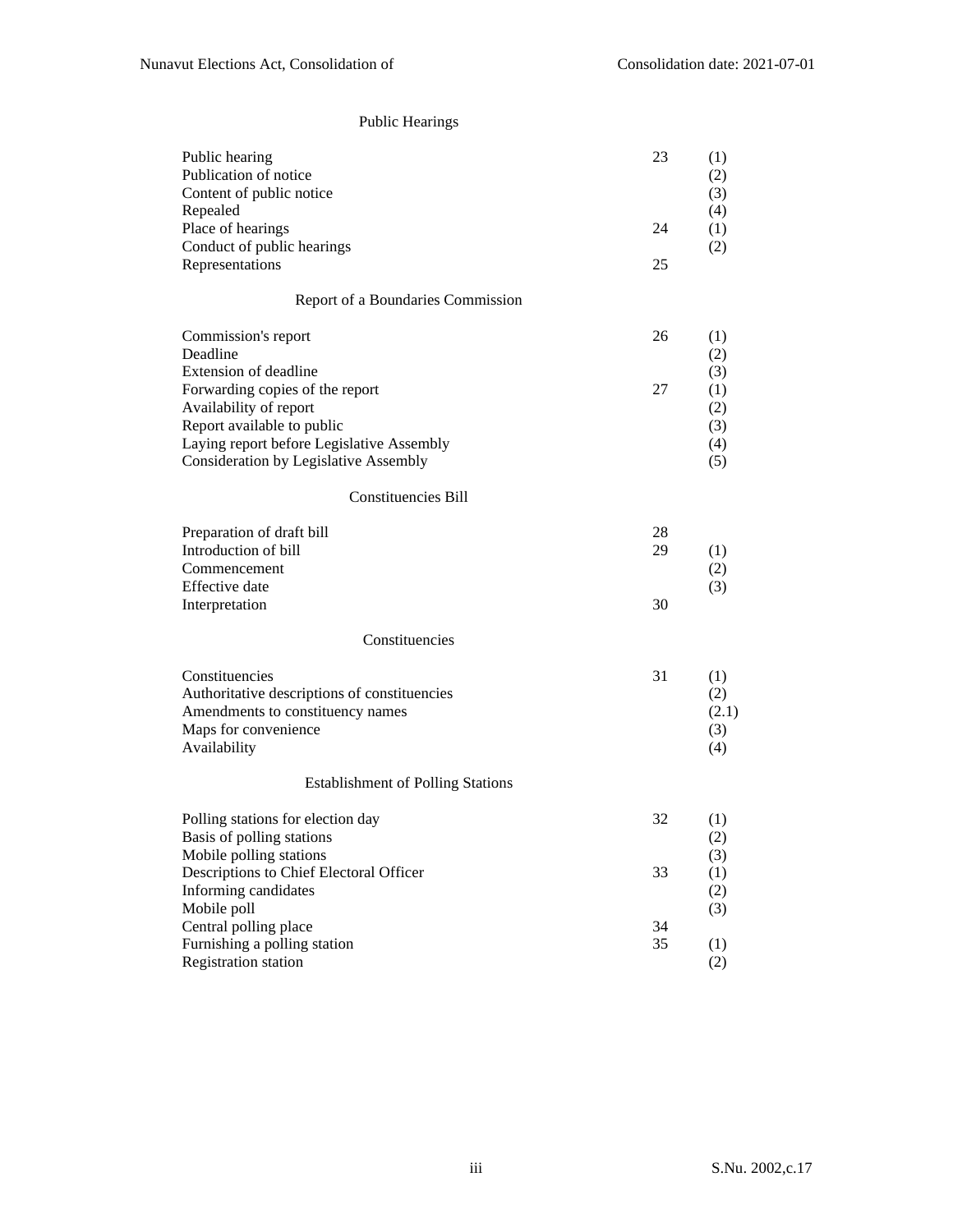# PART IV ISSUE OF WRIT AND VOTER REGISTRATION

## Proclamation and Writs

| Proclamation<br>Contents of proclamation<br>Consistency<br>Fixed election day<br>Election day<br>If Tuesday is election day<br>Issuance of writs<br>Contents of the writ<br>Vacancy in Legislative Assembly<br>Exception<br>Revocation of proclamation | 36<br>37<br>38 | (1)<br>(2)<br>(3)<br>(3.1)<br>(4)<br>(5)<br>(1)<br>(2)<br>(1)<br>(2)<br>(3) |
|--------------------------------------------------------------------------------------------------------------------------------------------------------------------------------------------------------------------------------------------------------|----------------|-----------------------------------------------------------------------------|
| Office of the Returning Officer                                                                                                                                                                                                                        |                |                                                                             |
| Office of returning officer<br>Additional or shared offices<br>Attendance in office                                                                                                                                                                    | 39             | (1)<br>(2)<br>(3)                                                           |
| Public notice                                                                                                                                                                                                                                          | 40             |                                                                             |
| Writ Withdrawn or Superseded                                                                                                                                                                                                                           |                |                                                                             |
| Withdrawal of the writ<br>Health or safety risk<br>Notice of withdrawal<br>Public notice<br>New writ                                                                                                                                                   | 41             | (1)<br>(1.1)<br>(2)<br>(3)<br>(4)                                           |
| Writ superseded by a general election<br>Deemed end of election period                                                                                                                                                                                 | 42             | (1)<br>(2)                                                                  |
| Collection of Information for Voter Lists                                                                                                                                                                                                              |                |                                                                             |
| Preparation of voters lists<br>Methods available                                                                                                                                                                                                       | 43             | (1)<br>(2)                                                                  |
| Provisional voters list<br>Registration<br>Removal<br>Transfer to voters list                                                                                                                                                                          | 43.1           | (1)<br>(2)<br>(3)<br>(4)                                                    |
| Agreements                                                                                                                                                                                                                                             | 44             |                                                                             |
| Direct Registration of Voters                                                                                                                                                                                                                          |                |                                                                             |
| Direct registration<br>Notifying returning officers<br>Extension of registration period                                                                                                                                                                | 45             | (1)<br>(2)<br>(3)                                                           |
| Appointment of registration clerks<br>Eligible persons<br>Replacement                                                                                                                                                                                  | 46             | (1)<br>(2)<br>(3)                                                           |
| List of registration clerks<br>Access to list                                                                                                                                                                                                          | 47             | (1)                                                                         |
| Duties of returning officer<br>Notice                                                                                                                                                                                                                  | 48             | (2)<br>(1)<br>(2)                                                           |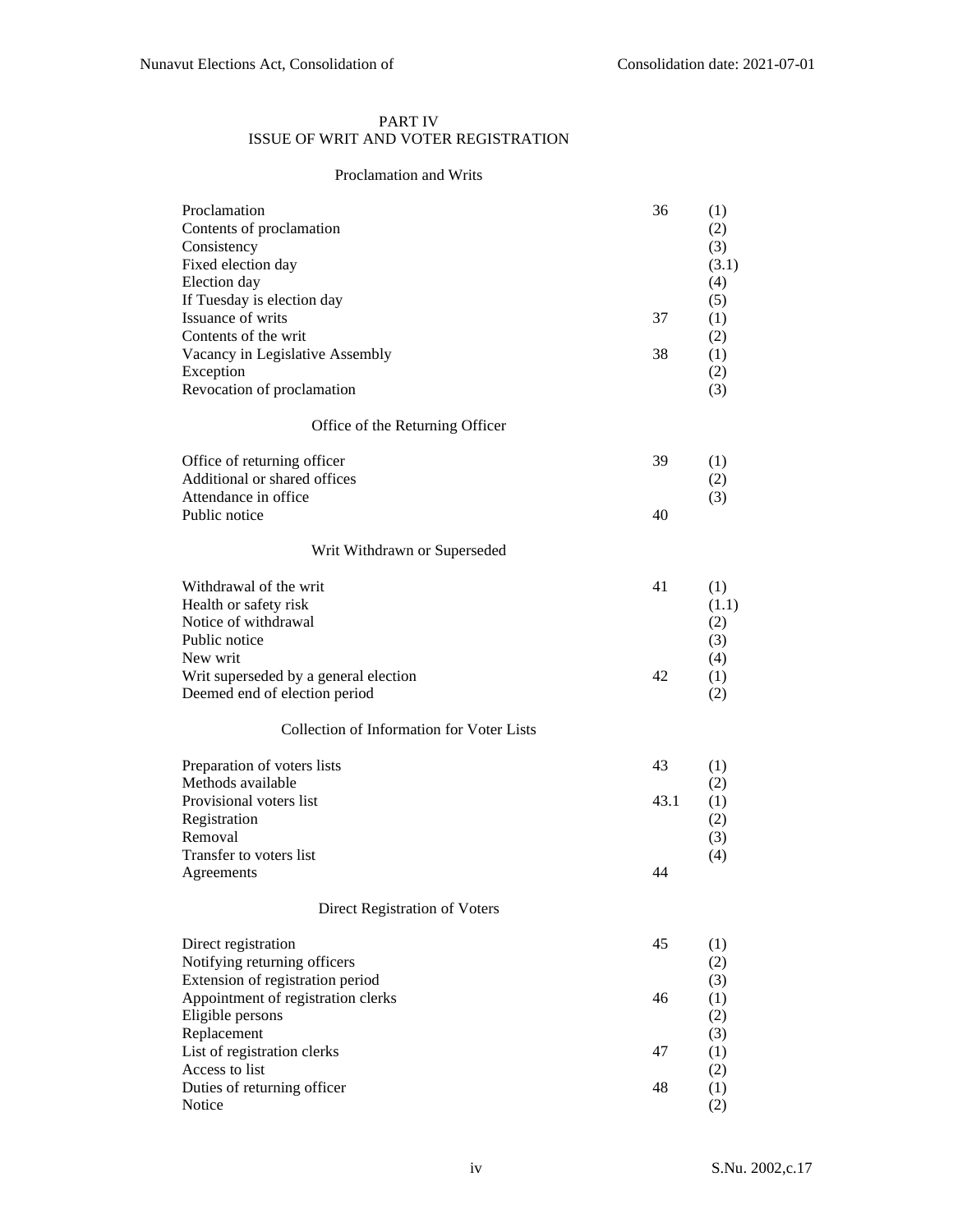| Responsibility of registration clerks | 49 | (1) |
|---------------------------------------|----|-----|
| Record of information                 |    | (2) |
| Registration card                     | 50 | (1) |
| Contents of registration card         |    | (2) |
| Notice to disabled voters             |    | (3) |
| Using registration cards              | 51 | (1) |
| Deadline                              |    | (2) |
| Late card                             |    | (3) |
| Identification of registration clerks | 52 | (1) |
| Entry into apartment buildings        |    | (2) |
| Submission of information             | 53 | (1) |
| Certification of voter information    |    | (2) |
|                                       |    |     |
| Completion of registration            |    | (3) |
| <b>Voters Lists</b>                   |    |     |
|                                       |    |     |
| Issue of voters list                  | 54 | (1) |
| Contents of voters lists              |    | (2) |
| Accuracy of information               |    | (3) |
| Form of voters list                   |    | (4) |
| Sending copies of voters list         | 55 | (1) |
| Posting copy of list                  |    | (2) |
|                                       |    |     |
| Voter Information Card                |    |     |
|                                       |    |     |
| Sending the card                      | 56 | (1) |
| Contents of voter information card    |    | (2) |
| <b>Changes to Voters List</b>         |    |     |
|                                       |    |     |
| Notice of voters list                 | 57 |     |
| Duty of returning officer             | 58 | (1) |
| Adding to voters list                 |    | (2) |
| Striking from voters list             |    | (3) |
|                                       |    |     |
| Objection to Voters List              |    |     |
| Objection to voters list              | 59 | (1) |
|                                       |    |     |
| Objection                             |    | (2) |
| Burden of proof                       |    | (3) |
| Notice to person                      | 60 | (1) |
| Determination of objection            |    | (2) |
| Revision of voters list               |    | (3) |
| General power                         | 61 |     |
| Repealed                              | 62 |     |
| Sending Voters List to Candidates     |    |     |
|                                       |    |     |
| Distribution of voters list           | 63 |     |
| Repealed                              | 64 |     |
|                                       |    |     |
| Registration at Place of Voting       |    |     |
|                                       |    |     |
| Right to register to vote             | 65 | (1) |
| Registering voters                    |    | (2) |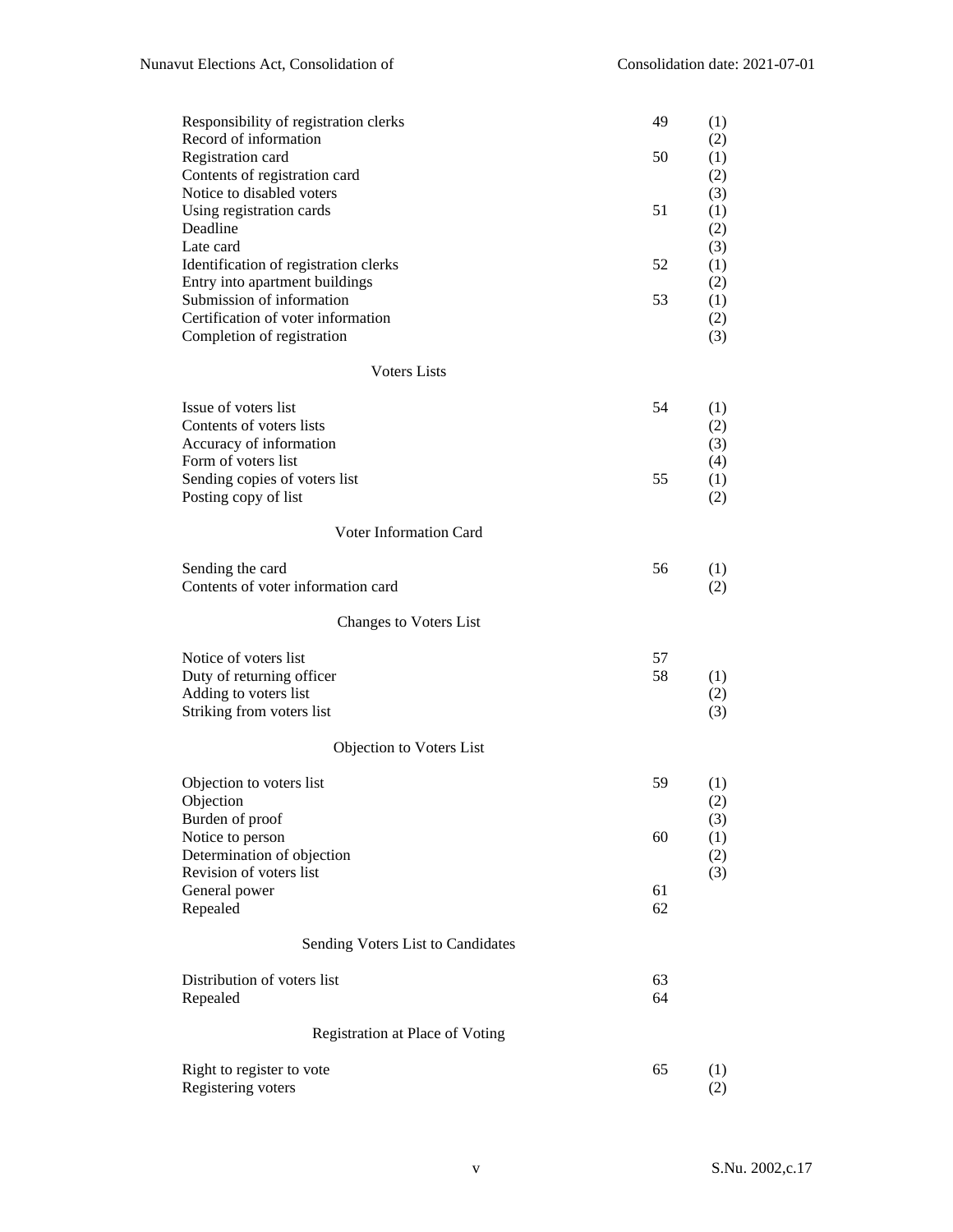# Final Voters List

| Final voters list                                   | 66 | $\left(1\right)$ |
|-----------------------------------------------------|----|------------------|
| Distribution to member                              |    | (2)              |
| <b>Administrative Matters</b>                       |    |                  |
| <b>Public Access</b>                                | 67 | (1)              |
| Protection of voter information                     |    | (2)              |
| Restricted use of voters lists                      | 68 | (1)              |
| Access to Information and Protection of Privacy Act |    | (2)              |
| Marks in lieu of signatures                         | 69 |                  |

# PART V

# HOLDING AN ELECTION

# Declaration of Candidacy

|                                              | 70   |            |
|----------------------------------------------|------|------------|
| Declaration of candidacy                     |      | (1)        |
| Filing period<br>Delegation of power         | 71   | (2)<br>(1) |
| Powers of delegate                           |      | (2)        |
| Financial agent                              | 72   | (1)        |
| Eligibility to act as financial agent        |      | (2)        |
| Effective date                               |      | (3)        |
| Change in financial agent                    |      | (4)        |
| Declaration of candidacy                     | 73   | (1)        |
|                                              |      |            |
| Repealed                                     |      | (2)<br>(3) |
| Signature by candidate                       |      |            |
| Declaration of financial agent               |      | (4)        |
| Repealed                                     | 73.1 | (5)        |
| Candidate photographs                        | 74   |            |
| Deposit                                      |      | (1)        |
| Form of deposit                              |      | (2)        |
| Transfer of deposit                          |      | (3)        |
| Refusal of candidacy                         | 75   | (1)        |
| Corrections                                  |      | (2)        |
| Multiple declarations                        |      | (3)        |
| Acceptance certificate                       |      | (4)        |
| Notice of suspected ineligibility            | 75.1 | (1)        |
| Notice to Chief Electoral Officer            |      | (2)        |
| Time for submission                          |      | (3)        |
| Decision of Chief Electoral Officer          |      | (4)        |
| <b>Ballots</b>                               |      | (5)        |
| Review of Chief Electoral Officer's decision |      | (6)        |
| Hearing                                      |      | (7)        |
| Continuation of election                     |      | (8)        |
| Cancellation of election                     |      | (9)        |
| New election                                 |      | (10)       |
| Provisions applicable to cancelled election  |      | (11)       |
| Campaign manager                             | 76   | (1)        |
| Form of appointment                          |      | (2)        |
| Copy to returning officer                    |      | (3)        |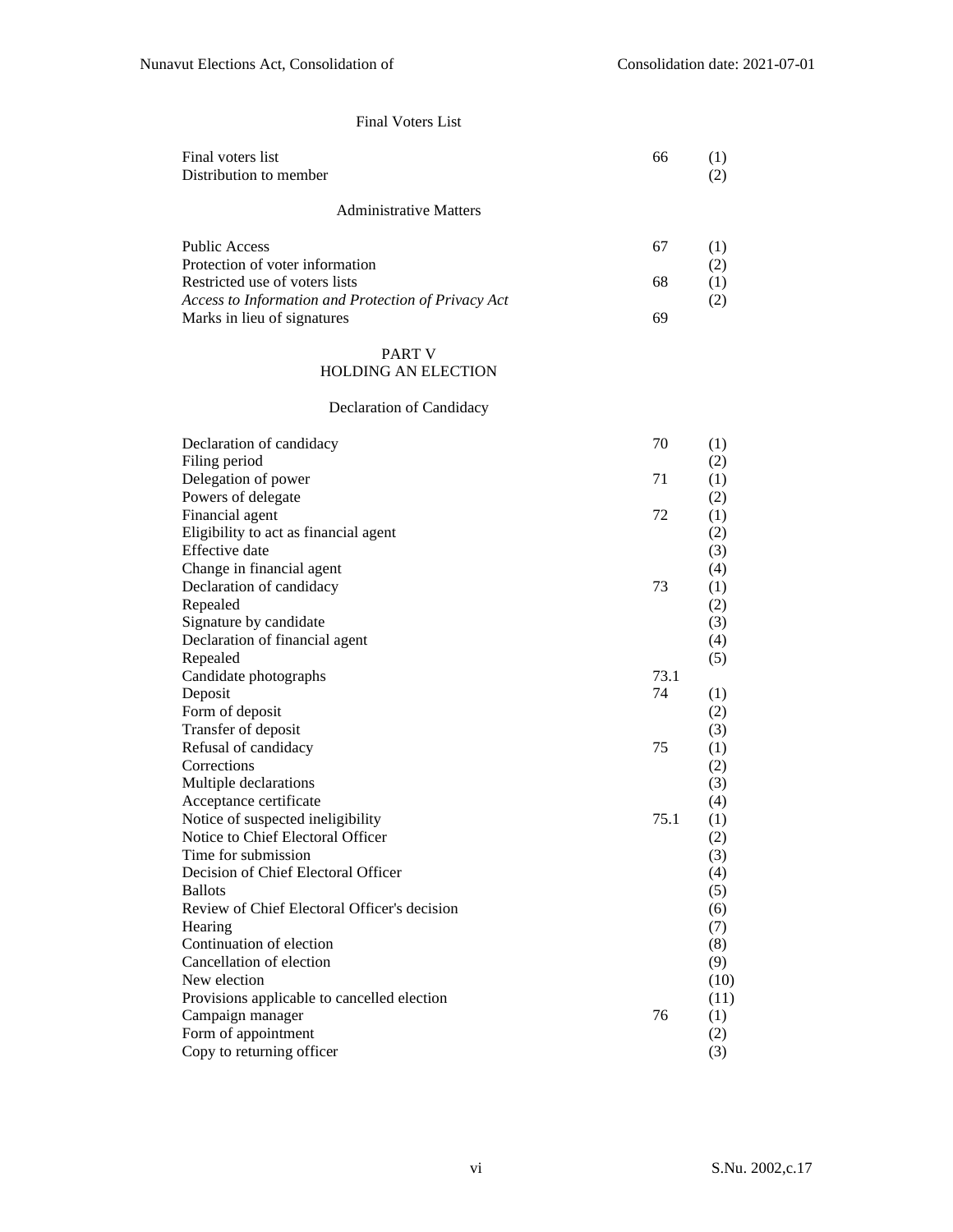| Withdrawal or Death of a Candidate |  |  |  |  |
|------------------------------------|--|--|--|--|
|------------------------------------|--|--|--|--|

| Withdrawal                                  | 77 | (1) |
|---------------------------------------------|----|-----|
| Witness                                     |    | (2) |
| Consequences                                |    | (3) |
| Deposit                                     | 78 | (4) |
| Death of candidate<br><b>Ballots</b> voided |    | (1) |
|                                             |    | (2) |
| After Close of Candidacy                    |    |     |
| Sending copy of declaration                 | 79 |     |
| Election by acclamation                     | 80 | (1) |
| Withdrawal of candidate                     |    | (2) |
| Return                                      |    | (3) |
| Report with return                          |    | (4) |
| Holding an election                         | 81 |     |
| <b>Election Officers at Polling Places</b>  |    |     |
| Election officers at a polling station      | 82 | (1) |
| Other election officers                     |    | (2) |
| Information to candidates                   | 83 |     |
| <b>Election Notices</b>                     |    |     |
| Election notice                             | 84 | (1) |
| Distribution of notice                      |    | (2) |
| Content of election notice                  |    | (3) |
| Publication of detail of elections          |    | (4) |
| <b>Ballots and Ballot Boxes</b>             |    |     |
| <b>Ballots</b> and ballot boxes             | 85 |     |
| Numbering                                   | 86 | (1) |
| Books of ballot papers                      |    | (2) |
| Contents                                    |    | (3) |
| Identical names                             |    | (4) |
| Name of printer                             |    | (5) |
| Declaration of printer                      |    | (6) |
| Electronic equipment                        | 87 |     |
| Property of the Legislative Assembly        | 88 |     |
| Documentation                               | 89 | (1) |
| Material for deputy returning officer       |    | (2) |
| Safekeeping                                 |    | (3) |
| <b>General Voting Process</b>               |    |     |
| Methods of voting                           | 90 |     |
| Secrecy of the vote                         | 91 | (1) |
| Prohibitions                                |    | (2) |
| Procedure where voter contravenes secrecy   |    | (3) |
| No campaign material at polling place       |    | (4) |
| Identification of a voter                   |    | (5) |
| Protection of secrecy                       |    | (6) |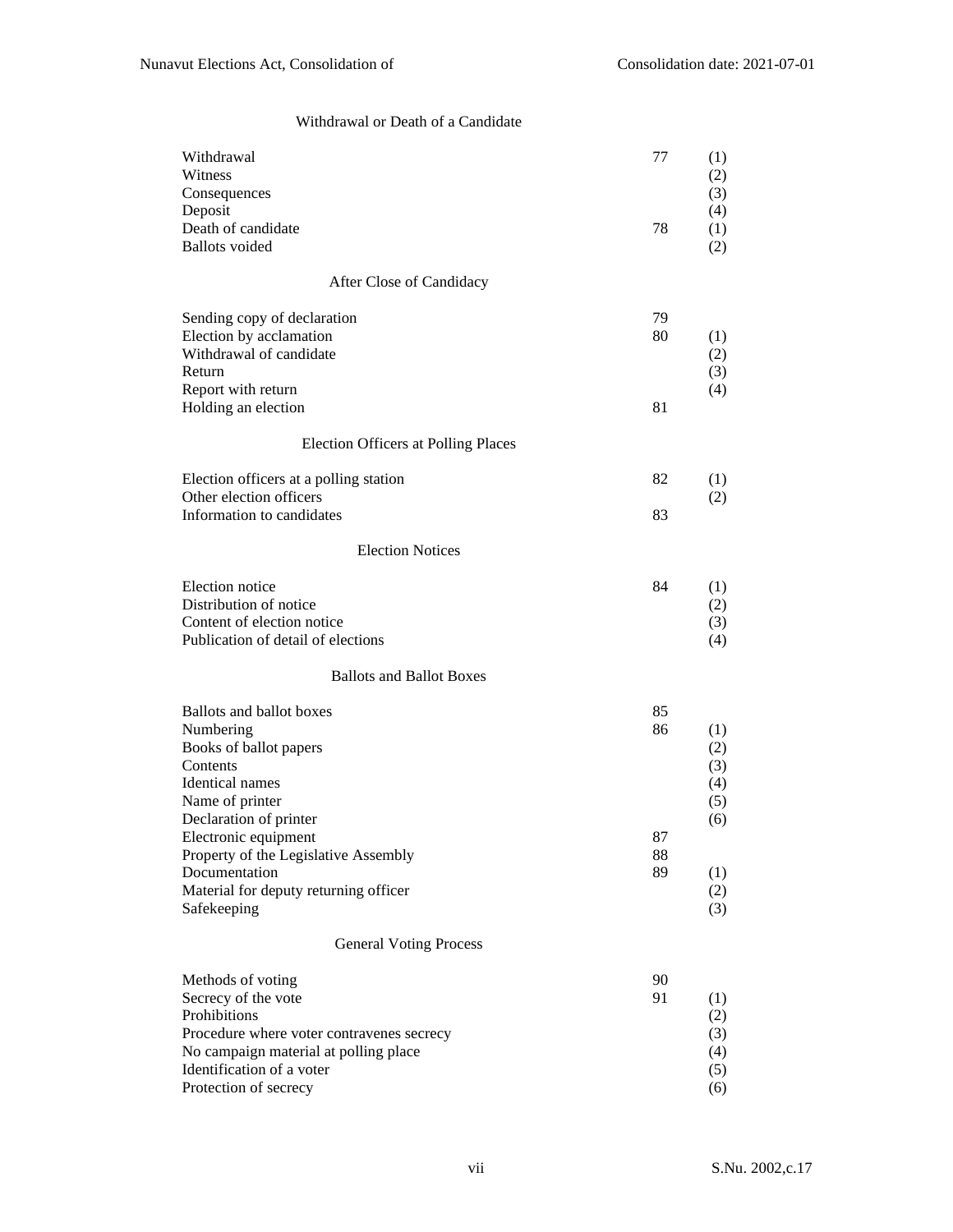| Presence of candidates                                              | 92  | (1)        |
|---------------------------------------------------------------------|-----|------------|
| Proof of authorization                                              |     | (2)        |
| Single representative<br>Taking information from the polling record | 93  | (3)        |
|                                                                     |     |            |
| Schedule and Proceedings at the Advance Vote                        |     |            |
| Holding an advance vote                                             | 94  | (1)        |
| Holiday                                                             |     | (1.1)      |
| Schedule                                                            |     | (2)        |
| Deemed advance vote                                                 |     | (3)        |
| Voting by election officers                                         | 95  |            |
| Voting procedure                                                    | 96  | (1)<br>(2) |
| Record-keeping<br>Advance polling record                            |     | (3)        |
| Procedure at close of advance vote                                  | 97  | (1)        |
| Custody of the ballot box                                           |     | (2)        |
| Transmission of register                                            |     | (3)        |
| Repealed                                                            |     | (4)        |
| Recording Votes Cast before Election Day                            |     |            |
| Striking off names of voters                                        | 98  | (1)        |
| Information to candidates                                           |     | (2)        |
| <b>Application for Special Ballot</b>                               |     |            |
|                                                                     |     |            |
| Exercise of right to vote                                           | 99  | (1)        |
| Availability                                                        |     | (2)        |
| Electronic availability<br>Prisoners                                |     | (3)<br>(4) |
| Obtaining a special ballot                                          | 100 | (1)        |
| Providing special ballot                                            |     | (2)        |
| Registration                                                        |     | (3)        |
| Record                                                              |     | (4)        |
| Sole method of voting                                               |     | (5)        |
| Voting by Special Ballot                                            |     |            |
| Form of special ballot                                              | 101 | (1)        |
| Voting procedure                                                    |     | (2)        |
| Deadline                                                            |     | (3)        |
| Secrecy of the vote                                                 | 102 | (1)        |
| One special ballot only                                             |     | (2)        |
| Prohibition                                                         |     | (3)        |
| Striking out voter's name                                           | 103 | (1)        |
| Custody of envelopes                                                |     | (2)        |
| Informing returning officers                                        |     | (3)        |
| <b>Operation of Polling Stations</b>                                |     |            |
| Hours of the polling station                                        | 104 | (1)        |
| Extension of time                                                   |     | (2)        |
| Maximum extension                                                   |     | (3)        |

Role of the Candidates and their Representatives at a Polling Station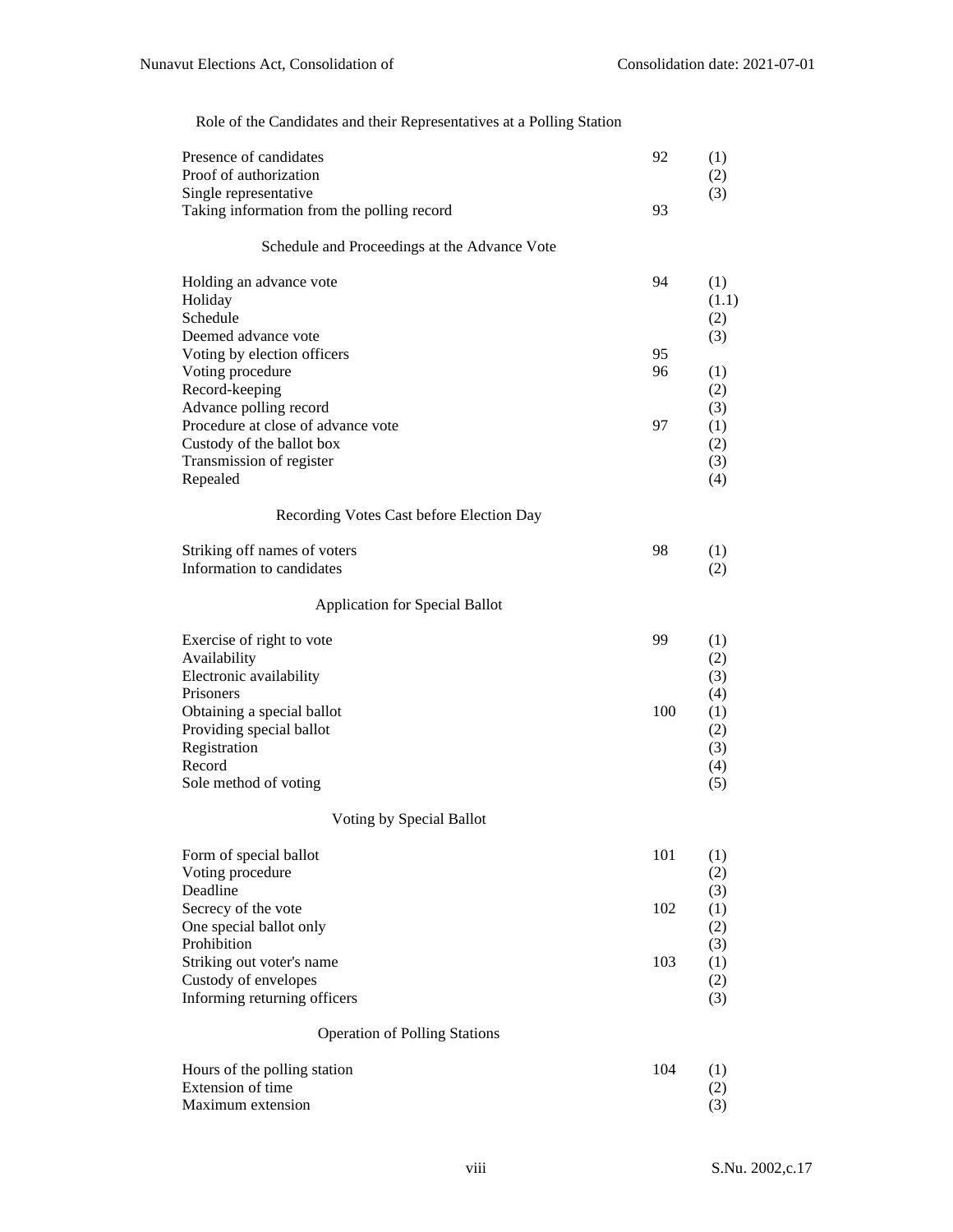| Public notice<br>Delay counting<br>Presence of voters at closing of poll | 105   | (4)<br>(5)<br>(1) |
|--------------------------------------------------------------------------|-------|-------------------|
| Presence of candidates<br>Initialling ballots                            | 106   | (2)<br>(1)        |
| Detaching ballots                                                        |       | (2)               |
| Time to initial ballots                                                  |       | (3)               |
| Inspection of ballot box                                                 | 107   | (1)               |
| Closing the ballot box                                                   |       | (2)               |
| Voting Procedure at a Polling Station                                    |       |                   |
| Opening the polling station                                              | 108   | (1)               |
| Free access                                                              |       | (2)               |
| One voter at a time                                                      |       | (3)               |
| Orderly circulation<br>Presentation of voters                            | 109   | (4)<br>(1)        |
| Persons allowed to vote                                                  |       | (2)               |
| Voter who registers on election day                                      |       | (3)               |
| Proof of identity                                                        | 110   | (1)               |
| Contents of oath or affirmation                                          |       | (2)               |
| Entry in polling record                                                  |       | (3)               |
| Refusal                                                                  |       | (4)               |
| Receipt of ballot                                                        | 111   | (1)               |
| Delivery of ballot                                                       |       | (2)               |
| Instructions to voter<br>Marking a ballot                                | 112   | (1)               |
| Deposit in ballot box                                                    |       | (2)<br>(3)        |
| Voting quickly and leaving                                               |       | (4)               |
| Spoiled ballot                                                           | 113   | (1)               |
| Misprinted ballots                                                       |       | (2)               |
| Special Assistance to Voters                                             |       |                   |
| Assistance by deputy returning officer                                   | 114   | (1)               |
| Assistance by friend or relative<br>Assisting only once                  |       | (2)<br>(3)        |
| Promise before assistance                                                |       | (4)               |
| Record of assistance                                                     |       | (5)               |
| Disabled voter                                                           | 115   | (1)               |
| Taking vote outside polling station                                      |       | (2)               |
| Resumption of operations                                                 |       | (3)               |
| Maintaining Peace and Order at Polling Station                           |       |                   |
| Maintaining peace and order                                              | 116   | (1)               |
| Assistance                                                               |       | (2)               |
| Peace officers                                                           |       | (3)               |
| Proof of identity                                                        | 117   | (1)               |
| Refusal to vote                                                          |       | (2)               |
| Taking of information                                                    | 118   | (1)               |
| Power to detain<br>Warrant of arrest                                     |       | (2)<br>(3)        |
| Eviction                                                                 |       | (4)               |
| Powers to control place of voting                                        | 118.1 | (1)               |
| Compliance with order                                                    |       | (2)               |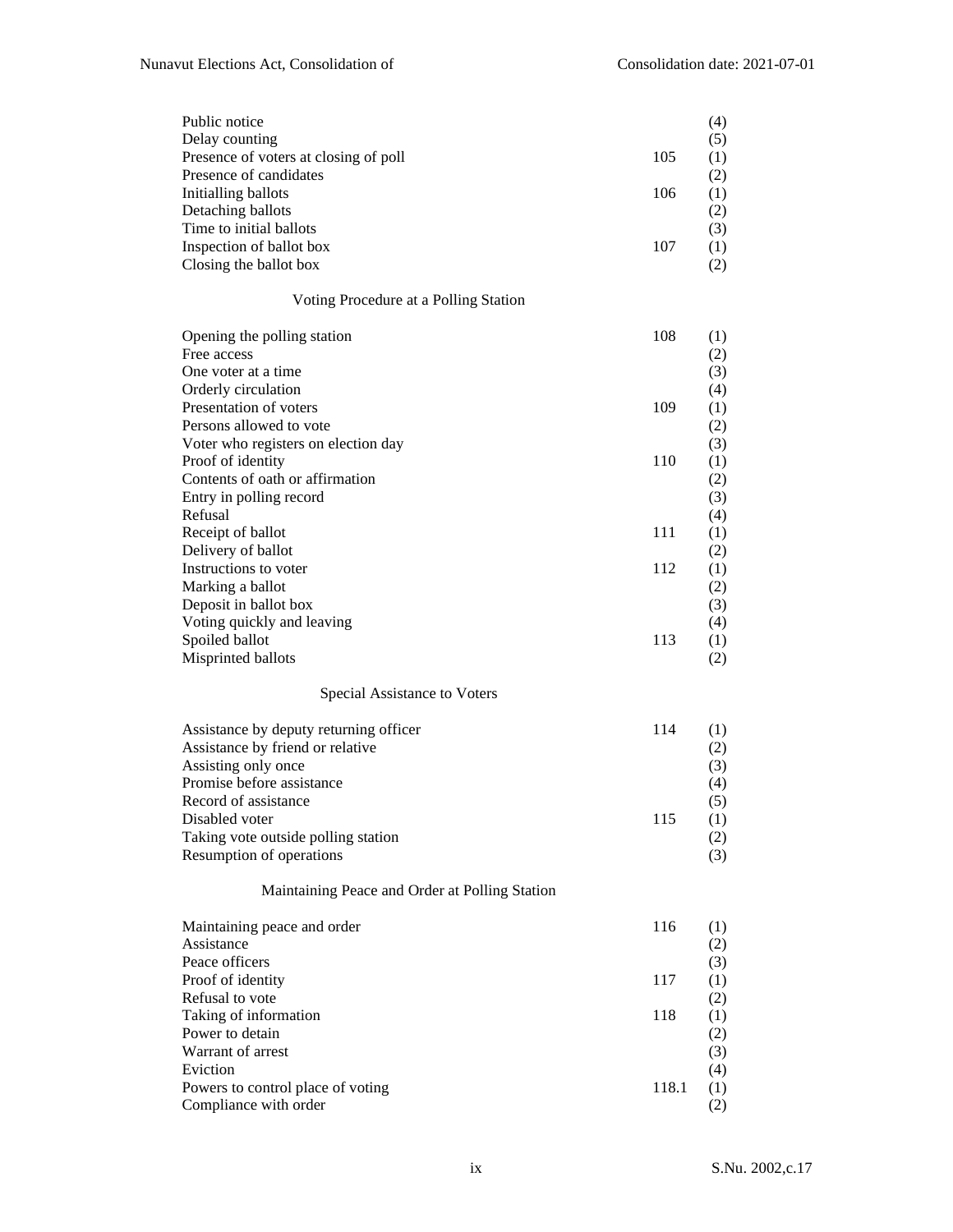Voting in the Office of the Returning Officer

| Eligibility to vote in office of returning officer<br>Application of other provisions<br>Where voter not on voters list<br>Time for voting in office of returning officer<br>Recording votes | 119 | (1)<br>(2)<br>(3)<br>(4)<br>(5)   |
|----------------------------------------------------------------------------------------------------------------------------------------------------------------------------------------------|-----|-----------------------------------|
| <b>Emergency Voting Procedure</b>                                                                                                                                                            |     |                                   |
| Voting by telecommunications device<br>Procedure<br>Deemed special ballot                                                                                                                    | 120 | (1)<br>(2)<br>(3)                 |
| Mobile Poll                                                                                                                                                                                  |     |                                   |
| Request for mobile poll<br>Having a mobile poll<br>Itinerary<br>Suspension of voting in office of returning officer                                                                          | 121 | (1)<br>(2)<br>(3)<br>(4)          |
| Application of Act<br>Close of poll<br>Recording names of voters                                                                                                                             | 122 | (1)<br>(2)<br>(3)                 |
| Repealed                                                                                                                                                                                     |     |                                   |
| Repealed<br>Repealed<br>Repealed<br>Repealed<br>Repealed                                                                                                                                     | 123 | (1)<br>(2)<br>(3)<br>(3.1)<br>(4) |
| Repealed<br>Repealed                                                                                                                                                                         | 124 | (5)<br>(1)                        |
| Repealed                                                                                                                                                                                     |     | (2)                               |
| Repealed<br>Repealed                                                                                                                                                                         | 125 | (1)<br>(2)                        |
| Repealed                                                                                                                                                                                     | 126 | (1)                               |

## PART VI ELECTION RESULTS

# Verification of Special Ballots

| Appointment of election officers                     | 127 |     |
|------------------------------------------------------|-----|-----|
| Preservation of sealed envelopes                     | 128 |     |
| Envelopes received after deadline                    |     | (2) |
| Verification of special ballots                      |     | (3) |
| Rejecting ballots                                    | 129 | (1) |
| Repealed                                             |     | (2) |
| Reasons                                              |     | (3) |
| Handling ballots by returning officer                |     | (4) |
| Handling ballots by Chief Electoral Officer          |     | (5) |
| Recording votes in Office of Chief Electoral Officer | 130 |     |

Repealed (2) Repealed (3)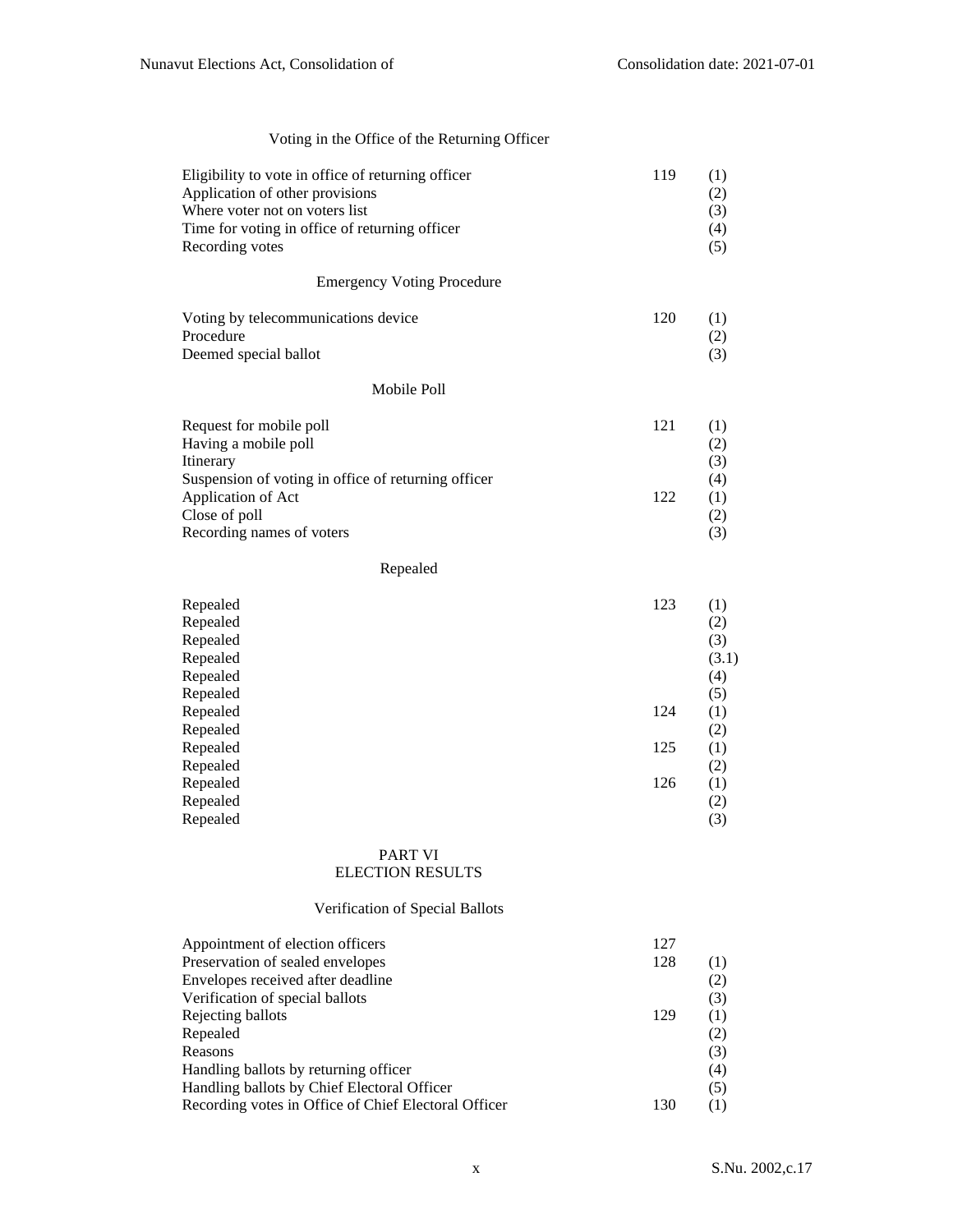Recording votes in office of returning officer (2)

# Counting the Votes

| Time of counting                                                          | 131 | (1)   |
|---------------------------------------------------------------------------|-----|-------|
| Special ballots - time of counting                                        |     | (1.1) |
| Special ballots - notification of results                                 |     | (1.2) |
| Who may be present when counting the votes                                |     | (2)   |
| Procedure for counting the votes                                          |     | (3)   |
| Counting the other votes                                                  |     | (4)   |
| Rejection of ballots                                                      |     | (5)   |
| Minor problems                                                            |     | (6)   |
| Openness                                                                  |     | (7)   |
| Guidelines                                                                |     | (8)   |
| Effect of failure to initial                                              | 132 | (1)   |
| Liability of deputy returning officer                                     |     | (2)   |
| Objections                                                                | 133 | (1)   |
| Decision final                                                            |     | (2)   |
| Objections recorded                                                       |     | (3)   |
| Statement of the poll                                                     | 134 | (1)   |
| Copies of statement of poll                                               |     | (2)   |
| Handling of ballots                                                       | 135 | (1)   |
| Sealing envelopes                                                         |     | (2)   |
| Signing the seals                                                         |     | (3)   |
| Placement in large envelope                                               |     | (4)   |
| Closing and delivery of ballot box                                        |     | (5)   |
| Notification of results                                                   |     | (6)   |
| Counting the Special Ballots in the Office of the Chief Electoral Officer |     |       |
| Counting special ballots                                                  | 136 | (1)   |
| Rejecting ballots                                                         |     | (2)   |
| Error                                                                     |     | (3)   |
| Statement of poll                                                         | 137 | (1)   |
| Informing returning officer                                               |     | (2)   |
| Secrecy of results                                                        | 138 | (1)   |
| Pooling results                                                           |     | (2)   |
| Verification of Votes by Returning Officer                                |     |       |
|                                                                           |     |       |
| Verifying statements of poll                                              | 139 |       |
| Election report                                                           | 140 | (1)   |
| Deadline                                                                  |     | (2)   |
| Sending report to candidates                                              |     | (3)   |
| Adjournment of addition of votes                                          | 141 | (1)   |
| Limit                                                                     |     | (2)   |
| Lack of statement of poll                                                 |     | (3)   |
| Declaration of apparent winner                                            |     | (4)   |
| Judicial Recount                                                          |     |       |
|                                                                           |     |       |
| Application for recount by returning officer                              | 142 | (1)   |
| Notice                                                                    |     | (2)   |
| Valid votes                                                               |     | (3)   |
| Application for recount by voter                                          | 143 | (1)   |
| Grounds for application                                                   |     | (2)   |
|                                                                           |     |       |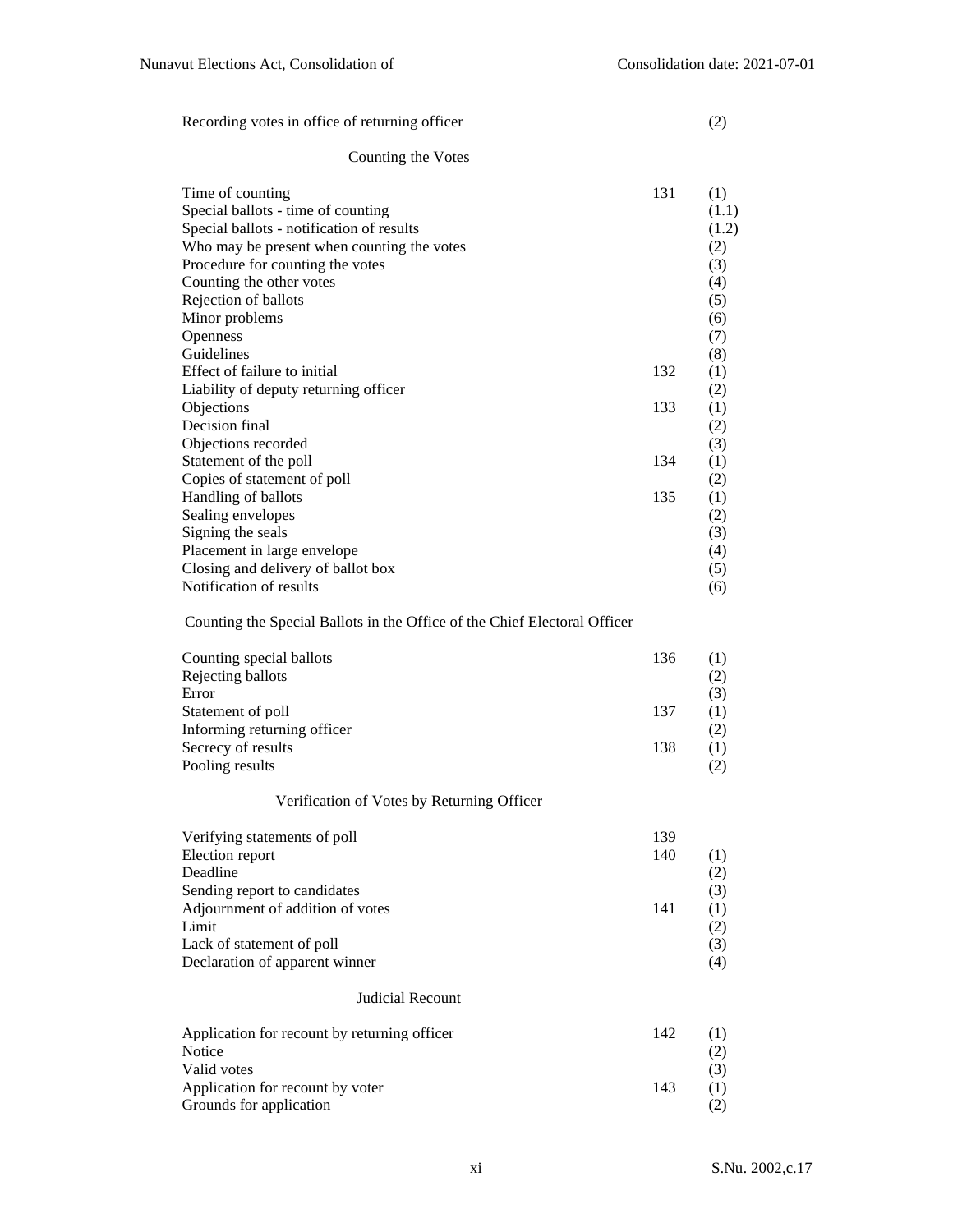| Supporting facts<br>Deposit                  |     | (3)<br>(4) |
|----------------------------------------------|-----|------------|
| Hearing date                                 | 144 | (1)        |
| Appointment of another judge                 |     | (2)        |
| Two or more applications                     |     | (3)        |
| Notice and service                           | 145 | (1)        |
| Order to returning officer                   |     | (2)        |
| Duty of returning officer                    |     | (3)        |
| Attendance by candidates or representatives  |     | (4)        |
| Attendance by voters                         |     | (5)        |
| Recount procedure                            | 146 | (1)        |
| Dismissal                                    |     | (2)        |
| Additional information                       |     | (3)        |
| Extension of time                            |     | (4)        |
| Continuity of proceedings                    | 147 | (1)        |
| Sealing during recess                        |     | (2)        |
| Supervision of sealing                       |     | (3)        |
| Assistance to judge                          |     | (4)        |
| Procedure at conclusion                      | 148 | (1)        |
| Copies                                       |     | (2)        |
| Decisions                                    |     | (3)        |
| Candidate with highest number of votes       | 149 | (1)        |
| New election                                 |     | (2)        |
| Applicable rules                             |     | (3)        |
| Costs                                        | 150 | (1)        |
| Payment of costs                             |     | (2)        |
| Reimbursement of candidate                   | 151 | (1)        |
| Costs                                        |     | (2)        |
| Payment of costs                             |     | (3)        |
| Limitation of costs                          |     | (4)        |
| Retaining of deposit                         |     | (5)        |
| Appeal of recount                            | 152 | (1)        |
| Hearing of appeal                            |     | (2)        |
| Costs                                        |     | (3)        |
| Return of the Writ                           |     |            |
|                                              |     |            |
| Declaration of elected candidate             | 153 | (1)        |
| Time of return                               |     | (2)        |
| Sending return                               |     | (3)        |
| Return sent prematurely or containing errors |     | (4)        |
| Registration of elected candidate            |     | (5)        |
| Delay for recount                            |     | (6)        |
| Voiding an Election                          |     |            |
|                                              |     |            |
| Making the application                       | 154 | (1)        |
| Grounds of application                       |     | (2)        |
| Time for bringing the application            |     | (3)        |
| Exception                                    |     | (4)        |
| Practice and procedure                       | 155 | (1)        |
| Security for costs                           |     | (2)        |
| Service of application                       | 156 | (1)        |
| Notification of Legislative Assembly         |     | (2)        |
| Intervention by Chief Electoral Officer      | 157 | (1)        |
| Notice of application                        |     | (2)        |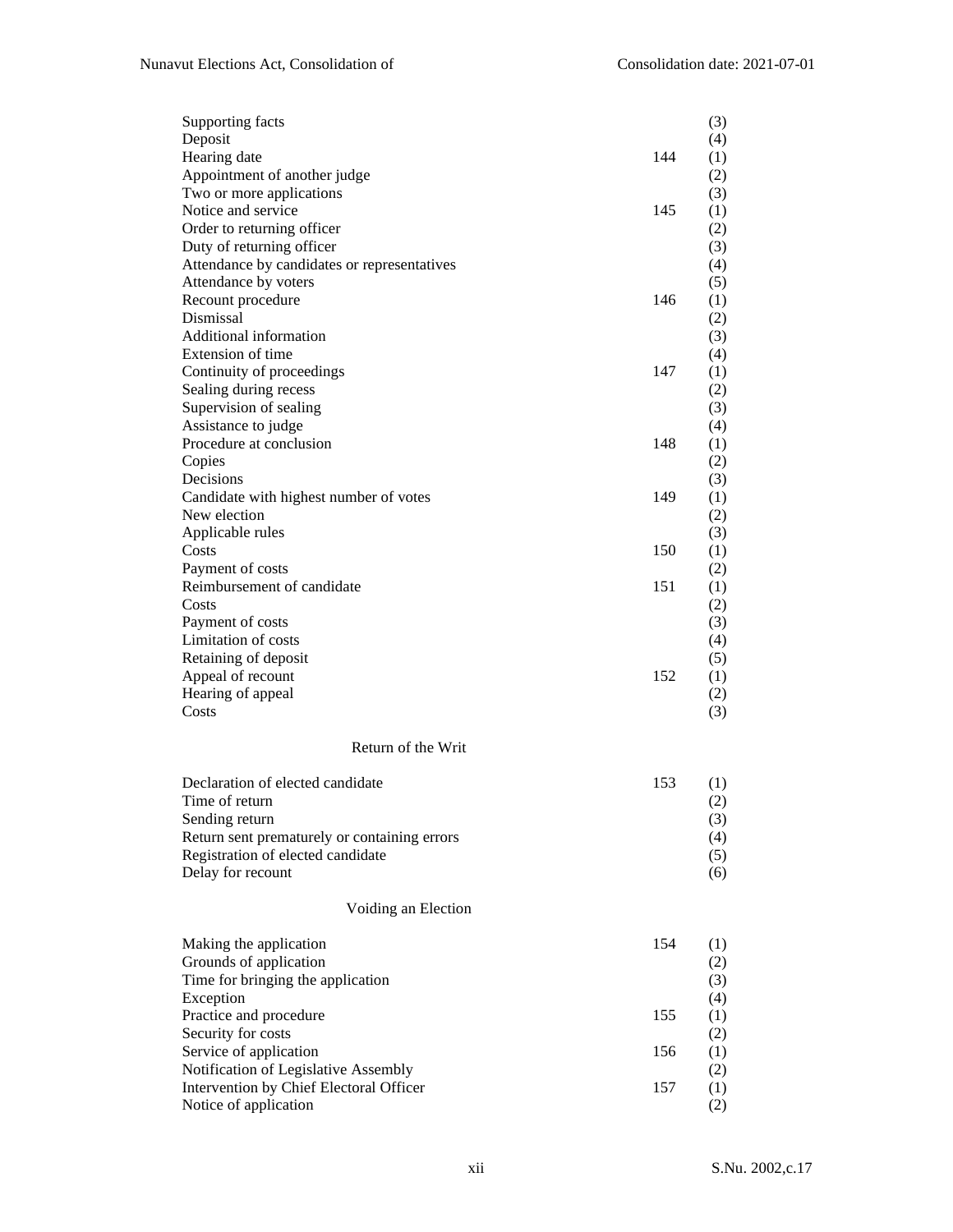| Where leave granted<br>Application to set aside<br>Particulars<br>Order                                                                                     | 158 | (3)<br>(1)<br>(2)<br>(3)        |
|-------------------------------------------------------------------------------------------------------------------------------------------------------------|-----|---------------------------------|
| Hearing of Application to Void Election                                                                                                                     |     |                                 |
| Hearing<br>Application to dismiss<br>Order<br>Open court                                                                                                    | 159 | (1)<br>(2)<br>(3)<br>(4)        |
| Decision of Court                                                                                                                                           |     |                                 |
| Declaration that election of candidate void<br>Effect of non-compliance<br>Effect of declaration<br>Judgment forwarded to Clerk of the Legislative Assembly | 160 | (1)<br>(2)<br>(3)<br>(4)        |
| Member not entitled to sit.<br>Other candidate entitled to sit                                                                                              | 161 | (1)<br>(2)                      |
| Appeal                                                                                                                                                      |     |                                 |
| Appeal<br>Hearing<br>Notice<br>Judgment                                                                                                                     | 162 | (1)<br>(2)<br>(3)<br>(4)        |
| Costs                                                                                                                                                       | 163 |                                 |
| Management of Election Material                                                                                                                             |     |                                 |
| Safekeeping of ballot boxes<br>Collection of boxes and other material<br>Destruction or loss of ballot boxes<br>Remission of election material              | 164 | (1)<br>(2)<br>(3)<br>(4)        |
| Managing documents and ballot boxes<br>Preservation of election material<br>Destruction                                                                     | 165 | (1)<br>(2)<br>(3)               |
| Public records<br>Request for access to documents<br>Granting access<br>Copies<br>Evidence                                                                  | 166 | (1)<br>(2)<br>(3)<br>(4)<br>(5) |
| Removal of campaign material                                                                                                                                | 167 |                                 |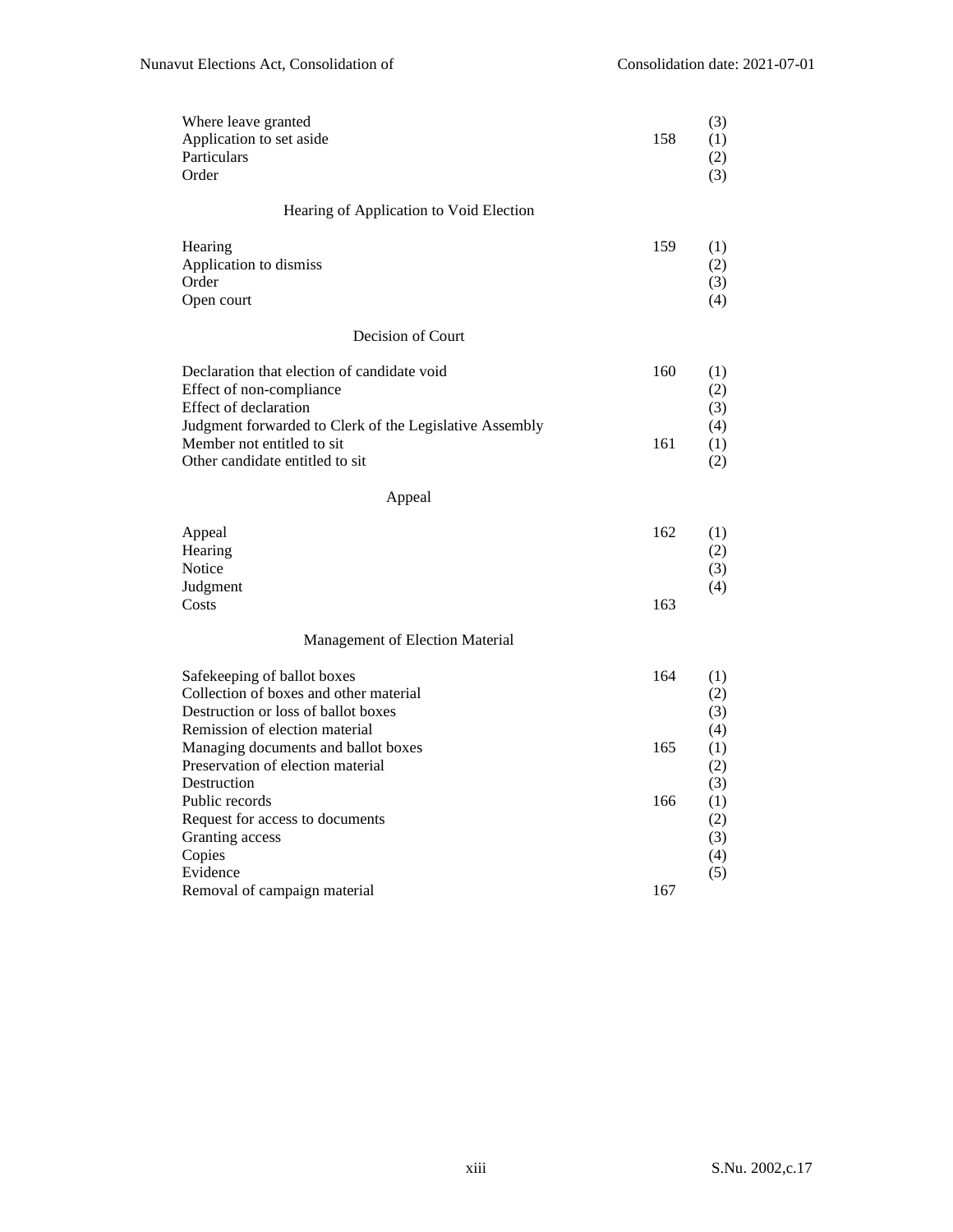# PART VII ELECTION CONTRIBUTIONS AND EXPENSES

# Contributions

| Prohibition on making contributions          | 168   | (1)   |
|----------------------------------------------|-------|-------|
| Prohibition on accepting contributions       |       | (2)   |
| Prohibited contributions                     |       | (3)   |
| Group contributions                          |       | (4)   |
| Maximum contribution                         |       | (5)   |
| Value of goods and services                  |       | (6)   |
| Volunteer labour                             |       | (7)   |
| Exception to maximum contribution            |       | (8)   |
| Use of personal funds                        | 169   | (1)   |
| Record of contribution                       |       | (2)   |
| Tax receipt for candidate                    |       | (3)   |
| Collection of contributions                  | 170   | (1)   |
| Tax receipt                                  |       | (2)   |
| Prohibition                                  |       | (3)   |
| Bank account                                 |       | (4)   |
| Application for extension of time            |       | (5)   |
| Deadline                                     |       | (6)   |
| Extension of time                            |       | (7)   |
| Anonymous contribution                       | 171   | (1)   |
| Total anonymous contributions                |       | (1.1) |
| Contribution exceeding \$100                 |       | (2)   |
| Record of contribution                       | 172   | (1)   |
| Contribution of goods or services            |       | (2)   |
| Prohibition on use of contributions          | 172.1 |       |
| Prohibited contribution                      | 173   |       |
| Collection of money at functions             | 174   | (1)   |
| Name of sponsor                              |       | (2)   |
| Advertising contribution                     | 175   | (1)   |
| Identification                               |       | (2)   |
| Surplus contributions                        | 176   | (1)   |
| Cheque or receipt to Chief Electoral Officer |       | (2)   |
| No tax benefit                               |       | (3)   |
| Deficit                                      |       | (4)   |
| Additional contributions                     |       | (5)   |
|                                              |       |       |
| Expenses                                     |       |       |
| Maximum expendable                           | 177   | (1)   |
| Records of pre-election expenses             |       | (2)   |
| Records of election expenses                 |       | (3)   |
| Contracts                                    | 178   | (1)   |
| Liability                                    |       | (2)   |
| Petty expenses                               |       | (3)   |
| Proof of expenses                            |       | (4)   |
| Repealed                                     |       | (5)   |
| Payment of bills                             |       | (6)   |
| Exception                                    |       | (7)   |
| Travel and other expenses                    | 179   | (1)   |
| Statement of particulars                     |       | (2)   |
| Reimbursement of candidate                   |       | (3)   |
|                                              |       |       |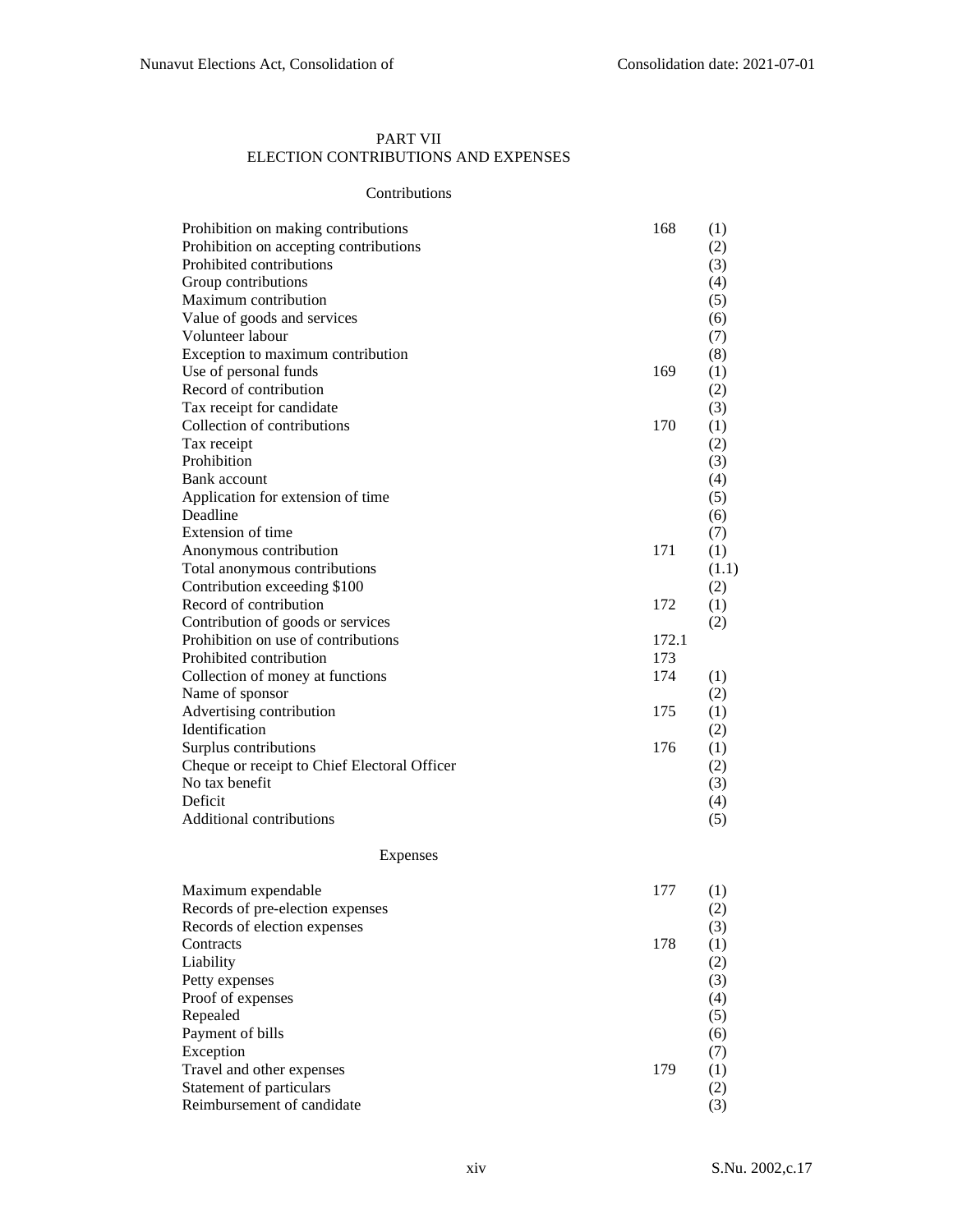| Instructions of Chief Electoral Officer |  |
|-----------------------------------------|--|
|                                         |  |

## Financial Returns

| Preparation of financial return                                            | 180   | (1)        |
|----------------------------------------------------------------------------|-------|------------|
| Sending financial return                                                   |       | (2)        |
| Contents of financial return                                               |       | (3)        |
| Application for extension of time                                          |       | (4)        |
| Exception                                                                  |       | (5)        |
| Deadline                                                                   |       | (6)        |
| Extension of time                                                          |       | (7)        |
| Effect of death of candidate                                               |       | (8)        |
| Return of receipt book                                                     | 181   | (1)        |
| Additional contributions                                                   |       | (2)        |
| Return of receipt book                                                     |       | (3)        |
| Auditor of financial returns                                               | 181.1 | (1)        |
| Eligibility                                                                |       | (2)        |
| Written report                                                             |       | (3)        |
| Auditor's statements                                                       |       | (4)        |
| Generally accepted accounting principles                                   |       | (5)        |
| Examinations                                                               |       | (6)        |
| Access                                                                     |       | (7)        |
| Exception                                                                  | 182   | (8)        |
| Publication of notice – financial returns                                  |       | (1)        |
| Publication of non-compliant candidates<br>Notice of ineligible candidates |       | (1.1)      |
| Transmission of declaration                                                |       | (1.2)      |
| Repealed                                                                   |       | (2)<br>(3) |
| Repealed                                                                   |       | (4)        |
| Disqualification from sitting                                              | 183   | (1)        |
| Exception                                                                  |       | (2)        |
| Order allowing authorized excuse                                           | 184   | (1)        |
| Grounds                                                                    |       | (2)        |
| Notice                                                                     |       | (3)        |
| Order for attendance and production of particulars                         |       | (4)        |
| Service                                                                    |       | (5)        |
| Contents of order                                                          |       | (6)        |
| Conditions for order                                                       |       | (7)        |
| Effect of order allowing excuse                                            |       | (8)        |
| Relief from act or omission of financial agent                             |       | (9)        |
| Date of order                                                              |       | (10)       |
| Return of deposit                                                          | 185   | (1)        |
| No return                                                                  |       | (2)        |
|                                                                            |       |            |
| Advertising                                                                |       |            |
| Identification when campaigning                                            | 186   | (1)        |
| Clarity of information                                                     |       | (2)        |
| <b>Minors</b>                                                              |       | (3)        |
| <b>Instructions of Chief Electoral Officer</b>                             |       | (4)        |
| <b>Broadcast time</b>                                                      | 187   | (1)        |
| Identity of campaigner                                                     |       | (2)        |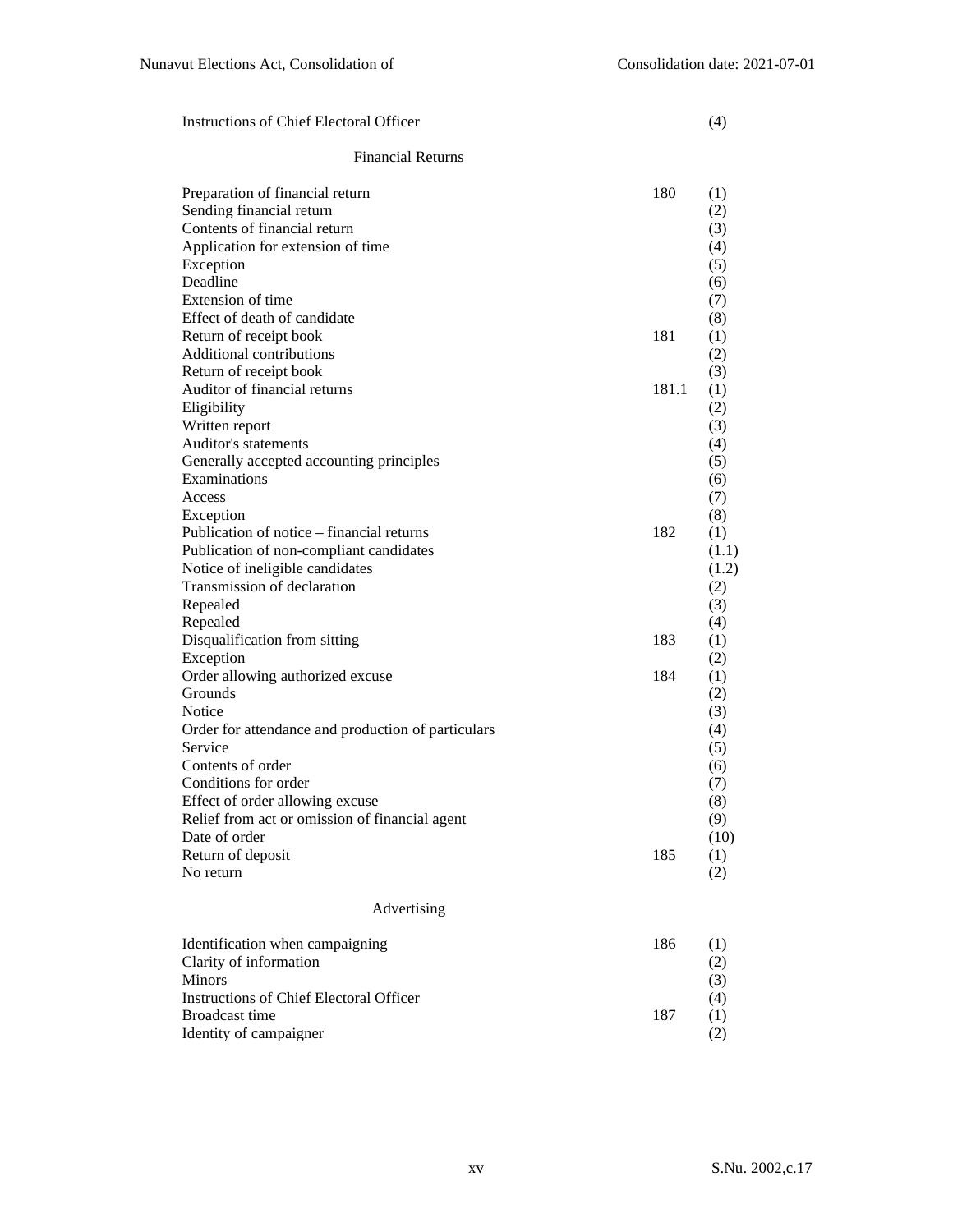# PART VIII ADMINISTRATION

## Chief Electoral Officer

| Appointment of Chief Electoral Officer             | 188   | (1)   |
|----------------------------------------------------|-------|-------|
| Term of office                                     |       | (2)   |
| Continuation after expiry                          |       | (2.1) |
| Removal by Management and Service Board            |       | (2.2) |
| Suspension                                         |       | (2.3) |
| Ending suspension                                  |       | (2.4) |
| Oath of office                                     |       | (3)   |
| <b>Status of Chief Electoral Officer</b>           |       | (4)   |
| Superannuation                                     |       | (4.1) |
| Official seal                                      |       | (5)   |
| <b>Elections Nunavut</b>                           |       | (6)   |
| Duties of the Chief Electoral Officer              | 189   | (1)   |
| Administrative powers                              |       | (2)   |
| Powers to adapt this Act                           | 190   | (1)   |
| Exception                                          |       | (2)   |
| Order to cease activity or take action             | 191   | (1)   |
| Hearing                                            |       | (2)   |
| Temporary order                                    |       | (3)   |
| Delegation                                         | 192   | (1)   |
| Instructions                                       |       | (2)   |
|                                                    |       |       |
| <b>Assistant Chief Electoral Officer</b>           |       |       |
| Appointment                                        | 192.1 | (1)   |
| Powers and duties                                  |       | (2)   |
| Public service employee                            |       | (3)   |
| Acting Chief Electoral Officer                     | 193   | (1)   |
| Term of acting Chief Electoral Officer             |       | (2)   |
|                                                    |       |       |
| Staff of the Office of the Chief Electoral Officer |       |       |
| <b>Staff</b>                                       | 194   | (1)   |
| Appointments to indeterminate positions            |       | (1.1) |
| Public service employee                            |       | (2)   |
| Excluded employees                                 |       | (3)   |
| Chief executive officer                            |       | (4)   |
| Contracting services                               | 195   |       |
|                                                    |       |       |
| Chief Electoral Officer's Report                   |       |       |
| Annual report                                      | 196   | (1)   |
| Exception during election or plebiscite period     |       | (1.1) |
| Contents of annual report                          |       | (2)   |
| Laying report before Legislative Assembly          |       | (3)   |
| Election report                                    | 197   | (1)   |
| Contents of election report                        |       | (2)   |
| Laying report before Legislative Assembly          |       | (3)   |
|                                                    |       |       |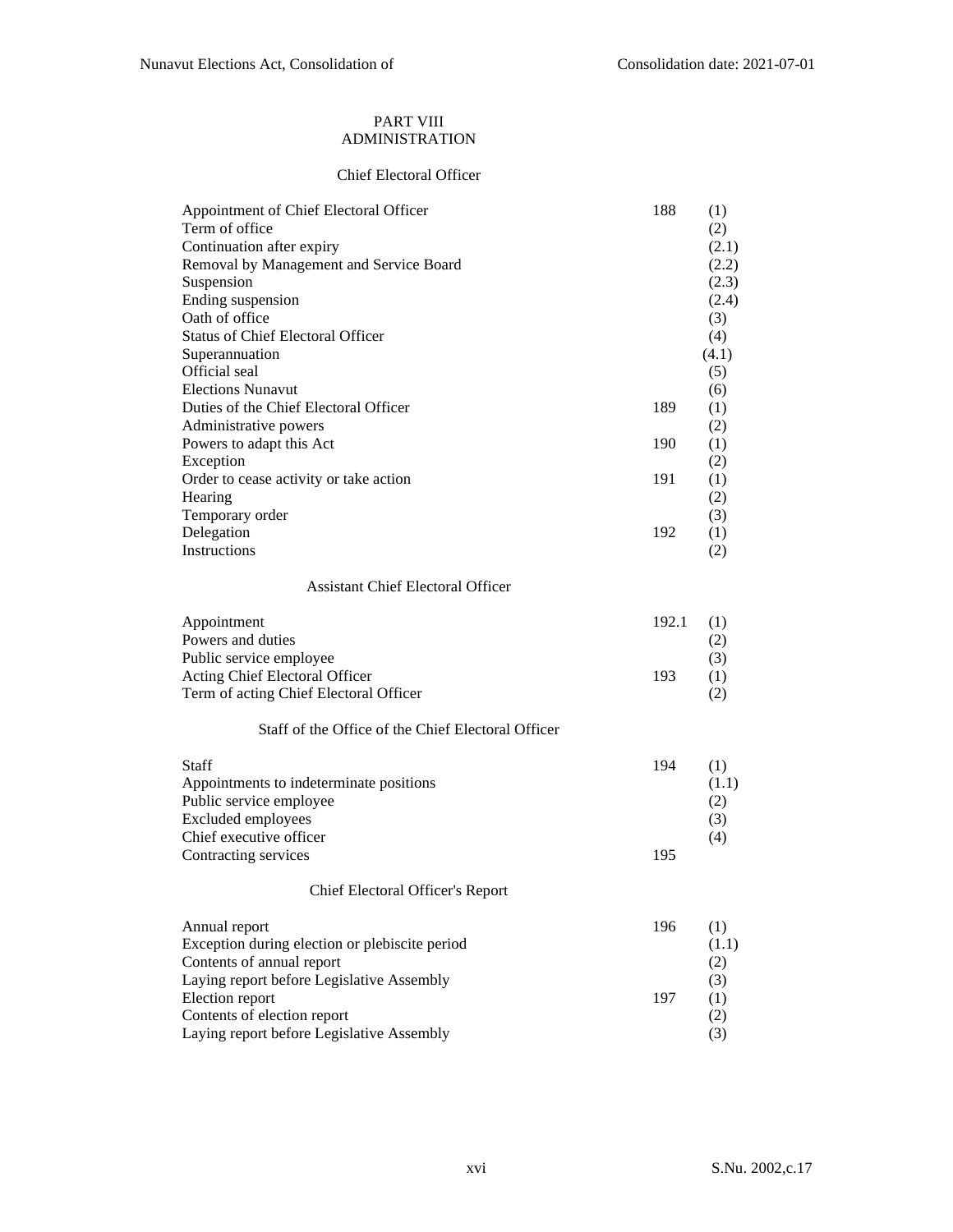# Returning Officers

| Appointment                                                                  | 198        | (1)        |
|------------------------------------------------------------------------------|------------|------------|
| Publication of appointments                                                  |            | (2)        |
| Term of office                                                               |            | (3)        |
| Reappointment                                                                |            | (4)        |
| End of term of office                                                        |            | (5)        |
| Exception                                                                    |            | (6)        |
| Determination of change in boundaries<br>Resignation                         | 199        | (7)<br>(1) |
| Dismissal of returning officer                                               |            | (2)        |
| Vacancy                                                                      |            | (3)        |
| Duties of office                                                             | 200        | (1)        |
| Delegation                                                                   |            | (2)        |
| Delegation in writing                                                        |            | (3)        |
| Peace officer                                                                | 201        |            |
| <b>Assistant Returning Officer</b>                                           |            |            |
|                                                                              | 202        |            |
| Appointment of assistant returning officer<br>Term of office                 |            | (1)<br>(2) |
| Duties                                                                       |            | (3)        |
| Dismissal                                                                    | 203        | (1)        |
| Resignation                                                                  |            | (2)        |
| Notification of Chief Electoral Officer                                      |            | (3)        |
| Absence or inability of returning officer                                    |            | (4)        |
| Other assistant returning officers                                           |            | (5)        |
| Limitation of authorization                                                  |            | (6)        |
| Authorization of other functions                                             |            | (7)        |
| <b>Other Election Officers</b>                                               |            |            |
| Appointment of other election officers                                       | 204        |            |
| Qualifications of Election Personnel                                         |            |            |
| Eligibility                                                                  | 205        | (1)        |
| Disqualification                                                             |            | (2)        |
| Related persons                                                              |            | (3)        |
| Form of appointments                                                         | 206        |            |
| General Duties of Office                                                     |            |            |
| Duty of impartiality                                                         | 207        | (1)        |
| Training                                                                     |            | (2)        |
| Holding a single office                                                      | 208        |            |
| Prohibited activities                                                        | 209        | (1)        |
| Specific tasks                                                               |            | (2)        |
| <b>Administrative Matters</b>                                                |            |            |
|                                                                              |            |            |
| Management of documents<br>Remuneration of Chief Electoral Officer and staff | 210<br>211 | (1)        |
| Expenses                                                                     |            | (2)        |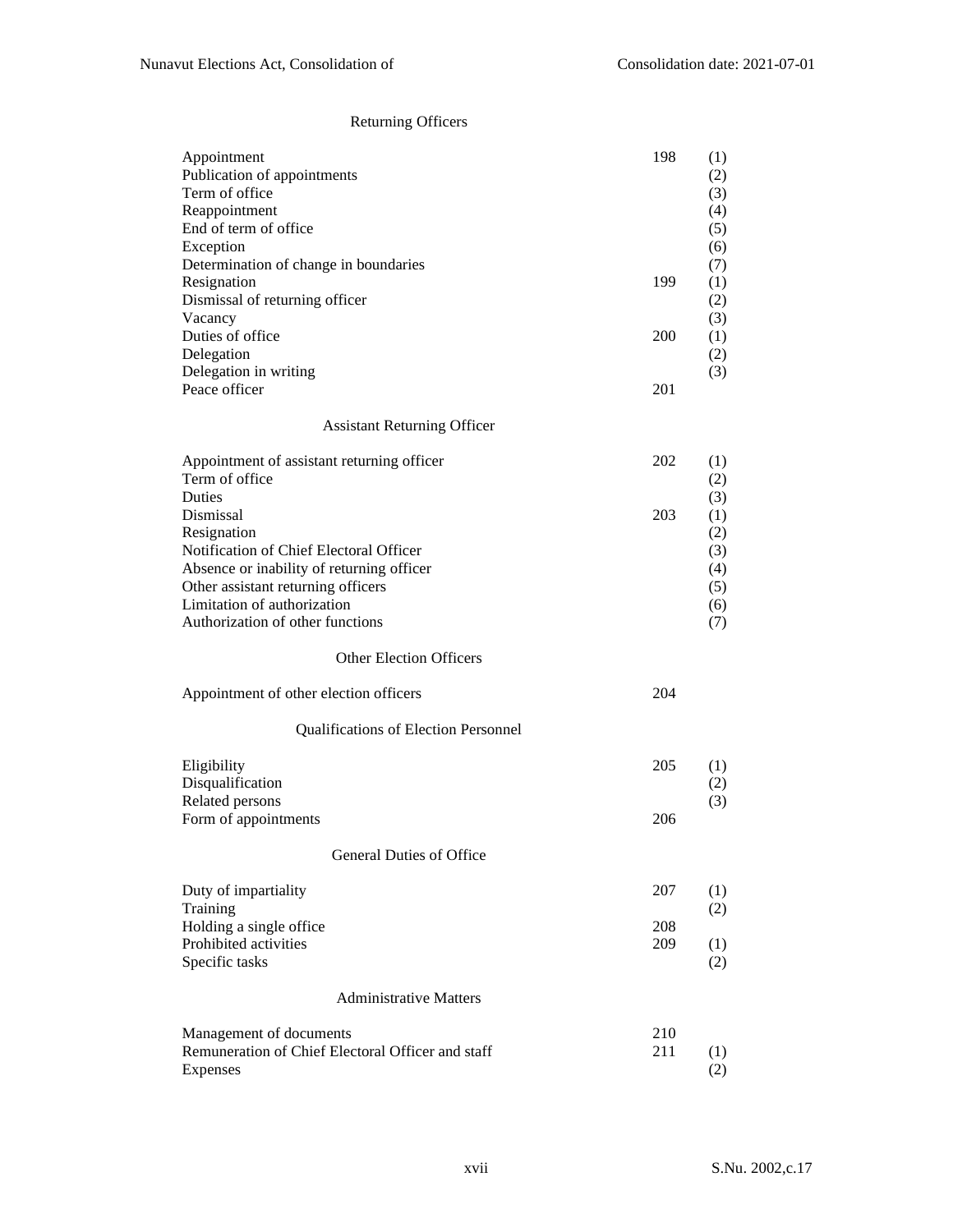**Notices** 

| Manner of giving notice<br>Application of Electronic Commerce Act<br>Authority respecting electronic documents<br>Statements declaring truth, etc.<br>Witnessed signatures<br>Internet | 212<br>213 | (1)<br>(2)<br>(3)<br>(4)<br>(5) |
|----------------------------------------------------------------------------------------------------------------------------------------------------------------------------------------|------------|---------------------------------|
| Oaths and Affirmations                                                                                                                                                                 |            |                                 |
| Oath of office<br>Transmission of oaths<br>Persons to administer oaths                                                                                                                 | 214<br>215 | (1)<br>(2)<br>(1)               |
| Prohibition of fees                                                                                                                                                                    |            | (2)                             |
| Judicial Review                                                                                                                                                                        |            |                                 |
| Decisions final<br>No review<br>Review on matters of jurisdiction                                                                                                                      | 216        | (1)<br>(2)<br>(3)               |
| Regulations                                                                                                                                                                            |            |                                 |
| General regulation-making power<br>Examples of regulation-making power<br><b>Tariff of Fees</b>                                                                                        | 217        | (1)<br>(1.1)                    |
| Application of Parts 3 to 5 of Legislation Act                                                                                                                                         | 218        | (2)                             |
| <b>Financial Matters</b>                                                                                                                                                               |            |                                 |
| Fees and allowances<br>Failure to carry out functions<br>Loss of payment                                                                                                               | 219<br>220 | (1)<br>(2)                      |
| Appeal<br>Accountable advance<br>Payment of additional amounts<br>Certificate<br>Review of accounts                                                                                    | 221        | (3)<br>(1)<br>(2)<br>(3)        |
| Statutory appropriation                                                                                                                                                                | 222        | (4)                             |
| Agreements                                                                                                                                                                             |            |                                 |
| Signing a prohibited agreement<br>Agreements                                                                                                                                           | 223<br>224 |                                 |
| PART VIII.1<br><b>MUNICIPAL ELECTIONS</b>                                                                                                                                              |            |                                 |
| Interpretation                                                                                                                                                                         |            |                                 |
| Definitions<br>Day writ issued                                                                                                                                                         | 224.1      | (1)<br>(2)                      |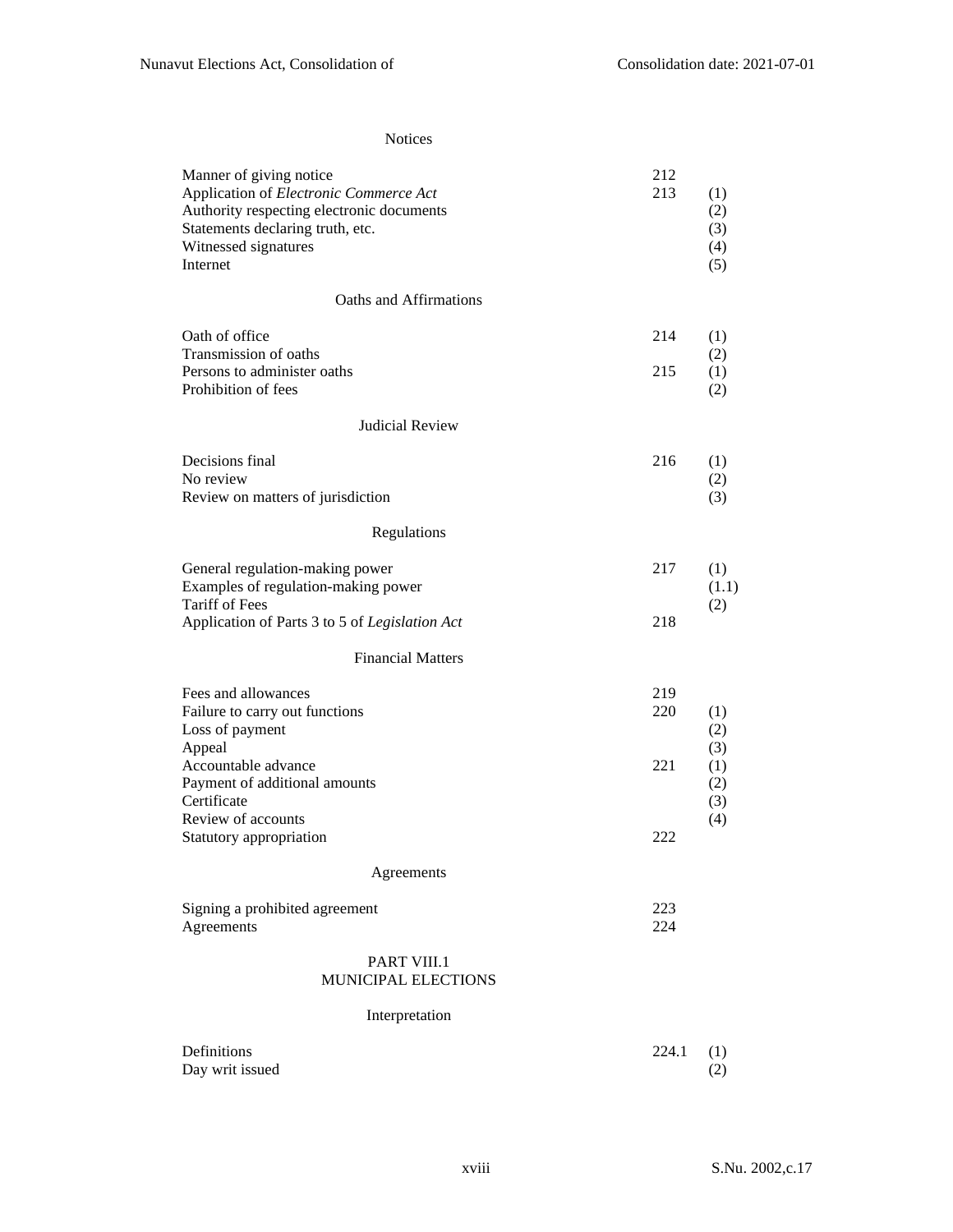| Application                                                                                                                                                                                                                                             |                |                                        |
|---------------------------------------------------------------------------------------------------------------------------------------------------------------------------------------------------------------------------------------------------------|----------------|----------------------------------------|
| Application<br>Other provisions of this Act<br>Settlements<br>Interpretation                                                                                                                                                                            | 224.2          | (1)<br>(2)<br>(3)<br>(4)               |
| <b>Instructions</b>                                                                                                                                                                                                                                     |                |                                        |
| Instructions of the Chief Electoral Officer<br>Changes to instructions                                                                                                                                                                                  | 224.3          | (1)<br>(2)                             |
| Right to Vote                                                                                                                                                                                                                                           |                |                                        |
| Voters' rights for municipal councils<br>Voters' rights for district education authorities<br>Education district with different boundaries<br>Voting in one place<br>Additional qualification for <i>Commission scolaire francophone</i><br>Single vote | 224.4          | (1)<br>(2)<br>(3)<br>(4)<br>(5)<br>(6) |
| Candidacy for Mayor or Councillor                                                                                                                                                                                                                       |                |                                        |
| Eligibility<br>Public servants<br>Disqualification - mayor and councillor<br>Controlling interest                                                                                                                                                       | 224.5          | (1)<br>(1.1)<br>(2)<br>(3)             |
| Candidacy for Member of a District Education Authority                                                                                                                                                                                                  |                |                                        |
| Eligibility<br>Public servants<br>Disqualification<br>Candidate's additional qualification<br>Single candidacy                                                                                                                                          | 224.6<br>224.7 | (1)<br>(1)<br>(2)<br>(3)<br>(1)        |
| Filing period                                                                                                                                                                                                                                           |                | (2)                                    |
| <b>Election Day</b>                                                                                                                                                                                                                                     |                |                                        |
| No proclamation or writ<br>Fixed election day<br>If Monday is a holiday<br>Initial general election                                                                                                                                                     | 224.8          | (1)<br>(2)<br>(3)<br>(4)               |
| Postponement of election<br>First elections<br>Period before general election<br>Determining the election day<br>Terms of office                                                                                                                        | 224.9          | (5)<br>(1)<br>(2)<br>(3)<br>(4)        |
| Vacancies in Office                                                                                                                                                                                                                                     |                |                                        |
| Filling vacancy for mayor<br>Prohibited appointment for mayor<br>Filling councillor vacancies<br>Filling district education authority vacancies<br>Choice of appointee                                                                                  | 224.10         | (1)<br>(2)<br>(3)<br>(4)<br>(5)        |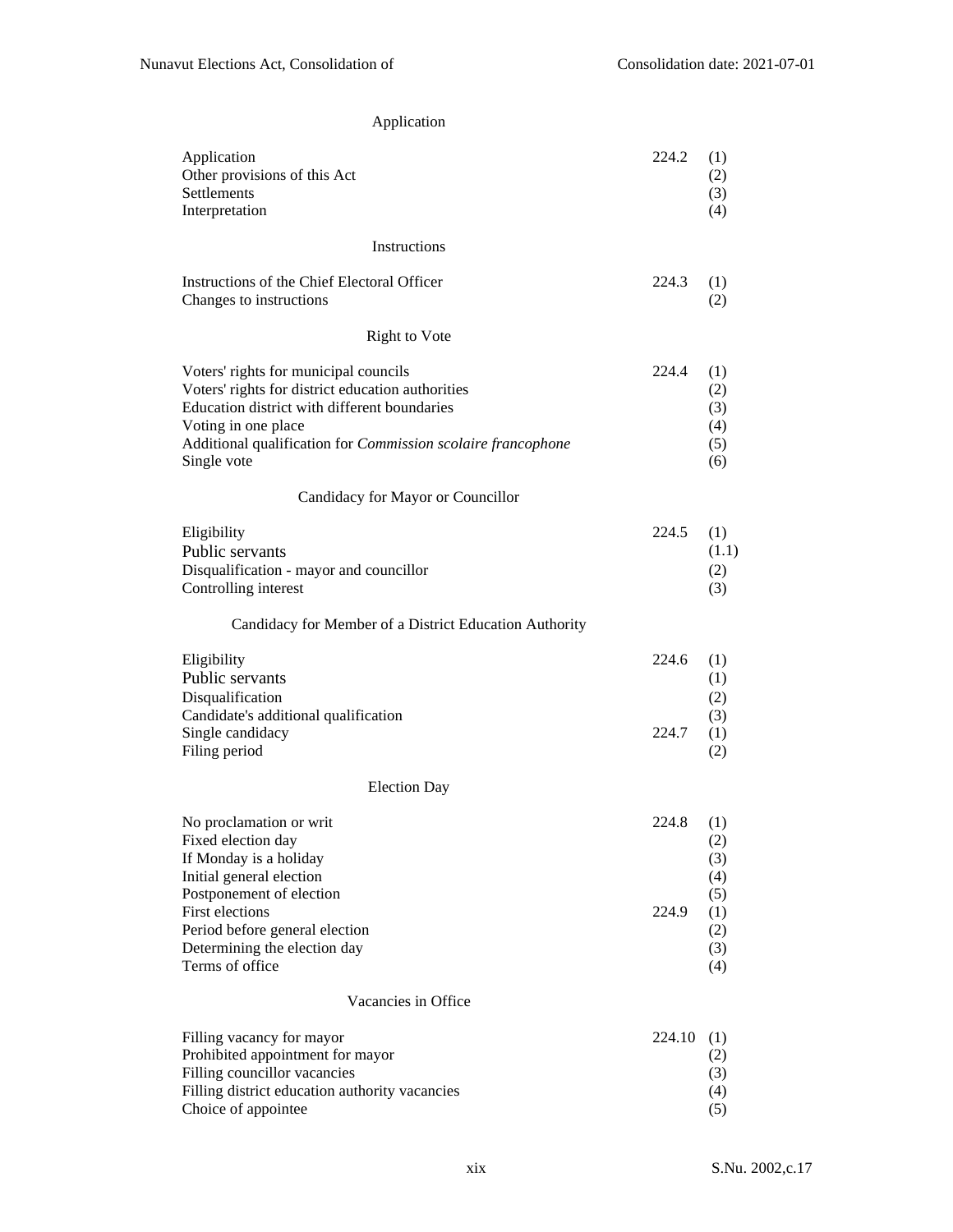| Selecting among previous candidates by draw<br>Term of appointee<br>Date for mayoral by-elections                                                                       |        | (6)<br>(7)<br>(8)               |
|-------------------------------------------------------------------------------------------------------------------------------------------------------------------------|--------|---------------------------------|
| <b>Voters Lists</b>                                                                                                                                                     |        |                                 |
| Preparation of voters lists<br>Voters list for Commission scolaire francophone<br>Distribution of voters list<br>Single copy to candidates<br>No voter information card | 224.11 | (1)<br>(2)<br>(3)<br>(4)<br>(5) |
| Requirements Related to Candidacy in a Local Election                                                                                                                   |        |                                 |
| No financial agents<br>No photographs<br>No deposit<br>Verification re disqualification<br>Refusal of candidacy                                                         | 224.12 | (1)<br>(2)<br>(3)<br>(4)<br>(5) |
| After Close of Candidacy                                                                                                                                                |        |                                 |
| Election by acclamation<br>Holding an election                                                                                                                          | 224.13 | (1)<br>(2)                      |
| <b>Ballots</b>                                                                                                                                                          |        |                                 |
| <b>Ballots</b>                                                                                                                                                          | 224.14 |                                 |
| <b>Voting Methods</b>                                                                                                                                                   |        |                                 |
| Methods of voting<br>Additional voting methods<br>Exception<br>Special ballots                                                                                          | 224.15 | (1)<br>(2)<br>(3)<br>(4)        |
| Operation of Polling Places and Other Procedures                                                                                                                        |        |                                 |
| <b>Directions</b><br>Local time<br>Presence of candidates or representatives                                                                                            | 224.16 | (1)<br>(2)<br>(3)               |
| Vote Count and Declaration of Results                                                                                                                                   |        |                                 |
| Counting the votes<br>Declaration of elected candidate<br>Time of declaration<br>Record of elected candidates<br>Publication of election result                         | 224.17 | (1)<br>(2)<br>(3)<br>(4)<br>(5) |
| <b>Administrative Recount</b>                                                                                                                                           |        |                                 |
| Automatic recount<br>Application for recount<br>Procedure for recount<br>No recount by judge                                                                            | 224.18 | (1)<br>(2)<br>(3)<br>(4)        |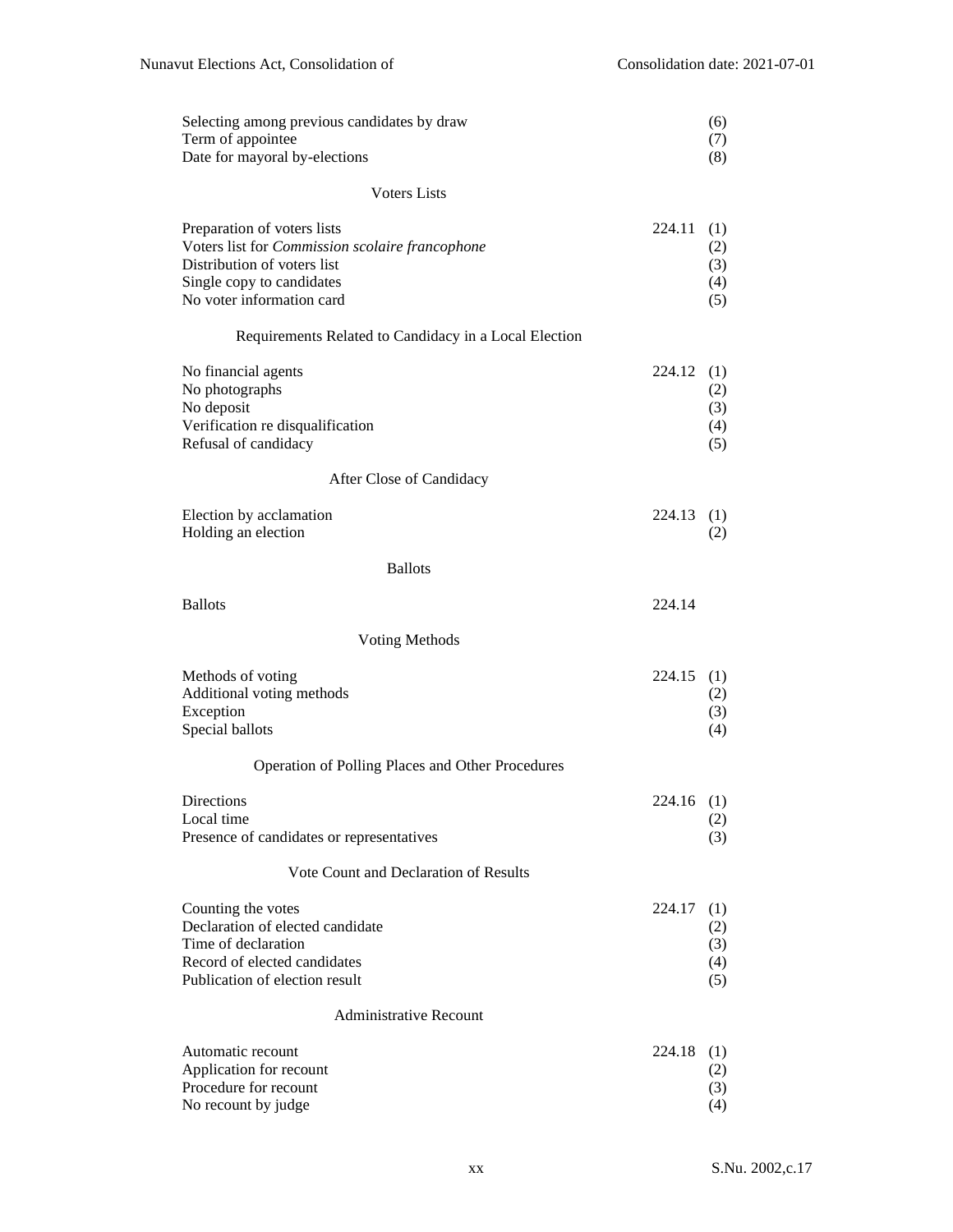| Tie vote<br>Choosing the winning candidate by draw<br>Recount by machine<br>Discrepancy                  |              | (5)<br>(6)<br>(7)<br>(8) |
|----------------------------------------------------------------------------------------------------------|--------------|--------------------------|
| Recount by Justice of the Peace                                                                          |              |                          |
| Recount by justice of the peace<br>No appeal                                                             | 224.19       | (1)<br>(2)               |
| <b>Election Contributions and Expenses</b>                                                               |              |                          |
| Election finance provisions inapplicable                                                                 | 224.20       |                          |
| Resolving Administrative Errors or Defects                                                               |              |                          |
| Administrative error or defect<br>Voiding an election                                                    | 224.21       | (1)<br>(2)               |
| <b>Election Officers</b>                                                                                 |              |                          |
| <b>Returning Officers</b><br>Remuneration<br>Term of office<br>Resignation                               | 224.22       | (1)<br>(2)<br>(3)<br>(4) |
| Office of the returning officer<br>Other provisions for election officers<br>Publication of appointments | 224.23       | (5)<br>(1)<br>(2)        |
| <b>Tabulation Machines</b>                                                                               |              |                          |
| Use of tabulation machines<br>Prohibition<br>Operation                                                   | 224.24       | (1)<br>(2)<br>(3)        |
| Joint or Combined Elections                                                                              |              |                          |
| Agreement<br>Deadline<br>Powers and duties<br>Responsibility<br>Size of polling station                  | $224.25$ (1) | (2)<br>(3)<br>(4)<br>(5) |
| Acting by resolution and in accordance with directions                                                   | 224.26       |                          |
| Offences                                                                                                 |              |                          |
| Inapplicable offences<br>Additional offence                                                              | 224.27       | (1)<br>(2)               |
| PART IX<br><b>ENFORCEMENT</b>                                                                            |              |                          |
| Complaints                                                                                               |              |                          |
| Making a complaint<br>Deadline for complaints                                                            | 225          | (1)<br>(2)               |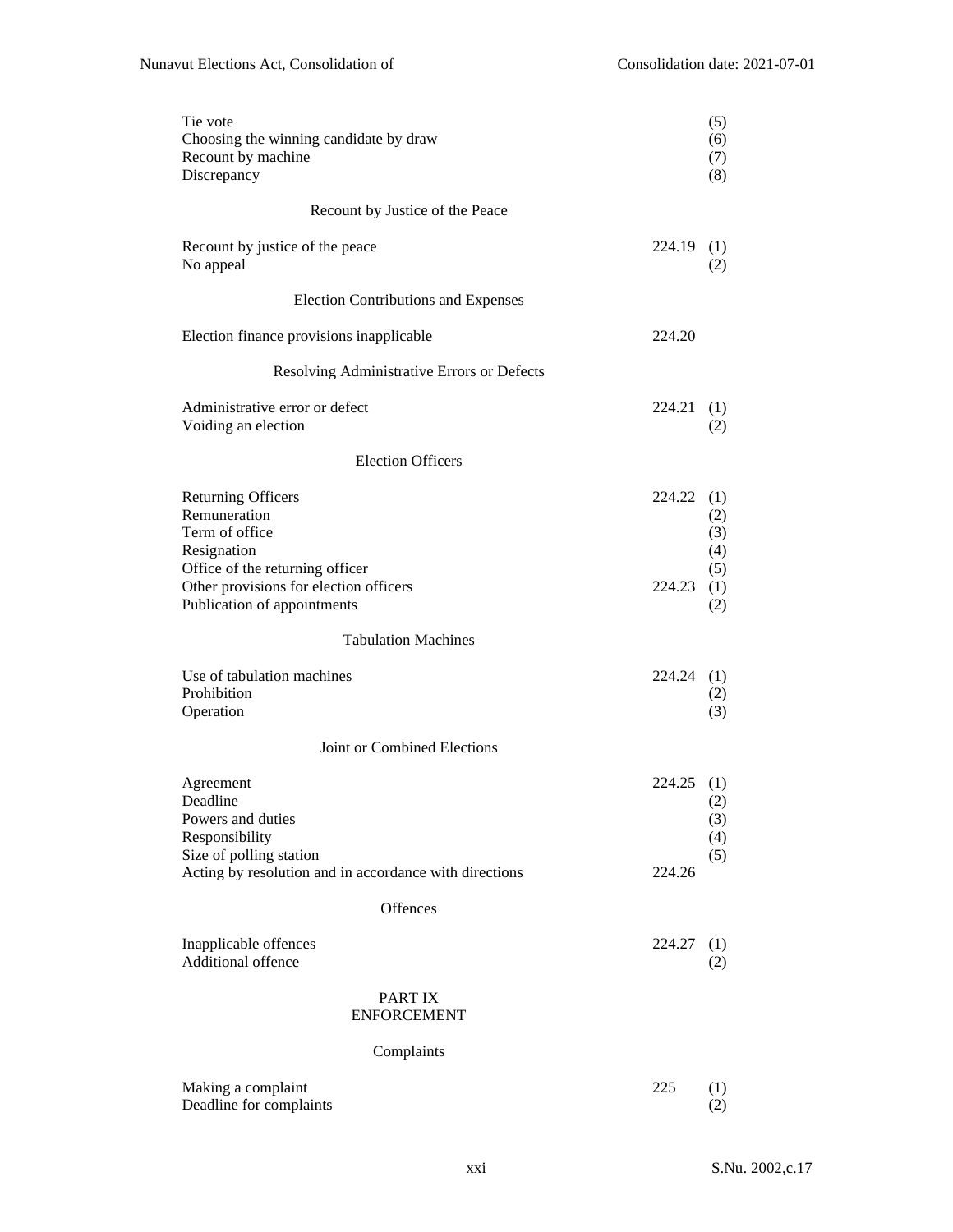| Request by Chief Electoral Officer<br>Enforcement protocol                                         | 226 | (3)        |
|----------------------------------------------------------------------------------------------------|-----|------------|
| Investigations                                                                                     |     |            |
| Investigations                                                                                     | 227 | (1)        |
| Repealed<br>Advising the Integrity Commissioner                                                    |     | (2)        |
| Request for information                                                                            |     | (3)<br>(4) |
| Warrant                                                                                            | 228 | (1)        |
| Power to enter                                                                                     |     | (2)        |
| Use of force                                                                                       |     | (3)        |
| Production of records                                                                              |     | (4)        |
| Obstruction                                                                                        |     | (5)        |
| Notice of investigation                                                                            | 229 | (1)        |
| Notice of results of investigation                                                                 |     | (2)        |
| Service of notice                                                                                  |     | (3)        |
| <b>Compliance Agreements</b>                                                                       |     |            |
| Nature of agreement                                                                                | 230 | (1)        |
| Without prejudice                                                                                  |     | (2)        |
| Compliance agreement<br>Terms and conditions                                                       | 231 | (1)        |
| Written offer                                                                                      |     | (2)<br>(3) |
| Request                                                                                            |     | (4)        |
| Protection of rights                                                                               |     | (5)        |
| Admission of responsibility                                                                        |     | (6)        |
| Taking effect                                                                                      |     | (7)        |
| Inadmissible in evidence                                                                           |     | (8)        |
| Copy to be provided                                                                                |     | (9)        |
| Publication                                                                                        |     | (10)       |
| Notice of compliance                                                                               | 232 | (1)        |
| Notice of non-compliance                                                                           |     | (2)        |
| Publication of compliance or non-compliance<br>Access to Information and Protection of Privacy Act |     | (3)<br>(4) |
| No further proceedings                                                                             | 233 | (1)        |
| Dismissal of proceedings                                                                           |     | (2)        |
| Proceedings                                                                                        |     |            |
| Jurisdiction of court                                                                              | 234 |            |
| Assistance to court                                                                                | 235 |            |
| Disqualification obtained by perjury                                                               | 236 | (1)        |
| Court order                                                                                        |     | (2)        |
| Denial of privilege                                                                                | 237 | (1)        |
| Exception                                                                                          |     | (2)        |
| Answer                                                                                             |     | (3)        |
| Certificate evidence and presumptions<br>Original documents                                        | 238 | (1)        |
| Costs                                                                                              | 239 | (2)<br>(1) |
| Recognizance                                                                                       |     | (2)        |
| Costs in private prosecution                                                                       |     | (3)        |
| Limitation period                                                                                  | 240 | (1)        |
| Extension of limitation period                                                                     |     | (2)        |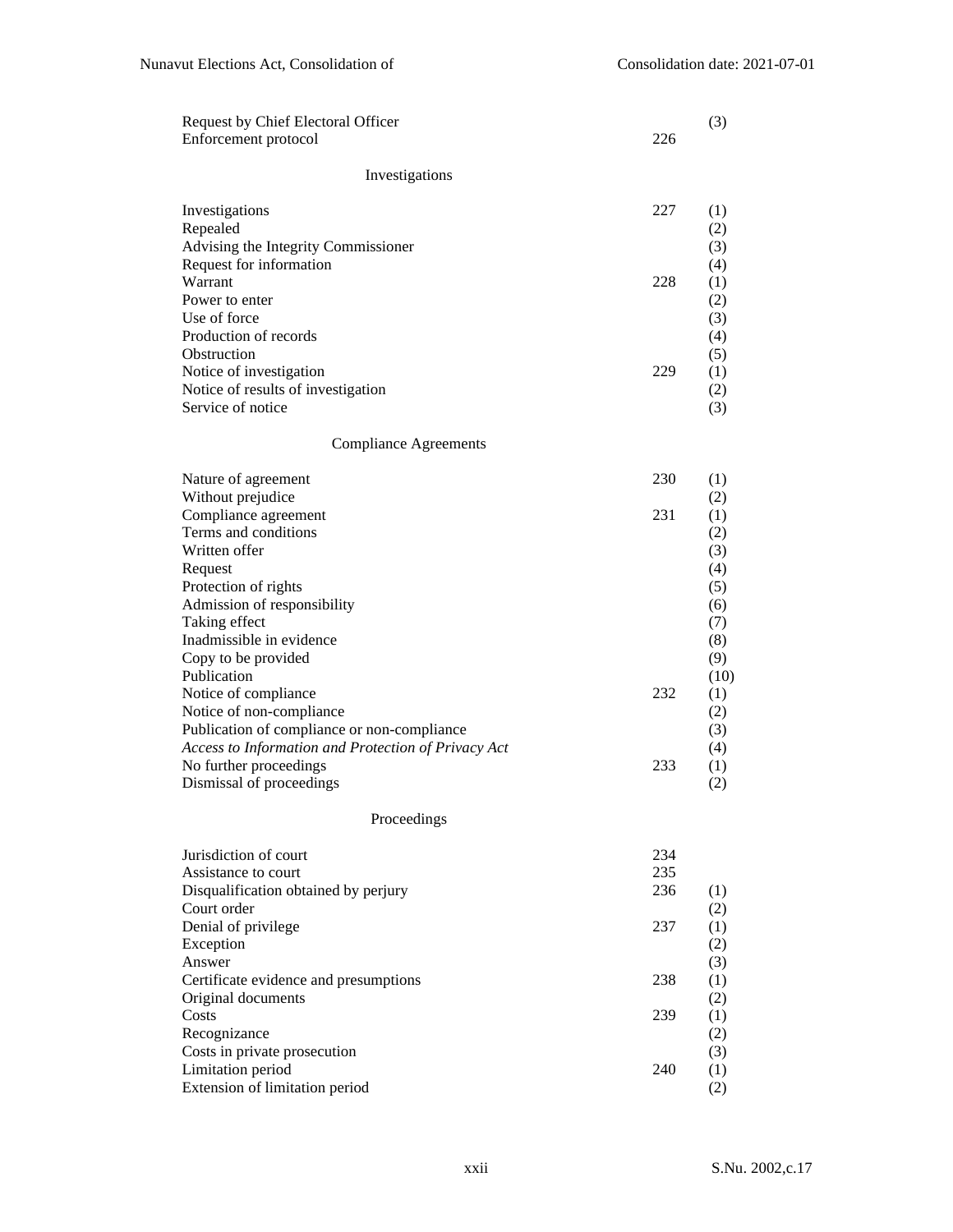# PART X OFFENCES AND PUNISHMENT

# Publication of Offences

| Public information                                                                                                                                          | 241          |                                        |
|-------------------------------------------------------------------------------------------------------------------------------------------------------------|--------------|----------------------------------------|
| <b>Offences Related to Voting</b>                                                                                                                           |              |                                        |
| Voting offences<br>Repealed<br>False statement                                                                                                              | 242          | (1)<br>(2)<br>(3)                      |
| Offence<br>Offence                                                                                                                                          | 243<br>244   | (1)                                    |
| Effect of agreement<br><b>Ballot</b> offences                                                                                                               | 245          | (2)                                    |
| Offences for Improperly Influencing Voters                                                                                                                  |              |                                        |
| Inducement of voters<br>Repealed<br>Receipt of money or other valuable consideration<br>Influencing voters<br>Influencing voters at a meeting<br>Exemptions | 246          | (1)<br>(2)<br>(3)<br>(4)<br>(5)<br>(6) |
| Proof of intent<br>Undue influence<br>Disrupting a public meeting<br>Disturbance or disruption                                                              | 247<br>247.1 | (7)<br>(1)<br>(2)                      |
| <b>Offences Related to Information</b>                                                                                                                      |              |                                        |
| Failure to protect secrecy of vote                                                                                                                          | 248          |                                        |
| Restricted use of voters lists                                                                                                                              | 249          | (1)                                    |
| Campaign material requirements<br>Removal of campaign material<br>Authority for removal                                                                     | 250          | (2)<br>(1)<br>(2)                      |
| Inducement to make false oath or affirmation<br>Taking false oath or affirmation<br>Publishing false statements                                             | 251          | (1)<br>(2)<br>(3)                      |
| Improper placement of campaign material<br>No campaign material in polling place                                                                            | 252          | (1)<br>(2)                             |
| Removal of notices<br>Posting of warning                                                                                                                    | 253          | (1)<br>(2)                             |
| Refusal of summons<br>Prohibition on telecommunication devices<br>Cameras and recorders                                                                     | 254<br>254.1 | (1)<br>(2)                             |
| Repealed<br>False statement of withdrawal                                                                                                                   | 255<br>256   |                                        |
| Offences Involving Candidates and Financial Agents                                                                                                          |              |                                        |
| Offence<br>Single candidacy                                                                                                                                 | 257          | (1)<br>(2)                             |
| Ineligible financial agent<br>Breach of duty of financial agent                                                                                             | 258          | (1)<br>(2)                             |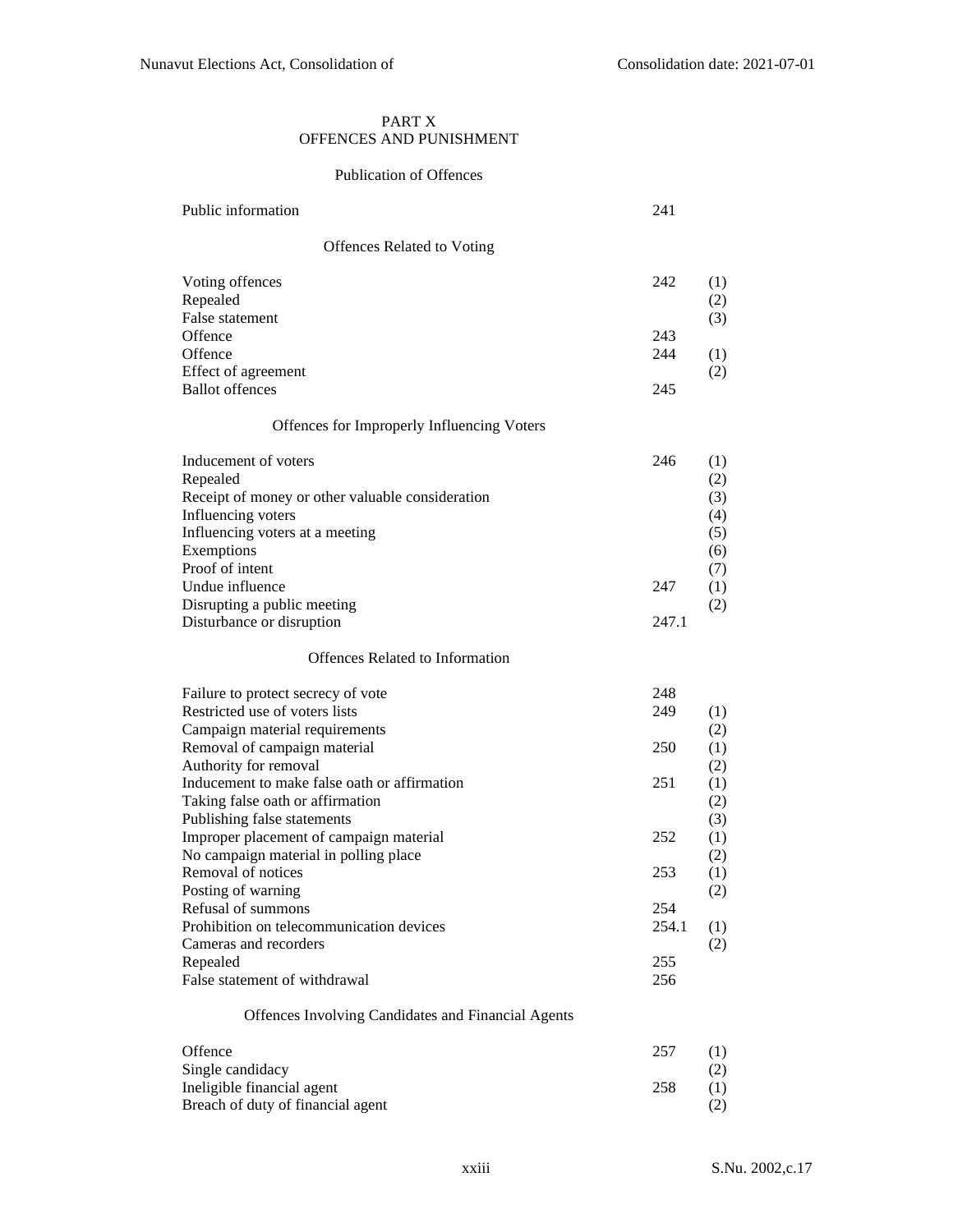| Prohibition of certain pledges<br>Vicarious liability                                                                                                                                                          | 259<br>260 |                                                      |
|----------------------------------------------------------------------------------------------------------------------------------------------------------------------------------------------------------------|------------|------------------------------------------------------|
| <b>Offences Involving Election Officers</b>                                                                                                                                                                    |            |                                                      |
| Writ offence<br>Delay                                                                                                                                                                                          | 261        | (1)<br>(2)                                           |
| Registration clerks<br>Obstruction                                                                                                                                                                             | 262        | (1)<br>(2)                                           |
| Deputy returning officers<br>Failure to send election material                                                                                                                                                 | 263<br>264 |                                                      |
| Liability of election officers<br>Offence                                                                                                                                                                      | 265        | (1)<br>(2)                                           |
| Improper advice<br>Offence                                                                                                                                                                                     | 266        | (3)                                                  |
| <b>Financial Offences</b>                                                                                                                                                                                      |            |                                                      |
| Illegal contributions<br>Excess expenses<br>Offence<br>False or late return<br>Offence                                                                                                                         | 267        | (1)<br>(2)<br>(3)<br>(4)<br>(5)                      |
| Punishment                                                                                                                                                                                                     |            |                                                      |
| General offence and punishment<br>Additional punishment<br>Duration of prohibition<br>Orders of judge<br>Collection of amount owing<br>Suspended sentence<br>Imposition of sentence<br>Variation of sentencing | 268<br>269 | (1)<br>(2)<br>(3)<br>(1)<br>(2)<br>(3)<br>(4)<br>(5) |
| Fraud                                                                                                                                                                                                          |            |                                                      |
| Fraud                                                                                                                                                                                                          | 270        |                                                      |
| PART XI<br>TRANSITIONAL PROVISIONS, CONSEQUENTIAL<br>AMENDMENTS, REPEAL                                                                                                                                        |            |                                                      |
| <b>TRANSITIONAL PROVISIONS</b>                                                                                                                                                                                 |            |                                                      |
| Proceedings in progress<br>Property, rights, obligations<br><b>Chief Electoral Officer</b><br>Returning officers                                                                                               | 271        | (1)<br>(2)<br>(3)<br>(4)                             |
| <b>AMENDMENTS</b>                                                                                                                                                                                              |            |                                                      |
| Amendments to this Act or constituency boundaries                                                                                                                                                              | 272        | (1)                                                  |

| Amendments to this Act or constituency boundaries | 272 | (1) |
|---------------------------------------------------|-----|-----|
| Implementation of amendments                      |     | (2) |
| Appointments                                      |     | (3) |
| Deleted                                           | 273 |     |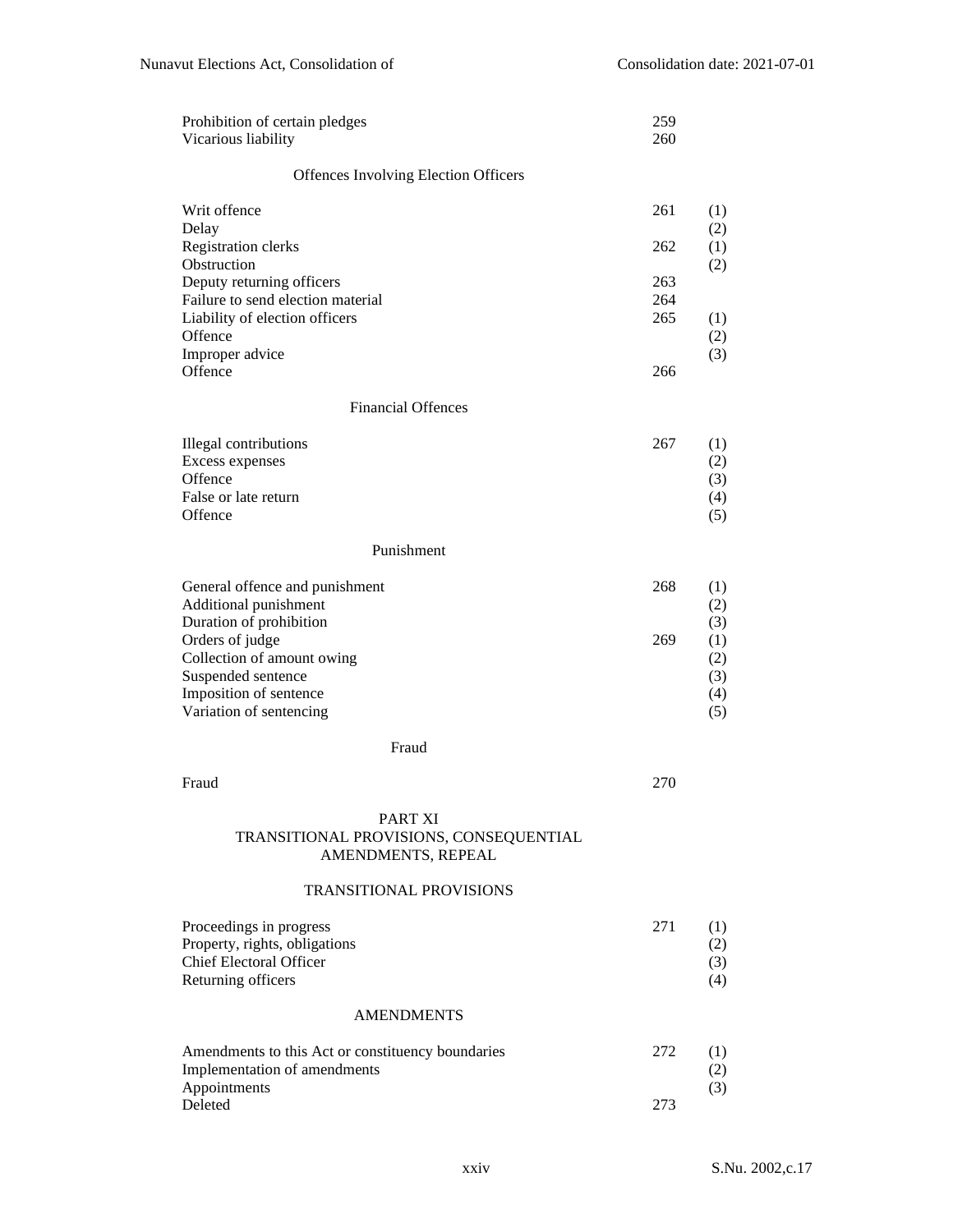| Deleted<br>Deleted<br>Deleted<br>Deleted<br>Deleted | 274<br>275<br>276<br>277<br>278 |
|-----------------------------------------------------|---------------------------------|
| <b>REPEAL</b>                                       |                                 |
| <i>Elections Act</i> (Nunavut)                      | 279                             |
| <b>COMING INTO FORCE</b>                            |                                 |
| Commencement                                        | 280                             |
| <b>SCHEDULE</b>                                     |                                 |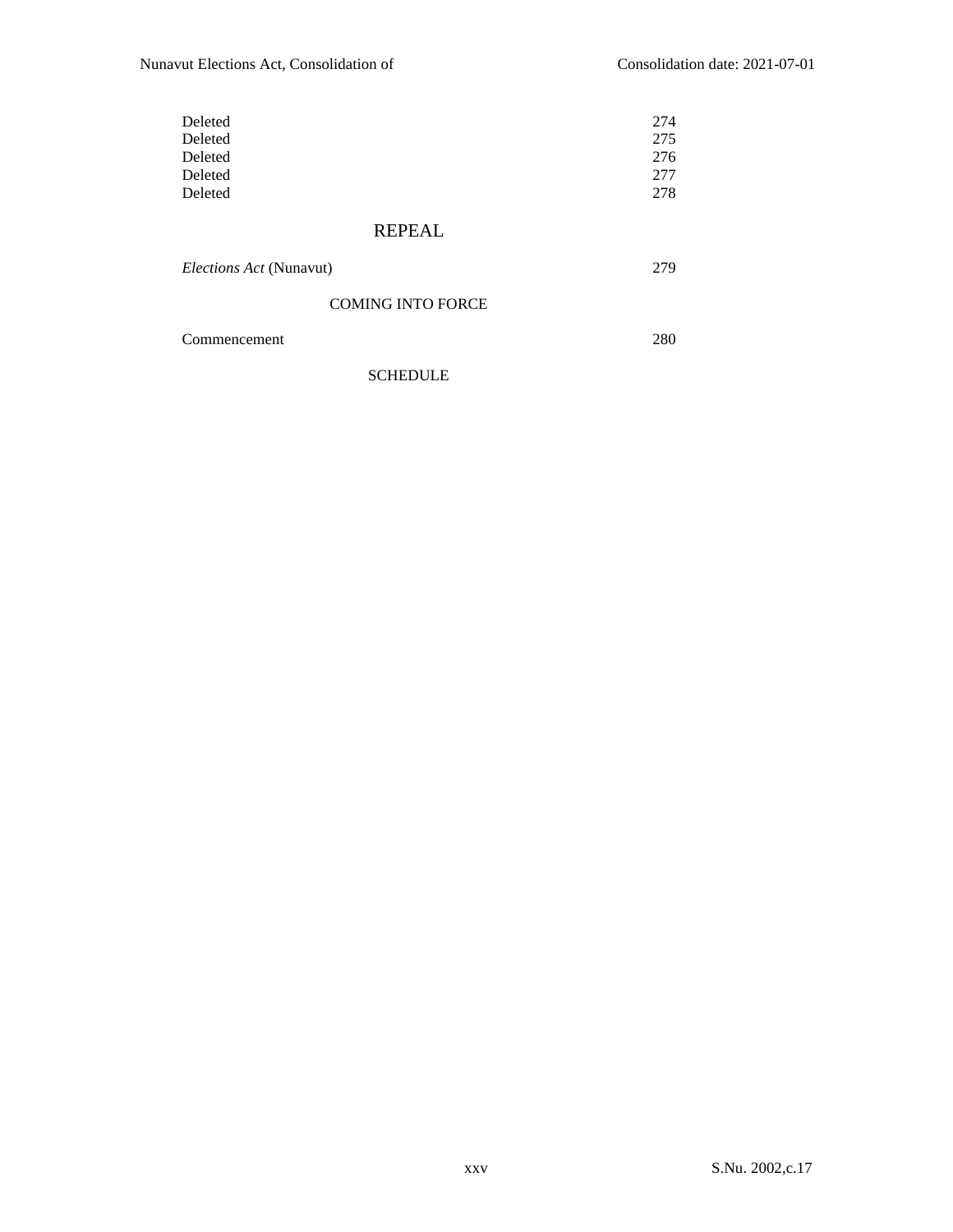# **NUNAVUT ELECTIONS ACT**

# PART I GENERAL PROVISIONS

## Purpose of this Act

Main purpose

**1.** (1) The purpose of this Act is to establish a regime for the election of members of the Legislative Assembly, municipal councils and district education authorities that promotes the meaningful exercise of the democratic rights and freedoms of the residents of Nunavut and the equality of opportunity to participate in determining the outcome of elections and the formation of local and territorial governments.

### Basic principles

(2) To achieve its purpose, this Act revises and consolidates the legislation respecting elections on the basis of the following principles:

- (a) the electoral system should encourage participation by every voter in Nunavut and help make it easy for every voter to vote if they wish to, taking into consideration the unique circumstances in Nunavut;
- (b) the rules governing elections should minimize barriers for potential candidates;
- (c) candidates have the responsibility of being role models and leaders for their community;
- (d) there should be public awareness of all aspects of elections;
- (e) information at every stage of the election process should be in the Official Languages of Nunavut;
- (f) there should be as much cooperation as possible with other jurisdictions and levels of government, and among organizations administering elections within Nunavut, to share information and resources, to learn together, to pool and train staff and to deliver better election services to Nunavummiut;
- (g) elections should be run as effectively and efficiently as possible;
- (h) the rules governing elections should incorporate flexibility to address unique circumstances in Nunavut as they arise, be they geographic, demographic, linguistic, or otherwise, in addition to new technologies; and
- (i) the election process should be evaluated frequently, to learn from experience and ensure it is meeting the needs of Nunavummiut. S.Nu. 2008,c.10,s.45(2); S.Nu. 2021,c.8,s.4.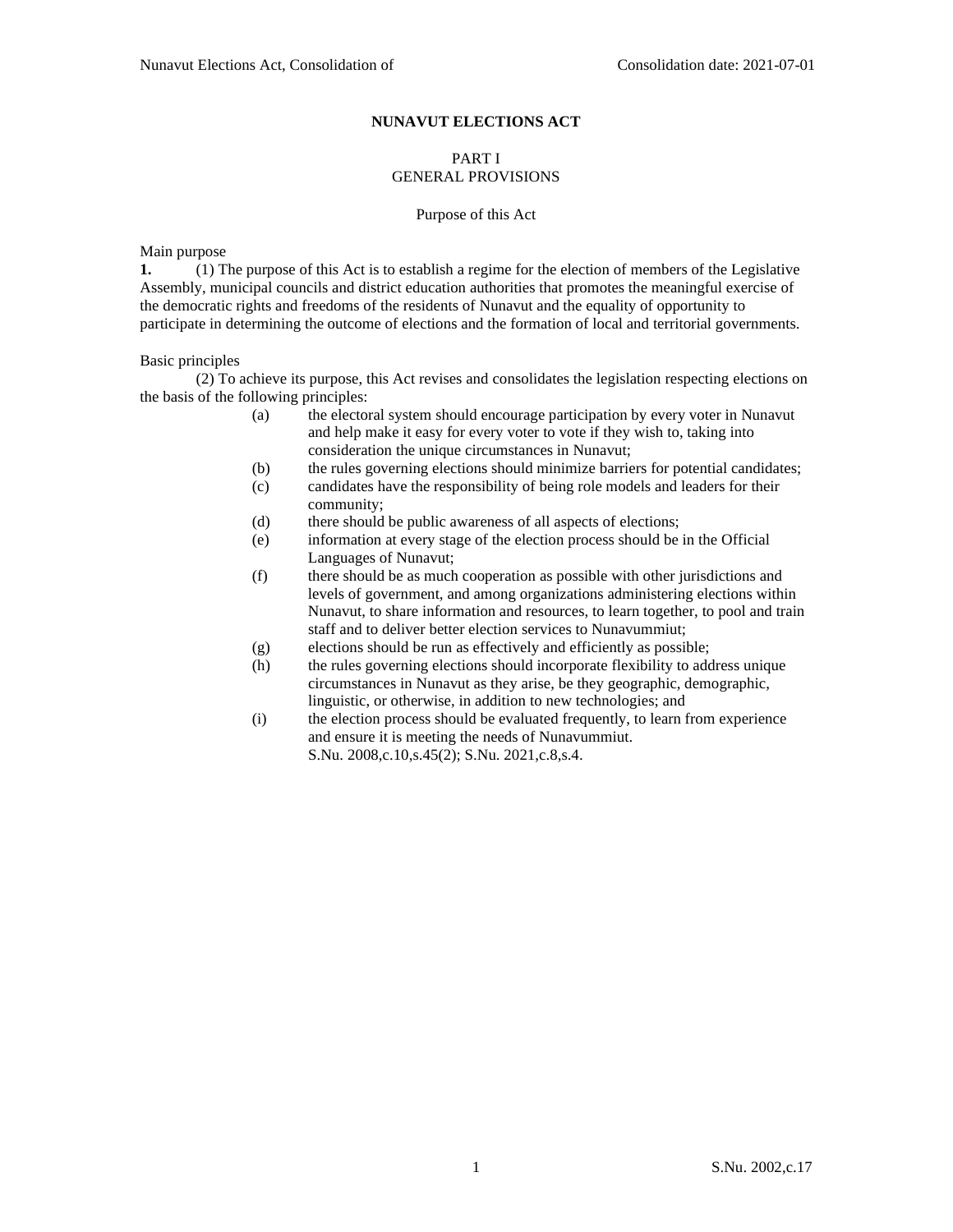# Interpretation

Definitions<br>2.  $(1)$ **2.** (1) In this Act,

"advance vote" means a poll held before election day; (*scrutin par anticipation*)

"approved" means as approved by the Chief Electoral Officer; (*approuvé*)

"Assistant Chief Electoral Officer" means the Assistant Chief Electoral Officer appointed under section 192.1; (*directeur général adjoint des élections*)

"campaign" means to make public statements or issue campaign material promoting or opposing a candidate in an election; (*faire campagne*)

"campaign manager" means a campaign manager appointed under section 76; (*directeur de campagne*)

"campaign material" means any advertisement, including advertisements on the radio, television and the Internet as well as placards, posters or banners, in favour of or on behalf of a candidate or against a candidate; (*matériel utilisé au cours de la campagne électorale*)

"candidate" means a person whose declaration of candidacy at an election is accepted under subsection 75(4); (*candidat*)

"charitable organization" means

- (a) a society as defined in the *Societies Act*, in good standing,
- (b) a charitable organization within the meaning of the *Income Tax Act* (Canada), or
- (c) a municipal corporation; (*organisme de charité*)

"Chief Electoral Officer" means the Chief Electoral Officer appointed under section 188; (*directeur général des élections*)

"close of candidacy" means 2:00 p.m. on the 31st day before election day; (*clôture des candidatures*)

"constituency" means a geographic area, described in accordance with section 31, that is represented by a member of the Legislative Assembly; (*circonscription*)

"contribution" includes money, services and goods but does not include volunteer labour or any goods produced by volunteer labour; (*contribution*)

"court" means the Nunavut Court of Justice, except in paragraph 11(2)(b); (*Cour*)

"election" means an election of a member to the Legislative Assembly; (*élection*)

"election day" means the day fixed by a writ for the holding of an election; (*jour du scrutin*)

"election expense" means any amount paid or liability incurred during an election period to campaign in an election, including

- (a) any contribution of services or goods, and
- (b) the costs of any staff working for a candidate, including a financial agent and any campaign manager; (*dépense électorale*)

"election officer" means

- (a) the Chief Electoral Officer,
- (a.1) the Assistant Chief Electoral Officer,
- (b) any person acting as the Chief Electoral Officer,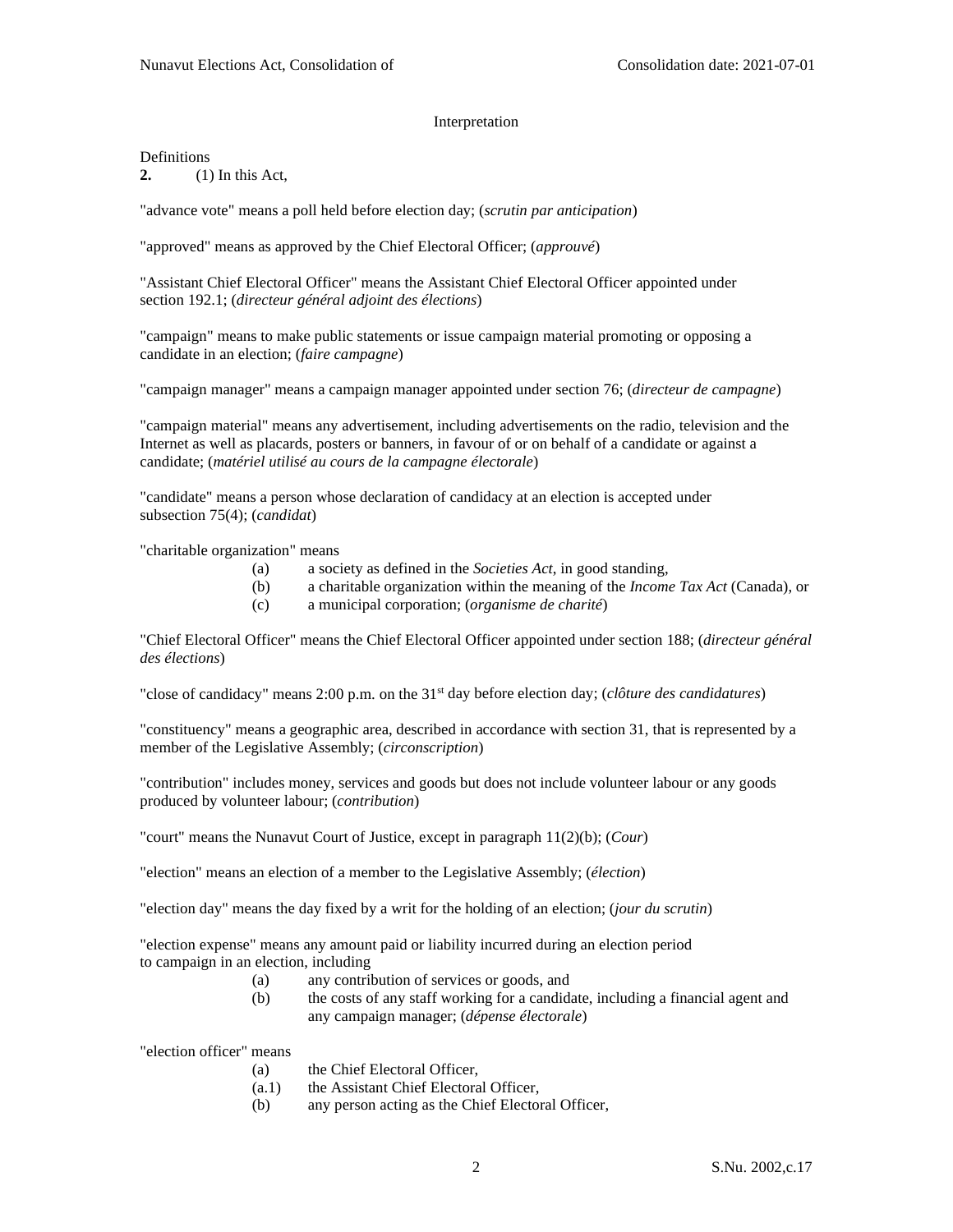- (c) a returning officer,
- (d) an assistant returning officer,
- (e) a supervisory deputy returning officer,
- (f) a deputy returning officer,
- (g) a poll clerk, and
- (h) a registration clerk; (*officier d'élection*)

"election period" means the period commencing with the date of a writ for an election and terminating at the close of polls on election day or the day the writ is withdrawn; (*période électorale*)

"family", when used with reference to a person, means

- (a) his or her spouse and minor children, and
- (b) anyone who is related to the person or his or her spouse, shares a residence with the person and is primarily dependent on the person or spouse for financial support; (*famille*)

"financial agent" means the person appointed by a candidate to be responsible for managing the financial and reporting requirements for the candidate; (*agent financier*)

"financial return" means the return respecting election contributions and expenses required under section 180, including the declarations by the candidate and financial agent required by that section; (*rapport financier*)

"Integrity Commissioner" means the Integrity Commissioner as defined in the *Integrity Act*; (*commissaire à l'intégrité*)

"Management and Services Board" means the Management and Services Board under the *Legislative Assembly and Executive Council Act*; (*Bureau de régie et des services*)

"polling place" means any place for voting under this Act, including a central polling place, a polling station, a mobile poll and the office of the returning officer when used for voting; (*lieu de scrutin*)

"polling record" means the document containing the name and other particulars of every person on the voters list and to which other voting particulars are added by the poll clerk; (*cahier du scrutin*)

"polling station" means premises secured by a returning officer for the taking of the votes on election day or the day of the advance vote and to which some or all of the voters list is allotted; (*bureau de scrutin*)

"post election period" means the 60-day period after election day; (*période postélectorale*)

"pre-election expense" means any amount paid or liability incurred during a pre-election period to promote or oppose the election of a person who may be a candidate at a future election, and includes any contribution of services or goods; (*dépenses préélectorales*)

# "pre-election period" means

- (a) in the case of a general election held in accordance with the fixed election day under subsection 36(3.1), the 90 day period before the writ is issued, or
- (b) in the case of any other election, the period beginning from the day when the date of election is publicly announced and ending on the day when the writ is issued; (*période préélectorale*)

"satisfactory evidence of identity" means documentary evidence of a person's identity approved as being satisfactory by the Chief Electoral Officer; (*preuve suffisante d'identité*)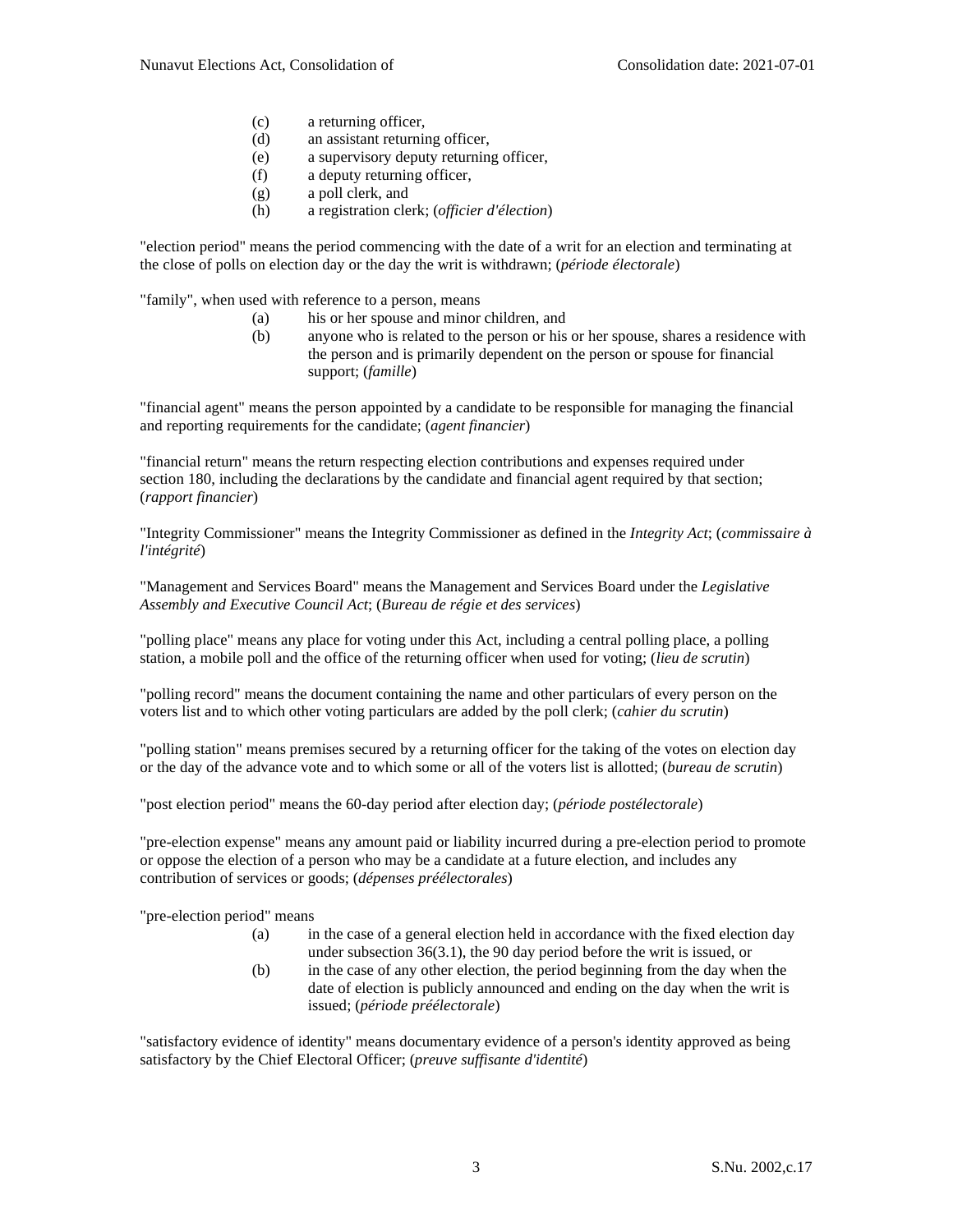"send" means to send by mail, hand delivery, courier, facsimile transmission, or where specifically authorized, by electronic transmission; (*envoyer*)

"Speaker" means the Speaker of the Legislative Assembly under the *Legislative Assembly and Executive Council Act*; (*président*)

"vote" means to vote in an election; (*vote*)

"voter" means a person who has the right to vote in an election under section 7; (*électeur*)

"writ" means a writ of election. (*décret*)

Local time

(2) For the purposes of this Act, all references to time shall be interpreted as a reference to the local time in the relevant place, unless otherwise provided.

Overlapping time zones

(3) In a constituency in which two or more local times are observed,

- (a) the returning officer shall determine the hours of the day for every activity under this Act with the approval of the Chief Electoral Officer;
- (b) the returning officer shall give public notice of the uniform hour; and
- (c) those hours, after public notice to that effect has been given, shall be uniform throughout the constituency. S.Nu. 2005,c.14,s.2; S.Nu. 2007,c.3,s.2; S.Nu. 2011,c.17,s.2;

S.Nu. 2013,c.6,s.2(1); S.Nu. 2011,c.24,s.2(2).; S.Nu. 2014,c.5,s.2(2);

S.Nu. 2014,c.14,s.1(2), S.Nu. 2021,c.8,s.5.

Application

Application  $3.$  (1)

**3.** (1) This Act applies to the election of members to the Legislative Assembly, municipal councils and district education authorities.

# (2) **Repealed, S.Nu. 2020,c.15,s.147(1).**

S.Nu. 2021,c.8,s.6.

#### Determining Residence

Residence rules

**4.** (1) For the purposes of this Act, the place of residence of a person shall be determined by reference to all the facts of the case and by the provisions of this section, as far as they are applicable.

Place of home or dwelling

(2) The residence of a person is the place of the person's home or dwelling in which he or she actually resides.

Absence for temporary purpose

(3) A person does not lose residence in the place of the person's home or dwelling by leaving it for a temporary purpose, including

- (a) the pursuit of education at an educational institution, whether inside or outside Nunavut; or
- (b) temporary employment at a place, whether inside or outside Nunavut.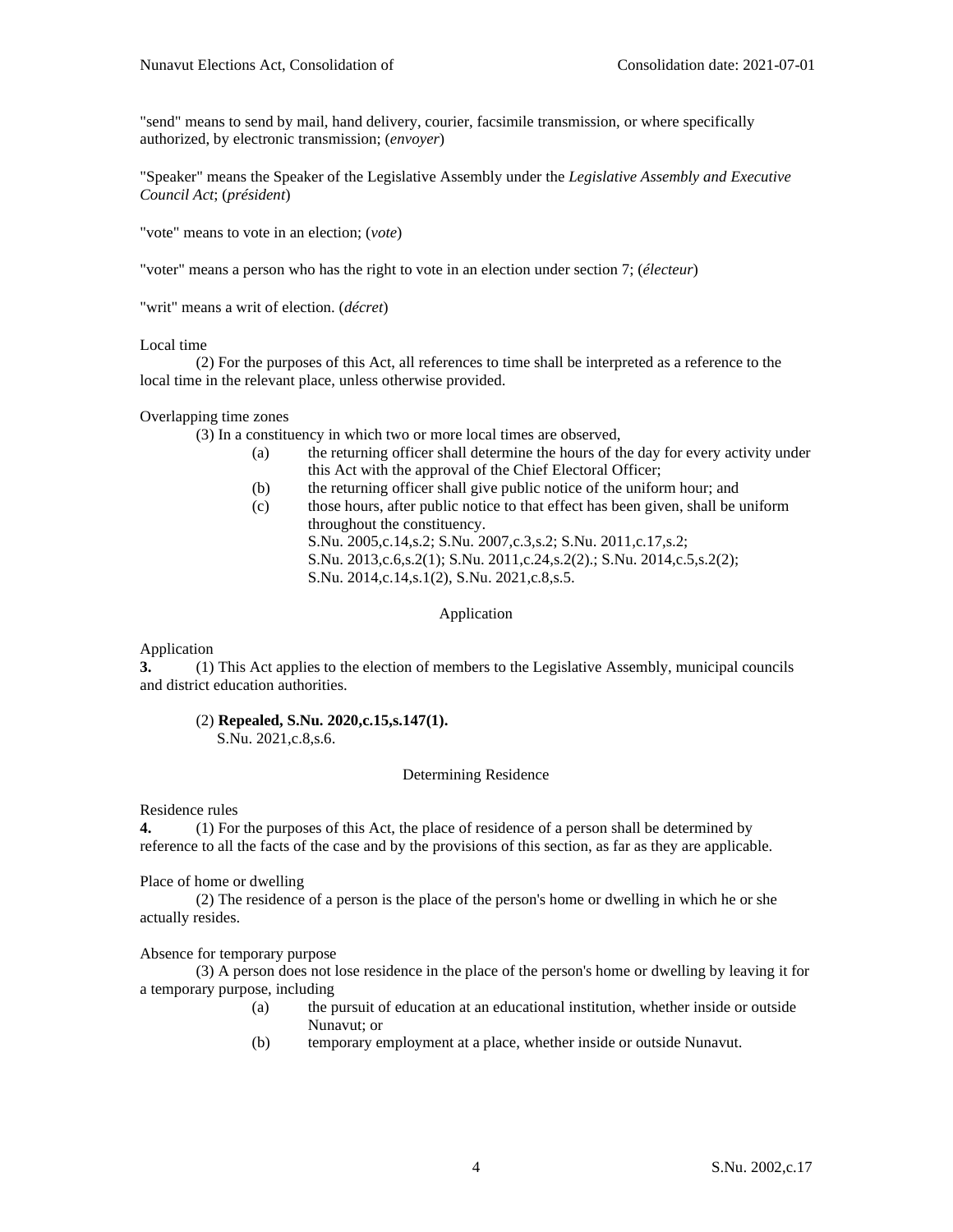### Limit on absence for temporary purpose

(4) A person who leaves his or her home or dwelling for more than 10 months is considered to have lost residence in that place, except in the case of a full-time student who is attending an educational institution and working toward a degree, diploma or certificate.

### Selection of residence

(5) A person to whom subsection (3) applies may, instead of the place of the person's home or dwelling, select the place where the person is temporarily residing as his or her place of residence.

#### Homeless persons

(6) The residence of a person who has no home or dwelling is any place offering food or lodging where the person usually sleeps or takes meals.

### Single residence

(7) A person may have a residence in only one place and, if a person maintains a home or dwelling in more than one place, the person must select one home or dwelling as his or her place of residence.

#### Prisoners

(8) Despite subsections (3), (4) and (5), a person who is confined to a penal or correctional institution shall select one of the following places of residence:

(a) the person's place of residence before being confined; or

(b) the place where the person's family resides.

### Deemed residence

(9) A place of residence selected by a person under this section shall be deemed to be the place in which the person resides.

### Change of residence during general election

(10) A person who changes his or her place of residence from one constituency to another after the day the writ is issued in a general election may vote in the constituency to which he or she moved by registering to vote in that new place in accordance with section 65.

# Residence for by-election

(11) No person is entitled to vote at a by-election unless he or she is resident in the constituency on the day the writ is issued and continues to be resident in the constituency until election day.

# Seasonal residence

(12) No person is to be considered resident in a home or dwelling that the person occupies seasonally for a period not exceeding a total of 180 days a year, unless at the time of an election the person has no residence in any other place. S.Nu. 2005,c.14,s.3; S.Nu. 2007,c.3,s.3, S.Nu. 2011,c.17,s.3.

### Official Languages

# Use of official languages

**5.** (1) The Official Languages of Nunavut apply in respect of each constituency at an election.

# Materials for translation

(2) The Chief Electoral Officer shall ensure that all election materials for public use must be provided to the returning officer in the Official Languages.

#### Late transmission

(3) Where it is not possible to prepare and deliver a copy of a document in an Official Language within the required time, the Chief Electoral Officer shall ensure that it is delivered at the earliest possible time. S.Nu. 2008, c. 10, s. 45(3), (4), (5).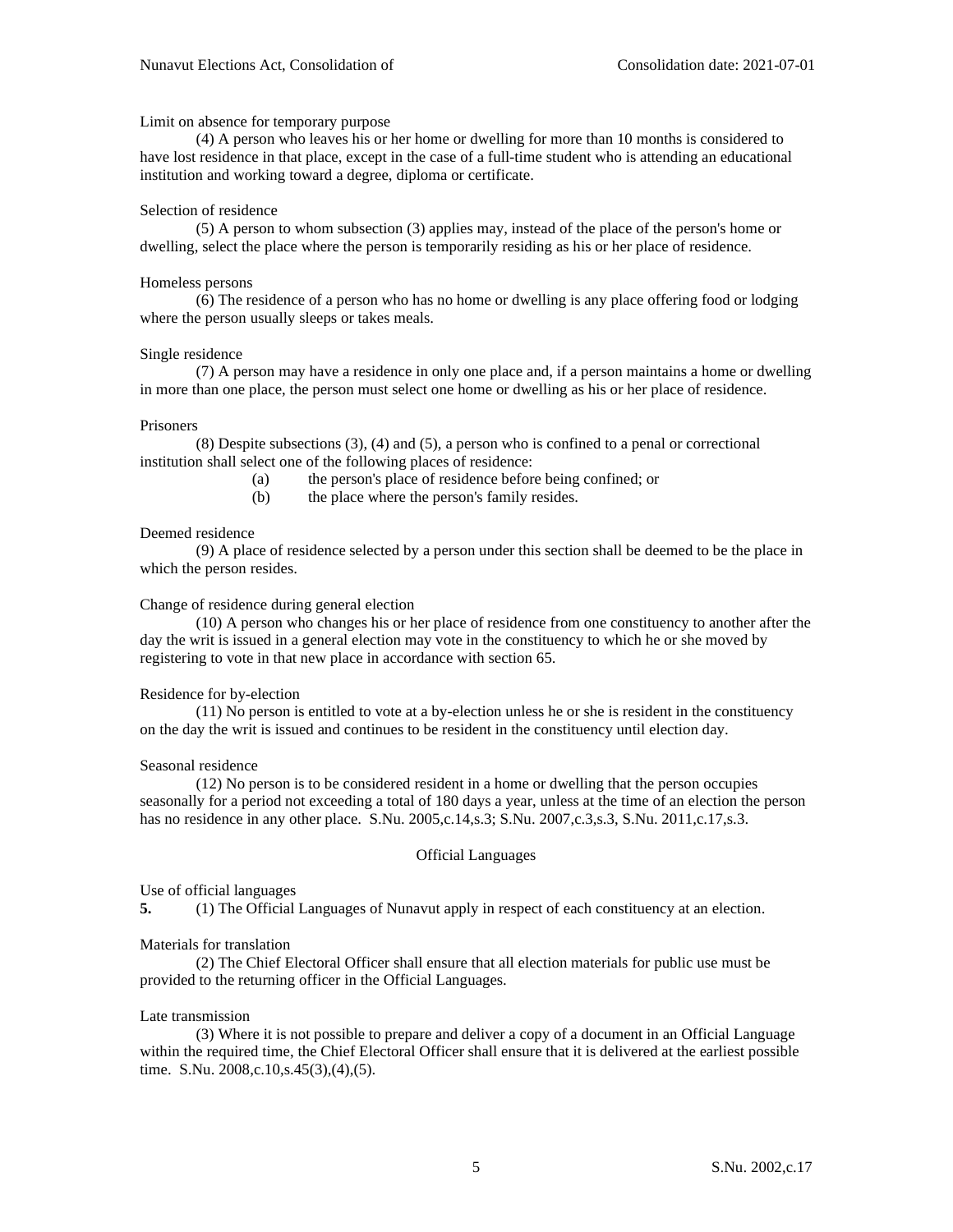### Languages of election officers

**6.** (1) Election officers should be appointed to represent the languages spoken in the community in which they will be performing their functions.

### **Interpreters**

(2) Where a deputy returning officer or poll clerk does not understand the language spoken by a voter, the deputy returning officer shall, where possible, appoint and swear in an interpreter, who shall translate communications between the deputy returning officer and the voter.

### Validity of election

(3) The failure to comply with any provision of this section shall not affect the validity of an election.

# PART II

# DEMOCRATIC RIGHTS

### Voting Rights

Right to vote

**7.** (1) Every person has a right to vote in an election if, on election day, the person is or would be

- (a) a citizen of Canada;
- (b) at least 18 years of age; and
- (c) a resident in Nunavut for a consecutive period of at least 12 months.

### Disqualification

(2) A person who is otherwise qualified to be a voter is not entitled to vote if, on election day, the person

- (a) is subject to a regime established to protect the person or the person's property, pursuant to the law of Nunavut, a province or a territory, because the person is incapable of understanding the nature and appreciating the consequences of the person's acts;
- (b) is involuntarily confined to a psychiatric or other institution as a result of being acquitted of an offence under the *Criminal Code* by reason of a mental disorder; or
- (c) had been convicted, within the previous five years, of an offence under this Act or an elections offence under an enactment of Canada, Nunavut, a province or another territory. S.Nu. 2005,c.14,s.4.

# Secret ballot

**8.** A voter has a right to vote by secret ballot.

#### One vote

**9.** (1) The right to vote may only be exercised once in an election.

#### Voting in a constituency

(2) A voter may only vote in the constituency in which the voter is considered to reside under this Act.

#### Right to time to vote

**10.** (1) A voter has a right to two consecutive hours for the purpose of casting his or her vote and, if the hours of employment of the voter do not allow for two consecutive hours, the employer shall allow the voter any additional time for voting that may be necessary to provide these two consecutive hours.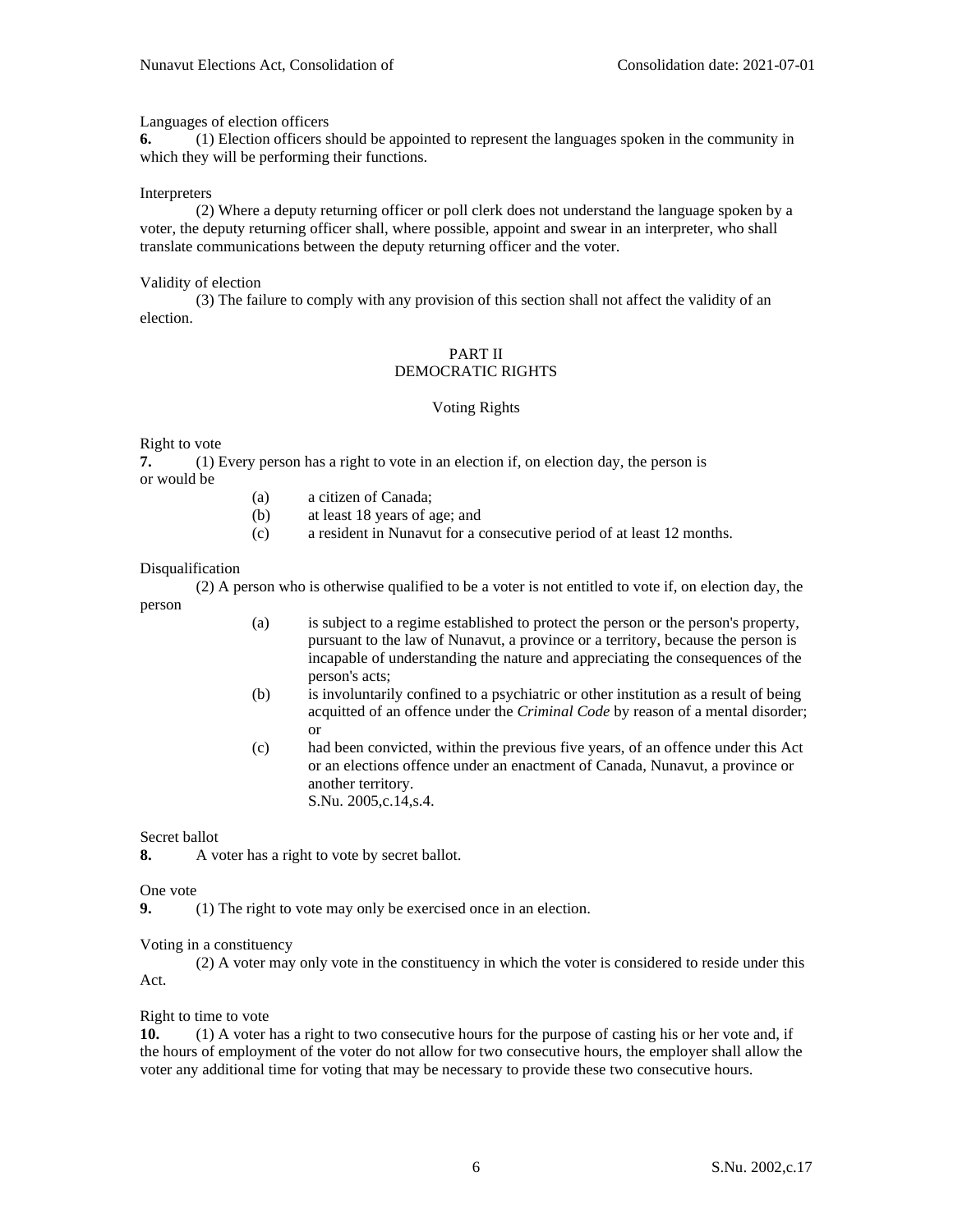# Convenience of employer

(2) The time off work for voting shall be granted at the convenience of the employer and no employer shall penalize the voter for not working during that time.

## Deduction in pay or penalties

(3) No employer shall make any deduction from the pay of an employee or impose on or exact from an employee any penalty by reason of the absence of the employee from work during these consecutive hours.

### Hourly and piece-work workers

(4) A voter who is paid on an hourly, piece-work or other basis and who would normally work during the period of time off work that an employer is required to grant under this section has a right to be paid for that time at the voter's average rate of pay for equivalent time.

### Deemed deduction in pay

(5) For the purposes of this section, an employer shall be deemed to have made a deduction from the pay of an employee if the employer does not pay the employee the amount that the employee would normally have earned during the time the employee was absent for the purpose of casting his or her vote.

### Exempted voters

(6) This section does not apply to any election officer or member of the staff of Elections Nunavut or to any employee who, by reason of employment, is so far away from a polling place that the employee would be unable to reach a polling place during the hours it is open. S.Nu. 2013,c.6,s.25.

### Rights of Candidacy

Right to be a candidate

**11.** (1) Subject to this section, every person has a right to be a candidate in an election if, on election day, the person is qualified to vote in the election.

# Eligibility of non-resident candidates

(1.1) Despite being prohibited from voting in a constituency pursuant to subsection 9(2), a person who does not reside in the constituency is eligible to be a candidate in the constituency if, on election day, the person otherwise meets the requirements of section 7 and subsections (2) to (4).

#### **Disqualification**

(2) A person who is otherwise qualified is not entitled to be a candidate if, on the day the person files his or her declaration of candidacy, the person

- (a) is a member of the House of Commons or the Senate or a member of the
- legislature of any province or of another territory;
- (b) is a judge of any court, other than a citizenship court;
- (c) is a member of the staff of the Office of the Chief Electoral Officer;
- (d) is an election officer;
- (e) is employed in the public service and is not on leave under section 33 of the *Public Service Act*;
- (f) is a member of a municipal council who is not on leave under section 17.1 of the *Cities, Towns and Villages Act* or section 17.1 of the *Hamlets Act*; or
- (f) **repealed, S.Nu. 2011,c.17,s.4(3)(b)**;
- (g) is confined to a penal or correctional institution.
- (h) **repealed, S.Nu. 2007,c.3,s.5(2).**

## Ineligible candidates — no financial return

(2.1) A person is not eligible to be a candidate if, on the day the person files his or her declaration of candidacy,

> (a) the person was a candidate or financial agent in a previous election or an authorized representative or financial agent for a registered group in a plebiscite;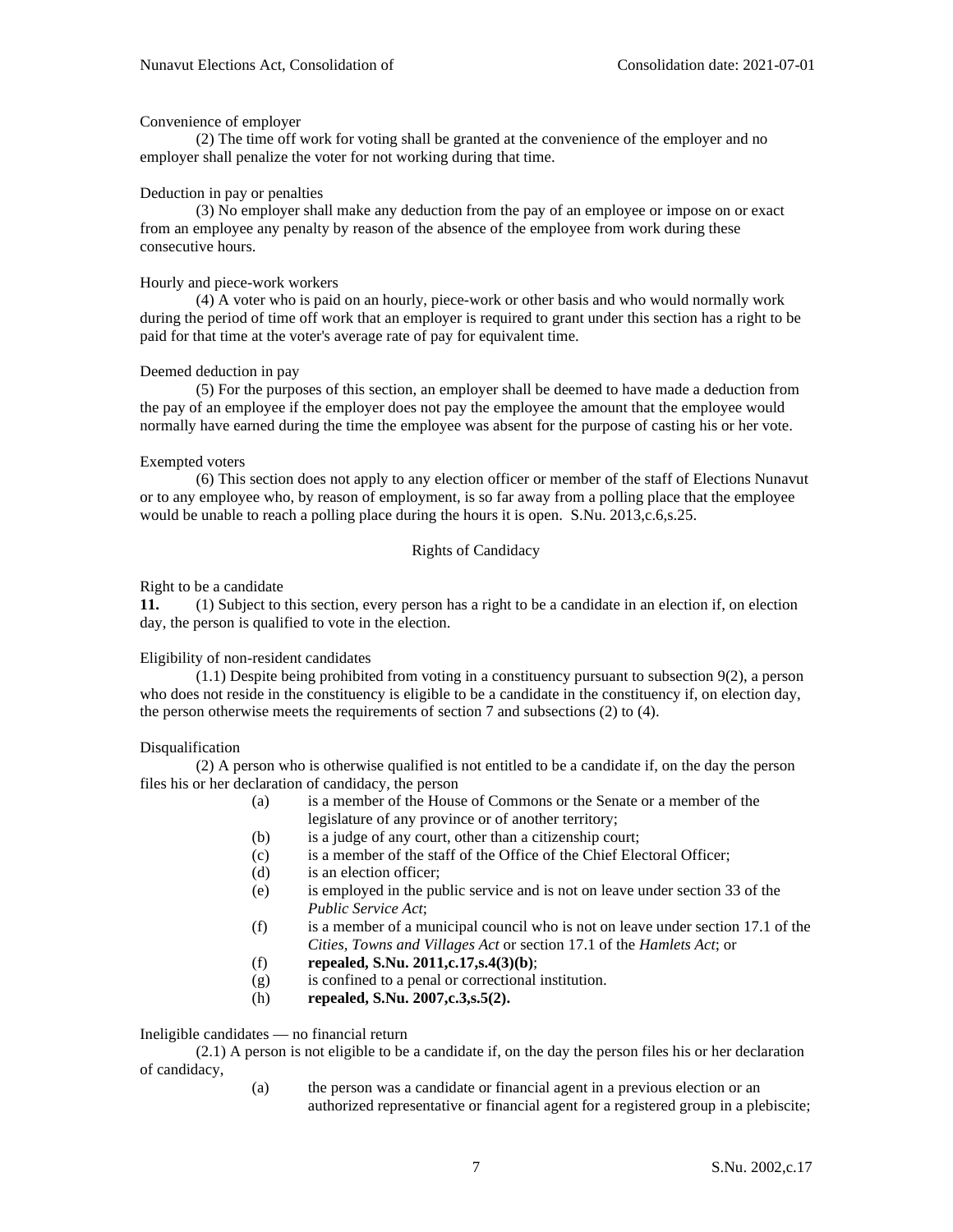- (b) the financial return required to be prepared or sent by the person for that election or plebiscite was not prepared, sent to and received by the Chief Electoral Officer in accordance with this Act or the *Plebiscites Act*, as it read at that time; and
- (c) the period of time between the deadline for sending the financial return, including any lawful extension of time, and election day is five years or less.

Ineligible candidates – non-compliance

(2.2) A person is not eligible to be a candidate if, on the day the person files his or her declaration of candidacy,

- (a) the person signed a compliance agreement in respect of a previous election or plebiscite;
- (b) the person did not comply with the compliance agreement; and
- (c) the period of time between the date of non-compliance, as determined by the Integrity Commissioner, and election day is five years or less.

Ineligible candidates — convicted members

(3) A member of the Legislative Assembly who has been charged or convicted of an offence under a statute of Nunavut or Canada and who, as a result of that charge or conviction, has ceased to be a member is not eligible to be a candidate until five years after the member's successor has been elected.

Meaning of "as a result of that charge or conviction"

(4) For the purposes of subsection (3), a member ceases to be a member as a result of that charge or conviction if

- (a) the person ceases to be a member under subsection 11(1) of the *Legislative Assembly and Executive Council Act*;
- (b) the member's seat was declared vacant by the Legislative Assembly under subsection 11(2) of the *Legislative Assembly and Executive Council Act*; or
- (c) the person resigns as a member of the Legislative Assembly, where the reason, or one of the reasons, for resigning is that the member was charged with or convicted of the offence. S.Nu. 2005,c.14,s.55; S.Nu. 2007,c.3,s.5 ; S.Nu. 2011,c.17,s.4; S.Nu. 2015,c.18,s.1(2), S.Nu. 2021,c.8,s.7.

Single candidacy

**12.** (1) No person may be a candidate in more than one constituency at the same time.

#### Prohibited pledges

(2) A person forfeits the right to be a candidate if they sign any document prohibited by section 259.

Election void

**13.** The election of any person who is ineligible to be a candidate is void. S.Nu. 2021,c.8,s.8.

#### Campaigning in Election

Prohibited campaigning

**13.1** (1) Subject to subsection (2), the following persons or entities shall not campaign in an election:

- (a) any individual who is not resident in Nunavut;
- (b) any corporation or other entity that
	- (i) is not incorporated, established or continued by or under the laws of Nunavut, and
		- (ii) does not carry on business in Nunavut in compliance with any registration or licensing requirements applicable to it under the laws of Nunavut.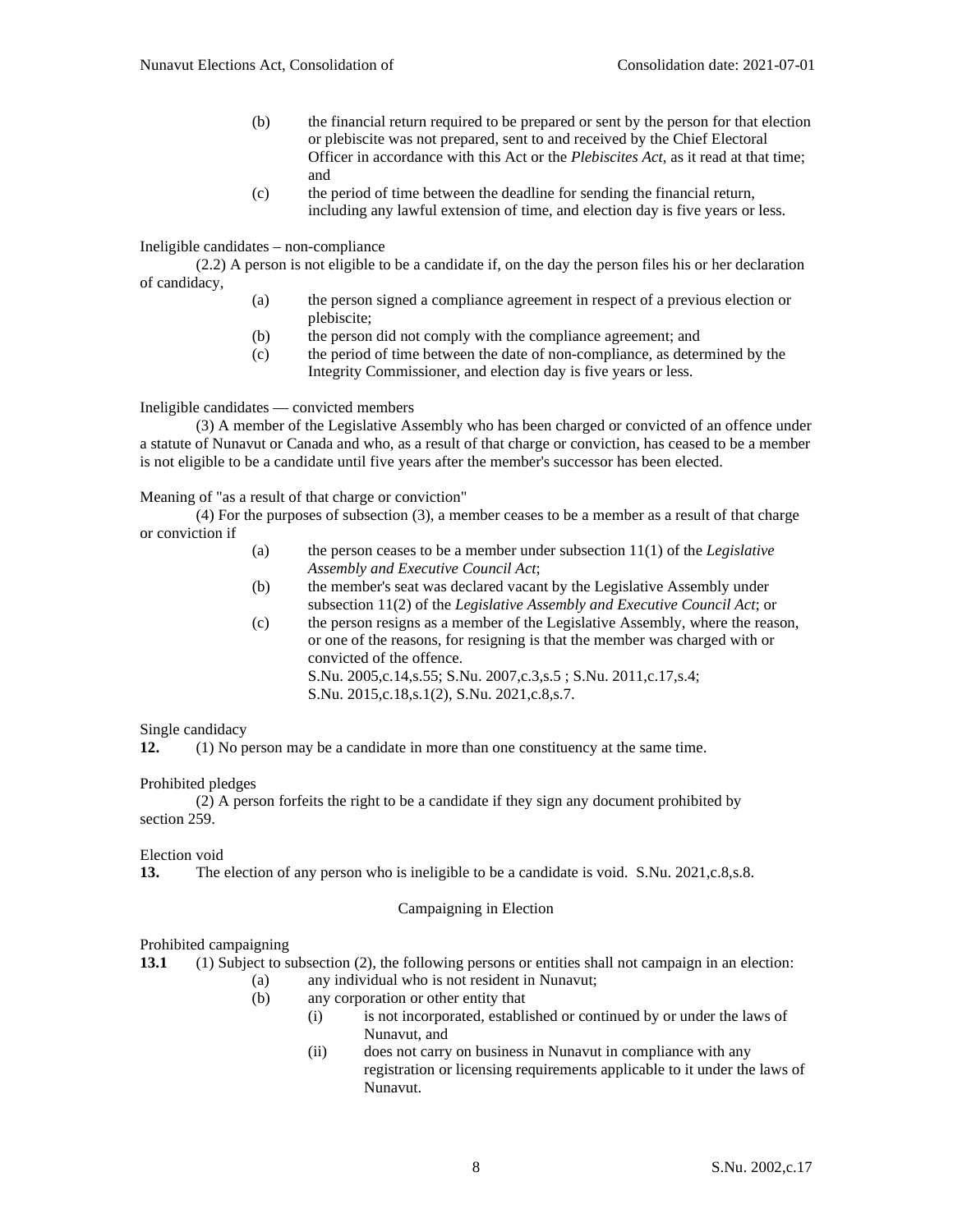## Exceptions

(2) Subsection (1) does not prohibit a person or entity from merely declaring support for a candidate, making general statements on an issue of public policy or personally displaying campaign material, if done in good faith and not for any purpose related to the manipulation or oppression of a voter or to circumvent the provisions of this Act respecting contributions and election expenses.

## No interference at work

(3) No person shall, at his or her place of work, influence or induce an employee, worker or person under his or her supervision or control to campaign in an election, unless campaigning is within the duties of that employee, worker or person.

## Prohibition

(4) No election officer or member of the staff of Elections Nunavut shall campaign in an election. S.Nu. 2013,c.6,s.3.

# PART III CONSTITUENCIES AND POLLING STATIONS

## Electoral Boundaries Commission

## Decennial adjustment

**14.** A Boundaries Commission must be established for Nunavut every 10 years commencing in 2022. S.Nu. 2011,c.17,s.5.

# **15. Repealed, S.Nu. 2011,c.17,s.6.**

Establishment of Boundaries Commission

**16.** (1) The Legislative Assembly shall, by resolution, establish a Boundaries Commission where one is required.

Duty of Commission

(2) A Boundaries Commission is responsible for proposing to the Legislative Assembly the boundaries and names of the constituencies in Nunavut in accordance with this Act.

# Termination of Commission

(3) A Boundaries Commission terminates upon the tabling of its report in the Legislative Assembly.

Membership

**17.** (1) A Boundaries Commission is composed of a presiding member and two other persons appointed by the Commissioner on the recommendation of the Legislative Assembly.

## Presiding member

(2) A judge or retired judge of the Nunavut Court of Justice or the Court of Appeal must be appointed as the presiding member of a Boundaries Commission.

## Two other members

(3) Two persons entitled to vote must be appointed as the other two members of a Boundaries Commission.

## Deputy presiding member

(4) A Boundaries Commission may appoint one of its members to act as a deputy presiding member where the presiding member is absent, incapable or unable to act or where the office of presiding member is vacant.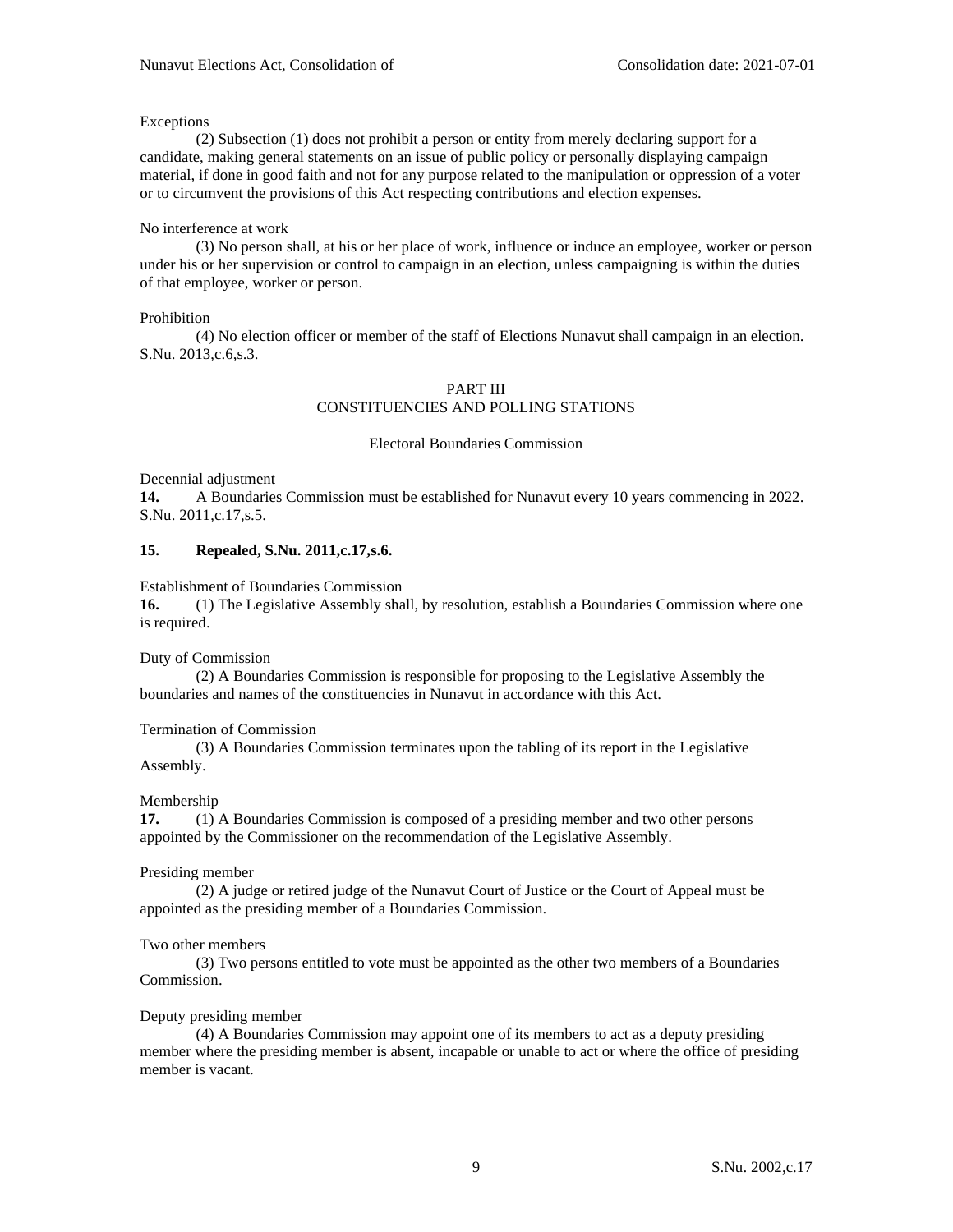# Termination of office

(5) The term of office for each member of a Boundaries Commission ends when the report of a Boundaries Commission is tabled in the Legislative Assembly.

# Ineligibility of members

(6) No member of the Parliament of Canada, the Legislative Assembly, a municipal council or a member of the legislature of a province or another territory is eligible to be appointed as a member of a Boundaries Commission.

## Vacancy

(7) Where there is a vacancy in the membership of a Boundaries Commission at a time when the Commission is performing or is required to perform any duty under this Act, the vacancy shall be filled as soon as possible, and if the Legislative Assembly is not then sitting, the appointment must be made on the recommendation of the Management and Services Board.

## Effect of vacancy

(8) A vacancy in the membership of a Boundaries Commission does not impair its power.

# Remuneration of members

**18.** A member of a Boundaries Commission is entitled to be paid

- (a) such remuneration as may be fixed by the Management and Services Board, unless the member receives a salary under the *Judges Act*; and
- (b) such reasonable living and travelling expenses as may be incurred by the member while performing the member's duties away from home.

## Quorum

**19.** (1) The quorum of a Boundaries Commission is the presiding member and one other member.

# Deciding vote

(2) The presiding member shall preside over a Boundaries Commission and shall have a second deciding vote in case of an equality of votes at any of its meetings.

# Powers

**20.** (1) A Boundaries Commission

- (a) has all the powers of a Board established under Part I of the *Public Inquiries Act*;
- (b) may establish rules to regulate its proceedings and the conduct of its affairs, including the conduct of its public hearings; and
- (c) may employ such staff as it considers necessary.

## Not agent of government

(2) A Boundaries Commission is not an agent of the Government of Nunavut and its members are not members of the public service by virtue of their appointment.

## **Staff**

(3) The Clerk of the Legislative Assembly shall hire and fix the remuneration and terms of employment of the staff of a Boundaries Commission.

## Mapping services

(4) The Chief Electoral Officer shall provide such maps, mapping services and data as are required by a Boundaries Commission.

## Factors for constituency boundaries

**21.** (1) A Boundaries Commission shall establish the boundaries of constituencies on the basis of the following factors: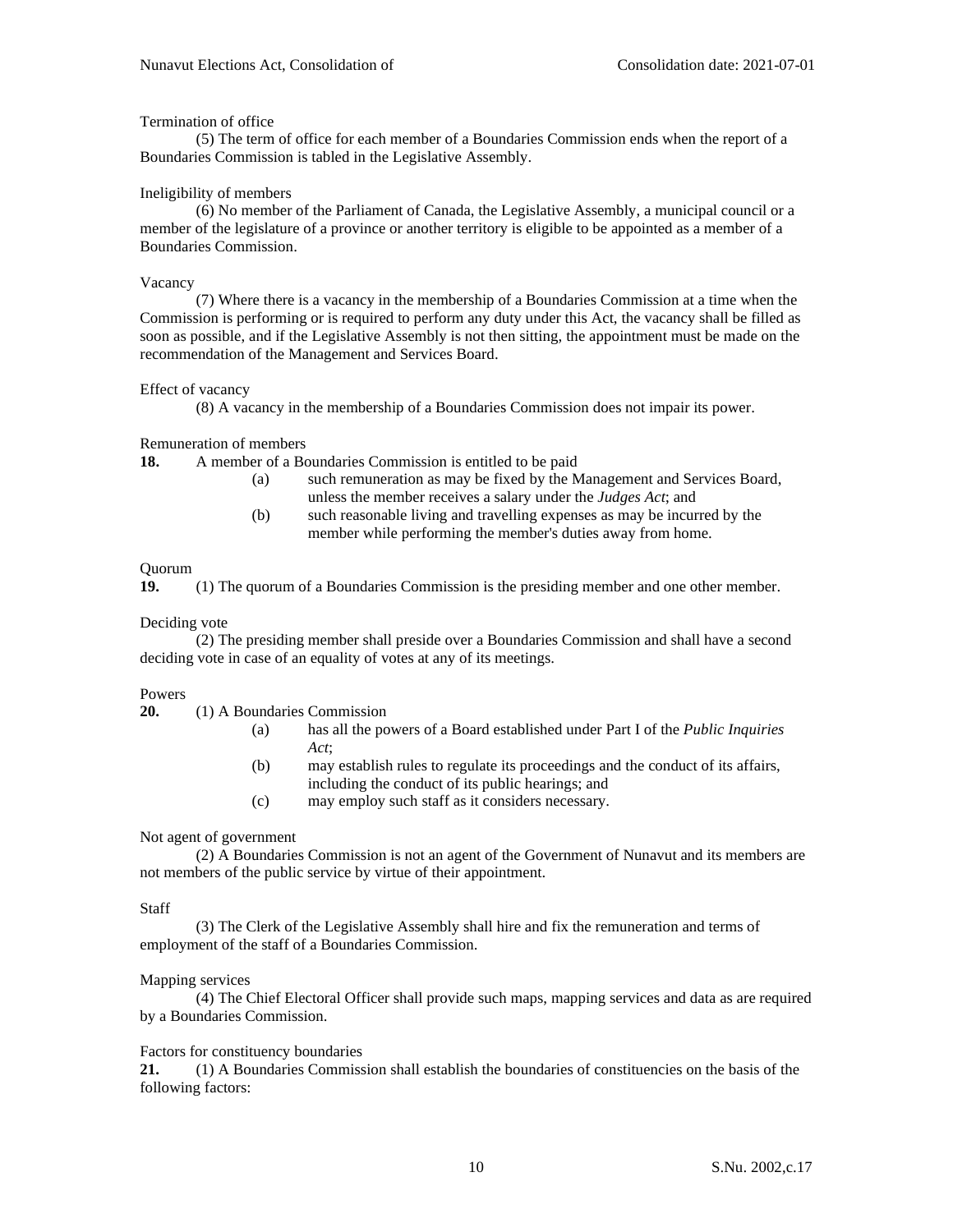- (a) geographic and demographic considerations, including the density or rate of growth of the population of any part of Nunavut and the accessibility, size or shape of any part of Nunavut;
- (b) the need for the populations of the constituencies to be of similar size;
- (c) any special community or diversity of interests of the inhabitants of any part of Nunavut;
- (d) the means of communication among various parts of Nunavut;
- (e) the minimum number of members of the Legislative Assembly authorized by the *Nunavut Act* (Canada);
- (f) Inuit Qaujimajatuqangit;
- (g) any guidelines or criteria proposed for the consideration of the Commission by resolution of the Legislative Assembly;
- (h) section 15 of the *Canadian Charter of Rights and Freedoms*; and
- (i) any other relevant factors that the Commission considers appropriate.

## Single areas

(2) The constituencies shall be established so that

- (a) each constituency is a single area and not composed of isolated areas that are separated from one another by another constituency; and
- (b) no area of Nunavut lies outside the boundaries of a constituency.

# Proposing names<br>22.  $(1)$  A Bc

**22.** (1) A Boundaries Commission may, in accordance with Inuit Qaujimajatuqangit, propose the name for a constituency.

## Request for names

(2) Before proposing a name for a constituency, a Boundaries Commission shall consult with any affected municipal council and with the toponymist for Nunavut.

## Public Hearings

# Public hearing

**23.** (1) A Boundaries Commission shall hold public hearings to receive representations from interested persons before making its report.

## Publication of notice

(2) A Boundaries Commission shall give reasonable notice of the public hearing by such means as it considers appropriate in the circumstances.

## Content of public notice

(3) The public notice shall contain the prescribed information.

# (4) **Repealed, S.Nu. 2010,c.26,s.2(2).**

S.Nu. 2010,c.26,s.2.

## Place of hearings

**24.** (1) A Boundaries Commission may conduct its public hearings in any place or places it considers appropriate.

# Conduct of public hearings

(2) The public hearings shall be conducted in accordance with such rules as may be made by a Boundaries Commission.

## Representations

**25.** Any person, including any member of the Legislative Assembly, may make representations at a public hearing or submit written submissions to it.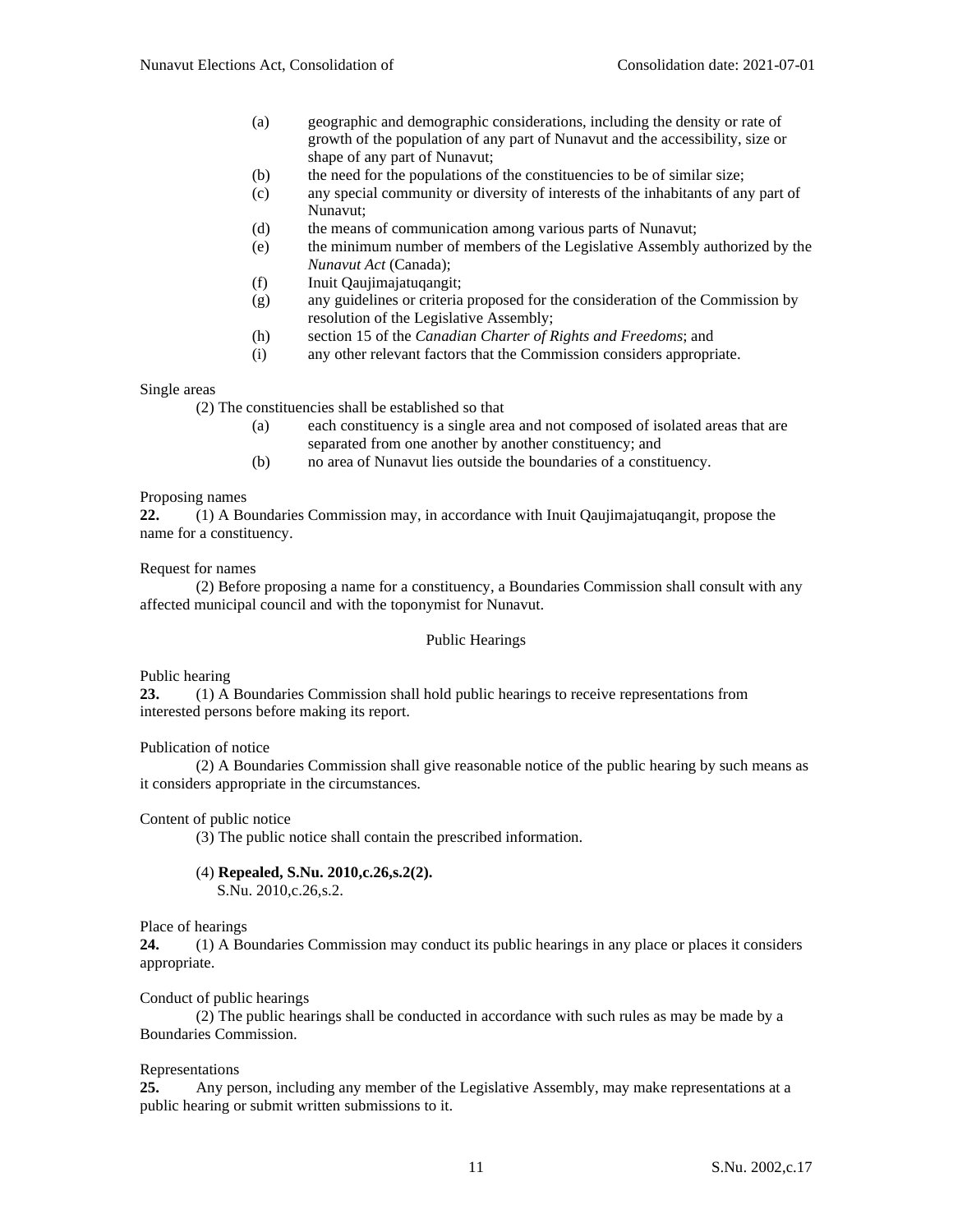# Report of a Boundaries Commission

# Commission's report

**26.** (1) After considering any submissions and representations made to it, a Boundaries Commission shall prepare a report that

- (a) specifies the number of constituencies;
- (b) divides Nunavut into constituencies;
- (c) includes a map of the boundaries of each constituency;
- (d) describes the boundaries of each constituency;
- (e) estimates the population in each proposed constituency;
- (f) gives the reasons justifying the new boundaries in the light of the factors upon which the boundaries are to be based; and
- (g) proposes the name of each constituency and the reasons for any change to the name of a constituency.

Deadline

(2) The report shall be completed within 250 days of the day the Boundaries Commission is established.

## Extension of deadline

(3) The Legislative Assembly may grant an extension to the deadline for completion of the report, not exceeding a further six months, where a general election is held before the report is completed.

## Forwarding copies of the report

**27.** (1) A Boundaries Commission shall forward certified copies of its report to the Chief Electoral Officer, the Speaker and the Clerk of the Legislative Assembly.

## Availability of report

(2) The Clerk shall

- (a) deliver a copy of the Commission report to each member of the Legislative Assembly; and
- (b) make copies of the Commission report available to the public at the office of the Clerk.

## Report available to public

(3) The Chief Electoral Officer shall make copies of the Commission report available to the public at his or her office.

Laying report before Legislative Assembly

(4) The Speaker shall, at the first opportunity, lay a copy of the Commission report before the Legislative Assembly.

Consideration by Legislative Assembly

(5) The Legislative Assembly must consider the report of the Commission as soon as practicable. S.Nu. 2005,c.14,s.6.

## Constituencies Bill

# Preparation of draft bill

**28.** Upon receiving the report of a Boundaries Commission, the Chief Electoral Officer shall, when necessary, prepare for the Speaker a draft bill that, in accordance with the report of the Boundaries Commission,

- (a) specifies the number of constituencies;
- (b) divides Nunavut into constituencies;
- (c) describes the boundaries of each constituency; and
- (d) specifies the name of each constituency.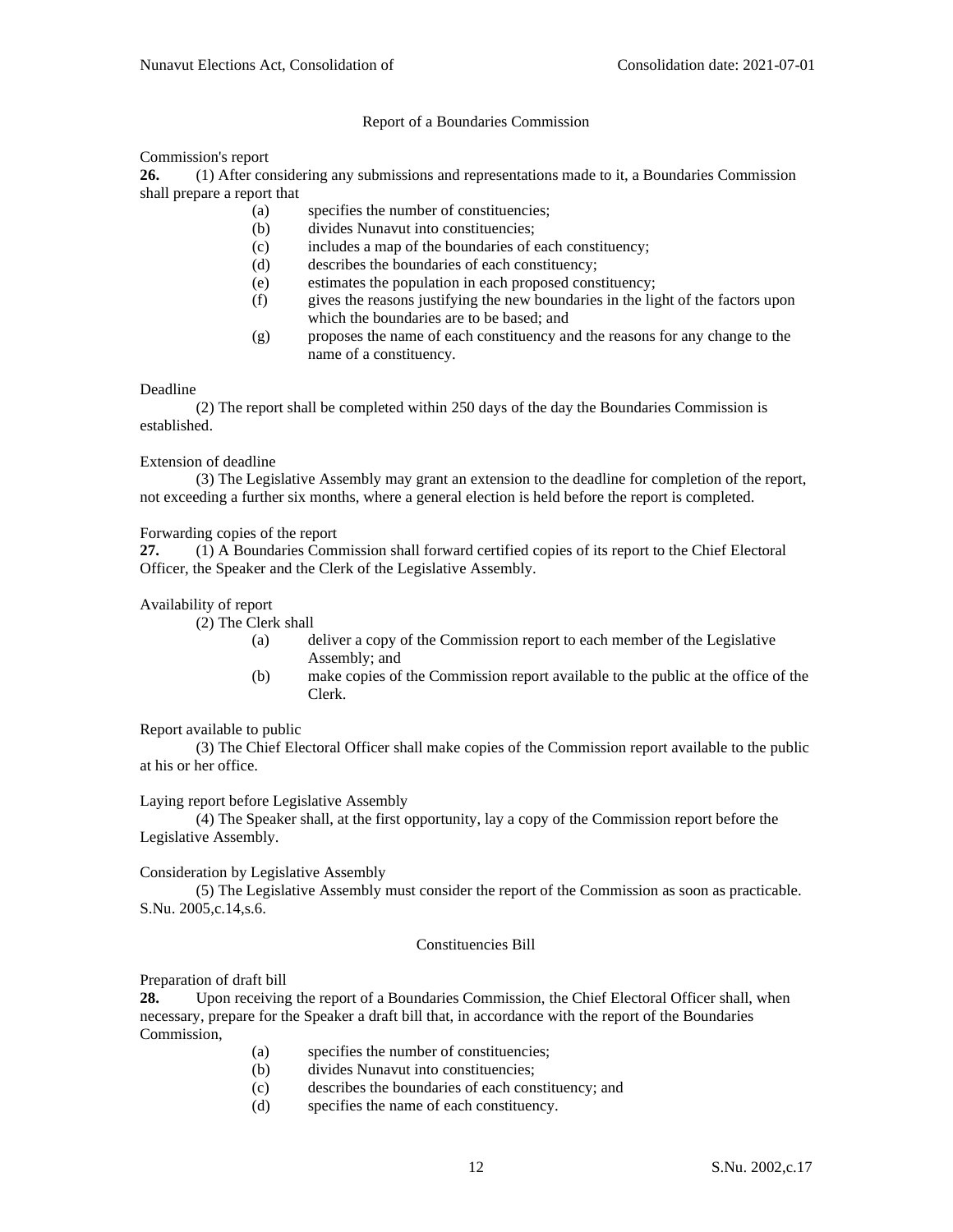## Introduction of bill

**29.** (1) The draft bill must be introduced in the Legislative Assembly at the earliest opportunity after the day the Speaker receives it.

## Commencement

(2) Any Act respecting the boundaries of constituencies comes into force on the  $1<sup>st</sup>$  day following the day the Legislative Assembly dissolves, but no earlier than six months after the day the bill was enacted.

## Effective date

(3) Any Act respecting the boundaries of constituencies shall be effective on the day it is enacted for the purpose of enabling the appointment of returning officers.

## Interpretation

**30.** Any Act respecting the boundaries of constituencies shall be interpreted so that

- (a) no part of Nunavut lies outside a constituency;
- (b) geographical names are as specified in the report of a Boundaries Commission, as of the date specified in that report, unless the context otherwise requires; and
- (c) any inaccurate reference to the municipal status of a place does not invalidate the reference.

## Constituencies

## Constituencies

**31.** (1) Nunavut is divided into 22 constituencies with the names set out in Part 1 of the Schedule. Each language version of those names is equally authoritative.

## Authoritative descriptions of constituencies

(2) The authoritative descriptions of the areas and boundaries of the constituencies are contained in the electronic copy entitled *Official Digital Version of Nunavut's Constituencies Maps 2011*, prepared by the Chief Electoral Officer in accordance with subsection 20(4) and the *Report of the 2011 Nunavut Electoral Boundaries Commission* dated June 7, 2011 and the Addendum to that report dated August 8, 2011, as revised in accordance with subsection (2.1).

## Amendments to constituency names

(2.1) Where the constituency names appearing in Part I of the Schedule are amended, the Chief Electoral Officer shall, without delay, revise the electronic copy referred to in subsection (2) to reflect the new constituency names.

## Maps for convenience

(3) For the purpose of convenience only, maps of the constituencies are included in Part 2 of the Schedule.

## Availability

(4) The Chief Electoral Officer shall ensure that copies of the electronic copy referred to in subsection (2) and the maps in Part 2 of the Schedule are available to the public without charge. S.Nu. 2011,c.24,s.2(3); S.Nu. 2012,c.21,s.1(2),(3), S.Nu. 2021,c.8,s.9.

## Establishment of Polling Stations

# Polling stations for election day

**32.** (1) A returning officer shall establish at least one polling station for the constituency, at such place or places as best suit the convenience of voters for voting on election day and at the advance vote.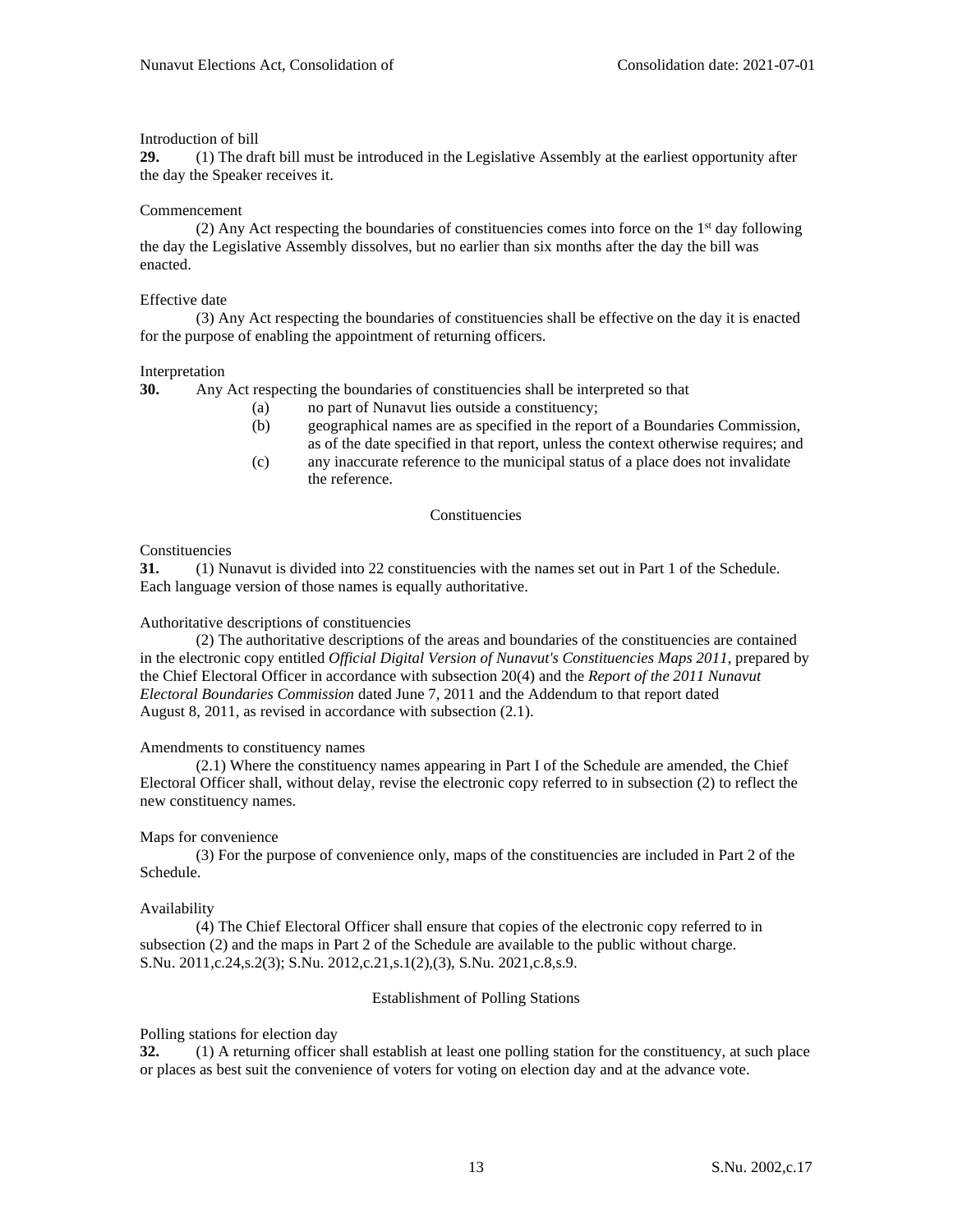# Basis of polling stations

- (2) A returning officer shall organize the voters for the purpose of each polling station and shall
	- (a) consider whether the groupings of voters previously established for the constituency need to be changed;
	- (b) ensure that no polling station serves more than 550 voters, unless necessary; and
	- (c) take into account any geographic or other factors that might affect the convenience of voters.

#### Mobile polling stations

(3) A returning officer shall, when required under this Act and in accordance with the directives of the Chief Electoral Officer, establish a mobile polling station on the day of the advance vote. S.Nu. 2005,c.14,s.7.

#### Descriptions to Chief Electoral Officer

**33.** (1) After establishing polling stations, a returning officer shall forward to the Chief Electoral Officer a description of the location and identification of each polling station.

#### Informing candidates

(2) As soon as possible after the close of candidacy, a returning officer shall forward to all candidates in the constituency a description of the location and identification of each polling station.

#### Mobile poll

(3) A returning officer shall give notice to the candidates of the itinerary of any mobile poll in accordance with the directives of the Chief Electoral Officer. S.Nu. 2007,c.3,s.36.

#### Central polling place

**34.** If it is more convenient for the voters, a returning officer may establish a central polling place consisting of two or more polling stations, instead of having several polling stations separately located in a single community.

## Furnishing a polling station

**35.** (1) Every polling station shall be furnished with

- (a) a table with a hard smooth surface;
- (b) at least one voting compartment arranged so as to preserve the secrecy of the vote; and
- (c) a ballot box supplied by the Chief Electoral Officer and a sharpened pencil.

## Registration station

(2) A returning officer shall, in any polling place, provide a place where voters who are not on the voters list may register on election day. S.Nu. 2013,c.6,s.25.

## PART IV

# ISSUE OF WRIT AND VOTER REGISTRATION

## Proclamation and Writs

# Proclamation<br>36.  $(1)$  T

**36.** (1) The holding of an election in a constituency is instituted on instructions of the Commissioner, which must be in the form of a proclamation under the Great Seal of Nunavut.

## Contents of proclamation

- (2) The proclamation shall
	- (a) specify the election day and the day for the return of the writ;
	- (b) direct the Chief Electoral Officer to issue a writ of election to the returning officer of each constituency where an election is to be held; and
	- (c) specify the date on which the writ of election is to be issued.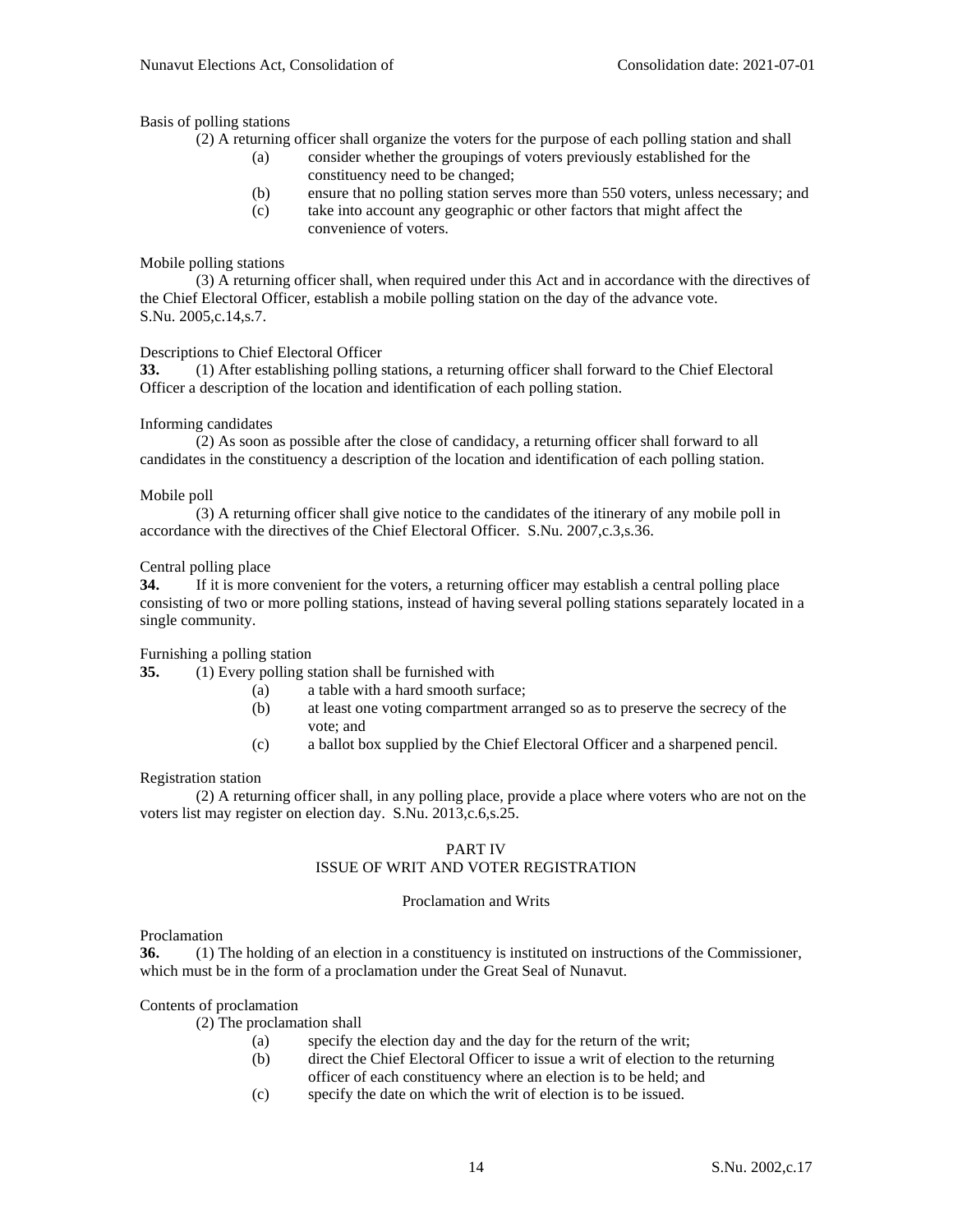## **Consistency**

(3) In the case of a general election, every constituency shall have the same election day and the same date of the return of the writs.

# Fixed election day

(3.1) Subject to section 17 of the *Nunavut Act* (Canada), the election day for a general election must be the last Monday in October in the fourth calendar year following the election day for the most recent general election.

## Election day

(4) Election day shall be a Monday that is not later than the  $35<sup>th</sup>$  day after the date of the writ, but if that day is a holiday, election day shall be Tuesday the  $36<sup>th</sup>$  day after the date of the writ.

## If Tuesday is election day

(5) If election day is a Tuesday, the time limits in this Act shall be read as if election day were a Monday. S.Nu. 2014,c.5,s.2(3); S.Nu. 2015,c.18,s.1(3), S.Nu. 2020,c.15,s.117(2).

## Issuance of writs

**37.** (1) The Chief Electoral Officer shall, without delay and in accordance with the proclamation, issue a writ of election to the returning officer of each constituency where an election is to be held.

## Contents of the writ

(2) Each writ shall be in the prescribed form and shall

- (a) bear the date of its issue; and
- (b) specify the election day and, in the case of a general election, the date of the return of the writ.

## Vacancy in Legislative Assembly

**38.** (1) Where the seat of a member becomes vacant for any reason, the Commissioner, on being informed of the vacancy, shall issue a proclamation under the Great Seal of Nunavut for the issue of a writ for the election of a member to fill the vacancy, requiring that the election be held as soon as reasonably practicable and not later than six months after a seat becomes vacant.

## Exception

(2) No proclamation shall be issued under subsection (1) where the vacancy in the Legislative Assembly occurs within six months before

- (a) the day on which the Legislative Assembly is to expire; or
- (b) the day announced for the holding of a general election.

## Revocation of proclamation

(3) Where the Legislative Assembly is dissolved after the issue of a proclamation under subsection (1) and before an election is held to fill the vacancy, the proclamation and any writ that may have been issued under it are deemed to be withdrawn. S.Nu. 2020,c.15,s.117(2).

## Office of the Returning Officer

# Office of returning officer

**39.** (1) A returning officer shall, no later than the date he or she receives a writ,

- (a) establish an office in a place that is easily accessible to most of the voters in the constituency; and
- (b) keep the office open to the public and be available there during the election period in accordance with the directions of the Chief Electoral Officer.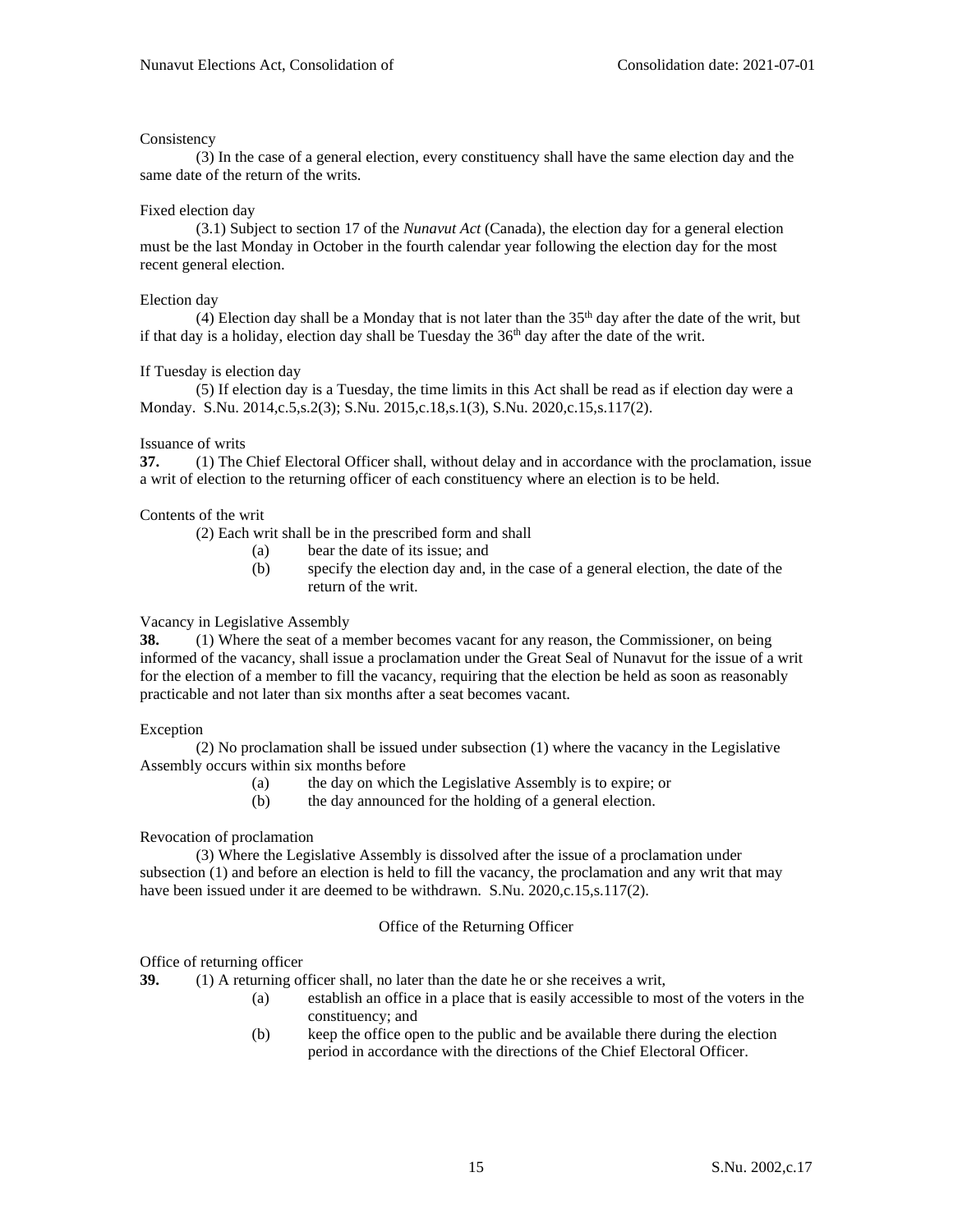# Additional or shared offices

(2) A returning officer may, with the approval of the Chief Electoral Officer, establish additional offices or share an office with another returning officer.

## Attendance in office

(3) A returning officer shall ensure that either the returning officer or the assistant returning officer is on duty in the office of the returning officer at all times during the normal business hours and those hours that the polls are open. S.Nu. 2005,c.14,s.8.

# Public notice

**40.** A returning officer shall, in accordance with the regulations and the directions of the Chief Electoral Officer, give public notice concerning details of the election.

## Writ Withdrawn or Superseded

## Withdrawal of the writ

**41.** (1) The Commissioner in Executive Council may order the withdrawal of a writ for a constituency if, after consulting with the Chief Electoral Officer, the Commissioner in Executive Council is of the opinion that it is impracticable to hold an election in the constituency because of a disaster or similar event.

## Health or safety risk

(1.1) The Commissioner in Executive Council may order the withdrawal of a writ for a constituency if the Chief Electoral Officer certifies that holding an election in the constituency may put the health or safety of persons at risk.

## Notice of withdrawal

(2) The Chief Electoral Officer shall publish notice of any withdrawal of a writ in a special issue of the *Nunavut Gazette*.

## Public notice

(3) The Chief Electoral Officer shall, without delay, send a notice of the withdrawal of the writ to the returning officer who shall, without delay, take all reasonable steps to give public notice of the withdrawal.

## New writ

(4) The Chief Electoral Officer shall, no later than the  $90<sup>th</sup>$  day after publication of the withdrawal of a writ in the *Nunavut Gazette*, issue a new writ to hold an election in the constituency. S.Nu. 2021,c.8,s.10.

## Writ superseded by a general election

**42.** (1) A writ issued for a by-election shall be deemed to be withdrawn where a proclamation ordering the holding of a general election is issued before the election day for the by-election.

# Deemed end of election period

(2) Where a writ is withdrawn or superseded, the election period shall end on the day notice of the withdrawal is published in the *Nunavut Gazette* or the date of the writ in the general election, as the case may be.

Collection of Information for Voters Lists

# Preparation of voters lists<br>43. (1) The Chief Ele

**43.** (1) The Chief Electoral Officer shall ensure the preparation of the voters lists for each constituency.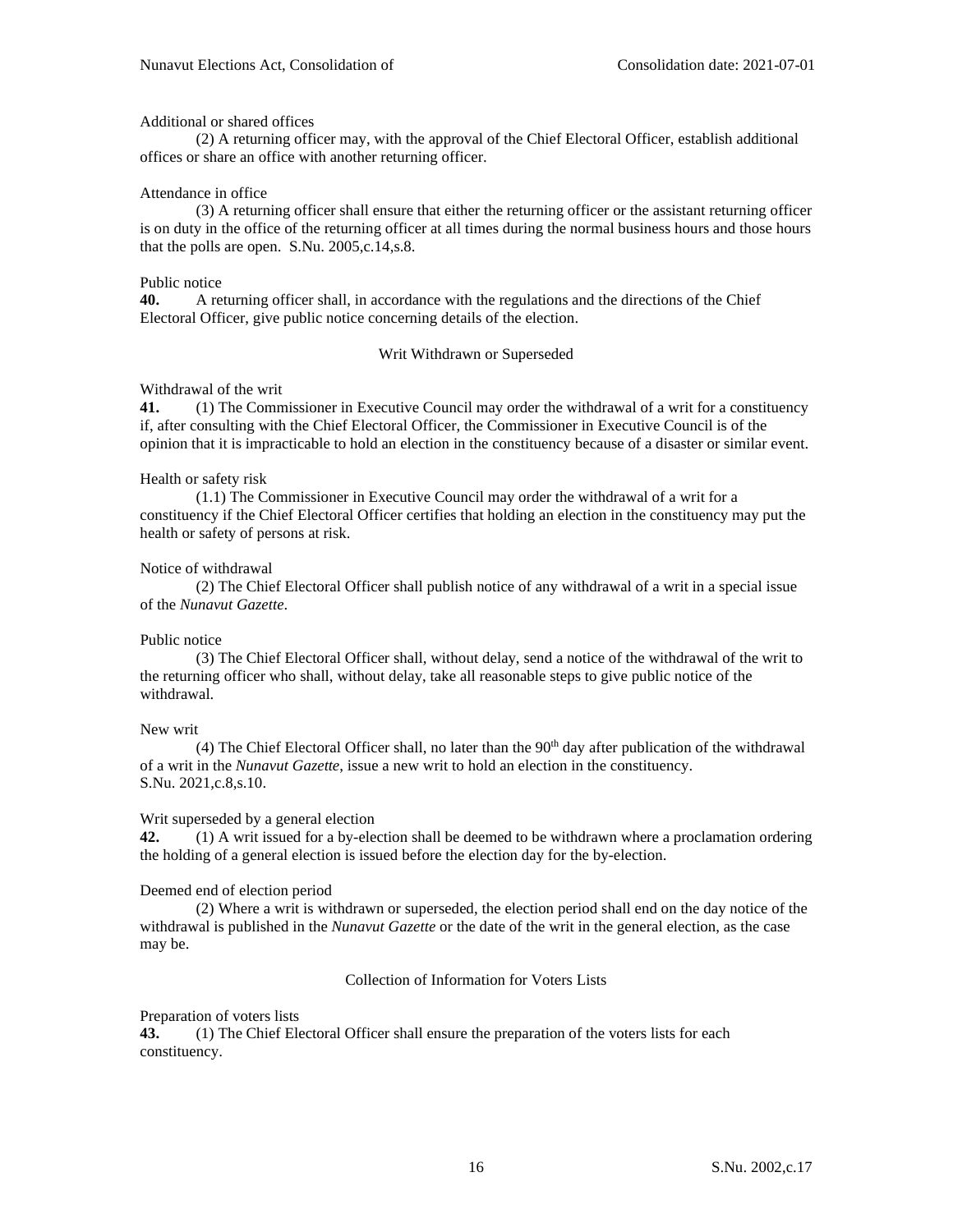Methods available

- (2) Voters lists may be compiled with information from any combination of the following sources:
	- (a) direct registration of voters from time to time;
	- (b) lists of voters from Elections Canada;
	- (c) information from a previous final voters list;
	- (d) lists of voters used by municipalities and other local authorities; and
	- (e) such other sources as the Chief Electoral Officer considers reliable. S.Nu. 2011,c.17,s.7.

# Provisional voters list

**43.1.** (1) In accordance with subsection (2), the Chief Electoral Officer shall establish and maintain a provisional voters list of persons who

- (a) are 16 or 17 years of age;
- (b) are citizens of Canada; and
- (c) have been residing in Nunavut for a consecutive period of at least 12 months.

# Registration

(2) The Chief Electoral Officer shall include on the provisional voters list only persons who have requested in writing, or in another format acceptable to the Chief Electoral Officer, that they be included.

# Removal

(3) The Chief Electoral Officer shall remove from the provisional voters list persons who have requested in writing, or in a format acceptable to the Chief Electoral Officer, that they be removed.

# Transfer to voters list

(4) Subject to subsection 7(2), the Chief Electoral Officer shall transfer a person from the provisional voters list to the voters list

- (a) when the person on the provisional voters list reaches 18 years of age; or
- (b) when the Chief Electoral Officer is aware that the person on the provisional voters list will be eligible to vote in the next six months. S.Nu. 2021,c.8,s.11.

# Agreements<br>44. The

**44.** The Chief Electoral Officer may enter into agreements with the providers of information on voters respecting the privacy of that information, the provision of reciprocal information and other related matters.

# Direct Registration of Voters

# Direct registration

**45.** (1) The Chief Electoral Officer may at any time direct that voter information be collected by the direct registration of voters in a constituency and designate the periods during which the registration shall take place.

# Notifying returning officers

(2) The Chief Electoral Officer shall notify each returning officer if a direct registration of voters in the constituency is required and shall specify the registration period.

# Extension of registration period

(3) The Chief Electoral Officer may extend the registration period in respect of all or part of a constituency at the request of the returning officer.

# Appointment of registration clerks

**46.** (1) If the direct registration of voters is required, a returning officer shall appoint sufficient registration clerks for the constituency and assign them responsibility for various areas in the constituency.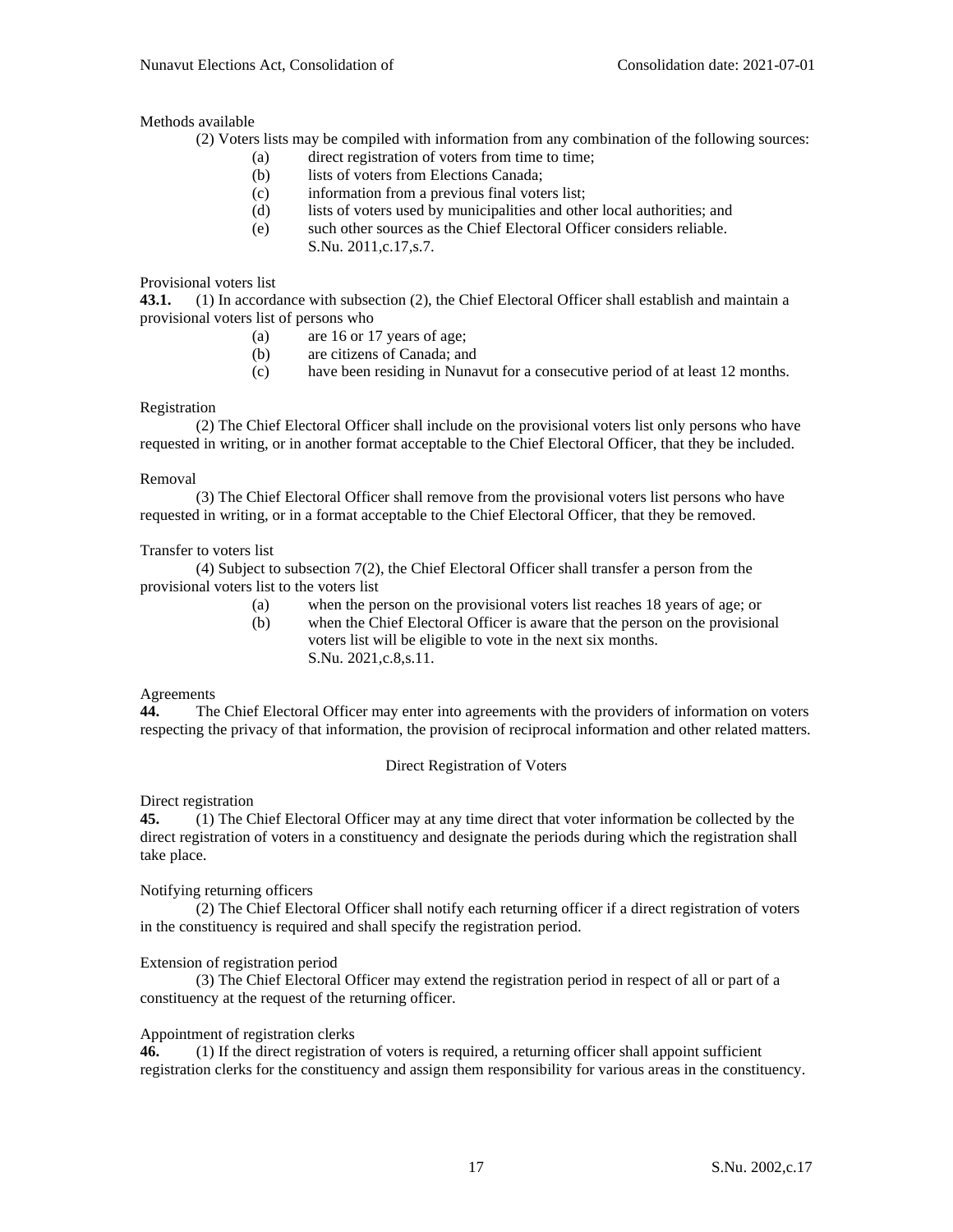# Eligible persons

(2) Any competent person is eligible to be appointed as a registration clerk.

## Replacement

(3) A returning officer may revoke the appointment of a registration clerk at any time and appoint another. S.Nu. 2013,c.6,s.4.

# List of registration clerks

**47.** (1) A returning officer shall prepare a list of the names and addresses of the registration clerks.

## Access to list

- (2) A returning officer shall, without delay after completing the list of registration clerks,
	- (a) send a copy of the list to the Chief Electoral Officer; and
	- (b) permit any person to inspect the list at all reasonable times. S.Nu. 2011,c.6,s.19(2).

## Duties of returning officer

**48.** (1) A returning officer shall supervise the registration clerks during the registration period and take all reasonable steps to ensure that every voter in the constituency is registered.

## **Notice**

(2) At the beginning of the registration period, the returning officer shall give public notice that registration clerks will register voters.

## Responsibility of registration clerks

**49.** (1) A registration clerk shall, during the registration period, make his or her best efforts to register every voter in the area or group for which the registration clerk is responsible by such methods as the returning officer and Chief Electoral Officer consider effective.

# Record of information

(2) A registration clerk shall obtain and record information in respect of each voter in accordance with the regulations.

## Registration card

**50.** (1) A returning officer may make registration cards available to the public to send to the returning officer if the registration clerk is unable to obtain information from voters personally.

# Contents of registration card

(2) The registration card must contain the prescribed information.

## Notice to disabled voters

(3) Where a registration clerk believes that a voter may have a disability that would interfere with voting at a polling station, the registration clerk shall give the voter written notice of the opportunities for special ballots and other special voting opportunities.

# Using registration cards

| 51. | (1) Any voter who is not directly or personally registered by a registration clerk may register by |
|-----|----------------------------------------------------------------------------------------------------|
|     | filling in the voter's full name, sex, date of birth and such other information as                 |
|     | may be required on the registration card;                                                          |

- (b) signing the certification on the accuracy of the information set out on the card; and
- (c) sending the card to the returning officer at the address noted on the card or any other office of the returning officer.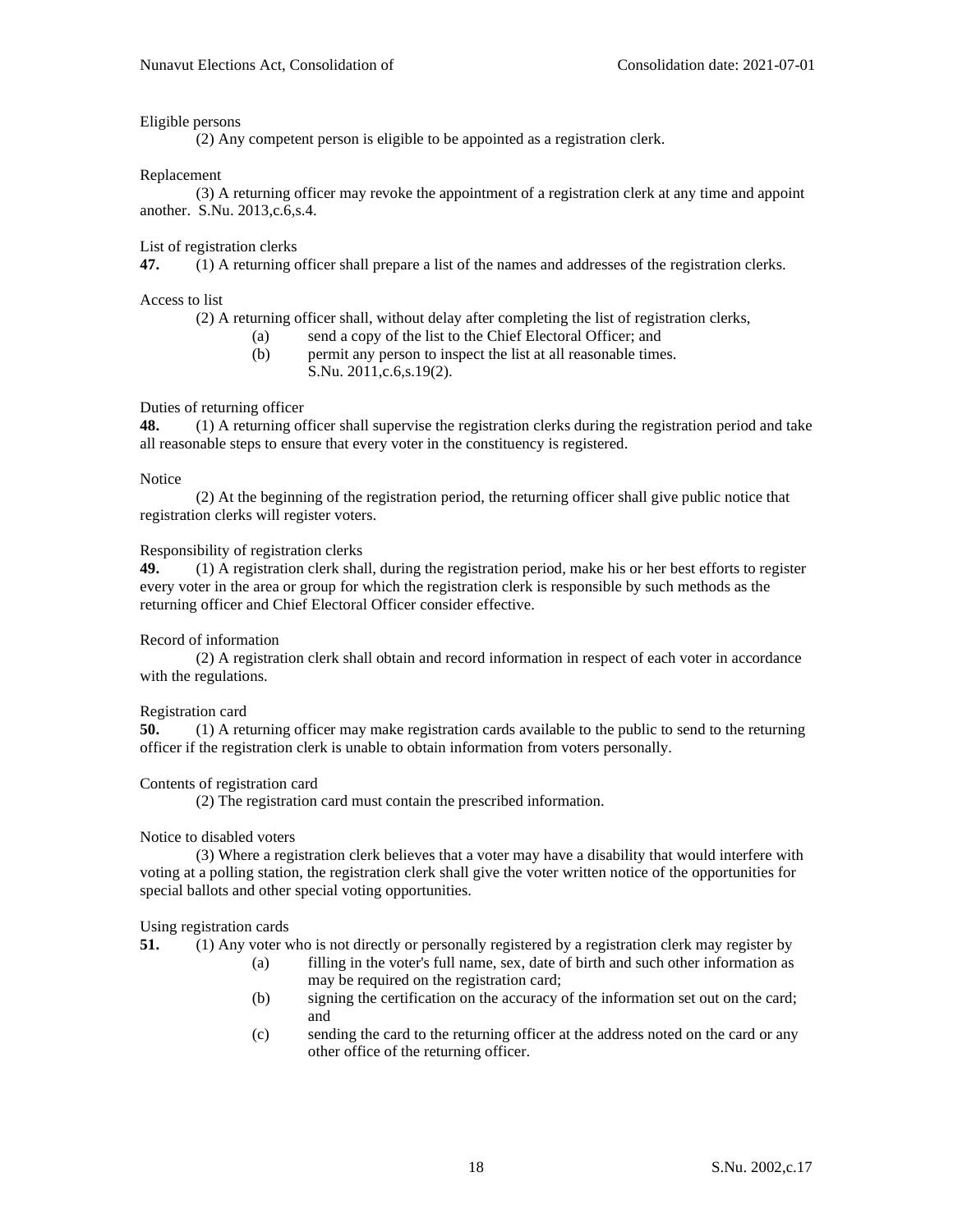## Deadline

(2) Each voter who completes a registration card should allow sufficient time for delivery of the card to the returning officer before the end of the registration period.

## Late card

(3) Where a registration card is received after the date referred to in subsection (2), a voter may still register and vote on election day in accordance with section 65. S.Nu. 2013,c.6,s.5.

## Identification of registration clerks

**52.** (1) A registration clerk shall, while conducting the registration, wear or carry approved identification.

#### Entry into apartment buildings

(2) A registration clerk has, upon showing the approved identification, authority to enter any apartment building or other multiple residence for the purpose of registering the voters residing there.

## Submission of information

**53.** (1) A registration clerk shall submit the voter information gathered during the registration process to the returning officer in such form and at such times and at such frequency as the returning officer may determine.

## Certification of voter information

(2) A registration clerk shall, in the prescribed form, certify the voter information submitted to the returning officer.

## Completion of registration

(3) A registration clerk shall, by the end of the registration period,

- (a) complete the registration of voters; and
- (b) submit to the returning officer any remaining voter information gathered.

## Voters Lists

## Issue of voters list

**54.** (1) The Chief Electoral Officer shall compile the voters list for each constituency without delay after the writ is issued.

#### Contents of voters lists

(2) The voters list must set out the qualified voters in the constituency, based on the most accurate information compiled under subsection 43(2).

## Accuracy of information

(3) The Chief Electoral Officer shall take reasonable measures to verify the accuracy of information incorporated into a voters list.

#### Form of voters list

(4) The voters list shall be in the approved written or electronic form and arranged by alphabetical order, address or whatever other method is most convenient. S.Nu. 2011,c.17,s.8.

## Sending copies of voters list

**55.** (1) The Chief Electoral Officer shall, after compiling the voters list, send copies of it as follows:

- (a) one copy to each candidate in the constituency who requests it;
- (b) one copy to each returning officer.

## Posting copy of list

(2) A returning officer shall, after receiving the voters list from the Chief Electoral Officer, post a copy of it in his or her office. S.Nu. 2011,c.17,s.9.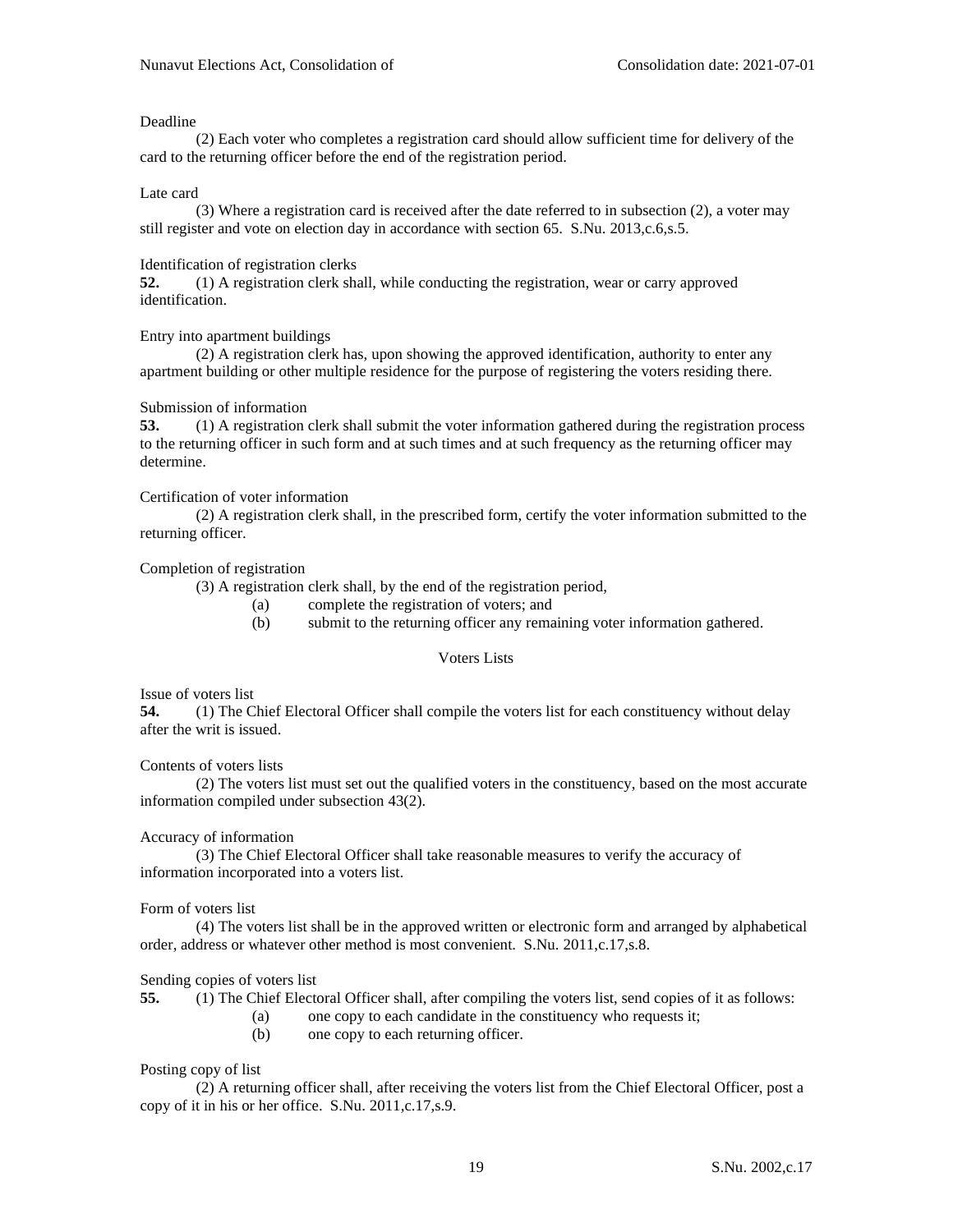# Voter Information Card

Sending the card

**56.** (1) A returning officer shall send a voter information card to every voter who is included on a voters list no later than the 34<sup>th</sup> day before election day.

Contents of voter information card

(2) The voter information card shall contain the prescribed information.

# Changes to Voters List

Notice of voters list

**57.** A returning officer shall, immediately upon issue of the writ, give public notice of the voters list that includes

- (a) the name of the returning officer;
- (b) the place and times where voters can inspect the voters list;
- (c) the manner of making changes or objections to the voters list; and
- (d) the place and times for the determination of objections to the voters list. S.Nu. 2011,c.17,s.10.

Duty of returning officer

**58.** (1) A returning officer shall, during the election period, continually revise the voters list for the constituency by

- (a) recording voters who were omitted from the voters list;
- (b) correcting voter information in the voters list; and
- (c) striking persons who are not entitled to be on the voters list.

# Adding to voters list

(2) A returning officer shall add a voter to the voters list, or correct the information on the voters list, where

- (a) a proper registration card for the voter is received by the returning officer; or
- (b) the voter applies in person to the returning officer, provides identification and establishes that he or she is qualified to vote and is entitled to be on the voters list.

Striking from voters list

(3) A returning officer shall, in accordance with the directions of the Chief Electoral Officer, strike a person from the voters list where it is established to the satisfaction of the returning officer that

- (a) the person desires to be struck from the voters list;
- (b) the person has moved from the constituency;
- (c) the person is being added to a voters list for another constituency;
- (d) the person is not qualified to vote in the constituency;
- (e) the person has died; or
- (f) the name of the person appears more than once on a voters list. S.Nu. 2005,c.14,s.9; S.Nu. 2007,c.3,s.7; S.Nu. 2011,c.17,s.11.

# Objection to Voters List

Objection to voters list

**59.** (1) Any individual who believes that a person on a voters list is not qualified to vote may object to the inclusion of that person on the voters list by applying to the Chief Electoral Officer before the  $20<sup>th</sup>$  day before election day.

# Objection

(2) An application under subsection (1) must be in the approved form and include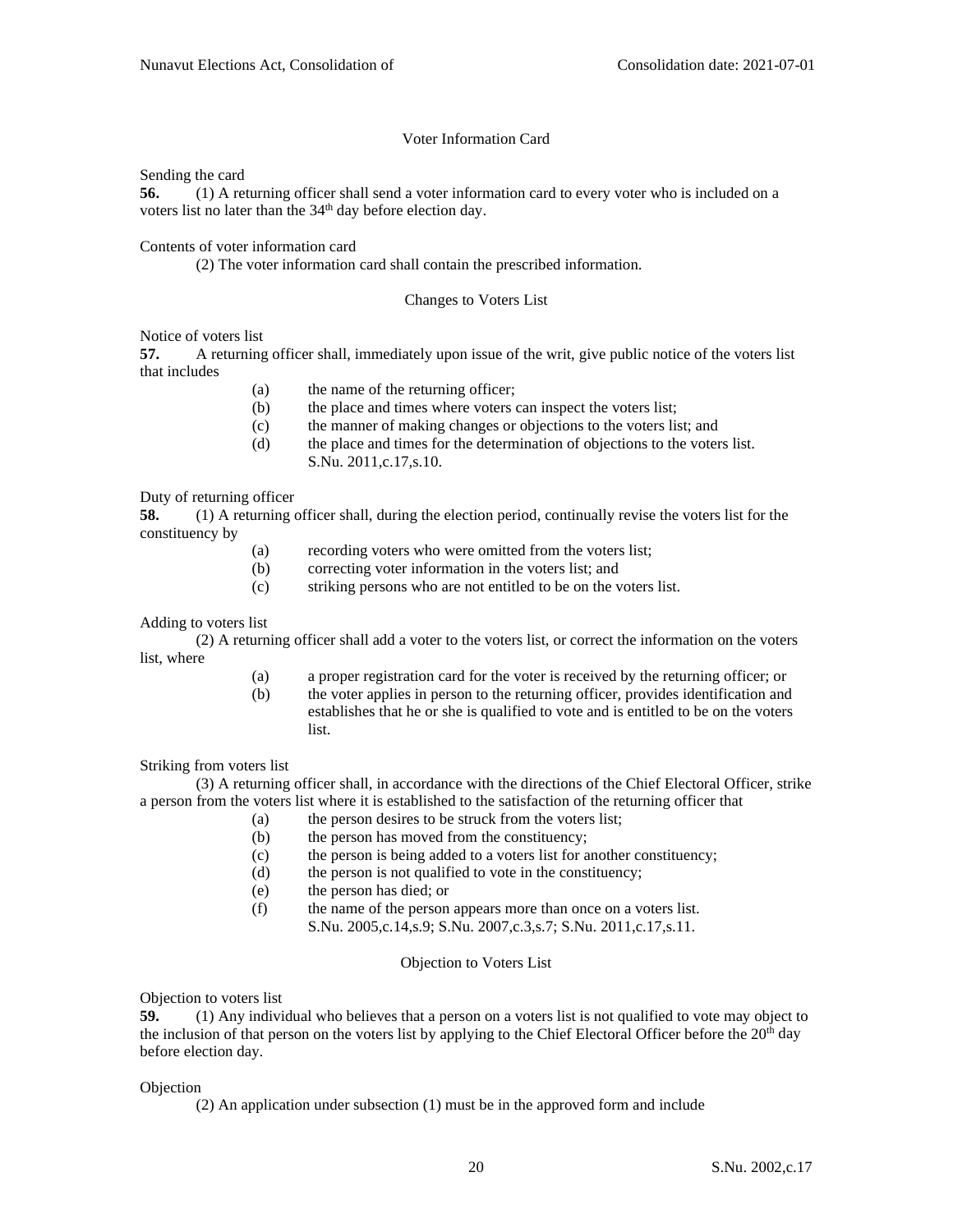- (a) the name of the applicant;
- (b) the postal address and phone number of the applicant;
- (c) the name of the person to be struck; and
- (d) the grounds for striking the person from the voters list.

# Burden of proof

(3) Any individual objecting to the inclusion of a person on a voters list has the burden of proving that the person should be struck from the voters list. S.Nu. 2011,c.17,s.12.

# Notice to person

**60.** (1) Where an apparently valid objection is made under section 59, the Chief Electoral Officer shall, by the most expeditious means available, take reasonable steps to notify the person who is the subject of the objection of

- (a) the name of the individual making the objection;
- (b) the grounds for the objection;
- (c) the time and manner of responding to the objection; and
- (d) the evidence necessary to override the objection.

# Determination of objection

(2) The Chief Electoral Officer shall, no later than the  $17<sup>th</sup>$  day before election day,

- (a) consider the objection and any response made to it;
- (b) make whatever investigation the Chief Electoral Officer considers necessary;
- (c) make a decision on whether the person should be struck from the voters list; and
- (d) give written notice of the decision to the individual making the objection and the person who was the subject of the objection.

# Revision of voters list

(3) The voters list must be revised where necessary to accord with the decision of the Chief Electoral Officer. S.Nu. 2011,c.17,s.13.

# General power

**61.** The Chief Electoral Officer may revise the voters list in any case where the Chief Electoral Officer is satisfied that it is necessary to strike duplicate names or to correct inaccurate information. S.Nu. 2011,c.17,s.14.

# **62. Repealed, S.Nu. 2011,c.17,s.15.**

# Sending Voters List to Candidates

Distribution of voters list

63. No later than the 20<sup>th</sup> day before election day, the Chief Electoral Officer or the returning officer shall send a copy of the most accurate voters list to each candidate in the constituency. S.Nu. 2011,c.17,s.16.

# **64. Repealed, S.Nu. 2011,c.17,s.17.**

# Registration at Place of Voting

Right to register to vote

**65.** (1) Any voter who is not on the voters list for the constituency may register to vote if the voter (a) attends a polling place; and

> (b) establishes his or her identity, place of residence and right to vote in the constituency and signs a registration form, in accordance with the regulations.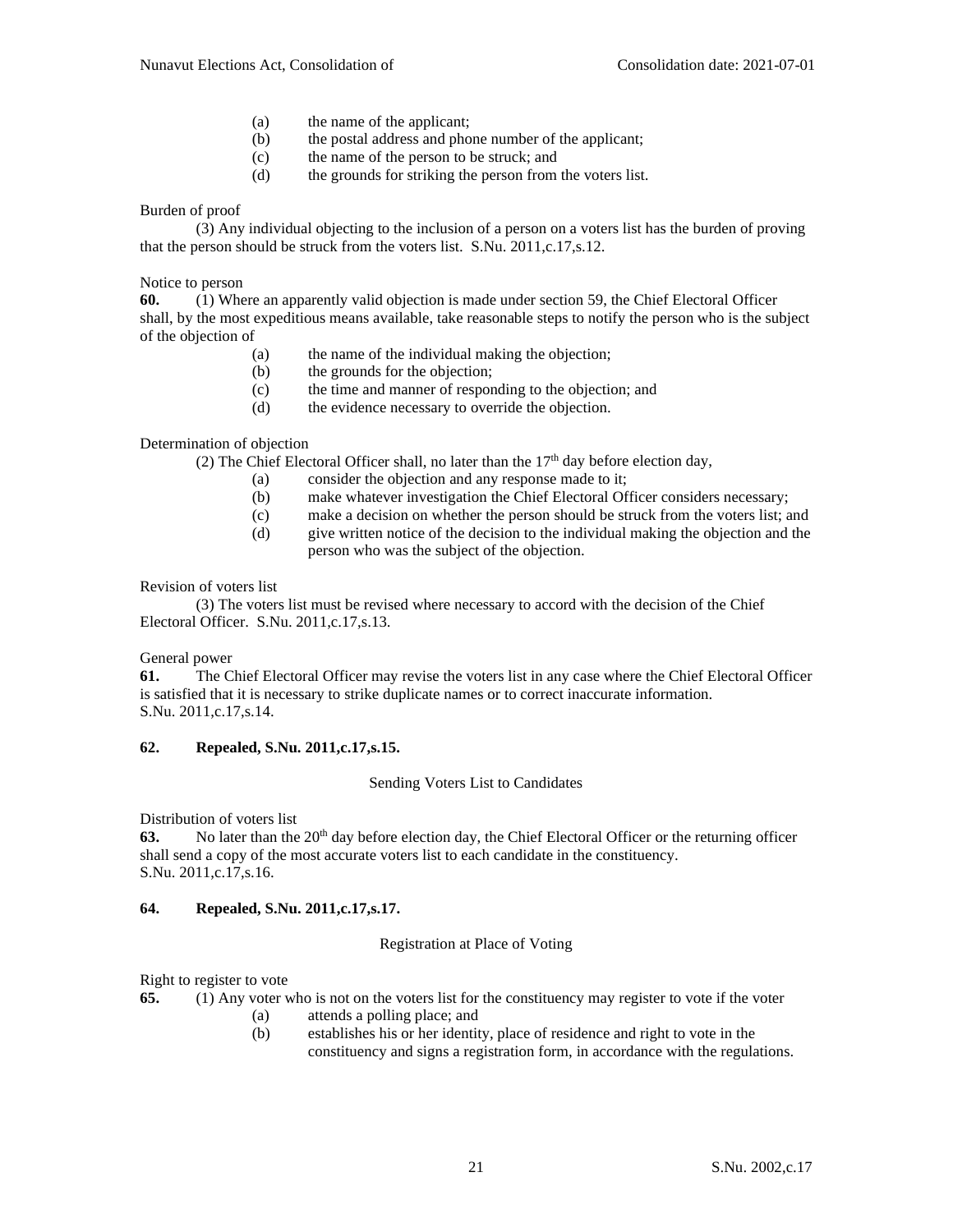Registering voters

(2) Where a voter complies with subsection (1), the deputy returning officer, or other election officer designated for this purpose, shall

- (a) complete the registration form in accordance with the regulations;
	- (b) add the voter to the voters list; and
	- (c) send the attached copies of the registration form in accordance with the distribution requirements of the form.

S.Nu. 2011,c.17,s.18; S.Nu. 2013,c.6,s.25.

# Final Voters List

## Final voters list

**66.** (1) The Chief Electoral Officer shall, as soon as possible after election day, prepare a final voters list for the constituency by

- (a) recording voters who were omitted from the voters list, including those who registered in accordance with section 65;
- (b) correcting voter information in the voters list; and
- (c) striking persons who are not entitled to be on the voters list.

# Distribution to member

(2) The Chief Electoral Officer shall send a copy of the final voters list to the member elected for the constituency. S.Nu. 2011,c.17,s.19.

## Administrative Matters

## Public Access

**67.** (1) Subject to subsection (2), a returning officer shall keep available in the returning officer's office a copy of the voters list and shall permit any person to inspect it during office hours during the election period.

# Protection of voter information

(2) The Chief Electoral Officer may issue directions that the address of voters or other information about voters on a voters list be removed or obscured to protect their privacy or security. S.Nu. 2011,c.17,s.20.

# Restricted use of voters lists

**68.** (1) No person shall copy or use a voters list prepared under this Act for any purpose other than an election or plebiscite under this Act, the *Plebiscites Act* or another enactment, or an election or referendum under the *Canada Elections Act* or the *Referendum Act* (Canada).

## *Access to Information and Protection of Privacy Act*

(2) This section applies despite any provisions to the contrary in the *Access to Information and Protection of Privacy Act*. S.Nu. 2013,c.6,s.6.

## Marks in lieu of signatures

**69.** A voter who must sign a document under this Act but is unable to write may place a distinctive mark on the document instead if a witness who can attest to the voter's identity also signs the document.

# PART V

# HOLDING AN ELECTION

## Declaration of Candidacy

Declaration of candidacy

**70.** (1) Any person eligible to be a candidate may make a written declaration of candidacy in the approved form that he or she intends to be a candidate for a constituency in which an election is to be held.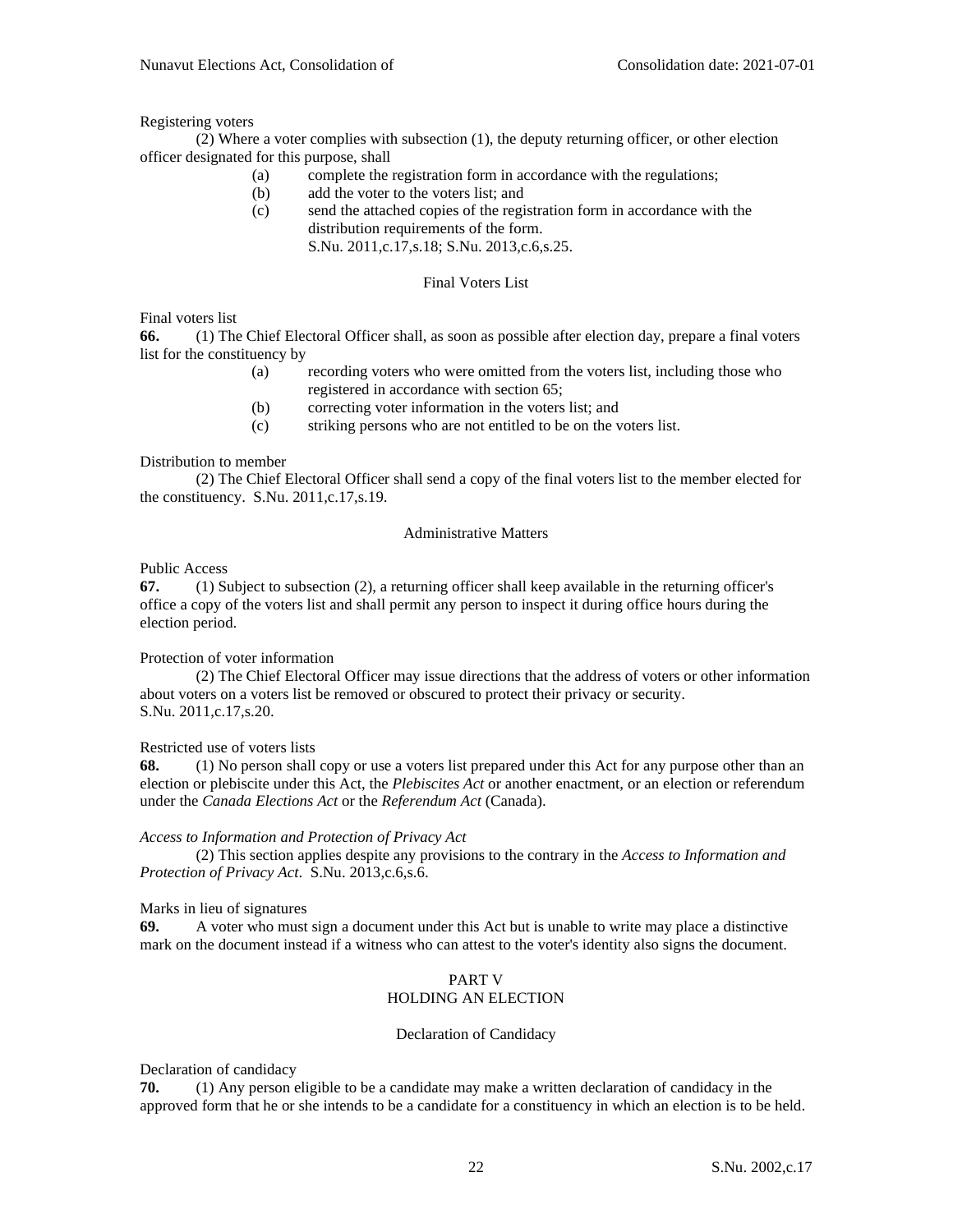## Filing period

(2) The declaration of candidacy must be filed at the office of the returning officer any time between the day the writ is issued and  $2:00$  p.m. on the  $31<sup>st</sup>$  day before election day. S.Nu. 2007,c.3,s.8.

## Delegation of power

**71.** (1) With the prior approval of the Chief Electoral Officer, a returning officer may, on the approved form, delegate to a person in a community the power of the returning officer to accept declarations of candidacy.

## Powers of delegate

(2) Where a returning officer delegates the power to accept declarations of candidacy, the delegate shall

- (a) have all the powers of the returning officer to accept declarations of candidacy; and
- (b) comply with this Act and any instructions given by the returning officer. S.Nu. 2007,c.3,s.36.

## Financial agent

**72.** (1) A prospective candidate shall, in the declaration of candidacy, appoint a person as his or her financial agent.

# Eligibility to act as financial agent

(2) The following persons are not eligible to act as financial agents:

- (a) a candidate;
- (b) an individual not resident in Nunavut;
- (c) a corporation, unless it is authorized to carry on the business of accounting in Nunavut;
- (d) an election officer or plebiscite officer appointed for the purposes of this Act or the *Plebiscites Act*, other than a registration clerk;
- (e) a person who had been convicted, within the previous five years, of an offence in relation to an election, a plebiscite or a referendum in Nunavut, or elsewhere in Canada;
- (f) a person described in subsection  $11(2.1)$  or  $(2.2)$ ; or
- (g) a person employed in the public service who has not complied with the requirements for giving notice, obtaining approval or taking leave under sections 31, 33 or 34 of the *Public Service Act*.

## Effective date

(3) The appointment of a person as a financial agent takes effect from the moment the person signs the declaration of candidacy in that capacity.

# Change in financial agent

(4) A candidate shall give written notice to the returning officer of any appointment of a new financial agent. S.Nu. 2005,c.14,s.10; S.Nu. 2007,c.3,s.36; S.Nu. 2015,c.18,s.1(4).

# Declaration of candidacy<br>73. (1) The declaration

**73.** (1) The declaration of candidacy must be in the approved form and must include the prescribed information.

## (2) **Repealed, S.Nu. 2007,c.3,s.9.**

## Signature by candidate

(3) A prospective candidate shall sign the declaration of candidacy in the presence of a voter who shall also sign the declaration of candidacy as witness to the prospective candidate's signature.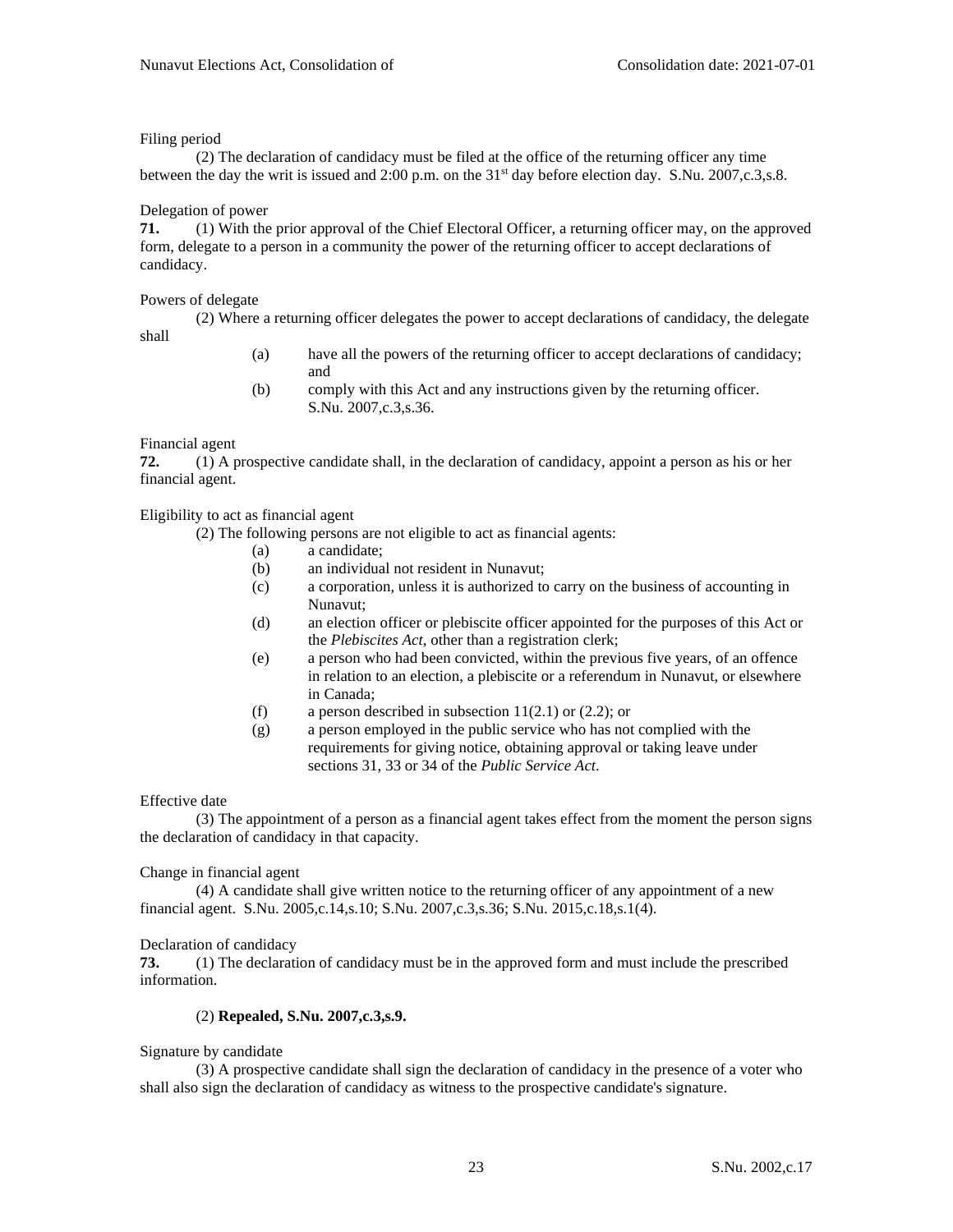Declaration of financial agent

(4) A financial agent shall

- (a) declare, in writing, on the approved form, that he or she is aware of and accepts a financial agent's duties under this Act; and
- (b) sign the declaration of candidacy in the presence of a voter who shall also sign the declaration of candidacy as witness to the financial agent's signature.
- (5) **Repealed, S.Nu. 2007,c.3,s.9.**

S.Nu. 2007,c.3,s.9,36.

Candidate photographs

**73.1.** If a candidate wishes to assist the voters by having his or her photograph displayed in each polling station in the constituency,

- (a) the candidate shall, before the close of candidacy, provide a digital photograph to the Chief Electoral Officer in accordance with the regulations; and
- (b) despite any prohibition against the display of campaign material in a polling station, the Chief Electoral Officer shall ensure that the photograph is displayed in accordance with the regulations. S.Nu. 2007,c.3,s.36.

## Deposit

**74.** (1) A deposit valued at \$200 must be given to the returning officer along with the declaration of candidacy.

## Form of deposit

(2) The deposit must be in the form of a money order, certified cheque, Northern Stores draft or Co-op draft payable to the Government of Nunavut.

# Transfer of deposit

(3) The returning officer shall, without delay, transfer the deposit to the Chief Electoral Officer for deposit in trust into the Consolidated Revenue Fund. S.Nu. 2007, c.3, s.36.

## Refusal of candidacy

**75.** (1) A returning officer shall refuse to accept a declaration of candidacy and shall reject the candidacy of a person where the returning officer is aware that

- (a) the declaration of candidacy is not properly completed or is filed after the close of candidacy;
- (b) the person has declared himself or herself as a candidate in more than one constituency; or
- (c) the person is ineligible to be a candidate under paragraph  $11(2)(a)$ , (b), (c) or (d) or subsection  $11(2.1)$ ,  $(2.2)$  or  $(3)$ .

## **Corrections**

(2) Where a declaration of candidacy is rejected because it is not properly completed, the declaration of candidacy may be corrected, completed or replaced with a new one before the close of candidacy.

## Multiple declarations

(3) If a person files a declaration of candidacy in more than one constituency, all the declarations for that person are void and the person shall not be a candidate in the election.

# Acceptance certificate

(4) Unless the declaration of candidacy is rejected under subsection (1), the returning officer shall accept the declaration of candidacy and issue to the prospective candidate a certificate indicating the acceptance of the declaration of candidacy. S.Nu. 2005,c.14,s.11; S.Nu. 2007,c.3,s.10; S.Nu. 2011,c.17,s.21.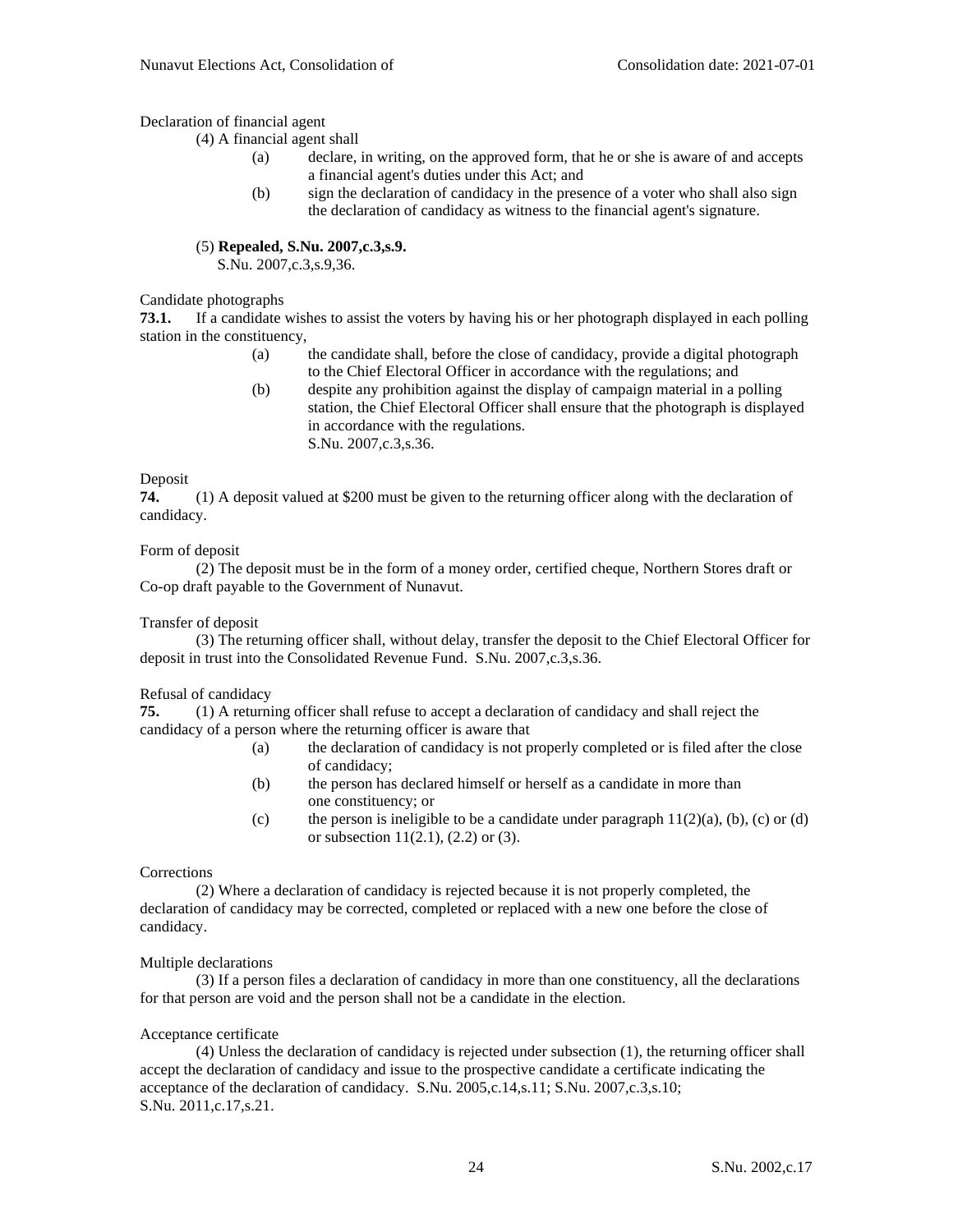# Notice of suspected ineligibility

**75.1.** (1) If the returning officer or the Chief Electoral Officer has reason to suspect that the candidacy of a person should be rejected on grounds other than those listed in subsection 75(1), he or she shall immediately notify the prospective candidate of the suspicion and the reasons for it in the approved form.

## Notice to Chief Electoral Officer

(2) A returning officer must also send a copy of any notice he or she makes under subsection (1) to the Chief Electoral Officer at the same time.

## Time for submission

(3) The prospective candidate must make any submissions to the Chief Electoral Officer immediately on being notified of the suspicion of being ineligible.

## Decision of Chief Electoral Officer

(4) The Chief Electoral Officer shall, after considering any submissions on behalf of the prospective candidate and no later than two days after the close of candidacy, make a decision on whether the person is ineligible and his or her candidacy is to be rejected.

## **Ballots**

(5) The Chief Electoral Officer shall prepare the ballots on the basis of his or her decision under subsection (4).

## Review of Chief Electoral Officer's decision

(6) Despite the period set out in subsection 216(3), the person whose candidacy was rejected may, within seven days after being notified of the decision, make an application for judicial review of the Chief Electoral Officer's decision under subsection (4).

## Hearing

(7) The application for judicial review must be heard and determined as soon as practicable.

# Continuation of election

(8) The election shall continue on the basis of the decision of the Chief Electoral Officer under subsection (4), unless the court orders that the election be cancelled.

# Cancellation of election

(9) The court may order that the election be cancelled and that the Chief Electoral Officer conduct a new election in that constituency, if satisfied that the person whose candidacy was rejected is entitled to that relief.

## New election

(10) If the court orders that the election be cancelled under subsection (9), the Chief Electoral Officer shall

- (a) fix a new election day;
- (b) issue a writ for the new election; and
- (c) conduct the new election in the usual manner.

## Provisions applicable to cancelled election

(11) For greater certainty, the cancellation of an election does not exempt any person from the provisions of this Act otherwise applicable in respect of that election, including obligations in respect of contributions and election expenses. S.Nu. 2005,c.14,s.12; S.Nu. 2011,c.17,s.22(2),(3).

# Campaign manager

**76.** (1) A candidate, or person filing a declaration of candidacy, may appoint a voter, other than a person not eligible to act as a financial agent, to be his or her campaign manager and to perform duties not specifically assigned to the financial agent under this Act.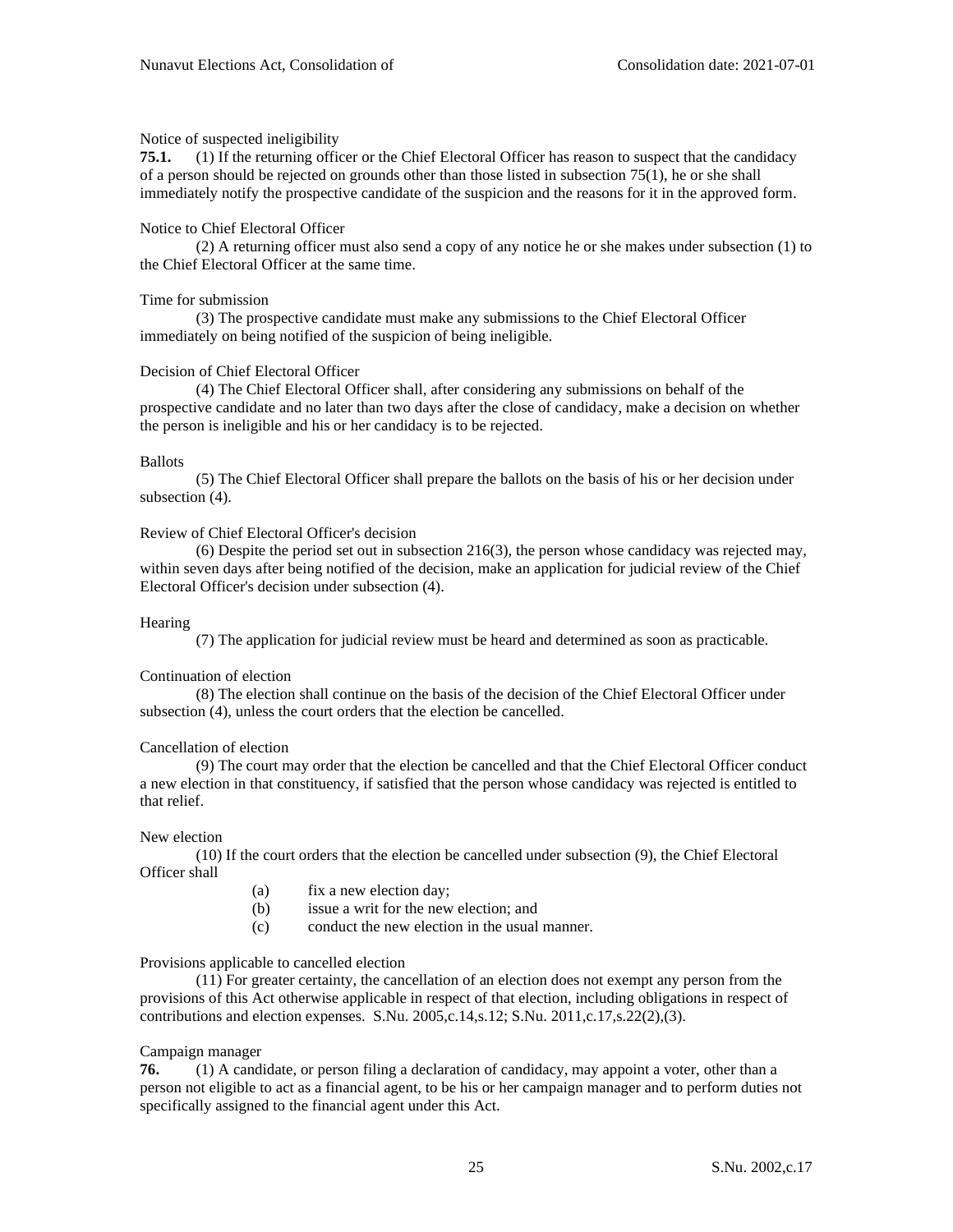## Form of appointment

(2) Any appointment of a campaign manager must be in the approved form and contain the prescribed information.

#### Copy to returning officer

(3) A candidate shall give a copy of any appointment of a campaign manager to the returning officer, including any appointment of a new campaign manager. S.Nu. 2011,c.17,s.23.

#### Withdrawal or Death of a Candidate

## **Withdrawal**

**77.** (1) A candidate may withdraw no later than 5:00 p.m. on the day of the close of candidacy by personally submitting to the returning officer or to a person designated by the returning officer for this purpose a letter of withdrawal signed by the candidate and witnessed by two voters of the constituency.

#### Witness

(2) The voters who witnessed the candidate's letter of withdrawal shall certify by oath or affirmation that the candidate signed the letter of withdrawal in their presence.

#### Consequences

(3) No declaration of candidacy may be filed or accepted after the close of candidacy even if a candidate withdraws after that deadline in accordance with subsection (1).

#### Deposit

(4) A candidate's deposit is forfeited upon the candidate's withdrawal. S.Nu. 2007,c.3,s.11,36.

#### Death of candidate

**78.** (1) Where a candidate dies after the close of candidacy and before the close of the polling stations in the constituency on election day,

- (a) the returning officer shall advise the Chief Electoral Officer;
- (b) the Chief Electoral Officer shall cancel the election in that constituency, fix a new election day and issue a writ for a new election; and
- (c) the new election shall be conducted in the usual manner.

# Ballots voided

(2) Where an election is cancelled under this section, all ballots cast for the candidates in the constituency are void and shall be destroyed. S.Nu. 2007,c.3,s.36.

#### After Close of Candidacy

Sending copy of declaration

**79.** Immediately after issuing an acceptance certificate under subsection 75(4), the returning officer shall send to the Chief Electoral Officer a copy of

- (a) the declaration of candidacy;
- (b) all documents accompanying the declaration of candidacy; and
- (c) the acceptance certificate.

S.Nu. 2005,c.14,s.13; S.Nu. 2007,c.3,s.12.

## Election by acclamation

**80.** (1) If at the close of candidacy there is only one candidate in a constituency, no election shall be held in the constituency and the candidate is deemed to be elected by acclamation.

## Withdrawal of candidate

(2) If, as a result of the withdrawal of a candidate before 5:00 p.m. on the day of the close of candidacy, there is only one candidate remaining in a constituency and the election is not postponed, no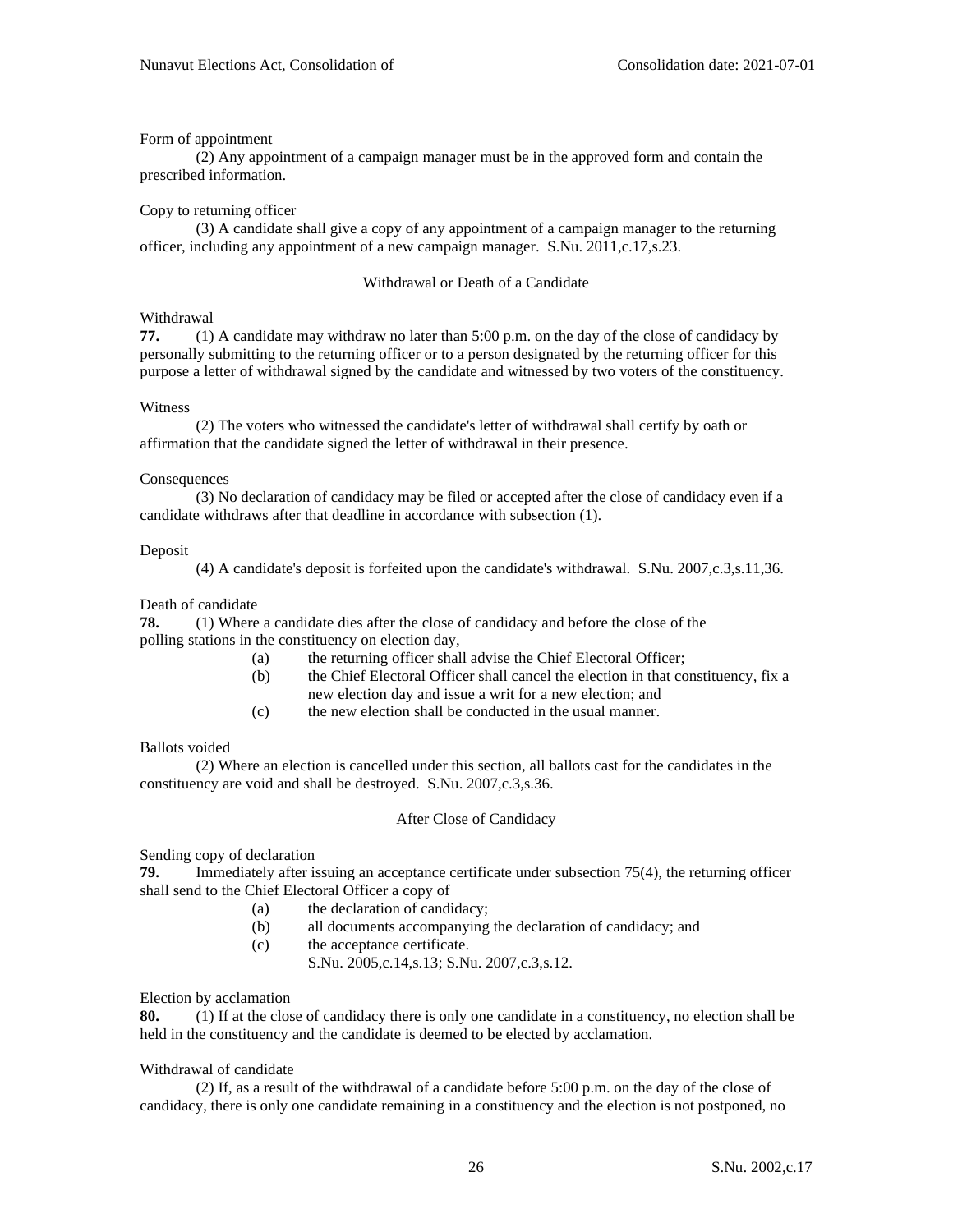election shall be held in the constituency and the remaining candidate is deemed to be elected by acclamation.

## Return

- (3) Where a candidate has been elected by acclamation, the returning officer shall
	- (a) immediately send a return of the writ and an election report, in the approved form, to the Chief Electoral Officer; and
	- (b) send a certified copy of the election report to the elected person, no later than 48 hours after sending it to the Chief Electoral Officer.

# Report with return

(4) The returning officer shall include in the election report to the Chief Electoral Officer a report of his or her proceedings and of any declaration of candidacy rejected for non-compliance with this Act. S.Nu. 2007,c.3,s.13,36.

## Holding an election

**81.** Subject to section 80, an election shall be held in a constituency if at the close of candidacy there is more than one candidate in the constituency. S.Nu. 2007,c.3,s.14.

# Election Officers at Polling Places

Election officers at a polling station

**82.** (1) Each polling station must be staffed by a deputy returning officer, a poll clerk and a registration clerk.

## Other election officers

(2) The Chief Electoral Officer and returning officer may assign such other election officers to staff a polling place as he or she considers necessary or appropriate. S.Nu. 2013,c.6,s.7.

## Information to candidates

**83.** The returning officer shall provide the name and address of each election officer in the constituency to

- (a) all candidates, no later than the  $10<sup>th</sup>$  day before election day; and to any person who requests the information.
	- to any person who requests the information.

# Election Notices

## Election notice

**84.** (1) Where an election is to be held in a constituency, the returning officer shall, without delay after the close of candidacy, issue an election notice in the approved form.

# Distribution of notice

(2) The returning officer shall, no later than the  $28<sup>th</sup>$  day before election day, send a copy of the election notice to the Chief Electoral Officer and to each candidate in the constituency.

# Content of election notice

(3) The election notice must include the prescribed information and be made public in the prescribed manner.

# Publication of detail of elections

(4) The Chief Electoral Officer shall ensure that, at the earliest possible time, a notice is published specifying the constituencies in which elections are to be held and stating the name and address of each candidate in each constituency. S.Nu. 2007,c.3,s.15,36.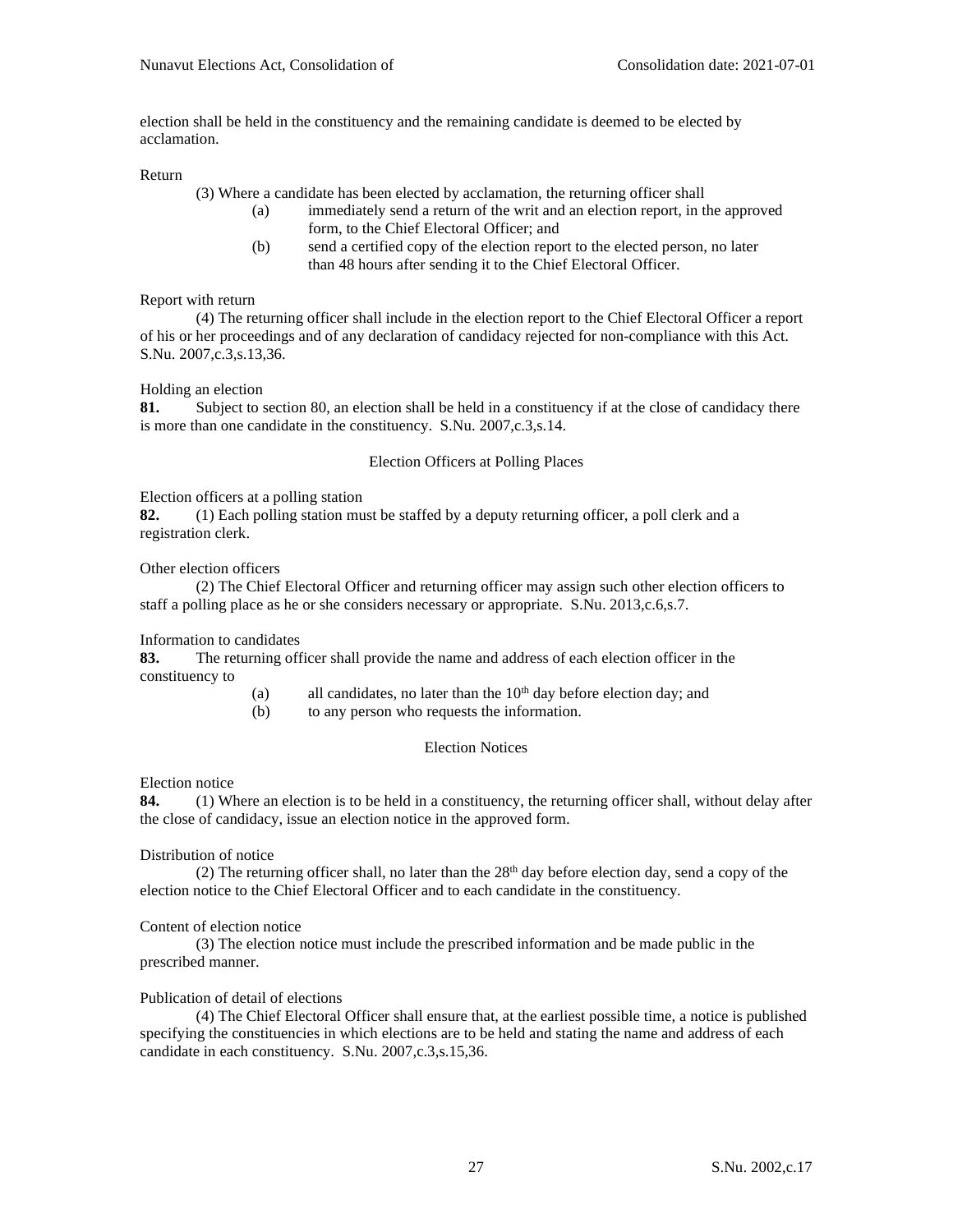# Ballots and Ballot Boxes

Ballots and ballot boxes<br>85. The Chief Elect

**85.** The Chief Electoral Officer shall

- (a) approve the specifications for the construction of ballot boxes;
- (b) supply the required ballot boxes for each constituency;
- (c) cause the ballots for each constituency in which an election is to be held to be printed in the prescribed form and in the required number, plus an extra 10 % for contingencies; and
- (d) supply the required voting compartments for each constituency and give instructions respecting the placing of the voting compartments to ensure that each voter may
	- (i) be screened from observation, and
	- (ii) mark his or her ballot paper without interference or interruption. S.Nu. 2013,c.6,s.8.

Numbering

**86.** (1) Each ballot shall be numbered consecutively, with each ballot number appearing on the back of the ballot stub.

Books of ballot papers

(2) The ballot papers shall be bound in books containing 25 ballots.

# **Contents**

(3) Each ballot shall

- (a) clearly identify each candidate; and
- (b) list the surname and first name of each candidate, in alphabetical order in accordance with the candidate's declaration of candidacy.

# Identical names

(4) Where two or more candidates have the same surname and first name, the Chief Electoral Officer shall use their other names to distinguish them.

# Name of printer

(5) Each ballot shall state the year of the election and the name of its printer on its reverse side.

# Declaration of printer

(6) The printer of the ballots shall deliver to the Chief Electoral Officer a declaration, in the approved form, setting out

- (a) the description of the ballot papers printed by the printer;
- (b) the number of ballot papers supplied to the Chief Electoral Officer; and
- (c) a confirmation that any excess ballots have been destroyed and that no ballots have been supplied to any other person.

S.Nu. 2011,c.17,s.24, S.Nu. 2021,c.8,s.12.

# Electronic equipment

**87.** The Chief Electoral Officer may authorize the use of electronic equipment for ballots, voting, vote recording and vote counting and the provisions of this Act apply with such modifications as the circumstances require.

# Property of the Legislative Assembly

**88.** The Legislative Assembly is the owner of the ballot boxes, ballots and all other supplies and material provided for use at an election.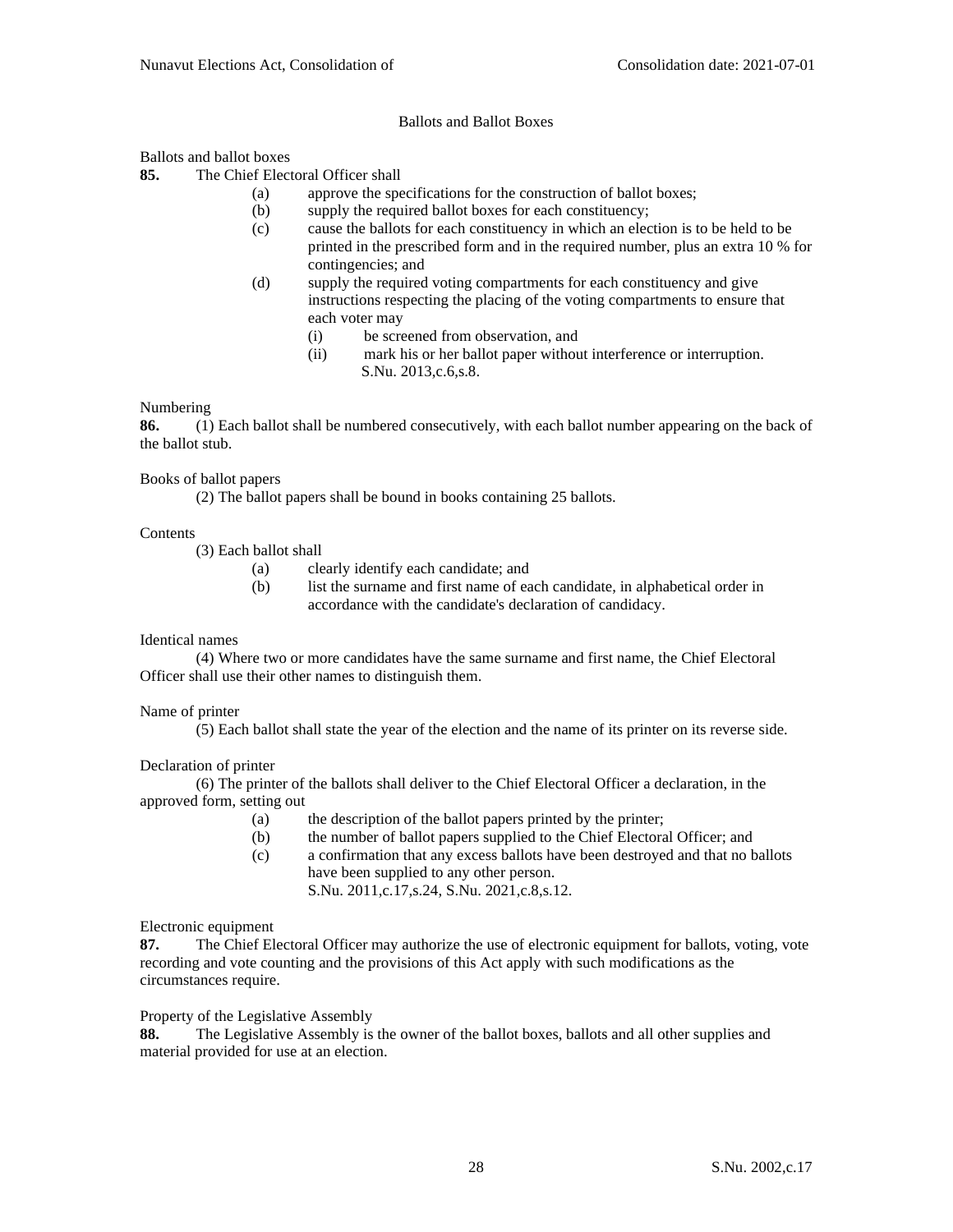#### Documentation

**89.** (1) The Chief Electoral Officer shall, as soon as possible after the close of candidacy, send to each returning officer

- (a) indexed copies of this Act and instructions for the proper conduct of the election for use by the returning officer and the election officers at polling places; and
- (b) the supplies and accessories necessary for taking the vote, other than the ballots.

Material for deputy returning officer

(2) The returning officer shall supply to each deputy returning officer in the constituency the prescribed materials, no later than the 3<sup>rd</sup> day before the day of the advance vote and the 3<sup>rd</sup> day before election day.

## Safekeeping

(3) The deputy returning officer shall keep the election materials, including the ballots and polling record, in the sealed ballot box and shall take all reasonable precautions to prevent unauthorized access to them. S.Nu. 2005,c.14,s.14; S.Nu. 2007,c.3,s.36; S.Nu. 2013,c.6,s.25.

#### General Voting Process

Methods of voting

**90.** A voter may, where allowed under this Act, vote using one of the following methods:

- (a) voting in person at a polling station on election day;
- (b) voting in person at a polling station at an advance vote;
- (c) voting by sending a special ballot;
- (d) voting in person in the office of the returning officer;
- (e) voting in person at a mobile poll; or
- (f) **Repealed, S.Nu. 2021,c.8,s.13.**
- (g) voting by an emergency method.

# Secrecy of the vote

**91.** (1) Every person present at a polling place or present for the counting of the vote shall preserve the secrecy of the vote and in particular shall not

- (a) interfere or attempt to interfere with a voter who is marking a ballot;
- (b) attempt, during voting, to discover how a voter voted;
- (c) communicate information on how a ballot was marked;
- (d) cause, directly or indirectly, a voter to show the ballot once marked in a way that reveals for whom the voter voted; or
- (e) attempt, during the counting of the vote, to obtain or communicate information on how a voter voted.

## Prohibitions

(2) No voter shall

- (a) openly declare at a polling place the name of the candidate for whom the voter intends to vote, except if the voter requires assistance to vote in accordance with this Act;
- (b) openly declare how the voter voted; or
- (c) show the ballot, when marked, to reveal for whom the voter has voted.

Procedure where voter contravenes secrecy

(3) A deputy returning officer shall inform any voter who contravenes subsection (2) that the contravention is an offence under this Act and that the voter may be liable to a penalty, but shall allow the voter to vote in the usual way.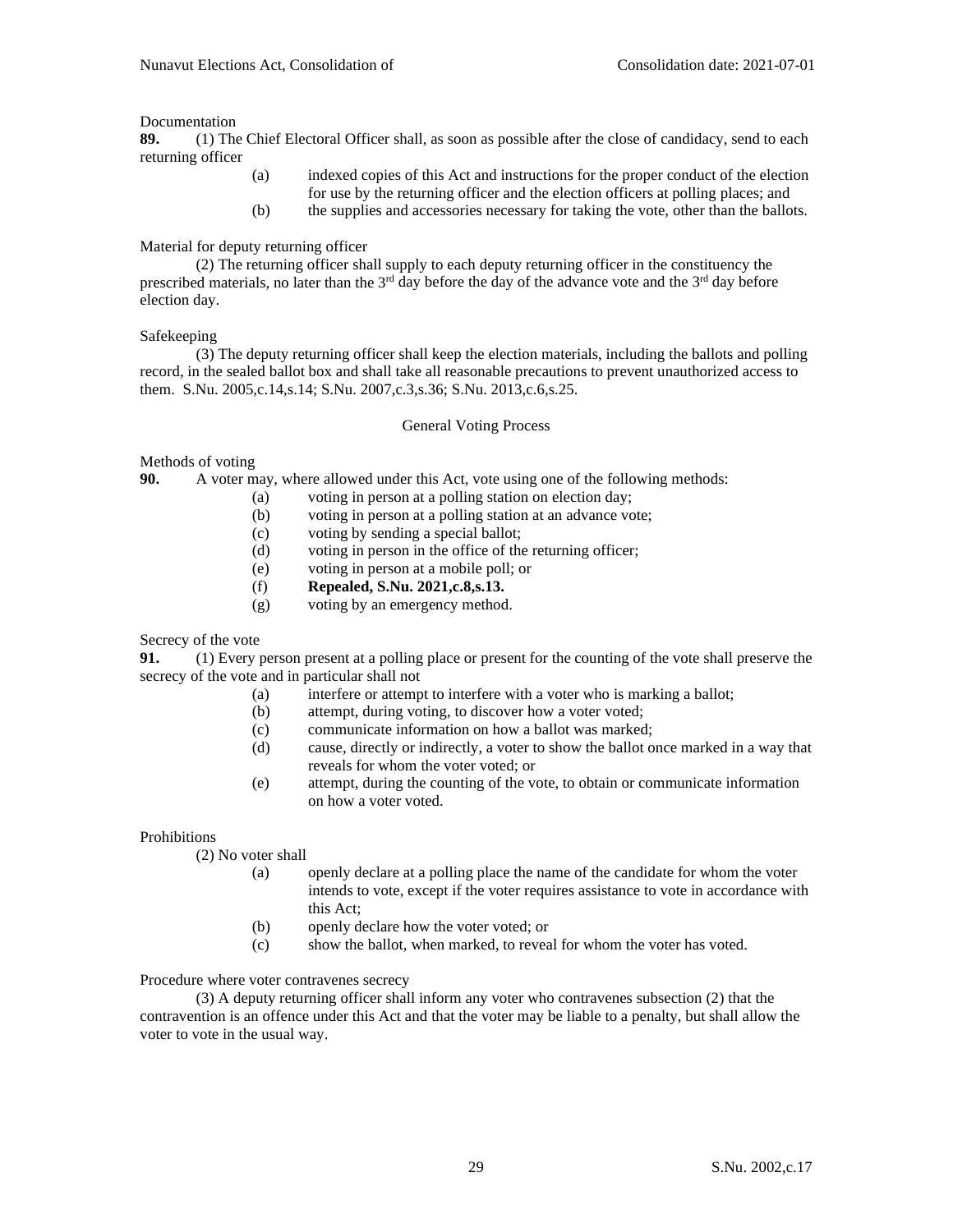# No campaign material at polling place

(4) No person shall use, wear or display or cause to be used, worn or displayed any flag, ribbon, label, badge or similar object as campaign material in a polling place, except as authorized by the Chief Electoral Officer.

# Identification of a voter

(5) No person shall mark a ballot in a way that may identify the voter.

# Protection of secrecy

(6) No person may be forced to reveal the candidate for whom the person has voted. S.Nu. 2013,c.6,s.9,25.

Role of the Candidates and their Representatives at a Polling Station

# Presence of candidates

**92.** (1) A candidate or his or her authorized representative may be present at all operations relating to the poll, and may remain for the counting of the ballots.

# Proof of authorization

(2) Each candidate's representative shall, on first arrival at the polling station,

- (a) give the deputy returning officer a copy of the authorization signed by the candidate or the candidate's financial agent; and
- (b) take an oath or affirmation, in the approved form, to keep secret the name of the candidate for whom any ballot may be marked at the polling station.

# Single representative

(3) A candidate may have a different representative at a polling station at different times but may not have more than one representative present at any given time. S.Nu. 2005,c.14,s.15.

# Taking information from the polling record

**93.** A candidate or candidate's representative may, only during the hours that the polling station is open,

- (a) examine that part of the polling record on which the poll clerk has crossed out or circled the names of voters who have voted and take notes in respect of that list, except where it would interfere with the proper conduct of the poll; and
- (b) communicate to the candidate or the candidate's representative any information obtained as a result as well as the names of any voters who have not yet voted. S.Nu. 2011,c.17,s.25.

Schedule and Proceedings at the Advance vote

Holding an advance vote

**94.** (1) An advance vote must be held in each constituency, and where a constituency includes more than one municipality, in each municipality, on Monday the  $7<sup>th</sup>$  day before election day.

# **Holiday**

(1.1) If the day of the advance vote is a holiday, the day of the advance vote shall be Tuesday the  $6<sup>th</sup>$  day before election day.

# Schedule

(2) The polling station for an advance vote must be open from 12:00 noon to 7:00 p.m.

# Deemed advance vote

(3) Voting in the office of the returning officer, under section 119, on Monday the  $7<sup>th</sup>$  day before election day is deemed to be an advance vote as required by this section. S.Nu. 2005,c.14,s.16; S.Nu. 2007,c.3,s.16.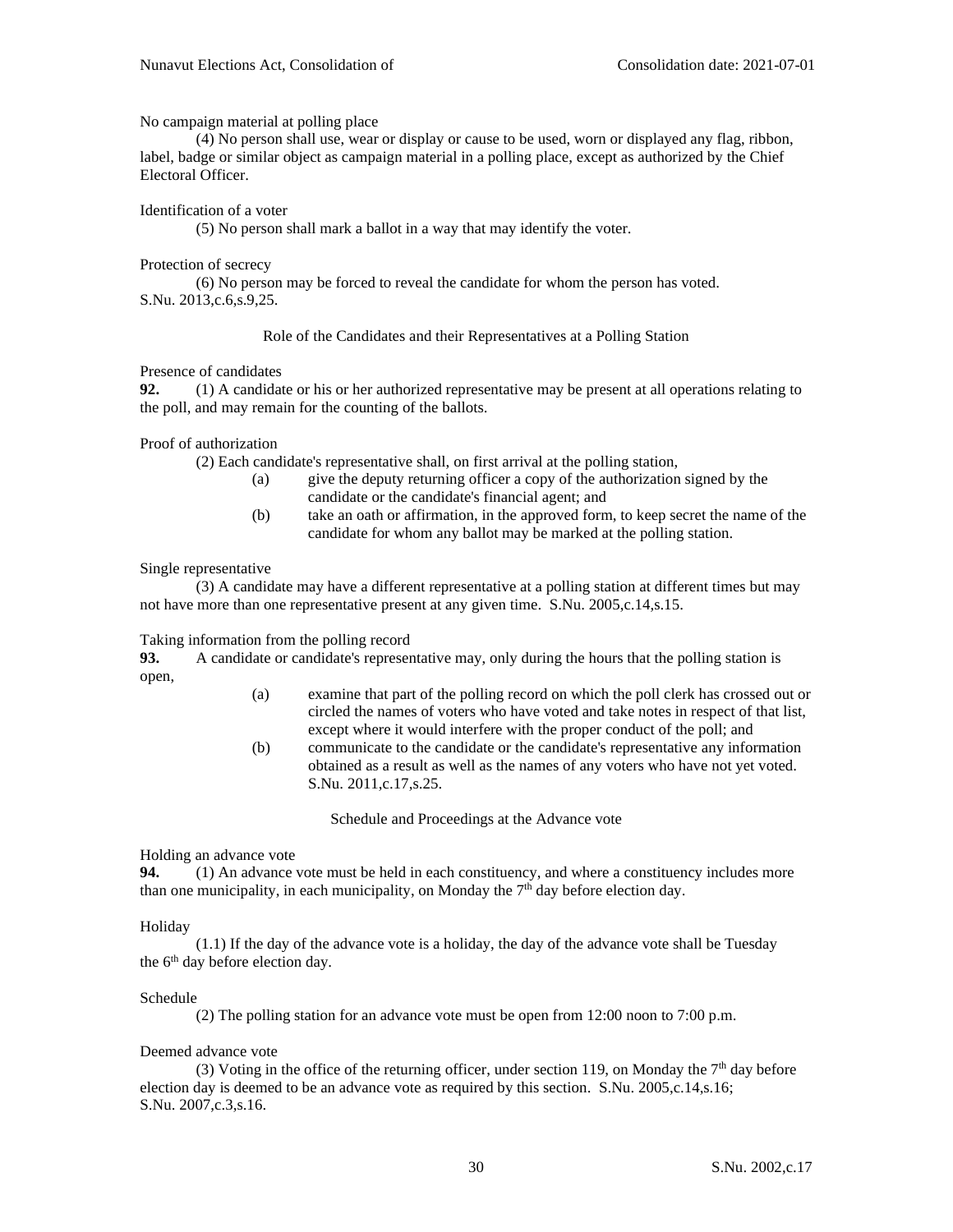## Voting by election officers

**95.** All election officers shall endeavour to vote at an advance vote.

#### Voting procedure

**96.** (1) The voting procedures applicable to voting at a polling station on election day apply to the procedure at an advance vote, with such modifications as the circumstances require.

#### Record-keeping

(2) The poll clerk at the advance vote shall, under the direction of the deputy returning officer, keep a record in duplicate of the advance vote in the form established by the Chief Electoral Officer.

## Advance polling record

|  |  | (3) The record of the advance vote must include |
|--|--|-------------------------------------------------|
|--|--|-------------------------------------------------|

- (a) the names and addresses of the voters who voted at the advance vote in the order in which they voted; and
- (b) such information, beside the name of each voter, as would be required for an ordinary polling station. S.Nu. 2005,c.14,s.17.

# Procedure at close of advance vote

**97.** (1) At the close of the advance vote at 7:00 p.m., in view of all present, the deputy returning officer shall sort the ballots and seal the materials inside the ballot box in the prescribed manner.

## Custody of the ballot box

(2) In the interval between the close of the advance vote at the advance polling station and the counting of the votes on election day, the deputy returning officer shall ensure that the sealed ballot box is kept safely, in accordance with the directions of the Chief Electoral Officer.

## Transmission of register

(3) A deputy returning officer shall send a copy of the advance polling record to the returning officer's office as soon as possible after the close of the advance vote.

## (4) **Repealed, S.Nu. 2007,c.3,s.17(2).**

S.Nu. 2005,c.14,s.17; S.Nu. 2007,c.3,s.17.

## Recording Votes Cast before Election Day

Striking off names of voters

**98.** (1) The returning officer shall, each day during the period from the day of the advance vote to election day, ensure that the names of all voters who have voted in the advance vote, in the office of the returning officer or at the mobile poll are struck off the voters list.

#### Information to candidates

(2) The returning officer shall, on the  $3<sup>rd</sup>$  day before election day, notify the candidates of the names of the voters referred to in subsection (1). S.Nu. 2007,c.3,s.18.

## Application for Special Ballot

Exercise of right to vote

**99.** (1) Every voter who has reason to believe that he or she will be unable to vote at his or her polling station on election day has the right to vote by means of a special ballot issued in accordance with this Act.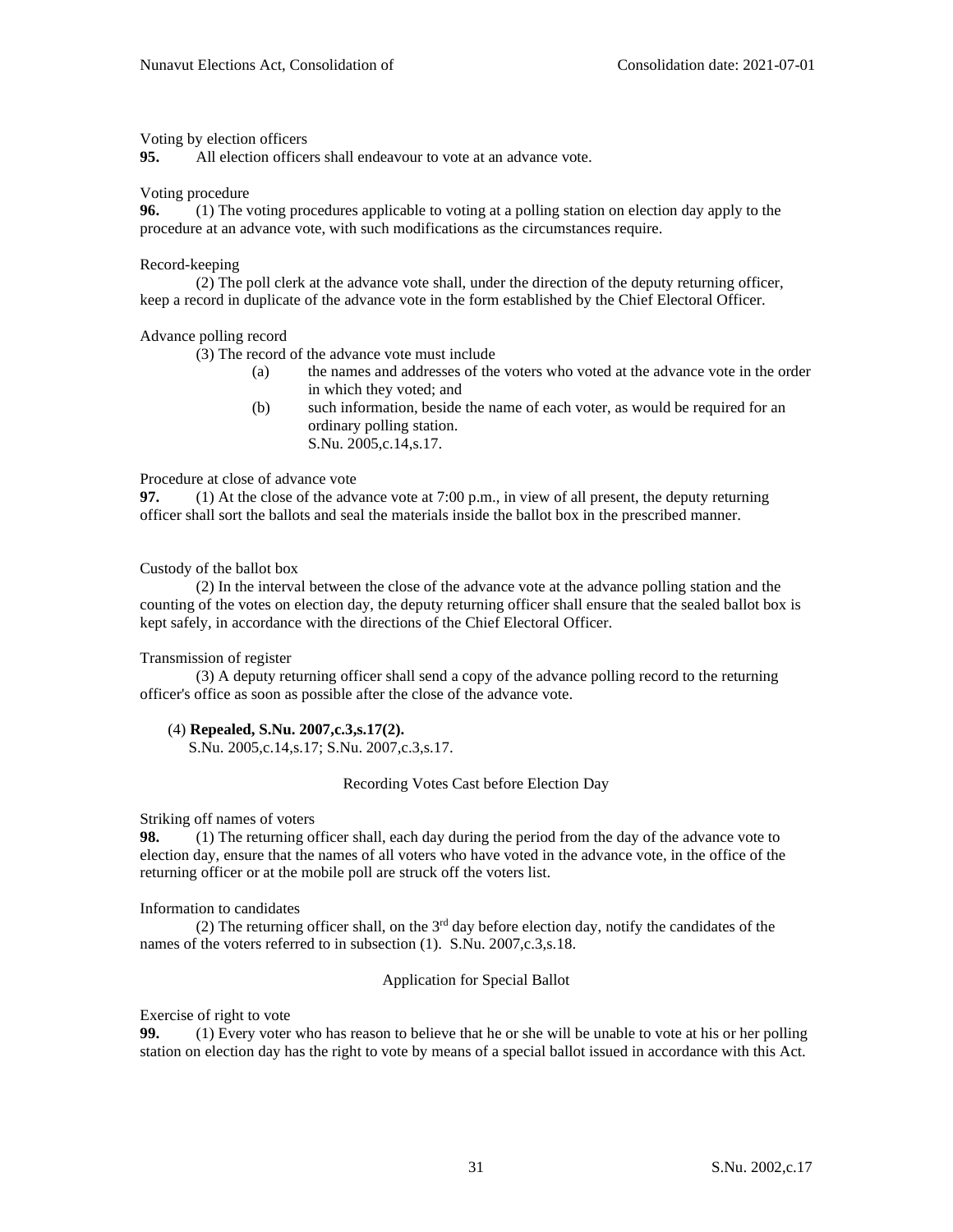# Availability

(2) Applications for special ballots shall be made available after the writ is issued and continuing until 5 p.m. Central Time on the  $7<sup>th</sup>$  day before election day, from the Office of the Chief Electoral Officer and in any other office in Nunavut or outside of Nunavut that the Chief Electoral Officer may designate.

# Electronic availability

(3) The Chief Electoral Officer shall establish a toll-free telephone number and Internet web site for the distribution of applications and forms for special ballots.

## Prisoners

(4) The Chief Electoral Officer shall, as soon as possible after the date of the writ, take all reasonable steps to advise any voter who is a prisoner in a penal or correctional facility in Nunavut or outside Nunavut that they may request an application for a special ballot. S.Nu. 2005,c.14,s.18; S.Nu. 2021,c.8,s.14.

## Obtaining a special ballot

**100.** (1) To obtain a special ballot, a voter must apply at the office of the returning officer or directly to the Chief Electoral Officer.

## Providing special ballot

(2) The Chief Electoral Officer or returning officer shall provide the voter with a special ballot and instruction package if he or she determines that

- (a) the application is validly made; and
- (b) the voter has provided sufficient evidence to establish the voter's identity, place of residence and right to vote.

## Registration

(3) A voter who applies for a special ballot but who is not included on a voters list must first register before a special ballot may be provided to him or her.

## Record

(4) When a voter is provided with a special ballot, the Chief Electoral Officer or returning officer shall ensure that a record is made that the voter has received a special ballot.

# Sole method of voting

(5) A voter who is provided with a special ballot is not entitled to vote by any other method. S.Nu. 2005,c.14,s.19; S.Nu. 2011,c.17,s.26; S.Nu. 2021,c.8,s.15.

# Voting by Special Ballot

Form of special ballot

**101.** (1) The special ballot shall be in the prescribed form and may be printed in blank to allow the voter to write in the name of a candidate.

## Voting procedure

(2) To use a special ballot, a voter must

- (a) fill in the name of the candidate on the ballot or, if the ballot is printed with the names of the candidates, properly mark the ballot; and
- (b) enclose the ballot in the secrecy envelope, certification envelope and return envelope, in the prescribed manner.

## Deadline

(3) A voter is solely responsible for ensuring that the voter's special ballot is received by the returning officer, or the Chief Electoral Officer if the voter is not in the community where the office of the returning officer is located, as the case may be, prior to 5:00 p.m. on election day. S.Nu. 2011,c.17,s.27.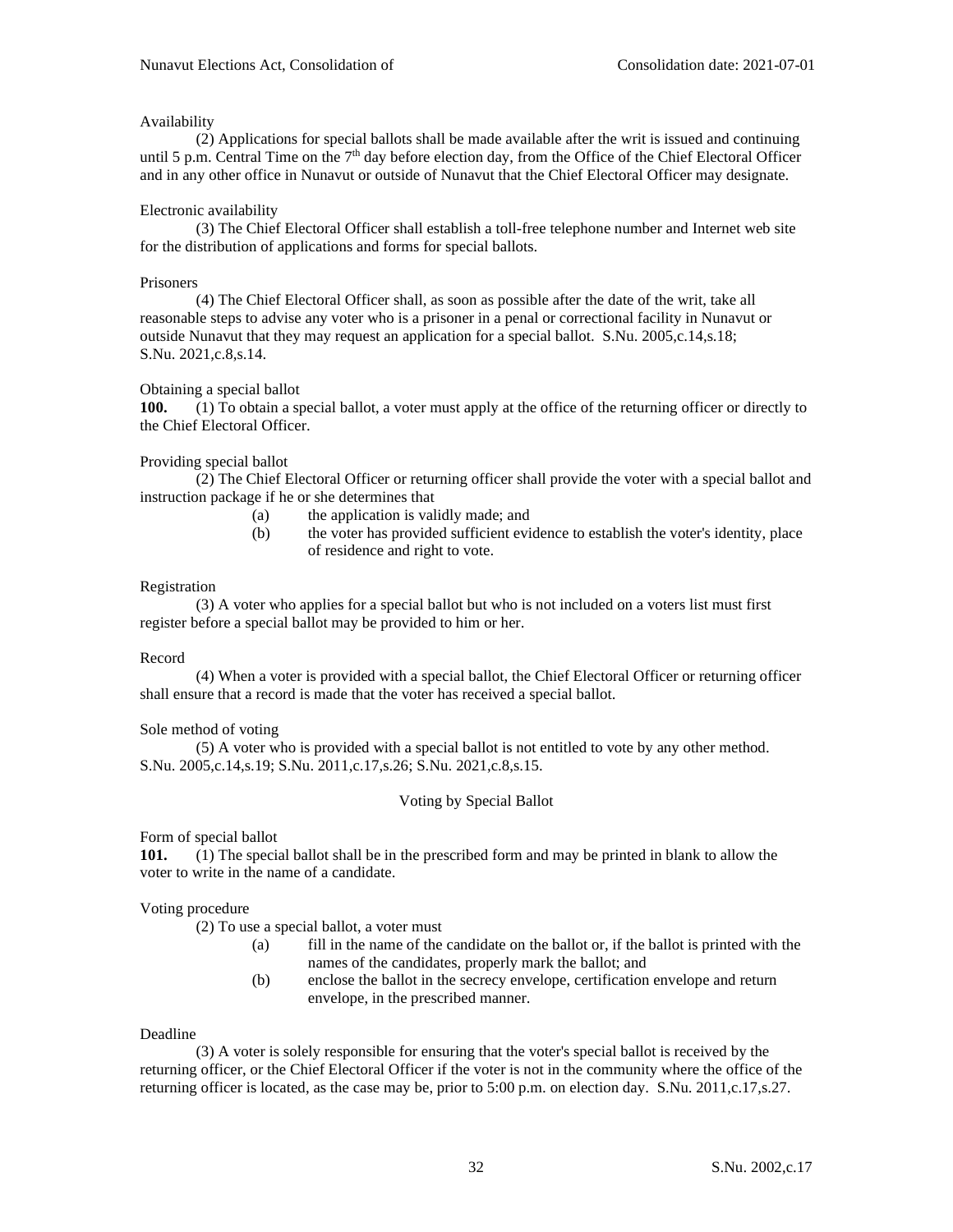#### Secrecy of the vote

**102.** (1) The provisions on the secrecy of the vote apply to special ballots with such modifications as the circumstances may require.

## One special ballot only

(2) No person shall obtain or attempt to obtain more than one special ballot at an election.

#### Prohibition

(3) A person who is sent a special ballot shall not vote by any other means.

#### Striking out voter's name

**103.** (1) A returning officer who is informed that a voter, whose name appears on a voters list in the returning officer's constituency, has been sent a special ballot shall strike the voter's name from that voters list.

#### Custody of envelopes

(2) The returning officer and Chief Electoral Officer shall keep safe custody of the special ballot envelopes received until the counting of the votes.

#### Informing returning officers

(3) The Chief Electoral Officer shall regularly inform the returning officers of any special ballots received at the Office of the Chief Electoral Officer.

#### Operation of Polling Stations

#### Hours of the polling station

**104.** (1) On election day, the polling stations shall be open from 9 a.m. to 7 p.m. local time for all constituencies.

## Extension of time

(2) A returning officer may, if instructed by the Chief Electoral Officer, extend the time of closing of that polling station if

- (a) the opening of a polling station has been delayed beyond the time provided for in subsection (1) or its operation has been halted during election day because of an accident, riot, weather conditions or another similar factor; and
- (b) a significant number of voters would not be able to vote without the extension.

## Maximum extension

(3) An extension cannot result in the polling station being open for a total period exceeding 11 hours.

## Public notice

(4) The returning officer shall, as soon as possible, notify the public of the extension in the approved manner.

## Delay counting

(5) Where the time of closing of a polling station is extended, the procedure for counting the ballots at all other polling stations in the constituency shall be similarly delayed. S.Nu. 2005,c.14,s.20; S.Nu. 2021,c.8,s.16.

#### Presence of voters at closing of poll

**105.** (1) If, at the time fixed for the closing of the polling station, there are still voters within the polling station or at its entrance, the polling station must remain open for the period of time required to enable these voters to cast their votes, but a person who is not present at the time fixed for the closing of the polling station may not vote.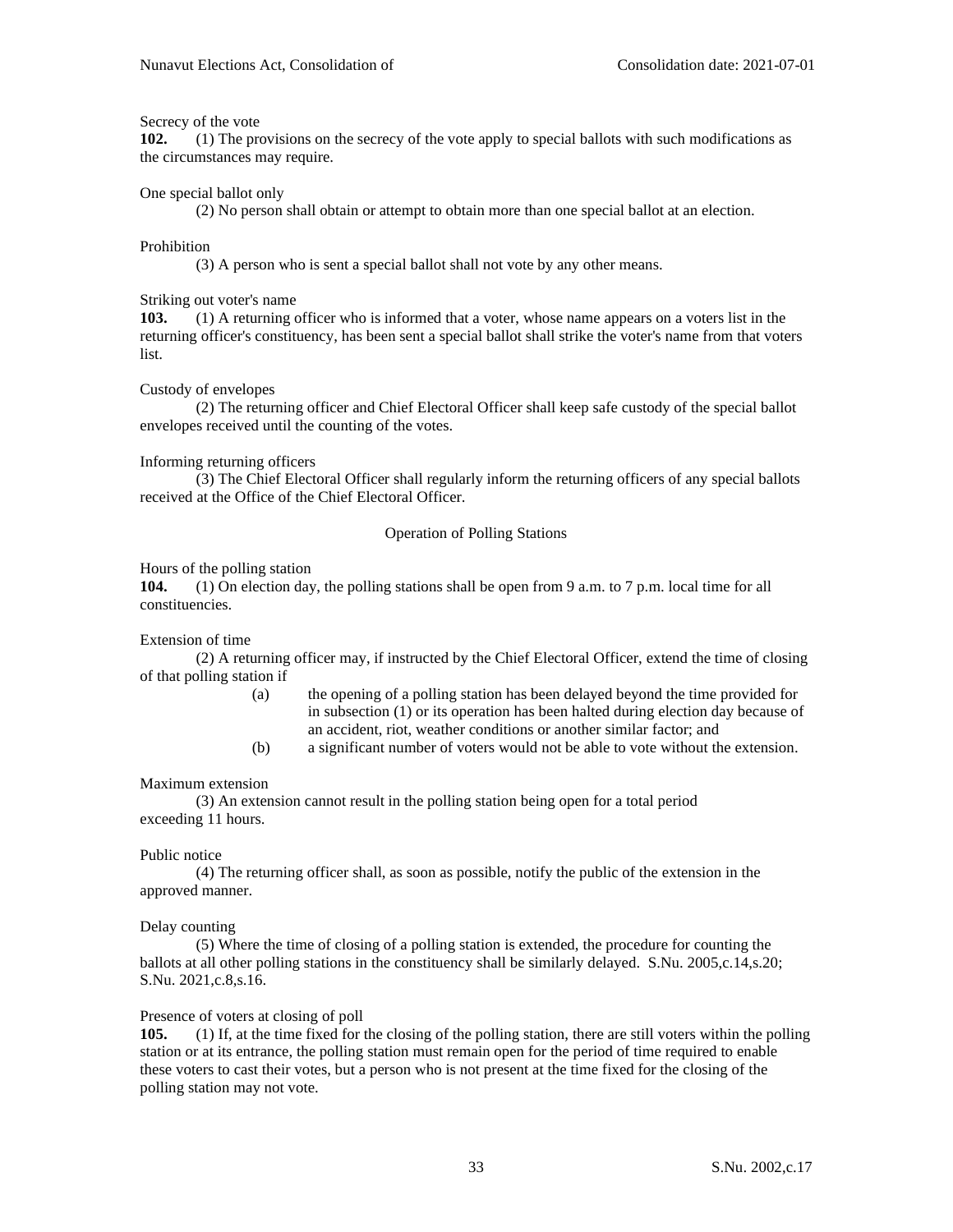# Presence of candidates

(2) If a candidate or an agent of a candidate is present at the polling station at least 15 minutes before the hour fixed for opening the poll, they are entitled, without causing any delay in the opening of the poll,

- (a) to have the ballot papers for the polling station counted in their presence before the opening of the poll; and
- (b) to inspect the ballot papers and all other papers, forms and documents relating to the poll.

# Initialling ballots

**106.** (1) The deputy returning officer shall, before opening the polling station, and in full view of all present,

- (a) carefully count the ballots for use at that poll;
- (b) uniformly initial the back of the ballots in the space provided for this purpose; and
- (c) allow the candidates or representatives present to inspect the ballots and all other documents relating to the poll.

# Detaching ballots

(2) The deputy returning officer shall not, while initialling the ballots, detach them from the books in which they are bound or stapled.

# Time to initial ballots

(3) The deputy returning officer may complete the initialling of the ballots after the polling station is open and must do so in any event before the ballots are given to the voters.

# Inspection of ballot box

**107.** (1) The deputy returning officer shall, at the time fixed for opening the polling station and in full view of all present, open the ballot box and establish that it is empty.

# Closing the ballot box

(2) The ballot box must then be closed and sealed in accordance with the directives of the Chief Electoral Officer and, in full view of all present, placed on a table, where it must remain until the closing of the poll.

# Voting Procedure at a Polling Station

# Opening the polling station

**108.** (1) A deputy returning officer shall, immediately after the ballot box is sealed, call on voters to cast their ballots.

# Free access

(2) A deputy returning officer shall admit the voters into the polling station and see that they are not disturbed.

# One voter at a time

(3) A deputy returning officer may, if it seems advisable, direct that only one voter for each voting compartment be allowed to enter the premises of the polling station at a time.

# Orderly circulation

(4) In a central polling place, the election officer responsible for regulating the entry of persons assumes the duties under this section and may take appropriate measures to ensure the orderly circulation of persons present in the central polling place.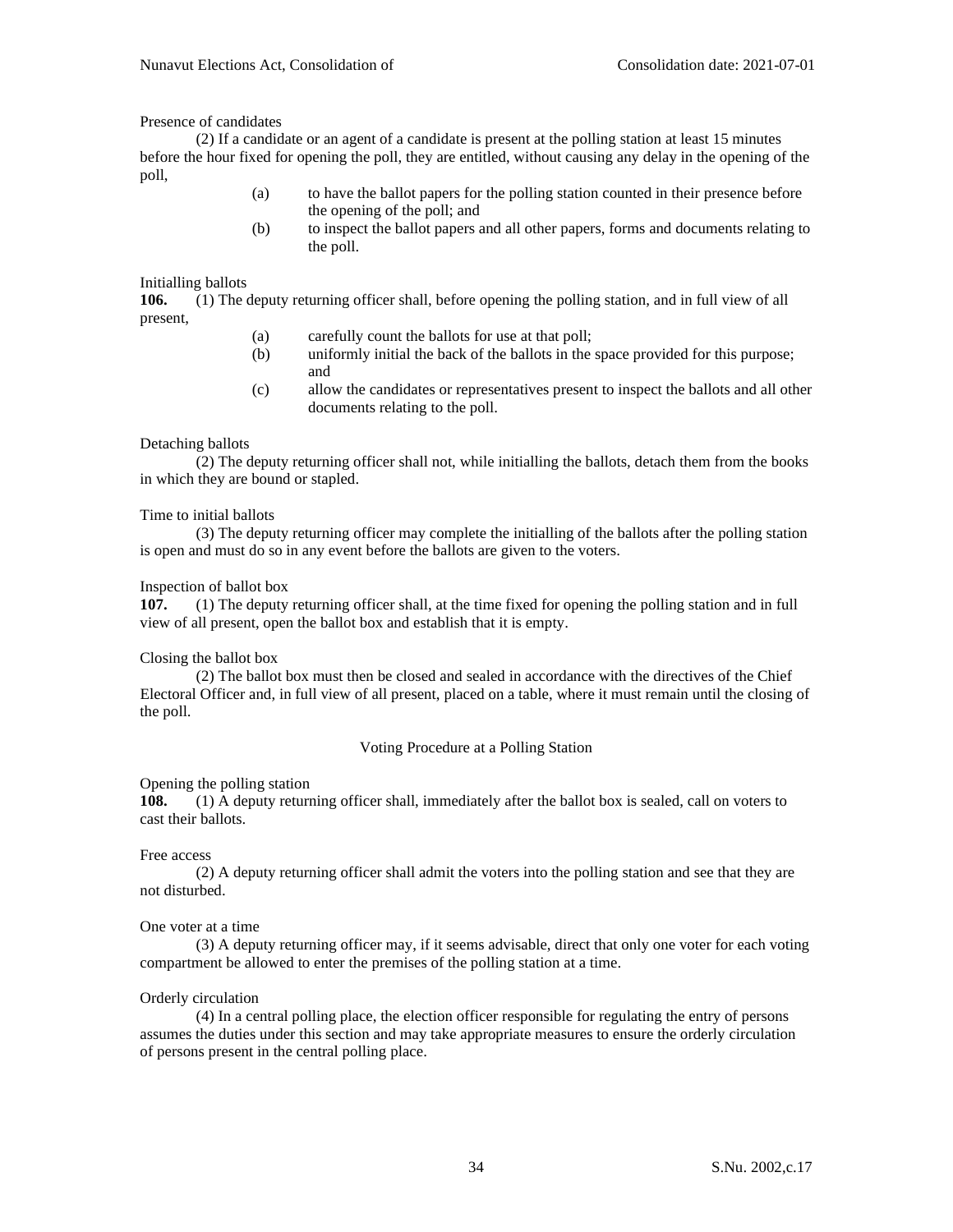# Presentation of voters

**109.** (1) A voter shall, on entering the polling station, give his or her name and address to the deputy returning officer, and the poll clerk shall ascertain whether the voter's name appears on the voters list or if the voter is otherwise qualified to vote.

# Persons allowed to vote

(2) Every voter whose name appears on the voters list for the polling station shall be allowed to vote there.

## Voter who registers on election day

(3) A voter who registers at the polling station and whose name is added to the polling record may vote without further formality.

## Proof of identity

**110.** (1) A person who wishes to vote must, before voting, provide satisfactory evidence of identity and take the oath or affirmation, in the approved form, in circumstances where

- (a) the voters list used at the polling station contains a name or address other than that of the voter but is so similar as to be, in all probability, that of the voter;
- (b) the voters list indicates that the voter has already voted; or
- (c) a candidate or a candidate's representative has doubts concerning the identity or right to vote of a person intending to vote in the polling station, even if the person's name appears on the voters list.

## Contents of oath or affirmation

- (2) In the cases referred to in paragraphs  $(1)(b)$  and  $(c)$ ,
	- (a) the oath or affirmation must state that the person did not vote before and did not apply for or receive a special ballot in the election; and
	- (b) the deputy returning officer or poll clerk must confirm with the returning officer that the voter was inadvertently identified as having previously voted or applied for a special ballot.

# Entry in polling record

(3) The poll clerk shall enter in the polling record, opposite the name of the voter,

- (a) in the case of a voter who appears to have voted more than once, a note that the voter voted on a second ballot paper issued under the same name;
- (b) a note that the oath or affirmation was taken;
- (c) any objections made by or on behalf of a candidate; and
- (d) any other information required by the Chief Electoral Officer.

## Refusal

(4) A person who refuses to take the oath or affirmation or tender satisfactory evidence of identity shall not be allowed to vote. S.Nu. 2005,c.14,s.21.

# Receipt of ballot

**111.** (1) A voter who enters a polling station and who has the right to vote there is entitled to receive a ballot and to vote.

## Delivery of ballot

(2) The deputy returning officer shall ensure that each voter with a right to vote at the polling station is handed a properly initialled ballot in such a way that the initials are visible after the ballot is marked and folded.

# Instructions to voter<br>112. (1) The den

**112.** (1) The deputy returning officer shall instruct the voter on how to properly mark and handle the ballot.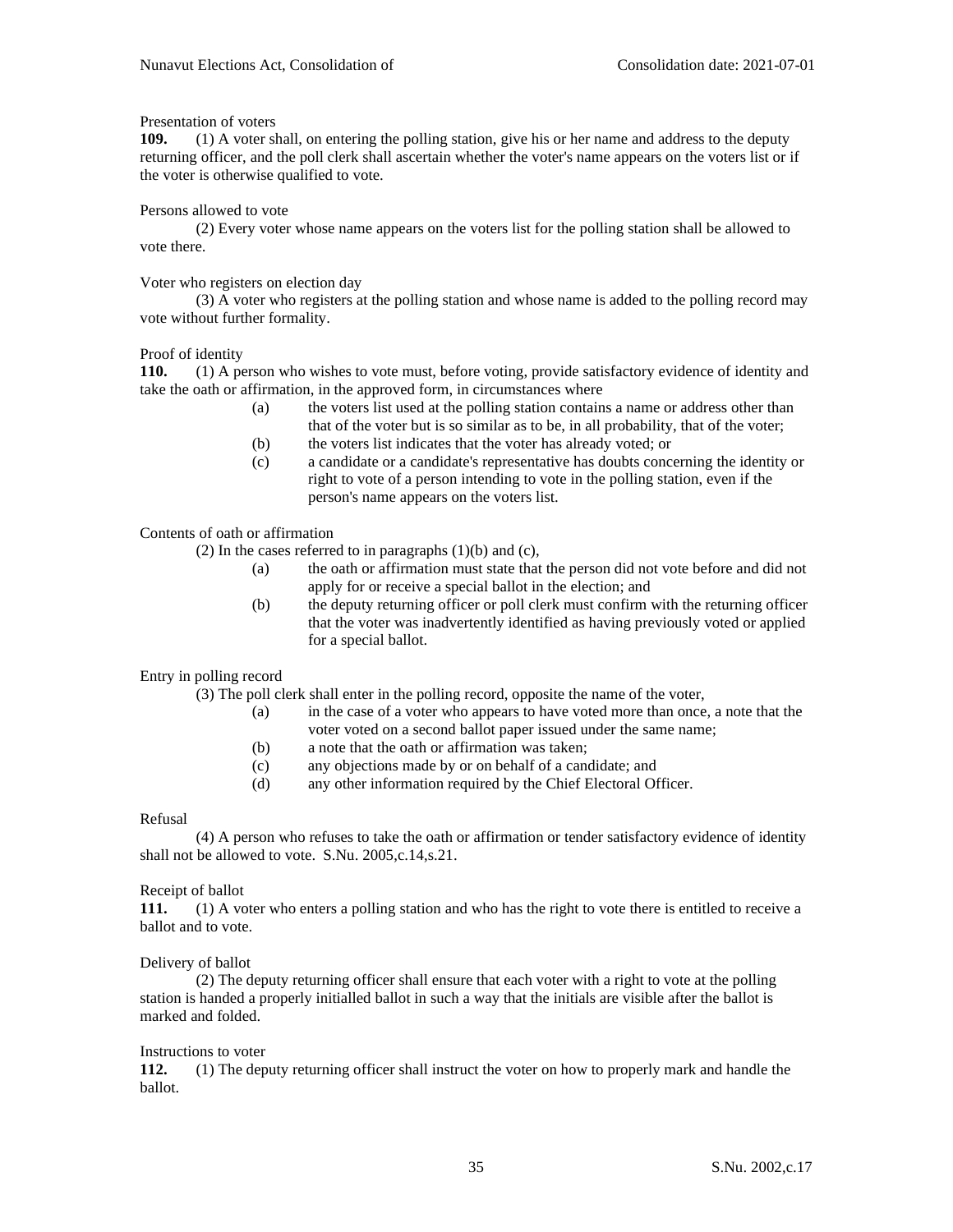# Marking a ballot

(2) The proper way to mark a ballot is to make a cross, checkmark or other mark clearly indicating the voter's intention only within the circular space on the ballot adjacent to the candidate's name, using the pencil provided or any other pen or pencil.

# Deposit in ballot box

(3) The voter, or the deputy returning officer if the voter is unwilling or unable to do so, shall deposit the marked ballot in the ballot box in the prescribed manner.

# Voting quickly and leaving

(4) Each voter shall vote quickly and, as soon as the voter's ballot is deposited in the ballot box, he or she shall leave the polling station or other polling place and not loiter within 10 metres of that place. S.Nu. 2007,c.3,s.19; S.Nu. 2011,c.17,s.28; S.Nu. 2013,c.6,s.10.

## Spoiled ballot

**113.** (1) Any voter who, having received a ballot, inadvertently marks or damages it, shall return it to the deputy returning officer who shall cancel the ballot by defacing it, deposit the spoiled ballot in the envelope provided for this purpose and deliver another ballot to the voter.

## Misprinted ballots

(2) The deputy returning officer shall treat any misprinted ballot as a spoiled ballot.

# Special Assistance to Voters

# Assistance by deputy returning officer

**114.** (1) If a voter requests assistance in marking the voter's ballot, the deputy returning officer shall, in the presence of the poll clerk, assist the voter by any means likely to enable the voter to vote.

# Assistance by friend or relative

(2) A friend or relative may accompany a voter requiring assistance into the voting compartment to assist the voter in voting.

## Assisting only once

(3) No person, other than an election officer, shall assist more than one voter in marking a ballot.

# Promise before assistance

(4) Any friend or relative who wishes to assist a voter in marking a ballot shall first solemnly promise that they

- (a) shall mark the ballot as instructed by the voter;
- (b) shall keep the choice of the voter secret;
- (c) shall not influence the voter in choosing a candidate; and
- (d) have not assisted, during the current election, another person to vote.

## Record of assistance

(5) The poll clerk shall, in addition to the other requirements of this Act, record the fact that the voter received assistance and enter the name of the friend or relative of the voter in the remarks column of the polling record opposite the entry for the voter.

## Disabled voter

**115.** (1) Any voter with a physical disability who has difficulty entering the polling station where the voter is qualified to vote on election day may request the deputy returning officer to allow the voter to vote at the nearest possible place outside the polling station to which the voter has access.

# Taking vote outside polling station

- (2) The deputy returning officer shall, for the purpose of subsection (1),
	- (a) temporarily halt all operations in the polling station;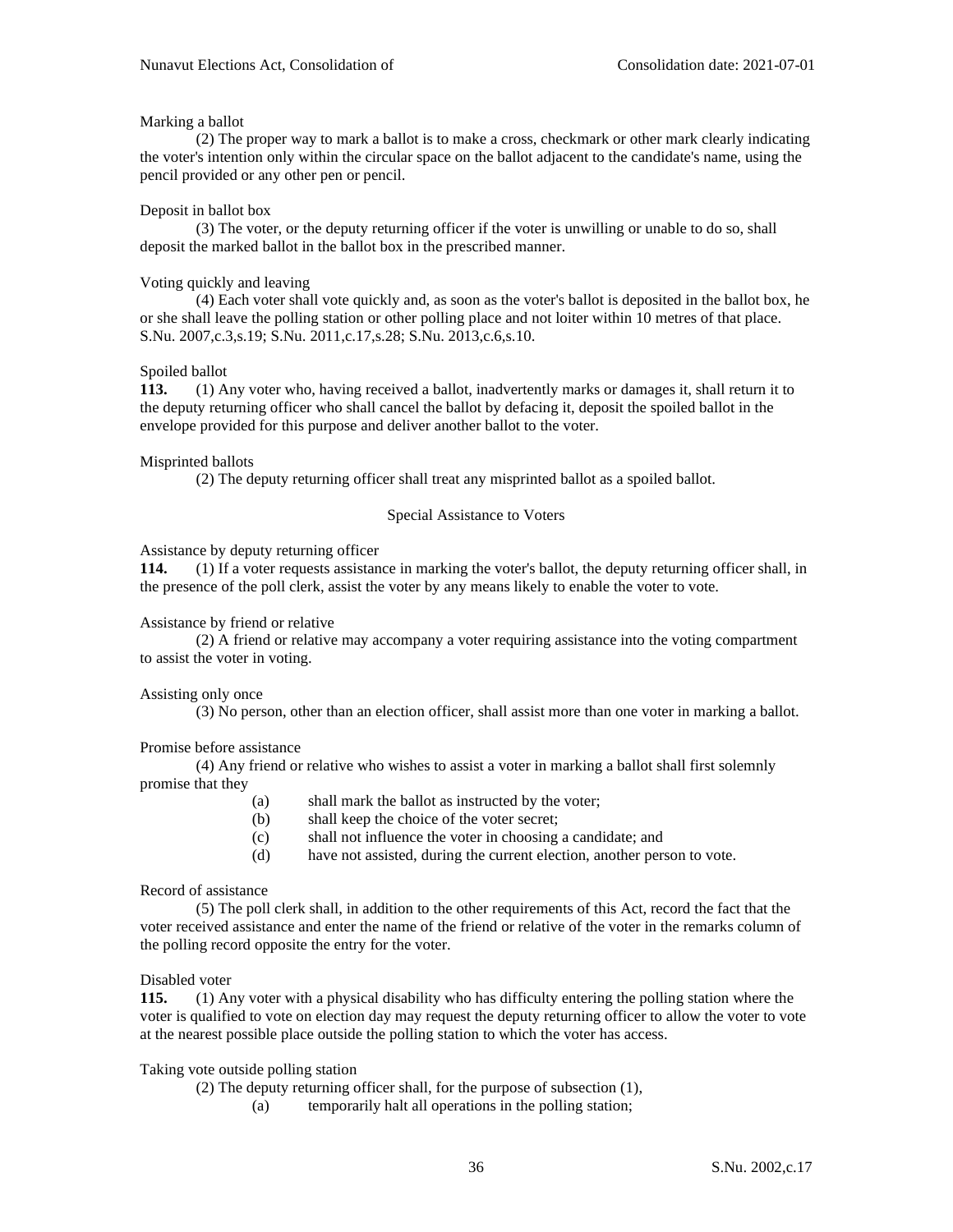- (b) with the poll clerk, bring the ballot box and a ballot to the voter outside the polling station; and
- (c) take whatever steps are necessary to ensure the secrecy of the vote.

## Resumption of operations

(3) When the voter's ballot is deposited in the ballot box, the deputy returning officer shall bring the ballot box back into the polling station and resume operations in the polling station.

## Maintaining Peace and Order at Polling Station

## Maintaining peace and order

**116.** (1) The returning officer, during an election, and the deputy returning officer, during the hours that the polls are open, shall take reasonable measures to maintain peace and order.

#### Assistance

(2) A deputy returning officer may request the assistance of justices of the peace, peace officers or other persons to maintain peace and order at a polling place.

## Peace officers

(3) A deputy returning officer may arrange in advance for peace officers to be ready to maintain peace and order throughout election day. S.Nu. 2013,c.6,s.25.

## Proof of identity

**117.** (1) If an election officer, a candidate or a candidate's representative present at a polling place has doubts about the identity of the voter or eligibility to vote, that person must either take an oath or affirmation in the approved form or show satisfactory evidence of the identity of the person.

#### Refusal to vote

(2) The deputy returning officer shall not allow a person to vote at a polling place if the person refuses to make the oath or affirmation or tender evidence of identity. S.Nu. 2013,c.6,s.25.

## Taking of information

**118.** (1) Where a person alleges that someone has committed or is attempting to commit the offence of impersonation or voting without the right to do so, the deputy returning officer shall, on request of a representative of a candidate or a poll clerk, take the information of the person under oath or affirmation, in the approved form.

## Power to detain

(2) The deputy returning officer may detain or order the detention of any person against whom an allegation under subsection (1) is made and who has not yet left the polling station, until the deputy returning officer has finished taking the information under subsection (1).

## Warrant of arrest

(3) As soon as an information under oath or affirmation is received under subsection (1), the deputy returning officer may deliver a warrant, in the approved form, for the arrest of any person against whom the information is laid.

#### Eviction

(4) The deputy returning officer, acting as a peace officer, may

- (a) evict from the polling station any person believed to have committed an offence under this Act; and
- (b) remove or have removed anything that in the opinion of the deputy returning officer has been used in the commission of the offence.

## Powers to control place of voting

118.1. (1) A deputy returning officer, acting as a peace officer, may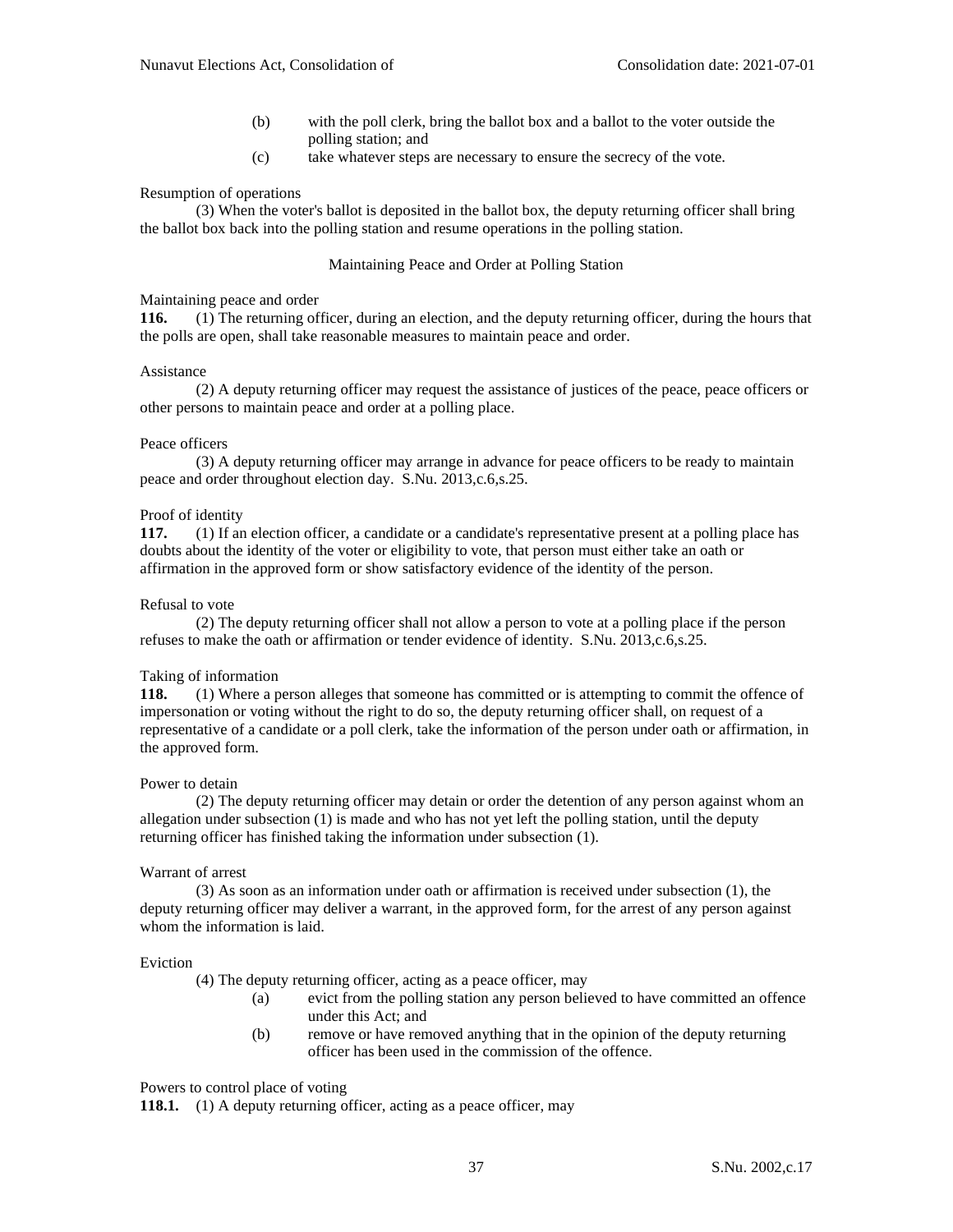- (a) restrict or regulate the number of persons admitted at any time to a place where the vote is being conducted;
- (b) evict a person from a place where the vote is being conducted or its vicinity if the deputy returning officer has reasonable grounds to believe the person
	- (i) is not permitted to be present at that place,
	- (ii) is creating a disturbance at that place,
	- (iii) is interfering with the conduct of the proceedings, or
	- (iv) appears to be contravening any provision of this Act or the regulations;
- (c) require the person referred to in paragraph (b) to provide proof of identification; and
- (d) remove or have removed, from a place where the vote is being conducted or its vicinity, anything that in his or her opinion is being or has been used in the commission of an offence.

## Compliance with order

(2) A person evicted under subsection (1) shall, without delay, leave the place where the vote is being conducted and its vicinity and shall not return while the election proceedings are being conducted, unless permitted to do so by the deputy returning officer. S.Nu. 2007,c.3,s.20.

## Voting in the Office of the Returning Officer

## Eligibility to vote in office of returning officer

**119.** (1) A voter who is on the voters list for the constituency may vote in the office of the returning officer in accordance with this section.

## Application of other provisions

(2) Subject to this section, the provisions of this Act respecting polls and voting on election day apply to voting in the office of a returning officer with such modifications as the circumstances require or as the Chief Electoral Officer may direct.

## Where voter not on voters list

(3) A voter may vote in the office of the returning officer, even if the voter is not on the voters list, by registering in accordance with section 65.

## Time for voting in office of returning officer

(4) A person may vote at the office of the returning officer only during the hours of operation of the office, commencing Monday, the  $14<sup>th</sup>$  day before election day, and ending Thursday, the  $4<sup>th</sup>$  day before election day.

## Recording votes

(5) The returning officer shall, in accordance with the instructions of the Chief Electoral Officer,

- (a) keep a record of voters who have voted in the office of the returning officer and notify the deputy returning officers of the voters who have so voted;
- (b) secure the ballot box and ballot papers during the period in which persons may vote at the office of the returning officer until the time for the counting of votes on election day;
- (c) count the votes in the office of the returning officer at the close of the polls on election day; and
- (d) secure the ballot papers and other material associated with the voting after the counting of the votes.

S.Nu. 2007,c.3,s.21; S.Nu. 2011,c.17,s.29.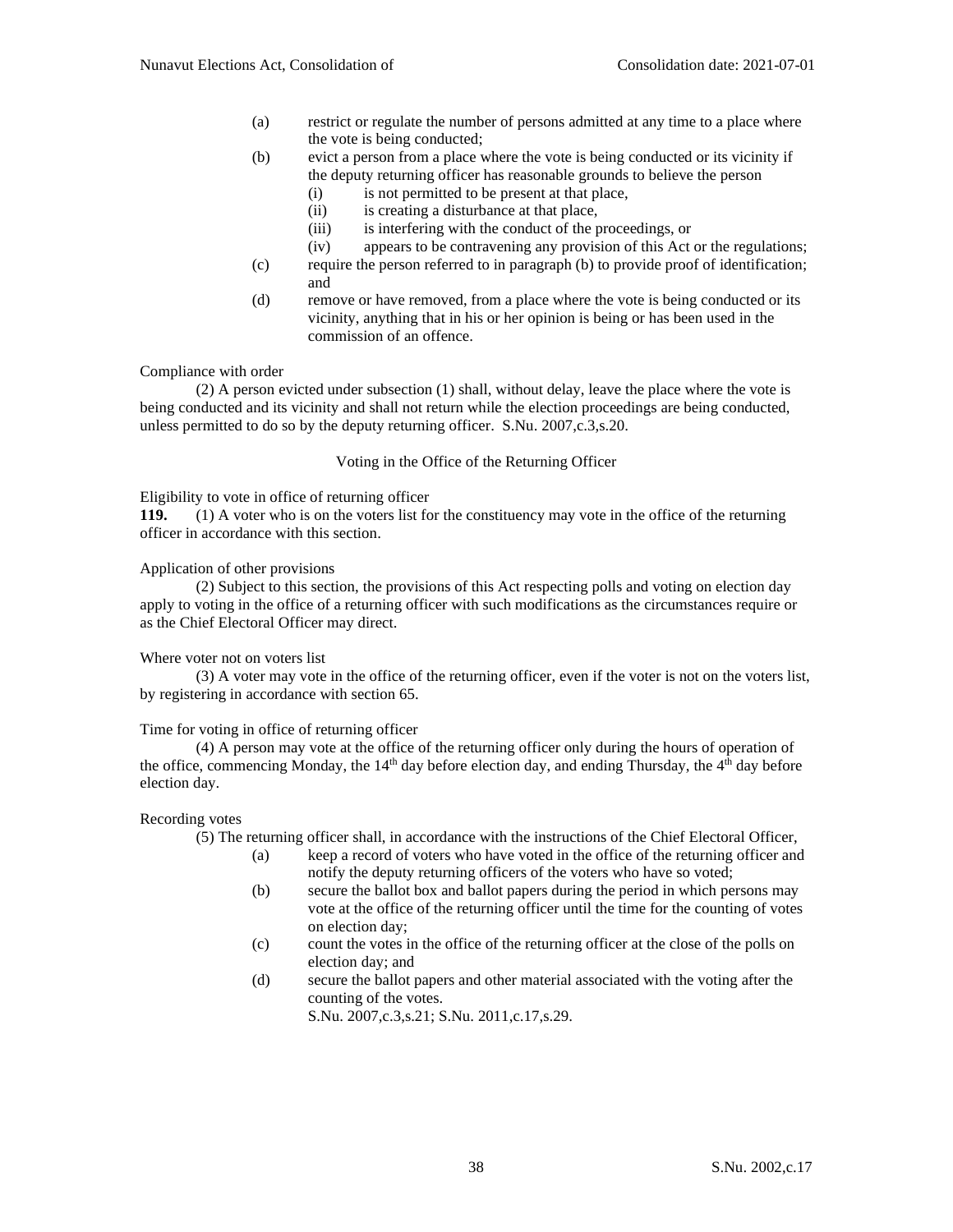# Emergency Voting Procedure

Voting by telecommunications device

**120.** (1) A voter who has the right to vote in a constituency may vote by means of a

telecommunications device, including a radio, telephone or Internet telephony device, if the voter

- (a) is able to communicate with the office of the returning officer or the Office of the Chief Electoral Officer by means of a telecommunications device;
	- (b) requests the returning officer or the Chief Electoral Officer to provide an
	- opportunity to vote by this method; and
	- (c) establishes that
		- (i) he or she is unable to vote by any other method because of the voter's remote location, and the voter had no other means of voting before going to this remote location, or
		- (ii) he or she is unable to vote on election day because of an unexpected absence from the constituency and the voter had no other opportunity to vote on election day.

# Procedure

(2) The procedure for voting by a telecommunications device is as follows:

- (a) the returning officer or a deputy returning officer designated for this purpose shall receive the voter's vote by the device in the presence of another election officer;
- (b) the voter's identity must be established to the satisfaction of the returning officer or deputy returning officer;
- (c) a reasonable degree of secrecy in the choice of candidate must be maintained, given the possibly open nature of the communications; and
- (d) the returning officer or deputy returning officer who receives a voter's vote shall mark the voter's choice of candidate on a special ballot and place it in the secrecy envelope, certification envelope and return envelope, in the prescribed manner, on the voter's behalf.

# Deemed special ballot

(3) A vote made under this section is valid and shall be deemed to be a vote made by special ballot. S.Nu. 2005,c.14,s.22; S.Nu. 2011,c.17,s.30; S.Nu. 2021,c.8,s.17.

# Mobile Poll

Request for mobile poll

**121.** (1) A returning officer shall give public notice that voters who are shut in and unable to attend either the office of the returning officer or the polling station may call the returning officer to request a visit by a mobile poll.

# Having a mobile poll

(2) A mobile poll must be conducted in a constituency on the day of the advance vote if the Chief Electoral Officer considers that there is sufficient need for it.

## Itinerary

(3) The returning officer shall determine the appropriate schedule for any mobile poll and determine the places where and the hours during which the mobile poll will be available to voters.

## Suspension of voting in office of returning officer

(4) The returning officer may suspend voting in his or her office on the day of the advance vote and use that poll to conduct the mobile poll. S.Nu. 2005,c.14,s.23.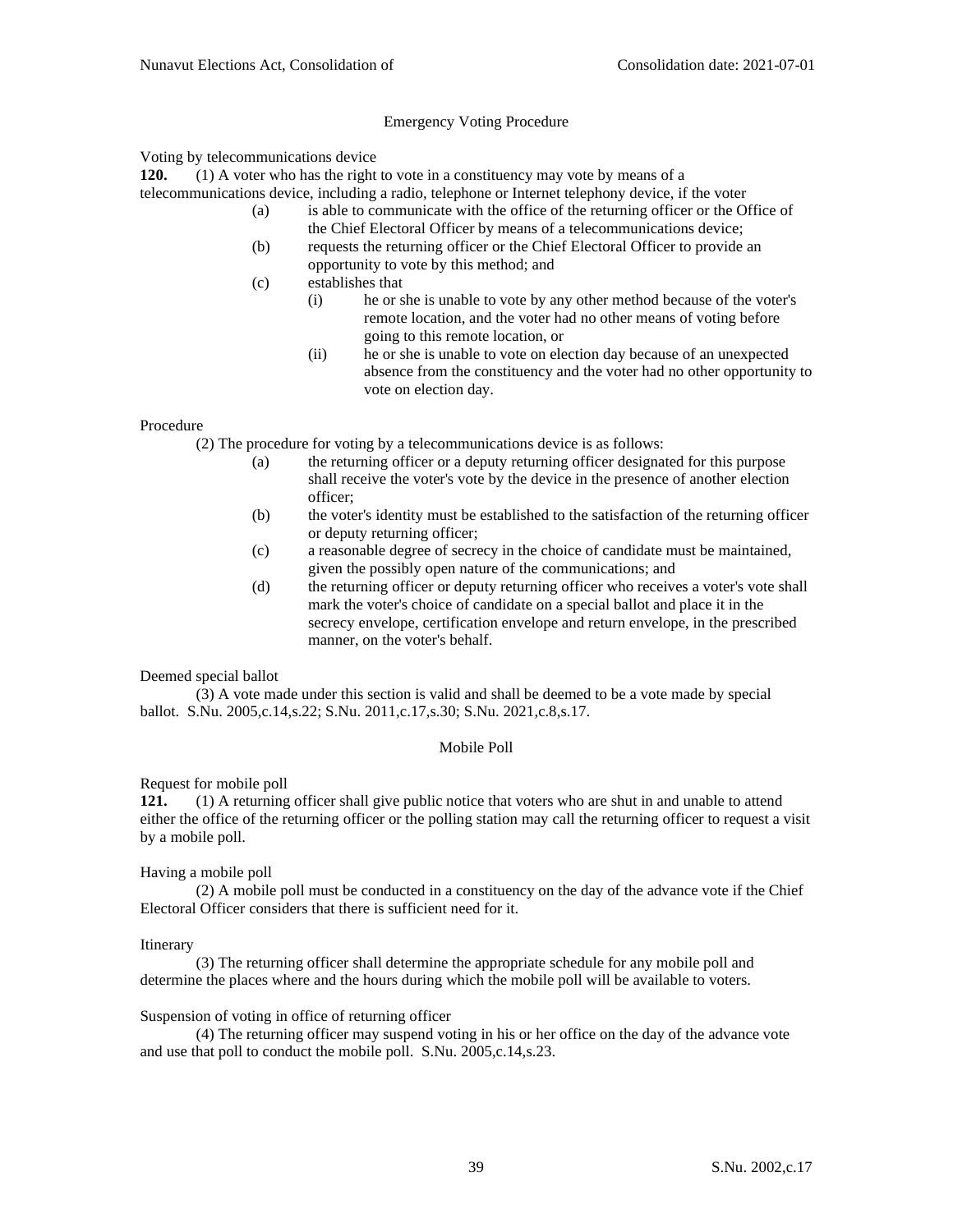# Application of Act

**122.** (1) Unless the Chief Electoral Officer instructs otherwise, the provisions of this Act respecting the conduct of voting at a polling station apply to a mobile poll with such modifications as the circumstances require.

Close of poll

(2) At the close of the mobile poll, the deputy returning officer of the mobile poll shall keep the sealed ballot box in his or her custody and send the polling record to the returning officer.

## Recording names of voters

(3) As soon as the returning officer receives the polling record from a mobile poll, the returning officer shall record the names of all voters who voted at the mobile poll for the purpose of ensuring those voters are excluded from subsequent voting opportunities. S.Nu. 2011, c.17, s.31.

- **123.** (1) **Repealed, S.Nu. 2021,c.8,s.18.**
	- (2) **Repealed, S.Nu. 2021,c.8,s.18.**
	- (3) **Repealed, S.Nu. 2021,c.8,s.18.**
	- (3.1) **Repealed, S.Nu. 2021,c.8,s.18.**
	- (4) **Repealed, S.Nu. 2021,c.8,s.18.**
	- (5) **Repealed, S.Nu. 2021,c.8,s.18.** S.Nu. 2005,c.14,s.24; S.Nu. 2007,c.3,s.22; S.Nu. 2011,c.17,s.32.
- **124.** (1) **Repealed, S.Nu. 2021,c.8,s.18.**

(2) **Repealed, S.Nu. 2021,c.8,s.18.**

- **125.** (1) **Repealed, S.Nu. 2021,c.8,s.18.**
	- (2) **Repealed, S.Nu. 2021,c.8,s.18.**
- **126.** (1) **Repealed, S.Nu. 2021,c.8,s.18.**
	- (2) **Repealed, S.Nu. 2021,c.8,s.18.**
	- (3) **Repealed, S.Nu. 2021,c.8,s.18.** S.Nu. 2007,c.3,s.23.

## PART VI ELECTION RESULTS

## Verification of Special Ballots

Appointment of election officers

**127.** The Chief Electoral Officer may appoint a deputy returning officer and a poll clerk to verify and count the special ballots issued to voters that have been returned to the Office of the Chief Electoral Officer.

Preservation of sealed envelopes

**128.** (1) Upon receiving a special ballot in their respective offices, the returning officer and the Chief Electoral Officer may open the return envelope but shall ensure that the other envelopes are kept sealed until the voter's identity is verified.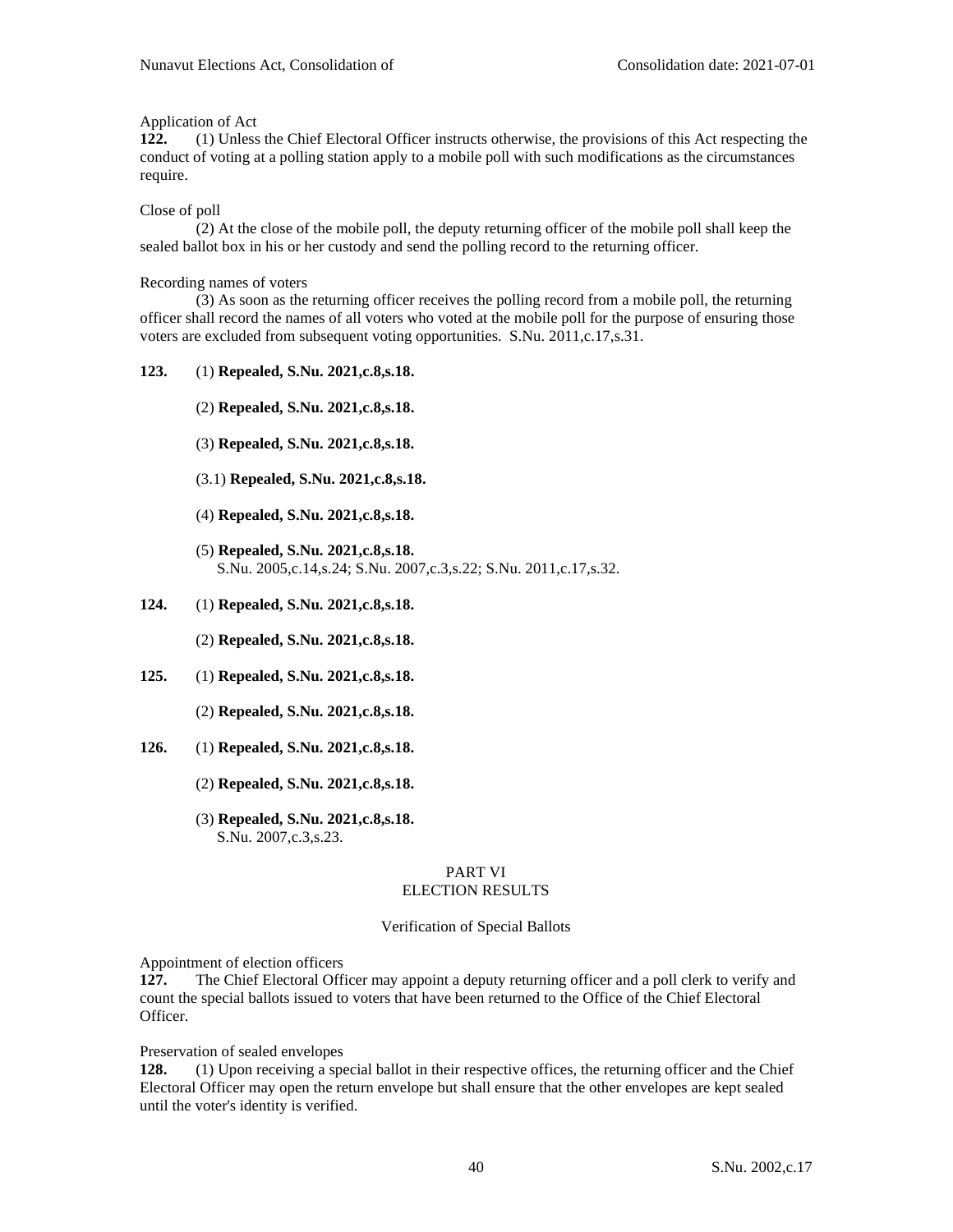Envelopes received after deadline

(2) The returning officer and Chief Electoral Officer shall

- (a) keep separate and sealed all return envelopes received at their respective offices after the deadline referred to in subsection 101(3); and
- (b) initial the envelopes and mark them with the date and time of their receipt.

# Verification of special ballots

(3) The returning officer and the Chief Electoral Officer shall verify the special ballots received in their respective offices by opening the return envelopes, in accordance with the rules established by the Chief Electoral Officer, and ascertaining whether the voter whose signature and identification appear on the certification envelope is entitled to vote in the constituency.

## Rejecting ballots

**129.** (1) When verifying the special ballots, the returning officer and the Chief Electoral Officer shall reject any special ballot where

- (a) the voter's identification does not correspond with the application of the voter;
- (b) more than one special ballot was sent by the voter; or
- (c) the return envelope was received at the Office of the Chief Electoral Officer or the returning officer's office after the deadline referred to in subsection 101(3).

# (2) **Repealed, S.Nu. 2005,c.14,s.25.**

## Reasons

(3) The returning officer and the Chief Electoral Officer shall, without breaking the seal, set aside any certification envelope not considered acceptable to be counted, note the reasons for not counting the special ballot on the certification envelope and initial it.

Handling ballots by returning officer

(4) The returning officer shall open the certification envelopes and put the secrecy envelopes in the ballot box used for ballots of voters who vote in the office of the returning officer.

# Handling ballots by Chief Electoral Officer

(5) The Chief Electoral Officer shall open the certification envelopes and put the secrecy envelopes in a ballot box designated for that constituency. S.Nu. 2005, c. 14, s. 25.

Recording votes in Office of Chief Electoral Officer

- **130.** (1) The Chief Electoral Officer shall
	- (a) keep a record of voters who voted by special ballot at the Office of the Chief Electoral Officer and notify the returning officers of the voters who have so voted; and
	- (b) secure the ballot box for each constituency and the ballot papers during the period that persons may vote by special ballot until the time for the counting of votes.

Recording votes in office of returning officer

(2) The returning officer shall, in accordance with the instructions of the Chief Electoral Officer,

- (a) keep a record of voters who have voted by special ballot in his or her office and notify the deputy returning officers of the voters who have so voted;
- (b) notify the deputy returning officers of the voters who have voted by special ballot at the Office of the Chief Electoral Officer;
- (c) strike off the names of the voters who have voted by special ballot from the voters list; and
- (d) secure the ballot box and ballot papers during the period that persons may vote by special ballot until the time for the counting of votes.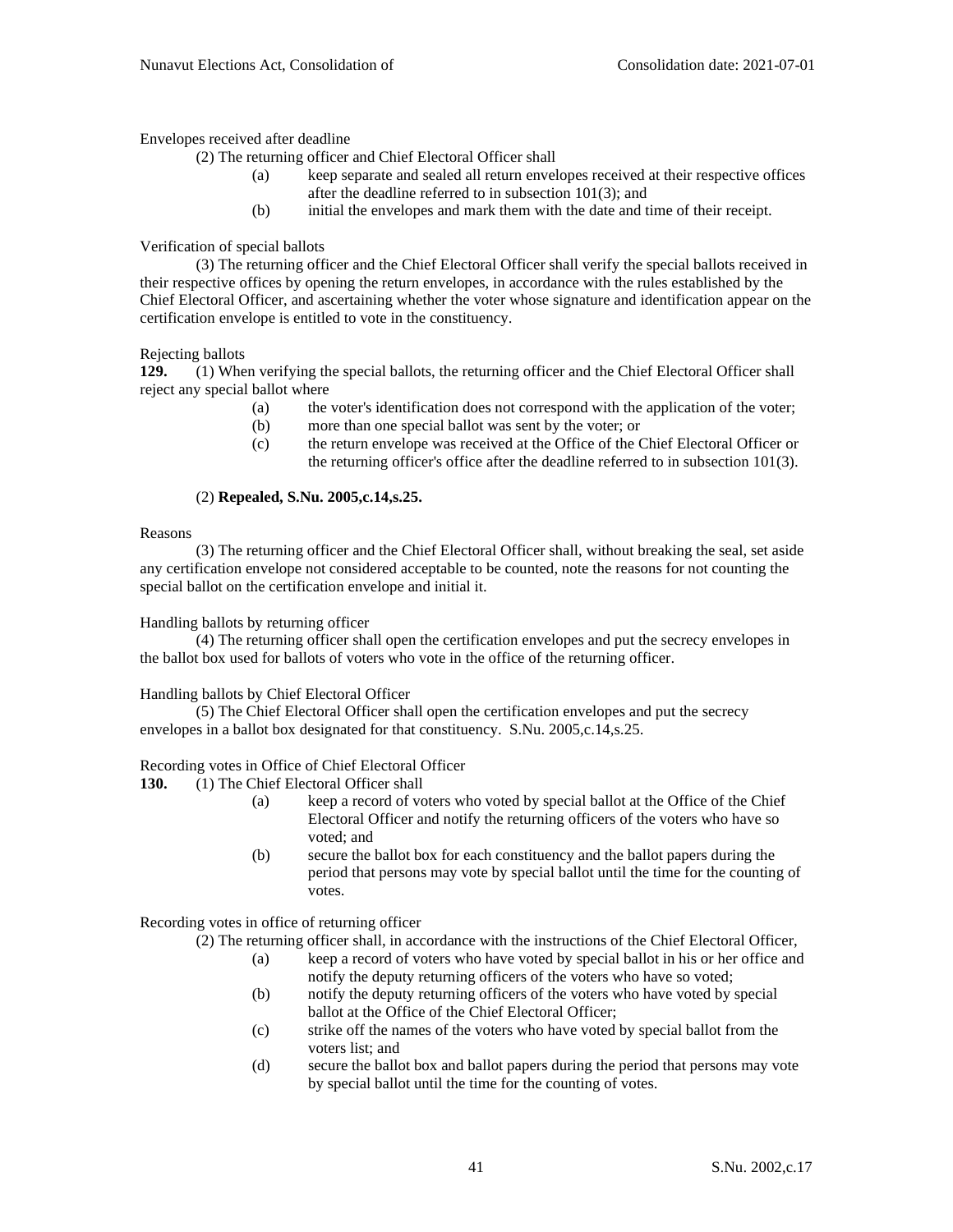# Counting the Votes

Time of counting

**131.** (1) On election day, immediately after the close of the polls in the constituency, the counting of the votes shall take place in every polling station open that day or during the period of the advance vote.

Who may be present when counting the votes

(2) No person may be present in the room where the votes are to be counted other than the following:

- (a) election officers and counsel for Elections Nunavut;
- (b) any observer with written authorization from the Chief Electoral Officer;
- (c) a candidate in the election for which the votes are being counted, or a representative of that candidate;
- (d) any peace officer referred to in subsection 116(3); and
- (e) any two voters selected under subsection (3).

## Special ballots - time of counting

(1.1) On election day, immediately after the deadline for the receipt of special ballots, the counting of the votes cast by special ballots shall take place at the Office of the Chief Electoral Officer.

## Special ballots - notification of results

(1.2) The Chief Electoral Officer shall notify the returning officers of the results of the counting of the votes cast by special ballots under subsection (1) only after the close of the polls on election day.

## Procedure for counting the votes

(3) The deputy returning officer shall, in the presence of the candidates or their representatives or, should none of the candidates or their representatives be present, in the presence of at least two voters selected by the deputy returning officer, make the count in accordance with the regulations.

# Counting the other votes

(4) To count the special ballots and the ballots taken at any time other than on election day, the deputy returning officer shall empty the contents of the ballot boxes used for these purposes onto a table, open any secrecy envelopes and proceed in the same manner as for the counting of the votes cast at a polling station.

## Rejection of ballots

(5) When counting the ballots, the deputy returning officer shall reject any ballot that was

- (a) not supplied by the Chief Electoral Officer;
- (b) not marked in favour of a candidate;
- (c) marked in favour of more than one candidate;
- (d) **repealed, S.Nu. 2013,c.6,s.11(3)**;
- (e) not marked in accordance with subsection 112(2); or
- (f) marked in a way that might identify the voter.

## Minor problems

(6) No ballot shall be rejected pursuant to subsection (1) for the sole reason that the deputy returning officer

- (a) placed a note, number or mark on it; or
- (b) **Repealed, S.Nu. 2021,c.8,s.19(2).**
- (c) did not initial the ballot.

## **Openness**

(7) The deputy returning officer shall give a full opportunity to those present to look at, but not to touch, each ballot paper.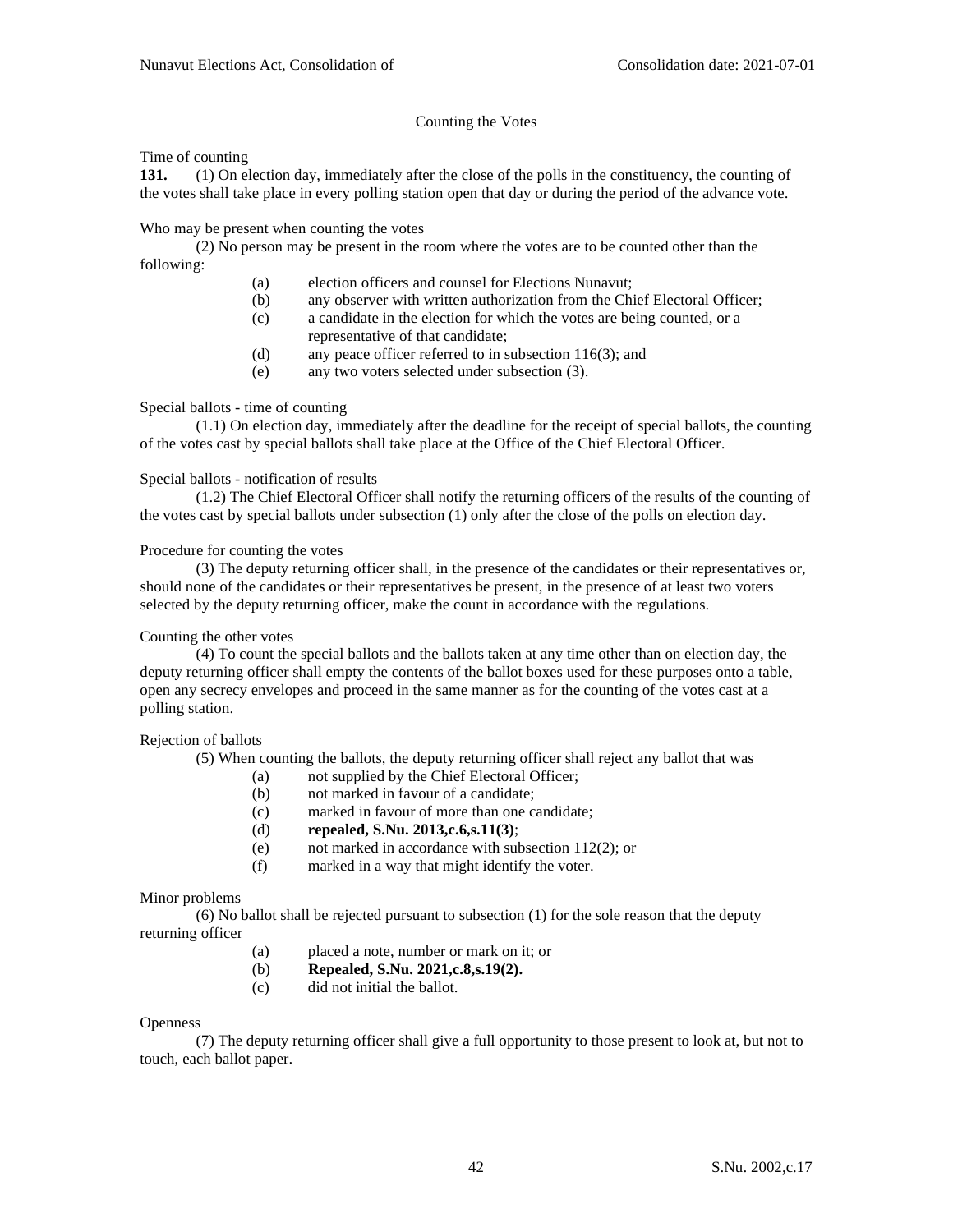# Guidelines

(8) The Chief Electoral Officer may issue guidelines for rejecting ballots and on what marks are acceptable or might identify the voter on ballots for the purposes of this Act. S.Nu. 2005,c.14,s.26; S.Nu. 2007,c.3,s.24; S.Nu. 2011,c.17,s.33; S.Nu. 2013,c.6,s.11; S.Nu. 2021,c.8,s.19(1),(2).

# Effect of failure to initial

**132.** (1) Where, in the course of counting the votes, a deputy returning officer discovers that the back of any ballot paper was not initialled by the deputy returning officer, the deputy returning officer shall, in the presence of the poll clerk and the candidates or their representatives, affix his or her initials to the ballot paper and count the ballot paper as if it had been initialled in the first place, if the deputy returning officer is satisfied that

- (a) the ballot paper was supplied by the deputy returning officer;
- (b) an omission was in fact made; and
- (c) every ballot paper supplied to the deputy returning officer by the returning officer is accounted for.

## Liability of deputy returning officer

(2) Nothing in subsection (1) relieves a deputy returning officer from any penalty to which the deputy returning officer may have become liable by reason of the failure of the deputy returning officer to initial the back of any ballot paper before handing it to a voter. S.Nu. 2005,c.14,s.27.

## **Objections**

**133.** (1) Where a candidate or representative objects to the validity of a ballot, the deputy returning officer shall record the objection in the polling record and on the back of the ballot and render a decision on the questions raised by the objection.

## Decision final

(2) The decision of a deputy returning officer on an objection under subsection (1) is final, and may only be reversed by a recount or by an application to void an election.

# Objections recorded

(3) The deputy returning officer shall

- (a) record each objection with the name of the objector, the grounds of the objection and an identifying number;
- (b) inscribe the number of the objection on the back of the ballot; and
- (c) initial the ballot.
	- S.Nu. 2005,c.14,s.28; S.Nu. 2011,c.17,s.34.

# Statement of the poll

**134.** (1) The deputy returning officer shall prepare a statement of the poll that sets out

- (a) the total number of valid votes cast;
	- (b) the number of votes in favour of each candidate:
- (c) the number of rejected ballots; and
- (d) such other information as may be required by the Chief Electoral Officer.

# Copies of statement of poll

(2) The deputy returning officer shall make copies of the statement of the poll, in the approved form, and distribute them as follows:

- (a) one copy to remain with the polling record;
- (b) one copy to be kept by the deputy returning officer;
- (c) one copy to be faxed and delivered to both the returning officer and the Chief Electoral Officer; and
- (d) one copy for each candidate and financial agent.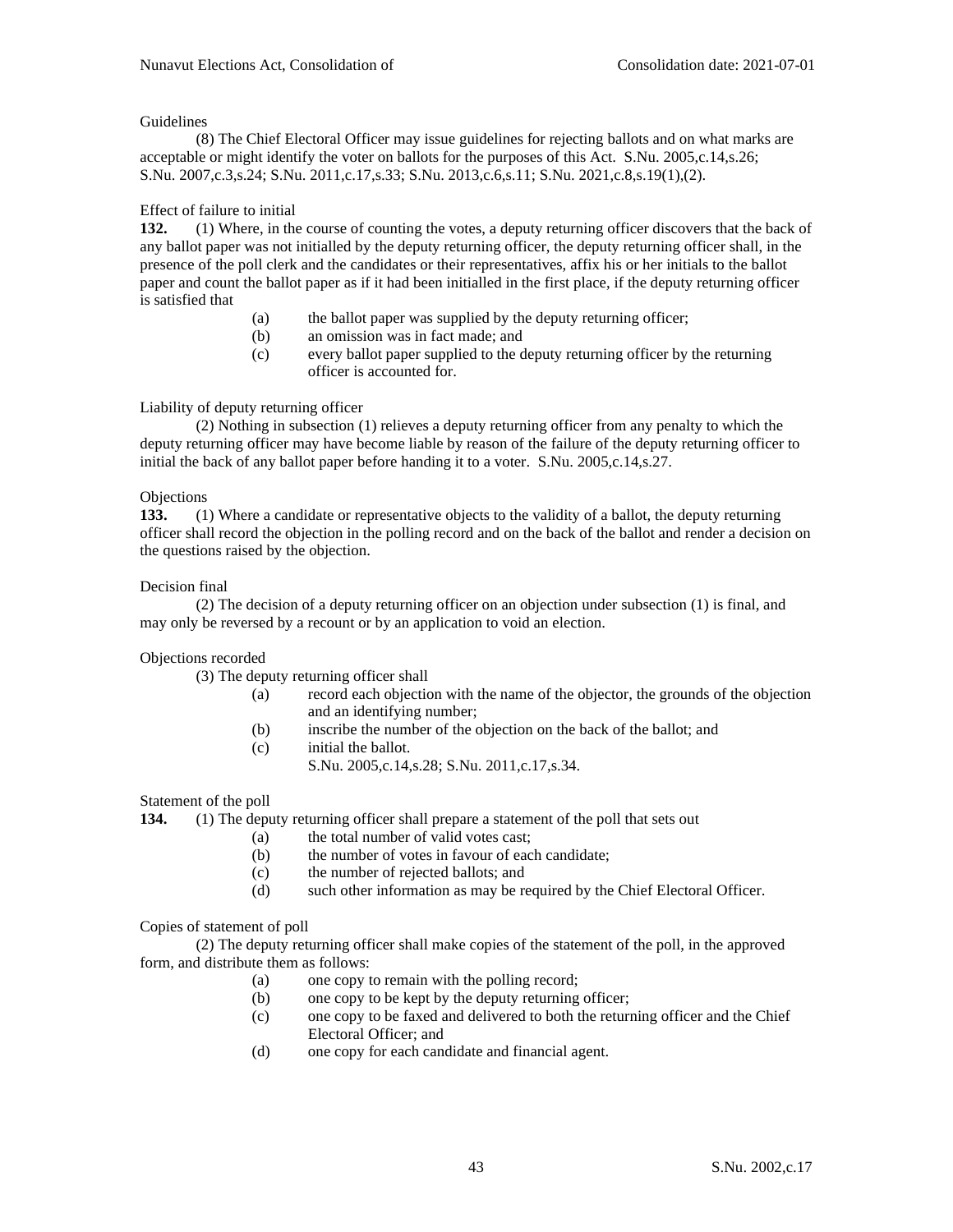# Handling of ballots

**135.** (1) After completing the statement of the poll, the deputy returning officer shall, using envelopes supplied by the Chief Electoral Officer,

- (a) place all the valid ballots in separate envelopes for each candidate;
	- (b) place all the rejected ballots in another envelope; and
- (c) place all the unused ballots in another envelope.

## Sealing envelopes

(2) The deputy returning officer shall seal each envelope and note the contents on the outside of each envelope.

## Signing the seals

(3) The deputy returning officer and the poll clerk shall each sign the seals on all the envelopes containing ballots. Any other person present may also sign the seals.

## Placement in large envelope

(4) The deputy returning officer shall place the following in a large envelope supplied by the Chief Electoral Officer:

- (a) the separate envelopes containing the various categories of ballots;
- (b) the envelope containing the voters list and other documents used at the poll;
	- (c) the polling record;
	- (d) the statement of the poll; and
	- (e) a record of the ballots.

## Closing and delivery of ballot box

(5) The deputy returning officer shall seal the ballot box pursuant to the instructions of the Chief Electoral Officer and shall send it immediately to the returning officer or the Chief Electoral Officer.

## Notification of results

(6) The deputy returning officer shall immediately notify the returning officer of the results of the poll. S.Nu. 2005,c.14,s.29; S.Nu. 2011,c.17,s.35.

# Counting the Special Ballots in the Office of the Chief Electoral Officer

# Counting special ballots

**136.** (1) On election day, immediately after the close of the polls, a deputy returning officer appointed by the Chief Electoral Officer for the purposes of administering the special ballots shall open the ballot boxes used for the special ballots, open the secrecy envelopes and count the votes.

## Rejecting ballots

(2) When counting ballots, the deputy returning officer shall reject any special ballot that

- (a) was not supplied by the deputy returning officer;
- (b) was not marked in favour of a candidate;
- (c) was marked in a way that does not clearly indicate the voter's intent;
- (d) does not clearly indicate the name of a candidate;
- (e) was marked for more than one candidate; or
- (f) was marked in a way that identifies the voter.

## Error

(3) A special ballot shall not be rejected just because the voter incorrectly spelled the name of the candidate, if the ballot clearly indicates the voter's intention. S.Nu. 2005,c.14,s.30; S.Nu. 2013,c.6,s.12.

# Statement of poll<br>137. (1) The order

**137.** (1) The deputy returning officer appointed by the Chief Electoral Officer shall prepare a statement of the poll for each constituency in respect of the special ballots cast in the Office of the Chief Electoral Officer.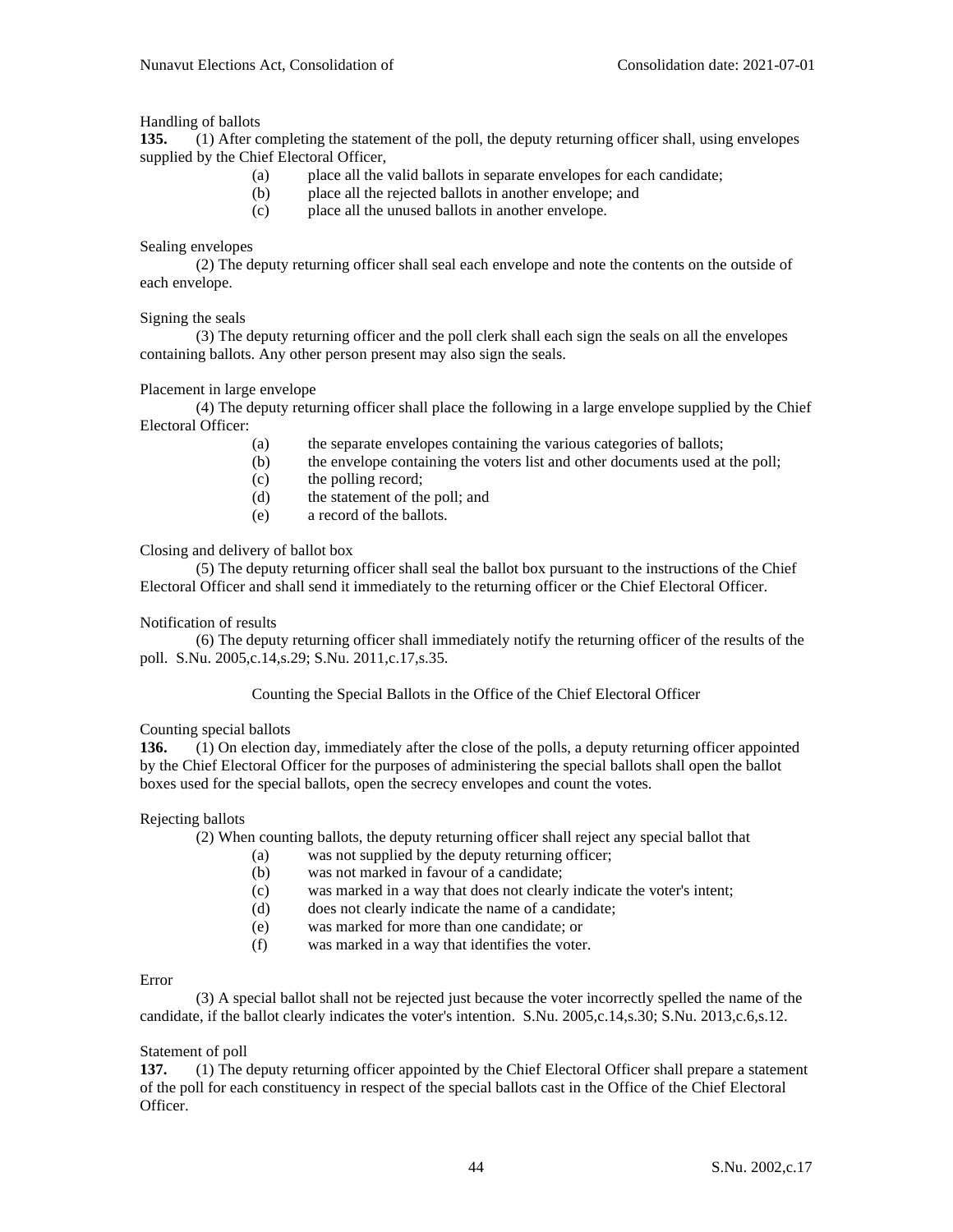## Informing returning officer

(2) The deputy returning officer appointed by the Chief Electoral Officer shall inform the returning officer of each affected constituency of the number of votes cast for each candidate and the number of special ballots rejected during the count. S.Nu. 2005, c. 14, s. 31.

## Secrecy of results

**138.** (1) No person present at the counting of special ballots shall disclose any information which could inform a person who did not take part in the counting of the votes of the results before the Chief Electoral Officer has informed all returning officers.

## Pooling results

(2) Before publishing the results of the special ballots, the Chief Electoral Officer may pool the results of the special ballots with the results of other polls to protect the secrecy of those ballots.

## Verification of Votes by Returning Officer

## Verifying statements of poll

**139.** Immediately after the close of the polls, the returning officer shall verify the votes in favour of each candidate from the various statements of the poll for the constituency.

## Election report

**140.** (1) The returning officer shall, in an election report in the approved form, certify the number of votes cast in favour of each candidate, according to the verified statements of the poll.

#### Deadline

(2) The election report must be completed as soon as the verification of all the votes is completed, unless, in exceptional circumstances, the Chief Electoral Officer authorizes otherwise.

#### Sending report to candidates

(3) The returning officer shall immediately send a copy of the election report to each candidate and to the Chief Electoral Officer.

#### Adjournment of addition of votes

**141.** (1) The returning officer may adjourn the official addition of the votes where the statement of the poll for a polling station is not received or the number of votes cast at the polling station for the several candidates cannot be ascertained.

#### Limit

(2) The aggregate of all adjournments shall not exceed two weeks.

## Lack of statement of poll

(3) Where a statement of the poll or an accurate copy of it cannot be obtained, the returning officer shall ascertain, by the evidence that the returning officer is able to obtain, the total number of votes given to each candidate at the several polling stations, and the returning officer

- (a) may summon any deputy returning officer, poll clerk or other person to appear before the returning officer at a day and hour to be named by the returning officer, and to bring all necessary papers and documents;
- (b) shall give notice of the date and hour of the intended proceedings to the candidates; and
- (c) may examine on oath the deputy returning officer, poll clerk or other person, respecting the matter in question.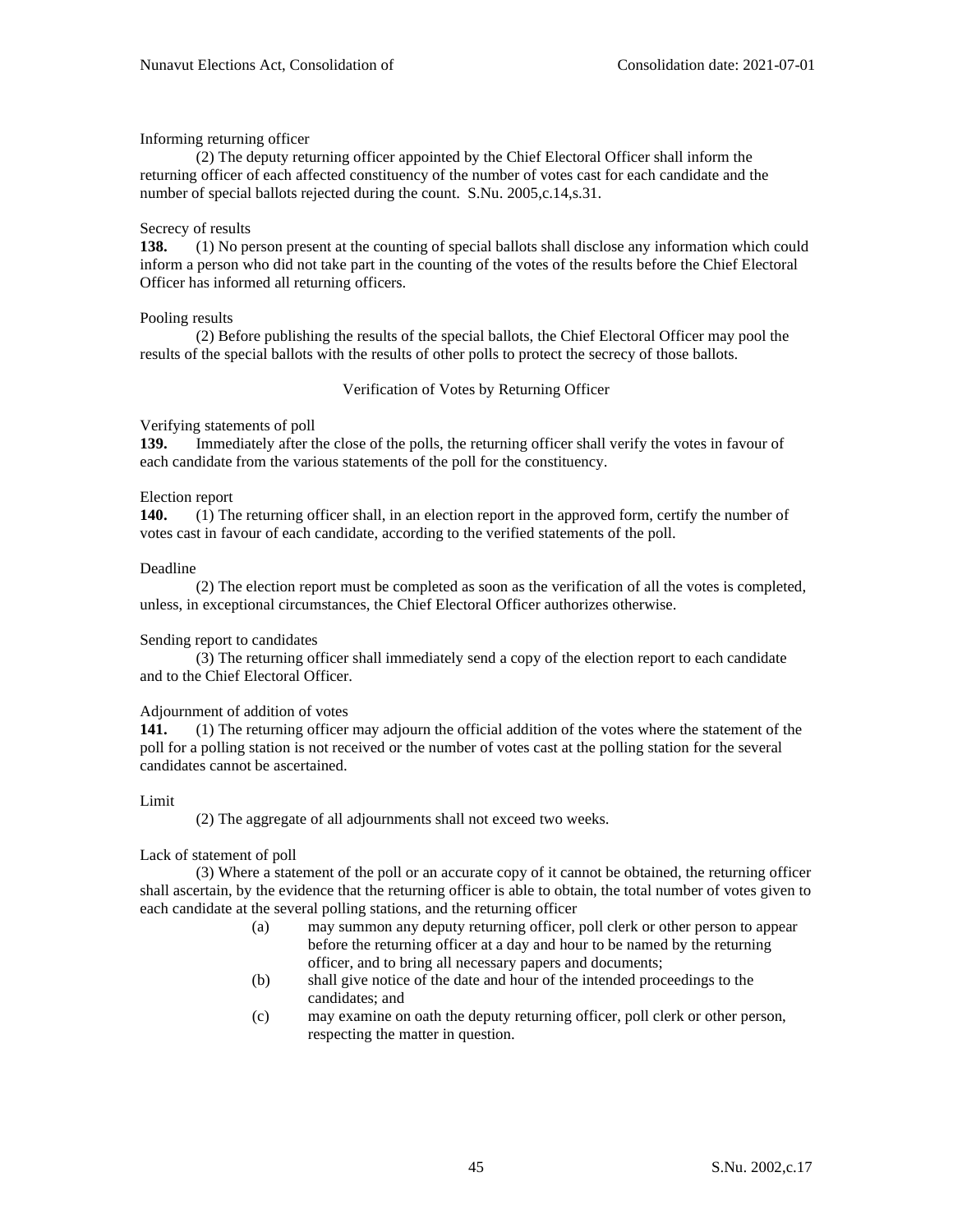Declaration of apparent winner

(4) Where a ballot box or statement of the poll has been lost or has not been returned, the returning officer shall declare the name of the candidate who appears to have obtained the largest number of votes, and shall report to the Chief Electoral Officer

- (a) the reasons for the lack of any statement of the poll; and
- (b) the method by which the returning officer ascertained the number of votes cast for each candidate. S.Nu. 2011,c.17,s.36.

#### Judicial Recount

Application for recount by returning officer

**142.** (1) When the difference between the number of votes in favour of the candidate having received the most votes and any other candidate is nil or less than 2 % of the total number of votes cast in the constituency, the returning officer shall, without delay, apply to the court for a recount.

#### **Notice**

(2) The returning officer shall give written notice to the candidates or their financial agents of the recount.

#### Valid votes

(3) For greater certainty, only valid votes are to be counted for the purposes of subsection (1). S.Nu. 2007,c.3,s.25.

#### Application for recount by voter

143. (1) Any voter may, before the end of the 8<sup>th</sup> day after the declaration by the returning officer of the result of the election in the constituency, apply to the court for a recount.

#### Grounds for application

(2) A voter may only make an application for a judicial recount because

- (a) a deputy returning officer improperly counted the votes or improperly rejected any ballot papers;
- (b) a deputy returning officer made an incorrect statement of the number of votes cast for any candidate; or
- (c) the returning officer improperly added up the votes.

#### Supporting facts

(3) An application by a voter must be made in accordance with the *Rules of the Nunavut Court of Justice* and the practice and procedure of the court for an originating application and must

- (a) set out the facts on which the application is based; and
- (b) be supported by an affidavit or statutory declaration in relation to those facts.
- (c) **Repealed, S.Nu. 2011,c.17,s.37(c)**.

#### Deposit

(4) An application by a voter must include a deposit of \$250, in a form acceptable to the Clerk of the Nunavut Court of Justice, as security for the costs of the candidate who has obtained the largest number of votes. S.Nu. 2011,c.17,s.37.

#### Hearing date

**144.** (1) The court shall appoint a time and place to commence recounting the votes, which shall, subject to subsection (3), be within 10 days after the receipt by the court of the application, or as soon as possible thereafter.

# Appointment of another judge

(2) The judge that receives the application may appoint another judge to hear the application.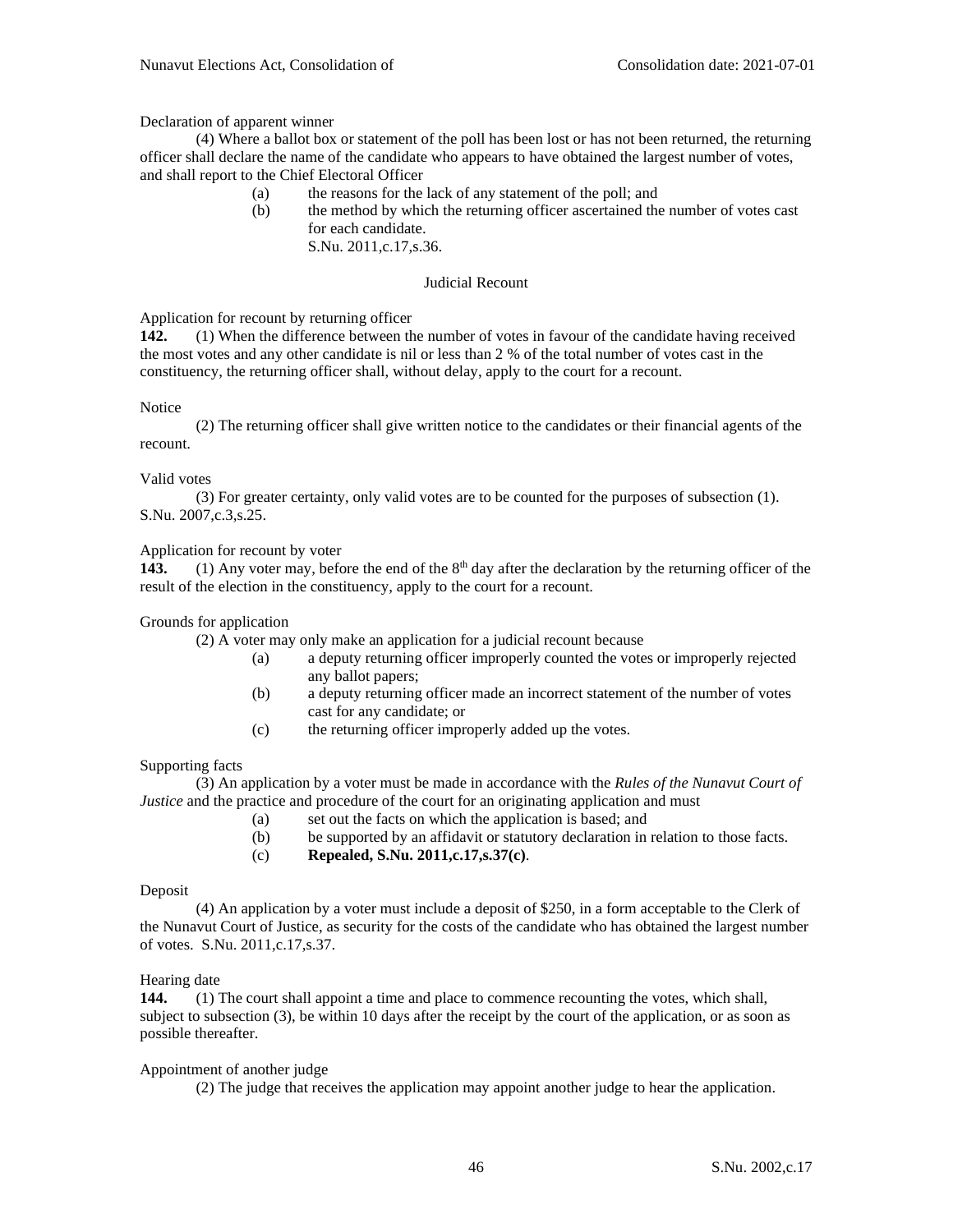# Two or more applications

(3) Where applications for recounts of the votes in respect of two or more constituencies are made under this section and both are dealt with by the same judge, the judge shall

- (a) proceed with the recounts in the most expeditious order; and
- (b) subject to subsection 147(1), proceed continuously from day to day until the last recount has been completed. S.Nu. 2015,c.18,s.1(5).

# Notice and service<br>145. (1) The ju

**145.** (1) The judge shall appoint and give written notice to the candidates or their agents of the time and place at which the judge will proceed to recount the votes and may, at the time of the application or afterward, decide and announce the method of service of notice.

## Order to returning officer

(2) The judge shall summon the returning officer to attend at the time and place appointed under subsection (1) with the ballot boxes containing the used and counted, unused, rejected and spoiled ballot papers, or the original statements of the poll signed by the deputy returning officers, as the case may be, that are relevant to the recount that is to take place.

## Duty of returning officer

(3) A returning officer shall obey a summons issued under subsection (2), and shall attend throughout the proceedings.

## Attendance by candidates or representatives

(4) Each candidate, or his or her representative, and each candidate's counsel may attend the recount and make any objection which is permitted under the procedures applicable to the first counting of votes.

## Attendance by voters

(5) Where a candidate is not present or represented at a judicial recount, any three voters who ask to attend on behalf of the candidate are entitled to attend and, except with the permission of the judge, no other person shall be present at the recount.

## Recount procedure

**146.** (1) The judge undertaking the recount shall review the ballots and the accuracy of the statement of the poll.

#### Dismissal

(2) The judge may dismiss the application, before or during the hearing, if it appears to be frivolous, vexatious or unfounded.

#### Additional information

(3) The judge may order the production of additional information or documents.

#### Extension of time

(4) A judge may extend the time limits respecting recounts. S.Nu. 2005,c.14,s.32.

#### Continuity of proceedings

**147.** (1) The judge shall, as far as practicable, proceed continuously with the recount, allowing only recesses for refreshment if necessary.

## Sealing during recess

(2) During a recess at a recount, the ballot papers and other documents shall be kept enclosed in packages under the seal of the court and under any other seals that persons who are authorized to attend at the recount desire to affix to the packages.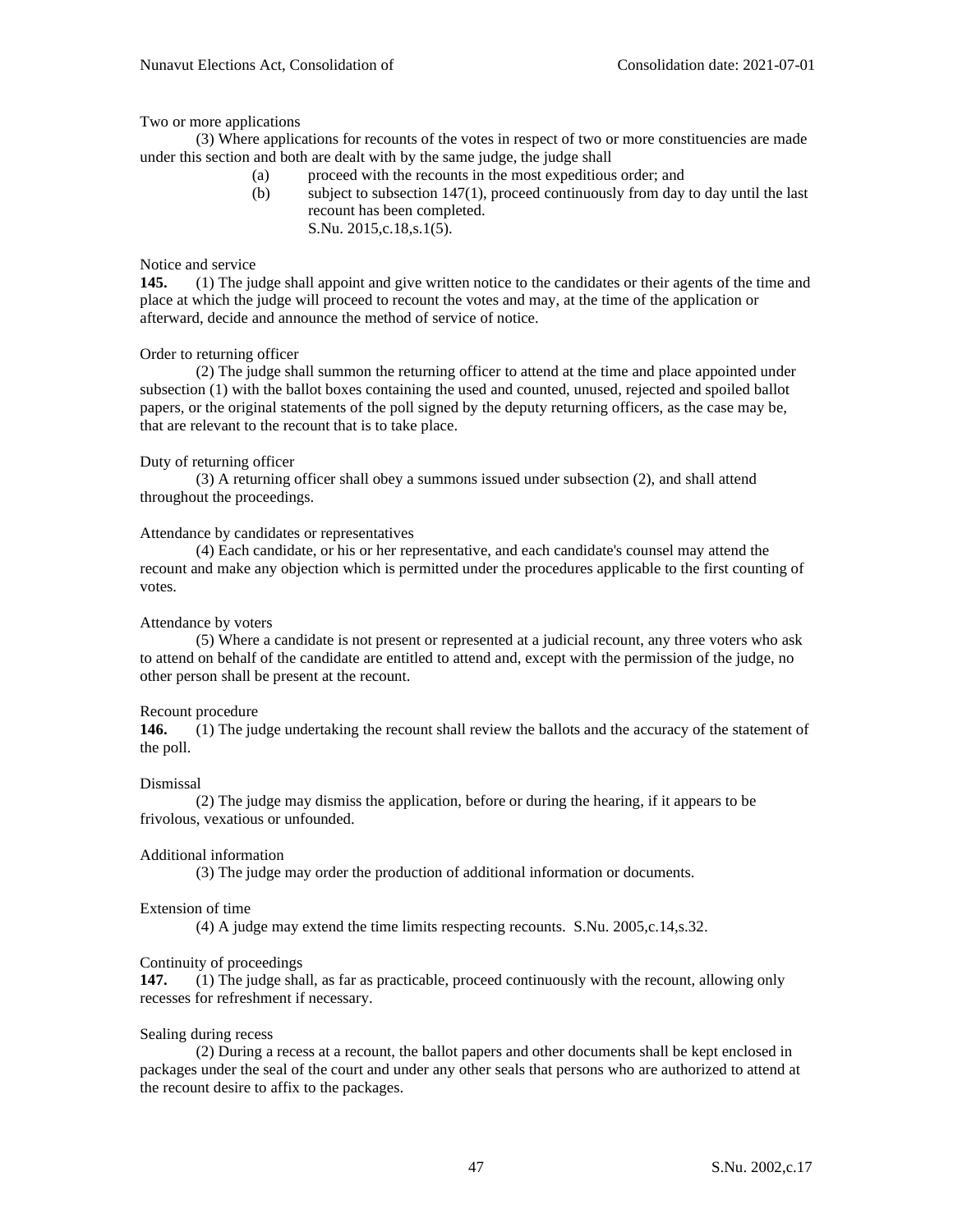# Supervision of sealing

(3) The judge shall personally supervise the packaging and sealing of ballot papers and documents at a recount and take all necessary precautions for the security of the papers and documents.

## Assistance to judge

(4) Subject to the approval of the Chief Electoral Officer, the judge may retain the services of clerical assistants as required to properly perform the recount.

# Procedure at conclusion<br>148. (1) At the concl

**148.** (1) At the conclusion of a recount, the judge shall

- (a) seal all the ballot papers in separate packages;
- (b) add the number of votes cast for each candidate as ascertained at the recount; and
- (c) certify the result of the recount, in the approved form.

## **Copies**

(2) The judge shall immediately send a copy of the certified result of the recount to

- (a) the candidates;
- (b) the returning officer; and
- (c) the Chief Electoral Officer.

# Decisions

(3) When considering a recount application, the judge may

- (a) dismiss the application;
- (b) terminate the application on request in writing by the applicant; or
- (c) **repealed, S.Nu. 2011,c.17,s.38(b)**;
- (d) decide any other matter relating to the application.
	- S.Nu. 2011,c.17,s.38.

# Candidate with highest number of votes

**149.** (1) If the judge certifies that one candidate obtained a higher number of votes than any other, the returning officer shall declare that candidate elected in the return of the writ.

#### New election

(2) If the judge certifies a tie in the number of votes, the Chief Electoral Officer shall order that a new election be held.

# Applicable rules

(3) An election that takes place pursuant to a recount shall be held in accordance with the provisions applicable to a by-election in the constituency. S.Nu. 2007,c.3,s.36.

#### **Costs**

**150.** (1) Where a recount does not alter the result of the election, the judge shall

- (a) order the applicant to pay the costs of the elected candidate; and
- (b) specify the amount of those costs, following as closely as possible the tariff of costs allowed with respect to proceedings in the court.

#### Payment of costs

(2) The moneys deposited as security for costs shall, so far as necessary, be paid out to the candidate in whose favour costs are awarded and, if the deposit is insufficient, the party in whose favour the costs are awarded may take action for the balance.

# Reimbursement of candidate<br>151. (1) The candidate w

**151.** (1) The candidate who received the most votes, and any other candidate who received the same number of votes or a number that is within 2 % of the candidate who received the most votes, may apply to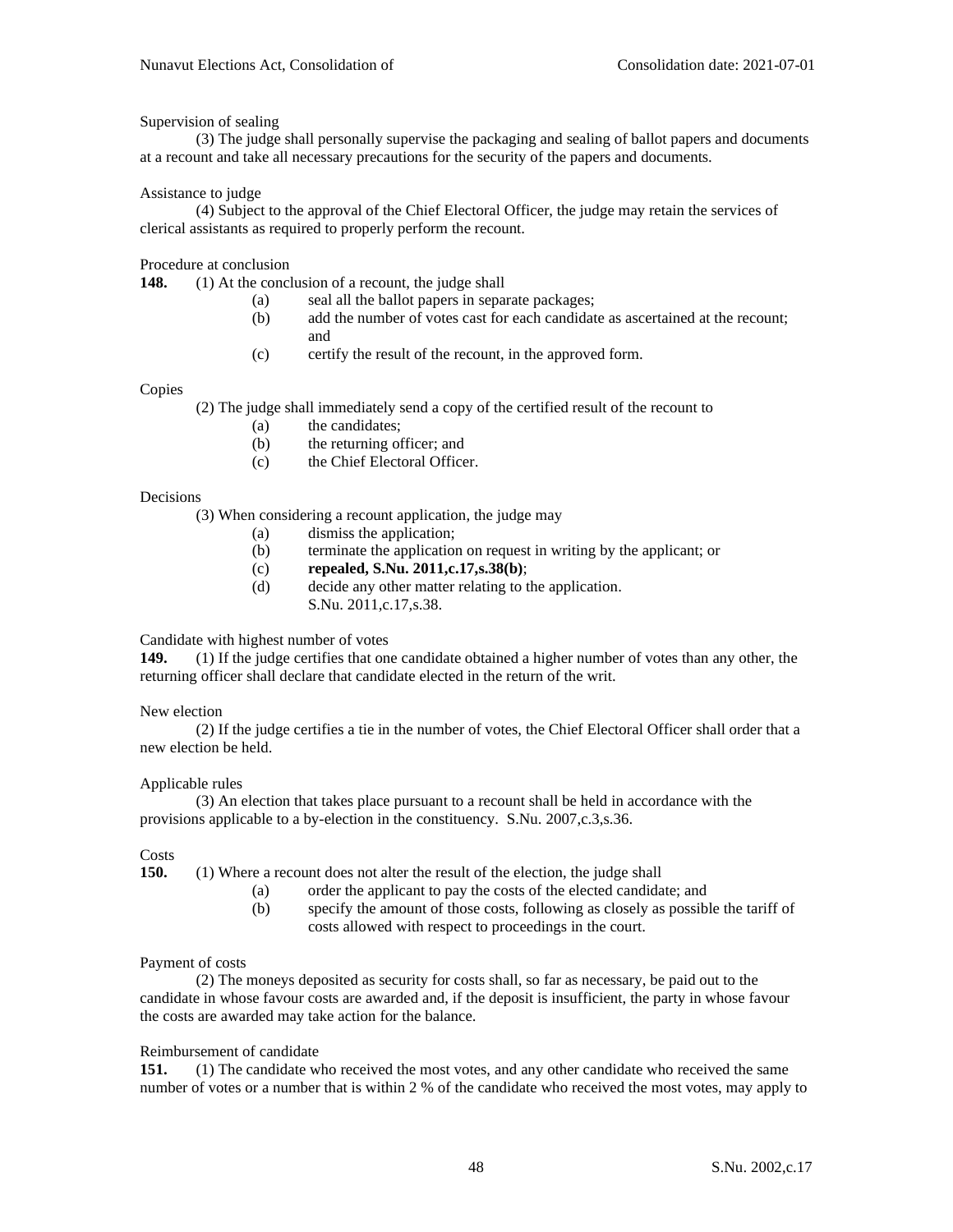the Chief Electoral Officer, in the approved form, for reimbursement by the Chief Electoral Officer of the costs actually and reasonably incurred by the candidate in respect of a recount.

#### **Costs**

(2) An application made under subsection (1) shall set out the amount and nature of the costs actually and reasonably incurred by the candidate with respect to the recount.

#### Payment of costs

(3) On receipt of the application, the Chief Electoral Officer may determine and pay the amount of the costs actually and reasonably incurred by the candidate.

#### Limitation of costs

(4) A candidate is not entitled to any costs in respect of a recount in excess of the lesser of

- (a) the amount of costs actually and reasonably incurred by the candidate, as determined by the Chief Electoral Officer under subsection (3); and
- (b) \$500 for each day or part of a day on which the judge was actually engaged in carrying out the recount, plus the amount of travelling and living expenses actually and reasonably incurred by the candidate and the counsel of the candidate.

## Retaining of deposit

(5) If a candidate requests a recount that does not result in that candidate being declared elected, the candidate's deposit shall be forfeited by the Chief Electoral Officer, unless the difference between the number of votes in favour of that candidate and the candidate having obtained the most votes is reduced to less than 2 % as a result of the recount.

#### Appeal of recount

**152.** (1) Where a judge omits, neglects or refuses to comply with this Act in respect of a recount, any party aggrieved may, within eight days after the recount, make an application to the Court of Appeal.

#### Hearing of appeal

(2) The Court of Appeal shall hear any appeal from a decision within 14 days of the day it is seized with the appeal application and shall render its decision as soon as possible.

#### **Costs**

(3) Remedies for the recovery of the costs awarded under this Act shall be the same as for costs in ordinary cases in the Court of Appeal.

#### Return of the Writ

Declaration of elected candidate

**153.** (1) The returning officer shall declare as elected the candidate who obtained the greatest number of votes in the return of the writ, which is inscribed on the back of the writ of election.

#### Time of return

(2) The return of the writ must be made not later than

- (a) seven days after certifying the vote count in the election report; or
- (b) the day the certificate of any recount is received by the returning officer.

#### Sending return

(3) The returning officer shall send the return of the writ to the Chief Electoral Officer as soon as it is complete.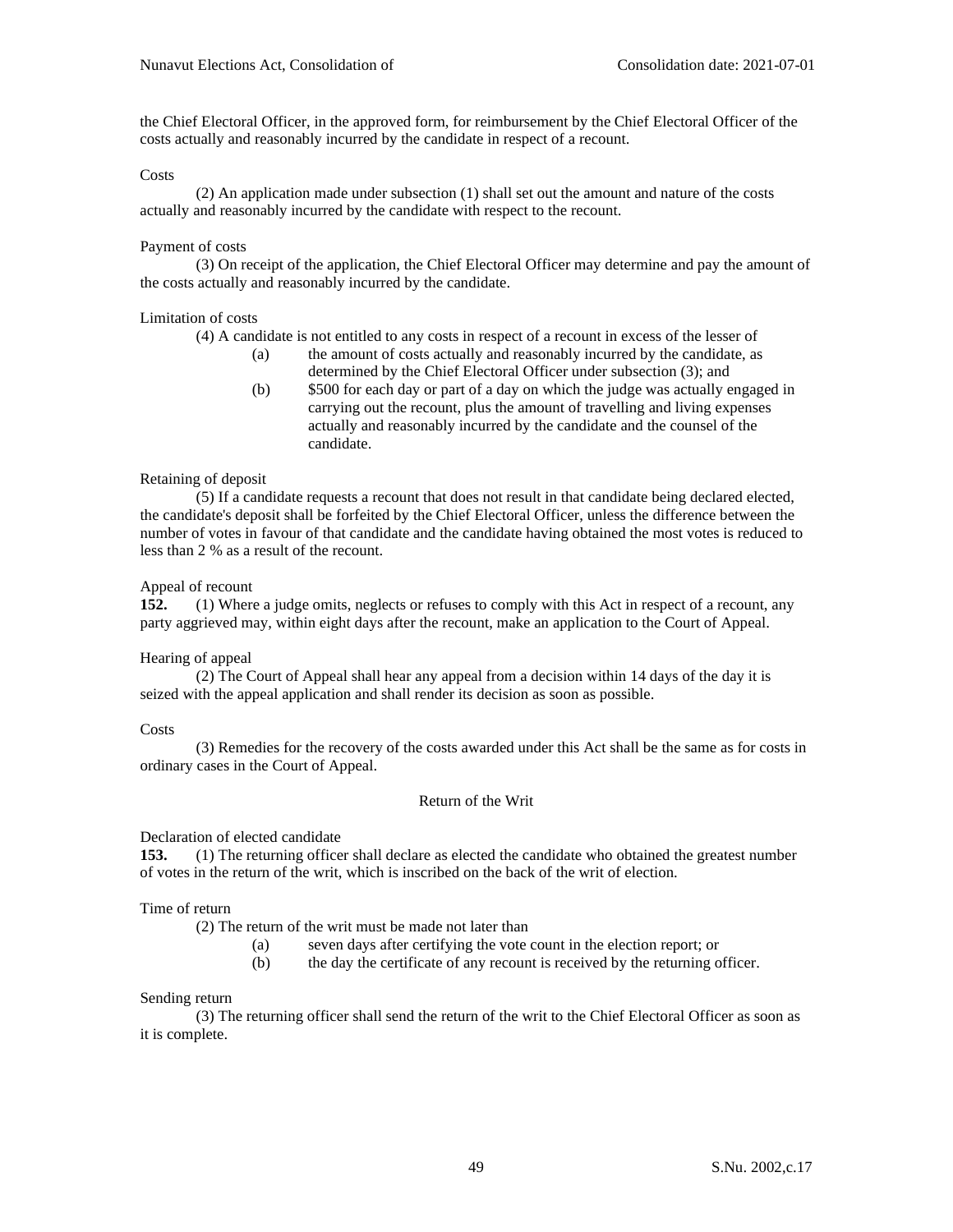Return sent prematurely or containing errors

(4) The Chief Electoral Officer may return to the returning officer a return of the writ that was sent prematurely or that contains errors and, in such a case, the returning officer shall diligently remedy any defect as directed by the Chief Electoral Officer.

Registration of elected candidate

(5) Upon receipt of a return of the writ in due form prepared by the returning officer, the Chief Electoral Officer shall, in the order in which the returns are received,

- (a) register the name of the elected candidate in the register kept for this purpose; and
- (b) give notice of the election result in the *Nunavut Gazette*.

## Delay for recount

(6) Where a returning officer receives notice of a recount, the returning officer shall delay sending the return of the writ until the returning officer has received the certified results of the recount from the judge. S.Nu. 2005,c.14,s.33; S.Nu. 2007,c.3,s.36.

#### Voiding an Election

Making the application

- **154.** (1) An application to void an election may be brought by originating notice in the court by
	- (a) the Chief Electoral Officer, where he or she considers it to be in the public interest;
	- (b) a candidate in the election; or
	- (c) a voter.

## Grounds of application

- (2) An application to void an election may only be made on the grounds that
	- (a) the elected person was not qualified or entitled to be a candidate;
	- (b) the elected person has not complied with this Act;
	- (c) another person has not complied with this Act and that non-compliance affected the result of the election; or
	- (d) an act or omission of an election officer affected the result of the election.

#### Time for bringing the application

(3) The application must be filed with the Clerk of the Nunavut Court of Justice no later than 30 days after the publication notice of the election result in the *Nunavut Gazette*.

#### Exception

(4) The limitation specified in subsection (3) does not apply to the Chief Electoral Officer, who may file the application at any time. S.Nu. 2011,c.17,s.39.

#### Practice and procedure

**155.** (1) Subject to this Act, the *Rules of the Nunavut Court of Justice* and the practice and procedure of the court apply to the application with such modifications as the circumstances require.

# Security for costs

(2) The applicant, other than the Chief Electoral Officer, shall deposit with the Clerk of the Nunavut Court of Justice, at the time of filing, the sum of \$500 as security for the costs of the respondent under the application.

#### Service of application

- **156.** (1) A copy of the application shall be served, within 20 days after it is filed, on
	- (a) the respondent;
	- (b) the returning officer and Chief Electoral Officer, unless they are the applicant; and
	- (c) the Clerk of the Legislative Assembly.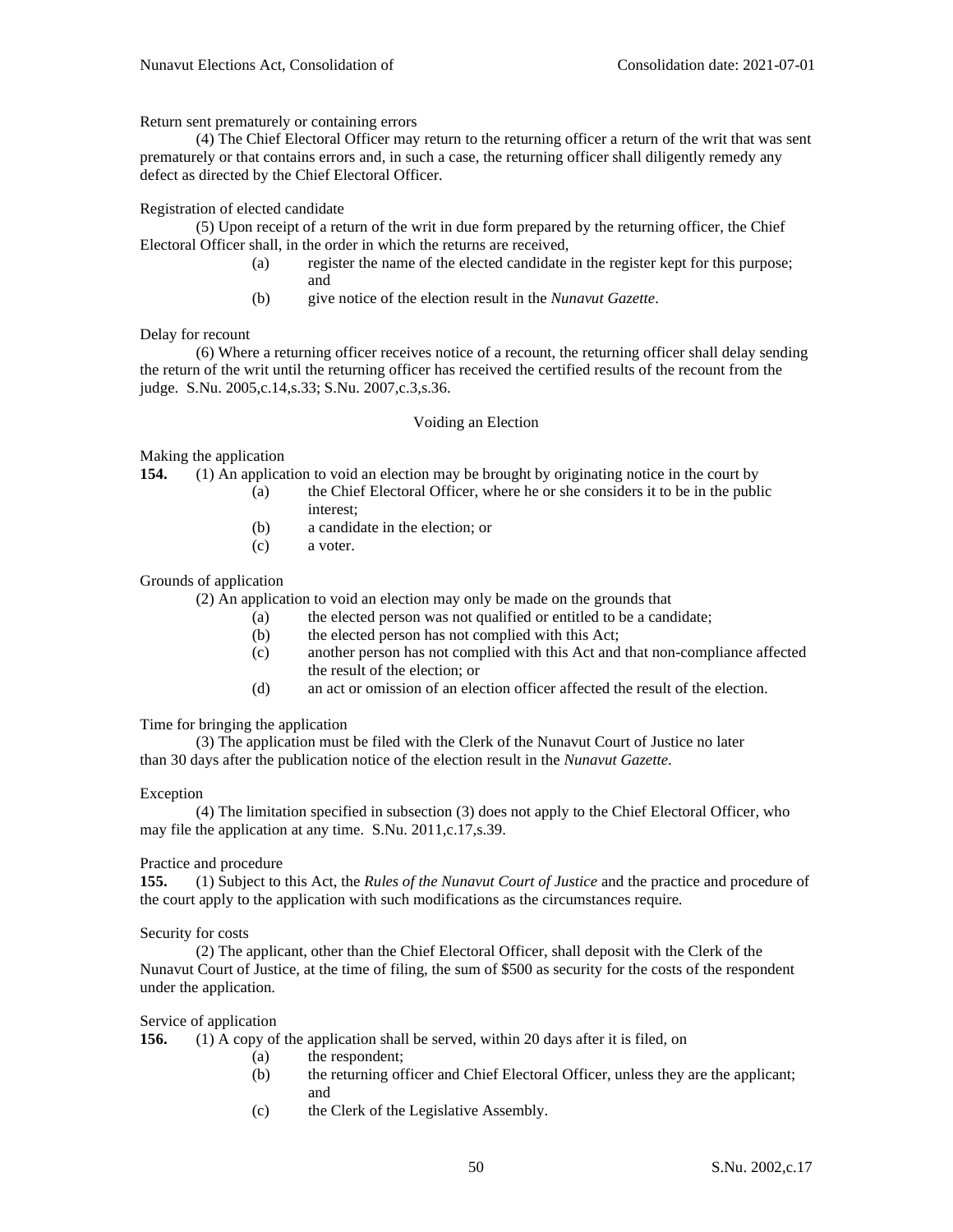## Notification of Legislative Assembly

(2) The Clerk of the Legislative Assembly shall notify the Legislative Assembly of any application to void an election.

## Intervention by Chief Electoral Officer

**157.** (1) The Chief Electoral Officer may apply to a judge for leave to intervene in an application to void an election.

## Notice of application

(2) The Chief Electoral Officer shall serve a copy of the application for leave on all parties.

# Where leave granted

(3) Where a judge grants leave to intervene,

- (a) the judge shall give directions as to appearance and procedure in respect of the Chief Electoral Officer, including leave to subpoena witnesses to attend at the hearing; and
- (b) the Chief Electoral Officer shall be served with all proceedings in respect of the application that are served after the date on which leave is granted.

Application to set aside

**158.** (1) The respondent may, within 20 days after service of the application to void an election on the respondent, apply to a judge to set it aside on the following grounds:

- (a) the applicant is not qualified to bring the application;
- (b) application was not filed or served within the time allowed under this Act;
- (c) the security for costs was not deposited; or
- (d) the application does not disclose sufficient facts and grounds for declaring void or setting aside the election.

#### **Particulars**

(2) The respondent may apply to a judge for an order for particulars, or for further and better particulars, of the facts and grounds relied on to support the application

- (a) within 20 days after service of the application on the respondent; or
- (b) if the respondent has made application under this section to set the application aside, within five days after the disposal of that application.

Order

(3) A judge may, by order,

- (a) require the production of such particulars as the judge considers necessary to ensure a fair trial;
- (b) fix the time in which the particulars shall be delivered to the respondent; and
- (c) provide that, in default of delivery, the applicant be precluded from adducing evidence at the hearing of the application with respect to the facts and grounds on which the particulars are ordered. S.Nu. 2011,c.6,s.19(3).

Hearing of Application to Void Election

# Hearing

**159.** (1) Any time after the application to void an election is filed, the applicant may apply to the court to appoint a time and place for the hearing of the application and the court shall, on being satisfied that the application is at issue, appoint a time and place for trial.

# Application to dismiss

(2) The respondent may apply to a judge to dismiss the application where the applicant does not, within 30 days after the application is filed, apply to set it down for hearing.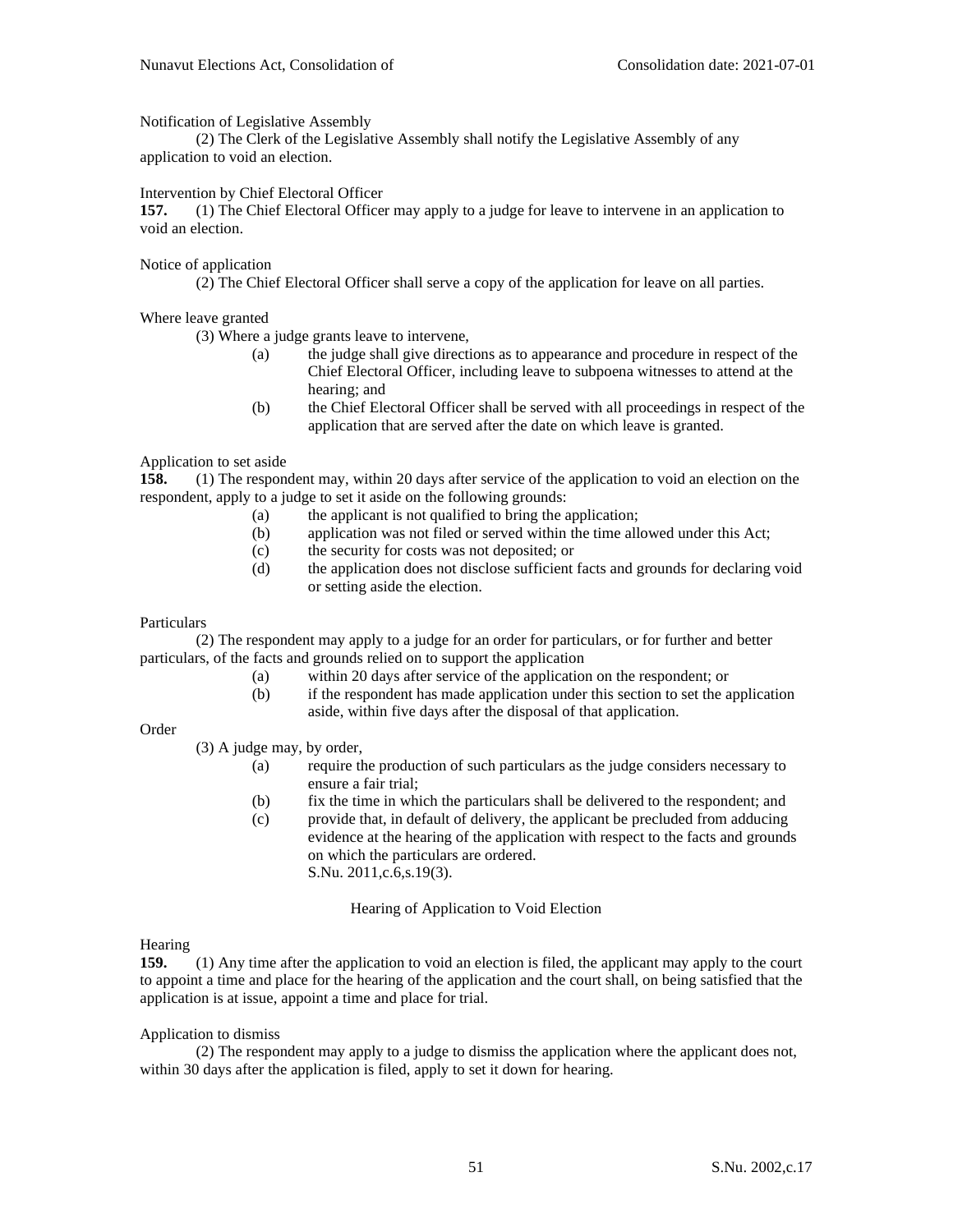#### Order

(3) The judge may, on an application under subsection (2), dismiss the application or appoint a time and place for the hearing.

#### Open court

(4) An application to void an election shall be heard in open court.

## Decision of Court

Declaration that election of candidate void

**160.** (1) The judge may declare that an election is void where the judge determines that one or more of the grounds in subsection 154(2) have been established.

## Effect of non-compliance

(2) No election shall be declared invalid for any of the following reasons, if it appears to the judge that is considering the question that the election was otherwise conducted in accordance with this Act and that the non-compliance did not affect the result of the election:

- (a) non-compliance with this Act relating to limitations of time, the taking of the poll or the counting of the votes;
- (b) a lack of qualifications in the persons signing a declaration of candidacy;
- (c) an error in the name, or omission of, or error in the address of any candidate on a declaration of candidacy; or
- (d) an insufficiency in any posting or publication of a notice or other document, or a mistake in the use of the forms under this Act.

## Effect of declaration

(3) Where the election of a person is declared void, the judge may order that the person be removed from office and

- (a) if the judge determines that any other person is to be declared elected, that person shall be admitted to take his or her seat in the Legislative Assembly; or
- (b) if the judge determines that no other person is elected, the seat is deemed to be vacant.

Judgment forwarded to Clerk of the Legislative Assembly

(4) The Clerk of the Nunavut Court of Justice shall forward the judgment and the reasons for judgment to the Clerk of the Legislative Assembly who shall ensure that the judgment and the reasons for judgment are tabled before the Legislative Assembly. S.Nu. 2007,c.3,s.36; S.Nu. 2011,c.17,s.40.

#### Member not entitled to sit

**161.** (1) Where a judge determines that a member was not lawfully elected, even if an appeal from the decision is pending, that member is not entitled to sit or vote in the Legislative Assembly until

- (a) the appeal is disposed of; and
- (b) the judgment of the Court of Appeal is received by the Legislative Assembly.

Other candidate entitled to sit

(2) Where a judge determines that some other person was elected or is entitled to the seat of the member referred to in subsection (1), that other person is, even if an appeal is pending, entitled to take his or her seat in the Legislative Assembly and to sit and vote until

- (a) the appeal is disposed of; and
- (b) the judgment of the Court of Appeal is received by the Legislative Assembly.

#### Appeal

Appeal

**162.** (1) An appeal lies with the Court of Appeal from a judgment of the court on an application to void an election.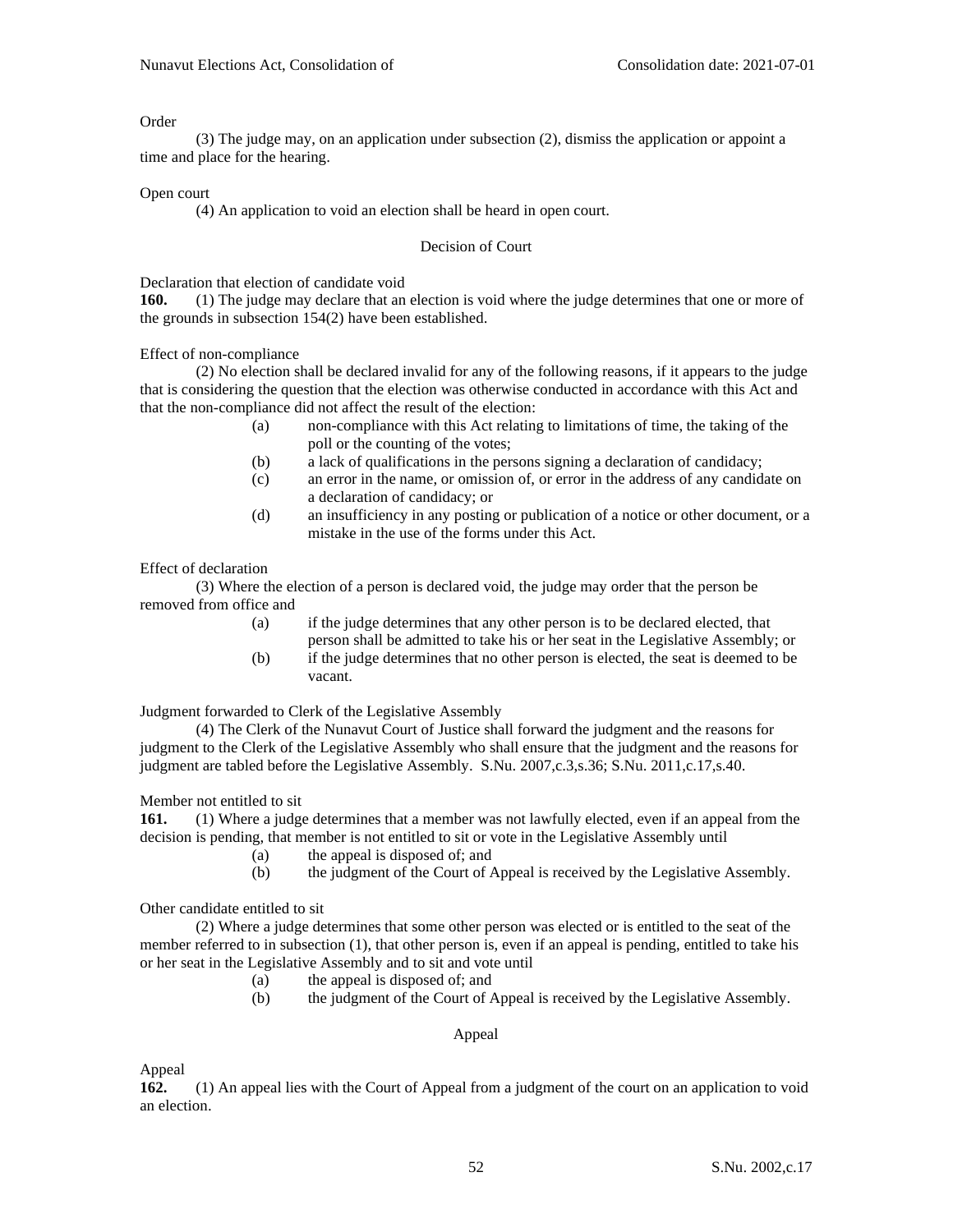## Hearing

(2) The Registrar of the Court of Appeal shall set the appeal down for hearing at the next sitting and the appeal shall be heard by the Court of Appeal as soon as practicable.

## **Notice**

(3) The appellant shall, within 10 days of setting the appeal down for hearing, give notice in writing that the case has been set down to

- (a) the parties affected by the appeal, or to their counsel;
- (b) the Chief Electoral Officer; and
- (c) the Clerk of the Legislative Assembly.

## Judgment

(4) The Court of Appeal may give any judgment that it considers appropriate.

## **Costs**

**163.** Costs of an appeal on an application to void an election and any proceeding arising from that application may be awarded as the Court of Appeal may, in its discretion, decide.

## Management of Election Material

# Safekeeping of ballot boxes

- **164.** (1) A returning officer, on receipt of each ballot box, shall
	- (a) take every precaution for its safekeeping and for preventing any person other than the returning officer or a deputy returning officer from having access to a ballot box;
	- (b) examine the special seal affixed to each ballot box by a deputy returning officer;
	- (c) affix a new approved seal if the seal is not in good order; and
	- (d) record the condition of the special seal required to be affixed by the deputy returning officer to the ballot box in the appropriate column of the record book of the returning officer.

# Collection of boxes and other material

(2) After the close of the polls, each deputy returning officer shall send to the returning officer or the Chief Electoral Officer, whichever is more convenient, any ballot boxes and the election material and documents for which the deputy returning officer was responsible.

#### Destruction or loss of ballot boxes

(3) Where any ballot box was destroyed, lost or for any other reason was not returned within the times fixed by this Act, other than destruction authorized under this Act, the returning officer shall ascertain the cause of the disappearance of the ballot box and report it in writing to the Chief Electoral Officer.

# Remission of election material

(4) An election officer who is replaced, relieved of his or her duties or refuses or is unable to act, shall immediately send to his or her successor, or to any other person directed by the Chief Electoral Officer, any ballot boxes, election material and documents that the election officer obtained or prepared in the course of his or her duties.

#### Managing documents and ballot boxes

**165.** (1) The returning officer shall manage and then send to the Chief Electoral Officer, for storage or destruction, the ballot boxes and all election material as directed by the Chief Electoral Officer.

# Preservation of election material

(2) The Chief Electoral Officer shall ensure that all election material, including all returns and documents generated or received in respect of an election, are maintained in accordance with accepted archival standards.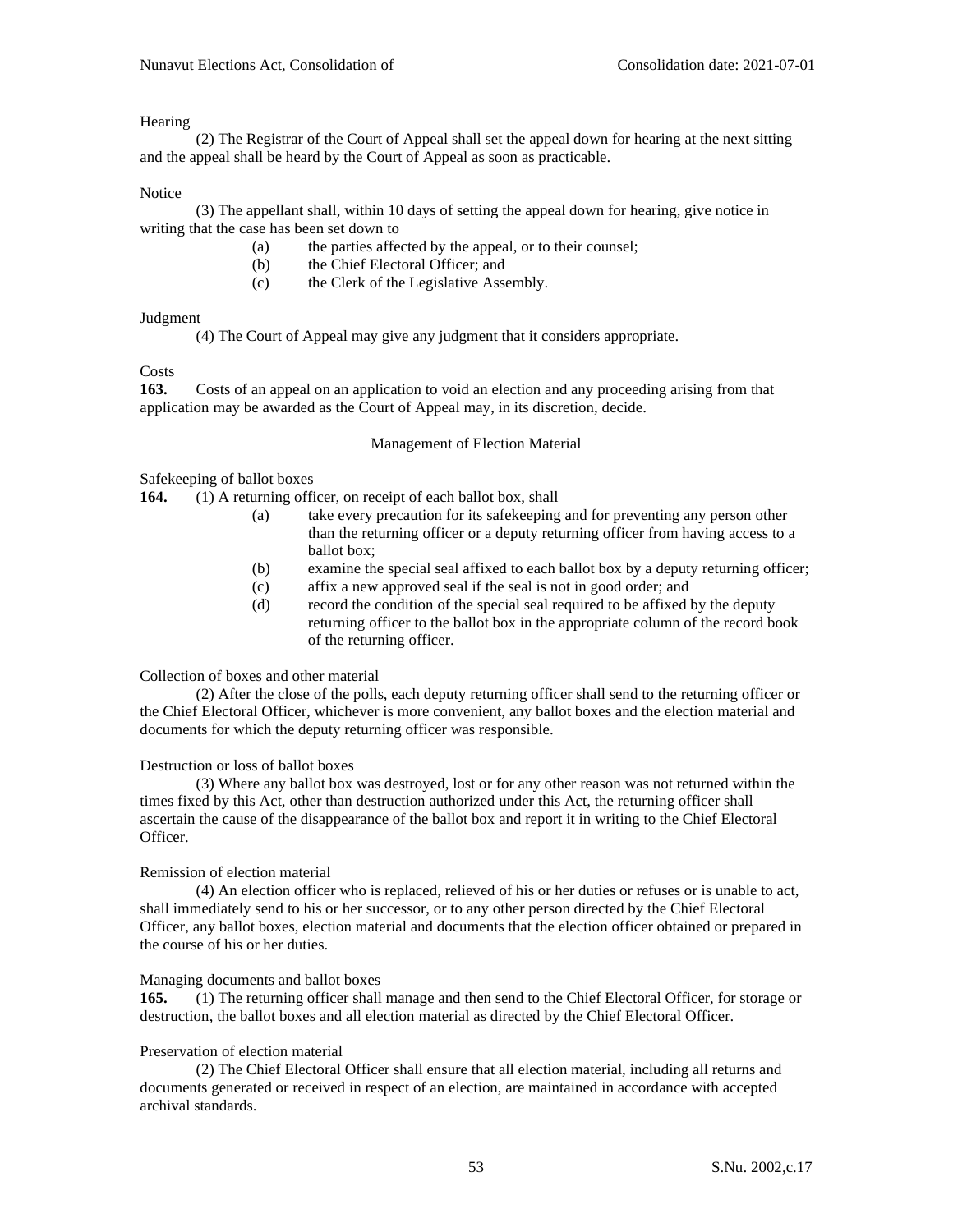## Destruction

(3) The ballots, ballot envelopes and unsigned election material may be destroyed 12 months after the date of publication of the notice of the election result in the *Nunavut Gazette*, unless they are required for a future use, an archival purpose or an application or proceeding under this Act. S.Nu. 2005,c.14,s.34.

## Public records

**166.** (1) The following are public documents and may be inspected at the Office of the Chief Electoral Officer by any person on request during business hours:

- (a) all reports or statements respecting an election, other than documents received from election officers;
- (b) all instructions issued by the Chief Electoral Officer under this Act;
- (c) all decisions or rulings by the Chief Electoral Officer on points arising under this Act; and
- (d) all correspondence with election officers or others in relation to any election.

## Request for access to documents

(2) Any person may request the Chief Electoral Officer provide access to any documents kept by the Chief Electoral Officer pursuant to this Act that are not public records.

#### Granting access

(3) The Chief Electoral Officer shall provide access for the person requesting a document referred to in subsection (2) to inspect the document, unless the Chief Electoral Officer considers that

- (a) the request is frivolous or vexatious;
- (b) the requested document is sealed inside a ballot box;
- (c) the requested document has been destroyed under subsection 165(3); or
- (d) the requested document contains information that should not or must not be disclosed for the same reasons as are applicable to records of a public body under the *Access to Information and Protection of Privacy Act*.

#### Copies

(4) Any person may make copies of documents referred to in subsection (1) and is entitled to certified copies of those papers on payment for the preparation of those certified copies at the approved rate for each page.

#### Evidence

(5) Any copies of documents purporting to be certified by the Chief Electoral Officer are admissible in evidence without further proof. S.Nu. 2011,c.17,s.41.

# Removal of campaign material

**167.** Each candidate shall ensure that all his or her campaign material is removed from public display within 10 days after election day.

# PART VII

# ELECTION CONTRIBUTIONS AND EXPENSES

#### Contributions

Prohibition on making contributions

**168.** (1) No person shall make a contribution to another person for the purpose of supporting that person as a candidate at a forthcoming election unless

- (a) it is made during the election period;
- (b) the person being supported has been accepted as a candidate; and
- (c) it is made to the financial agent of the person or a person authorized in writing to accept contributions on behalf of the financial agent.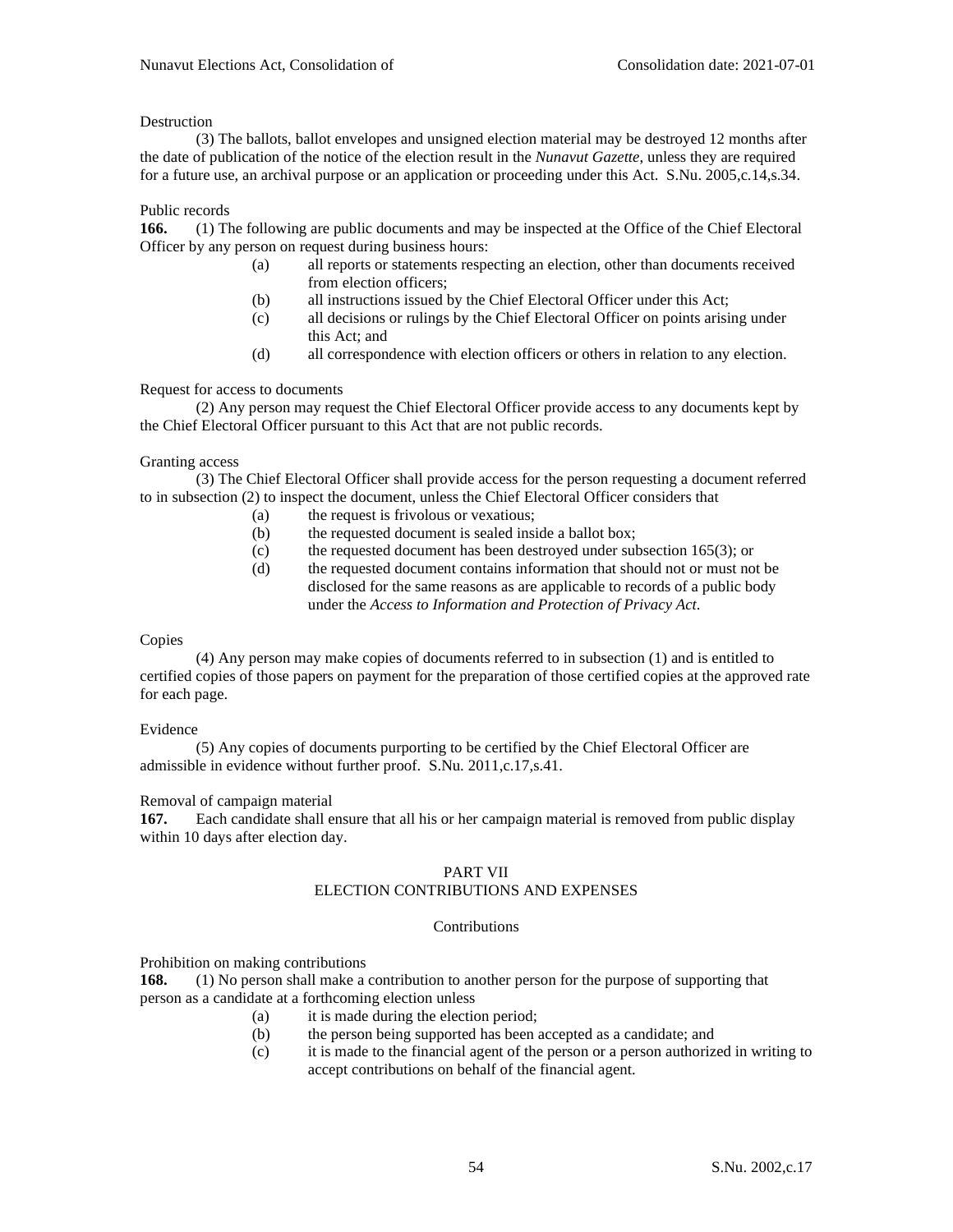# Prohibition on accepting contributions

(2) No person may accept a contribution for the purpose of supporting a person as a candidate at a forthcoming election unless

- (a) it is made during the election period;
- (b) the person being supported has been accepted as a candidate; and
- (c) the person accepting the contribution is the financial agent of the candidate or is authorized in writing to accept contributions on behalf of the financial agent.

## Prohibited contributions

(3) No person or entity that is prohibited from campaigning under subsections 13.1(1) and (4) shall make a contribution to a candidate.

## Group contributions

(4) Subject to subsection 74(1) of the *Public Service Act*, an unincorporated association or organization may make contributions to a candidate during an election period in the same manner as a corporation, if the association or organization

- (a) attaches to each contribution a list of the individual sources and amounts making up the contribution; or
- (b) if the number of the individual sources is greater than 25, has a list of those sources available for public inspection.

# Maximum contribution

(5) Subject to subsection (8), no individual, corporation or unincorporated association or organization shall make contributions to a candidate exceeding \$2,500 in total during an election period.

## Value of goods and services

(6) The value of a contribution made in goods and services is the market value of the goods and services.

# Volunteer labour

(7) A contribution does not include any service provided free of charge by a person outside of the working hours of that person or any goods produced by that service, but does include any service, or goods produced by that service, provided by a person who is self-employed if the service is one that is normally sold or otherwise charged for by that person.

# Exception to maximum contribution

(8) Where transportation or accommodation services are given as a contribution of goods or services, the value of the contribution may exceed \$2,500 during an election period. S.Nu. 2005,c.14,s.35; S.Nu. 2007,c.3,s.36; S.Nu. 2013,c.6,s.13; S.Nu. 2013,c.26,s.89; S.Nu. 2021,c.8,s.20.

# Use of personal funds

**169.** (1) A person who becomes a candidate at an election may, during the pre-election period and the election period, use an amount of his or her own funds not exceeding \$30,000 in total on his or her campaign.

# Record of contribution

(2) Any amount of personal funds used under subsection (1) shall be recorded as if it were a contribution.

# Tax receipt for candidate

(3) A tax receipt not exceeding \$2,500 may be issued to the candidate in respect of an amount of personal funds used during the election period. S.Nu. 2007,c.3,s.26(a).

# Collection of contributions

**170.** (1) Only a financial agent or any person whom the financial agent authorizes in writing to act on behalf of the financial agent may receive a contribution on behalf of a candidate.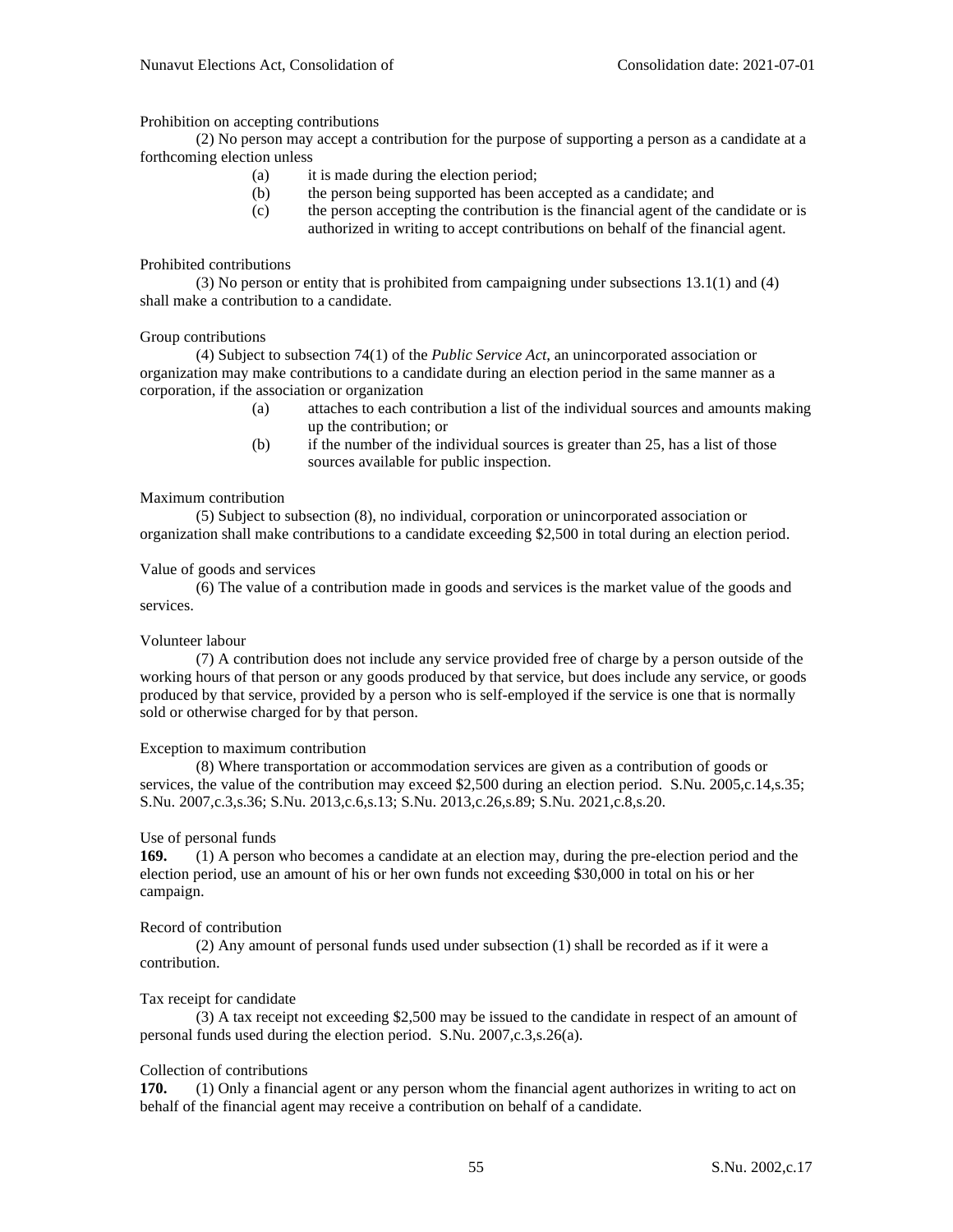## Tax receipt

(2) Only a financial agent may issue a tax receipt from the receipt book provided by the Chief Electoral Officer for a contribution of money accepted, but tax receipts issued to each contributor shall not exceed the maximum contribution in an election period.

## Prohibition

(3) A person authorized by a financial agent to receive a contribution under subsection (1) shall not issue a tax receipt.

## Bank account

(4) A financial agent shall

- (a) open an account at a bank or, where no bank exists where the financial agent resides, at an approved institution
	- (i) before accepting any contributions, and
	- (ii) no later than the  $21<sup>st</sup>$  day before election day; and
- (b) deposit in that account all contributions of money collected on behalf of the candidate.

## Application for extension of time

(5) A financial agent may apply to the Chief Electoral Officer for an extension of the time limit in subparagraph  $(4)(a)(ii)$ .

## Deadline

(6) An application for an extension of time limit made to the Chief Electoral Officer must be made before the 21<sup>st</sup> day before election day in a form approved by the Chief Electoral Officer.

## Extension of time

(7) The Chief Electoral Officer may, on an application under subsection (5), extend the time in subparagraph (4)(a)(ii) as the Chief Electoral Officer considers appropriate. S.Nu. 2011,c.17,s.42; S.Nu. 2021,c.8,s.21.

# Anonymous contribution

**171.** (1) A financial agent may accept an anonymous contribution not exceeding \$100.

# Total anonymous contributions

(1.1) A financial agent may accept no more than \$2,500 in total anonymous contributions.

# Contribution exceeding \$100

(2) Where a financial agent receives an anonymous contribution exceeding \$100 or, where an anonymous contribution causes the total in anonymous contributions to exceed \$2,500, the financial agent shall

- (a) if the identity of the contributor can be established, return the contribution; or
- (b) if the identity of the contributor cannot be established, send the whole contribution to the Chief Electoral Officer to be credited to the Consolidated
	- Revenue Fund.
	- S.Nu. 2021,c.8,s.22.

# Record of contribution

**172.** (1) The financial agent shall, in addition to the record keeping obligations under the *Income Tax Act*, record and report all contributions received during an election period and, where a contribution exceeds \$100, the financial agent shall record and report the name and address of the contributor.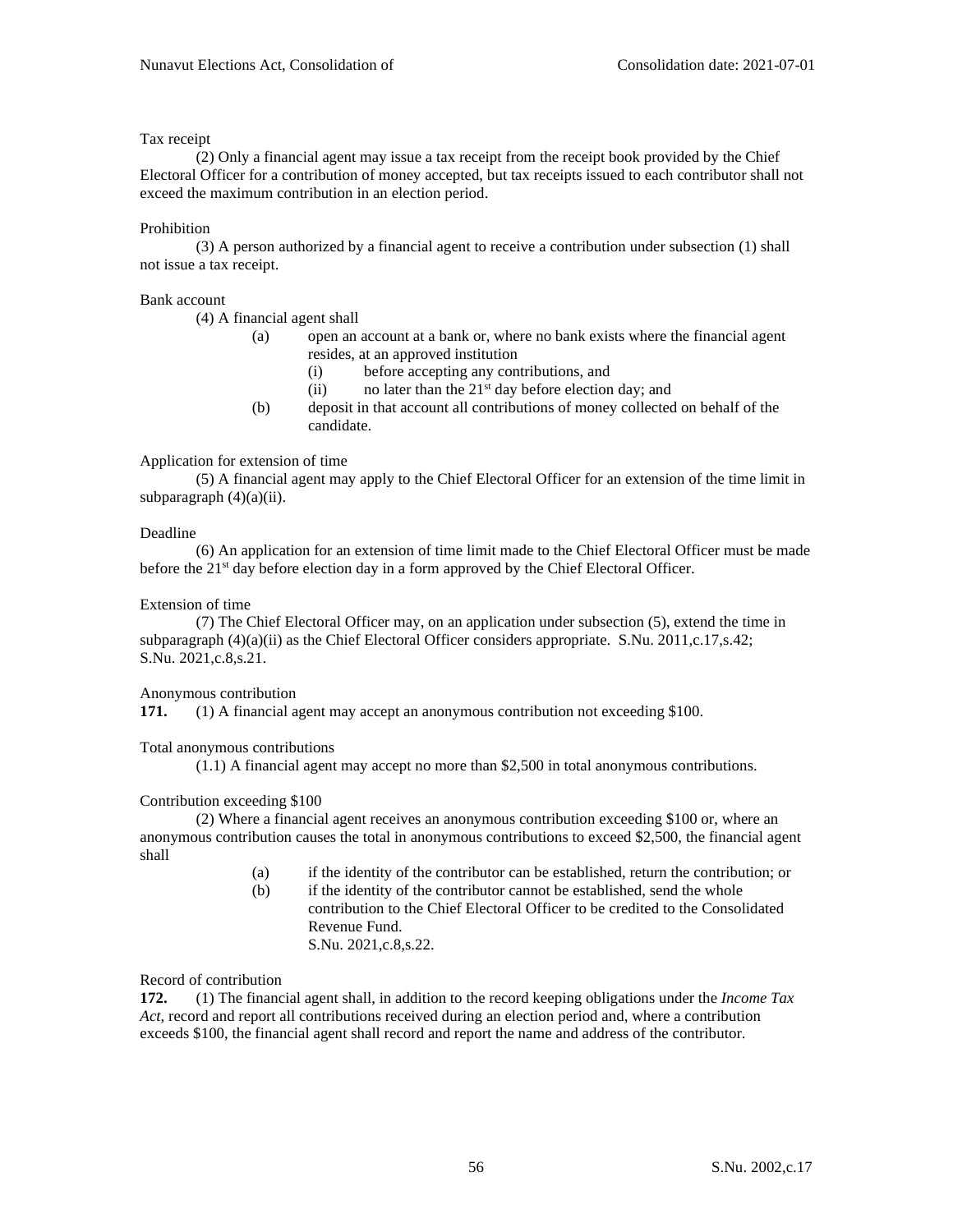# Contribution of goods or services

(2) The financial agent shall determine the market value of a contribution of goods and services and record that as the amount of the contribution, including food and drink provided to voters at a meeting, dance, dinner or other function in relation to the election by someone other than the financial agent.

## Prohibition on use of contributions

**172.1.** Subject to section 176, no person shall use a contribution made to a candidate for any purpose other than to pay an election expense for that candidate. S.Nu. 2007,c.3,s.27.

## Prohibited contribution

**173.** No financial agent shall knowingly accept a contribution from a person or entity not authorized under subsection 168(3). S.Nu. 2013,c.6,s.14.

## Collection of money at functions

**174.** (1) Where money is given in response to a general collection of money solicited from the persons in attendance at a meeting, dance, dinner or other function held in relation to the election of a candidate,

- (a) no amount of money shall be received anonymously from any person exceeding \$100; and
- (b) the amounts given anonymously shall not be considered as a contribution for the purposes of calculating the \$2,500 limit in subsection 168(5), but the total amount of money collected shall be recorded and reported by the financial agent.

## Name of sponsor

(2) The financial agent shall record and report the name of each sponsor of the meeting, dance, dinner or other function referred to in subsection (1). S.Nu. 2007,c.3,s.26(b).

# Advertising contribution

**175.** (1) The cost of the advertising shall be considered a contribution to a candidate where a person, with the knowledge and consent of the candidate, campaigns by advertising

- (a) through the facilities of a broadcaster;
- (b) in a newspaper, magazine or other periodical publication or other printed document;
- (c) through the use of any billboard, sign or outdoor advertising medium;
- (d) through social media.
	- S.Nu. 2021,c.8,s.23.

# Identification

(2) Any campaign manager or other person sponsoring the advertisement referred to in subsection (1) shall provide his or her name and address to the broadcaster or publisher of the advertisement. S.Nu. 2013,c.6,s.15.

# Surplus contributions

**176.** (1) Subject to subsection 178(7), the financial agent shall, before the end of the post election period, give any contributions that were not expended on his or her candidate's campaign to

- (a) a charitable organization of the candidate's choice; or
	- (b) the Consolidated Revenue Fund.

Cheque or receipt to Chief Electoral Officer

- (2) The financial agent shall,
	- (a) in the case of a gift to a charitable organization, send a copy of the receipt issued by the organization to the Chief Electoral Officer no later than 30 days after making the gift; or
	- (b) in the case of a gift to the Consolidated Revenue Fund, send a cheque payable to the Government of Nunavut to the Chief Electoral Officer.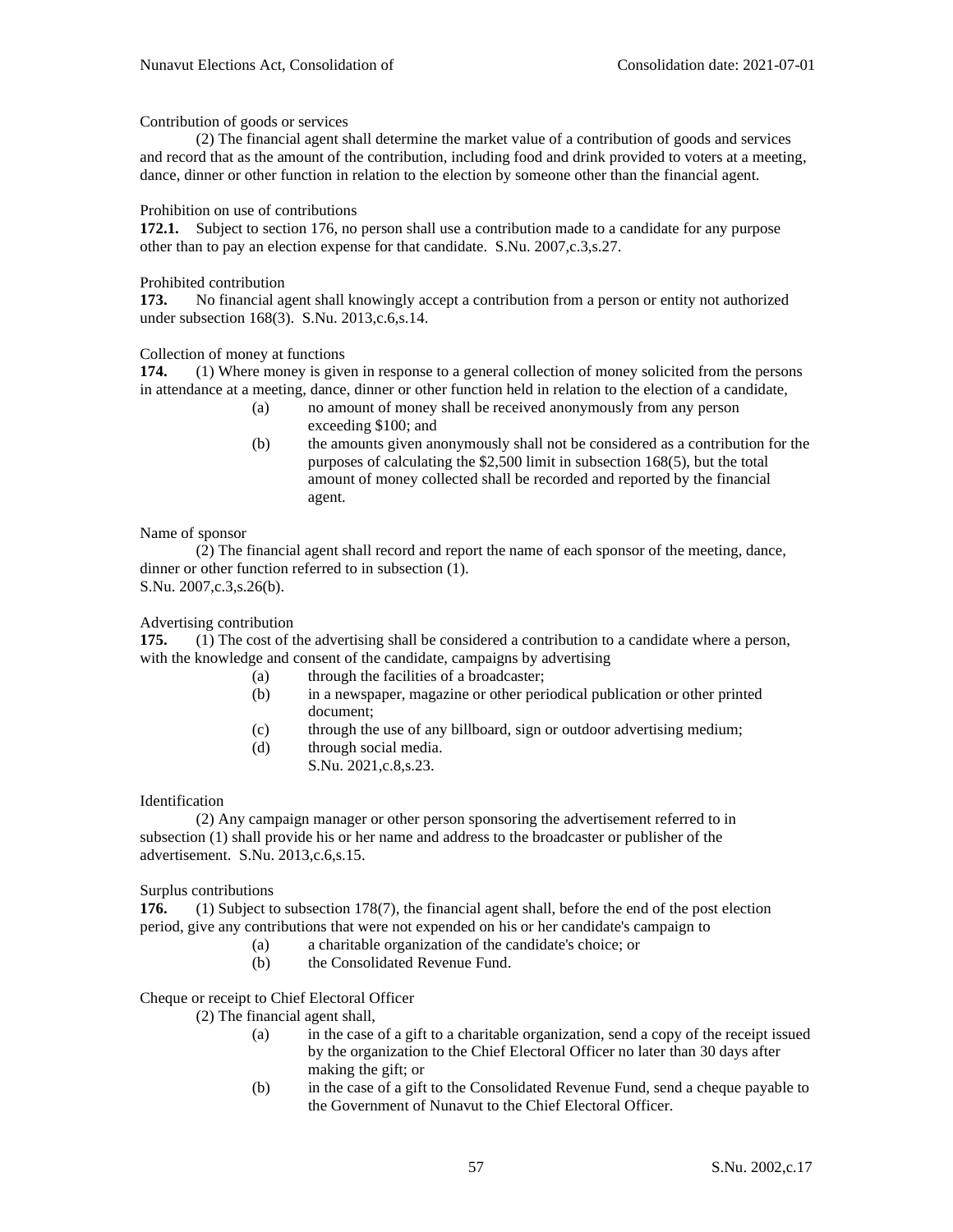#### No tax benefit

(3) No financial agent or candidate shall gain any benefit under the *Income Tax Act* (Nunavut) or *Income Tax Act* (Canada) for the gift of a surplus contribution.

#### Deficit

(4) Subject to sections 168 and 173, where a candidate has a campaign deficit, persons may give and the financial agent may receive additional contributions within the post election period.

#### Additional contributions

(5) Additional contributions made under subsection (4) shall be deemed to have been made during the election period. S.Nu. 2005,c.14,s.36; S.Nu. 2021,c.8,s.24.

## Expenses

#### Maximum expendable

**177.** (1) No person who becomes a candidate shall incur pre-election expenses and election expenses that cumulatively exceed \$30,000.

#### Records of pre-election expenses

(2) A person who becomes a candidate shall keep proper records of pre-election expenses.

#### Records of election expenses

(3) A financial agent of a candidate shall keep proper records of contributions received and election expenses incurred.

#### **Contracts**

**178.** (1) Only a financial agent, or a person authorized in writing by a financial agent, may enter into a contract to incur an election expense.

#### Liability

(2) A contract not entered into under subsection (1) is void.

#### Petty expenses

(3) A person may, if authorized in writing by a financial agent, pay any necessary expenses for stationery, postage, communications and other petty expenses to a total amount not exceeding the amount authorized.

#### Proof of expenses

(4) Every financial agent shall ensure that every payment in respect of an election expense is proved by a receipt or bill providing details of the expense.

## (5) **Repealed, S.Nu. 2005,c.14,s.37.**

#### Payment of bills

(6) Subject to subsection (7), all bills must be submitted to and paid by the financial agent at the latest within the post election period.

#### Exception

(7) The Chief Electoral Officer may approve the receipt and payment of a bill after the post election period where, in the opinion of the Chief Electoral Officer, extraordinary circumstances exist. S.Nu. 2005,c.14,s.37.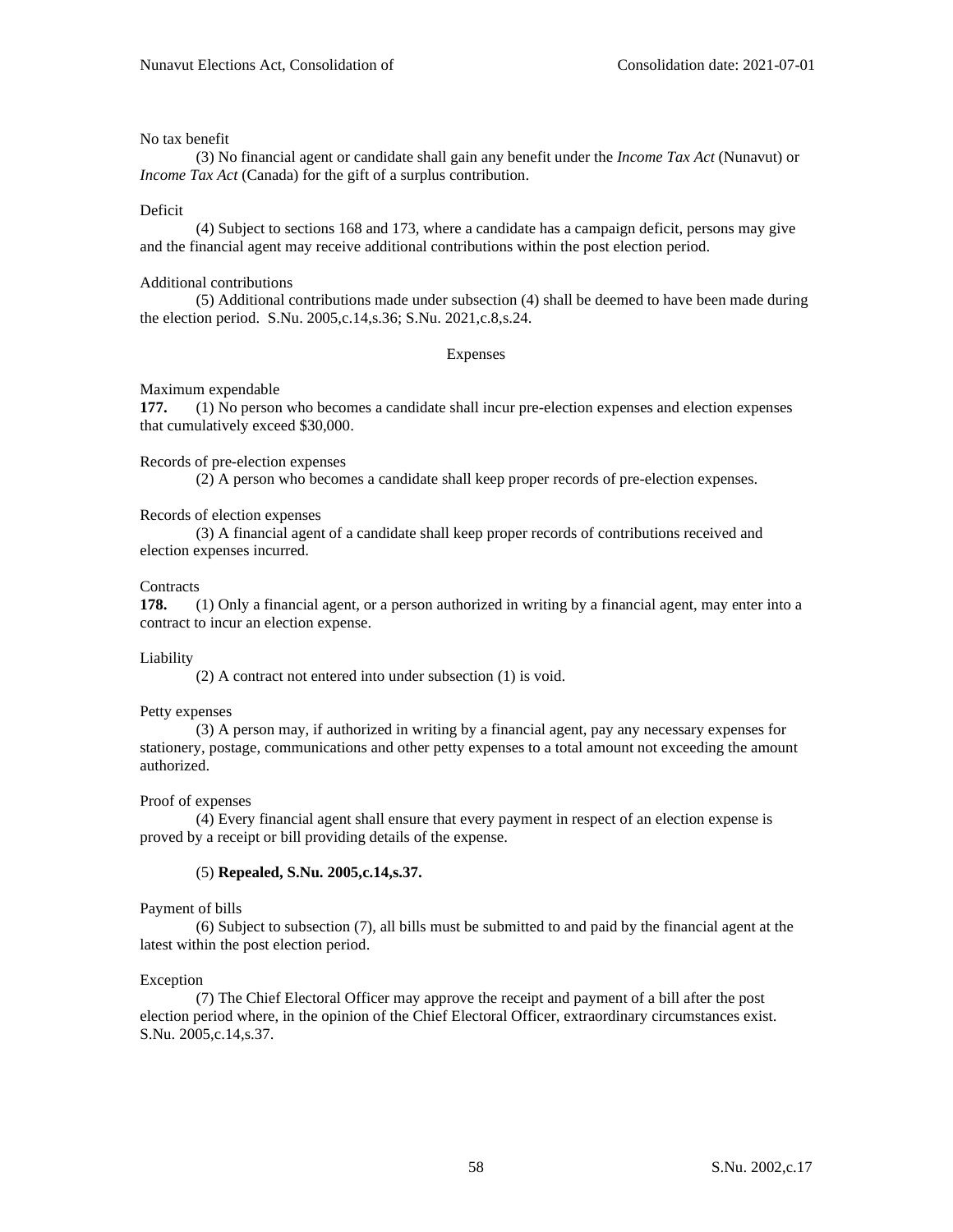#### Travel and other expenses

**179.** (1) Despite subsection 177, a candidate may incur expenses above the \$30,000 limit for his or her own reasonable

- (a) travel and living expenses;
- (b) childcare expenses; and
- (c) expenses, approved in advance by the Chief Electoral Officer, related to a disability suffered by the candidate.

## Statement of particulars

(2) The candidate shall send to the financial agent a statement of the particulars of any expenses incurred directly by the candidate under subsection (1) and receipts proving the payments.

#### Reimbursement of candidate

(3) Where the financial agent receives the statement of particulars and the receipts referred to in subsection (2), the financial agent may reimburse the candidate for the payments.

Instructions of Chief Electoral Officer

(4) The Chief Electoral Officer may, for the purposes of this section, issue instructions to candidates and financial agents respecting the nature of the expenses that may be incurred by and reimbursed to a candidate under this section.

## Financial Returns

Preparation of financial return

**180.** (1) Every financial agent shall, before the end of the post election period, prepare for his or her candidate an accurate, signed financial return in the approved form.

#### Sending financial return

(2) Every candidate shall, before the end of the post election period, send the financial return to the Chief Electoral Officer in the approved manner.

#### Contents of financial return

(3) Each financial return sent to the Chief Electoral Officer must contain

- (a) detailed statements in respect of the candidate of
	- (i) the total amount of contributions received during the election period,
	- (ii) the total amount of contributions received after election day but deemed to have been made during the election period under subsection 176(5),
	- (iii) the individual amounts of contributions in excess of \$100 and the name and address of each such contributor,
	- (iv) the gross amount collected at any meeting, dance, dinner or other function and the name of each sponsor of the meeting, dance, dinner or other function, and
	- (v) all election expenses including disputed claims and unpaid claims;
- (b) all receipts and bills proving payment of election expenses as required by subsection 178(4);
- (c) a declaration signed by the financial agent certifying that the financial return is accurate, complete and does not contain any false or misleading information; and
- (d) a declaration signed by the candidate certifying that the financial return is accurate, complete and does not contain any false or misleading information.

Application for extension of time

(4) A candidate or his or her financial agent may apply to the Chief Electoral Officer for an extension of the time limit for sending to the Chief Electoral Officer the financial return required under subsection  $(2)$ .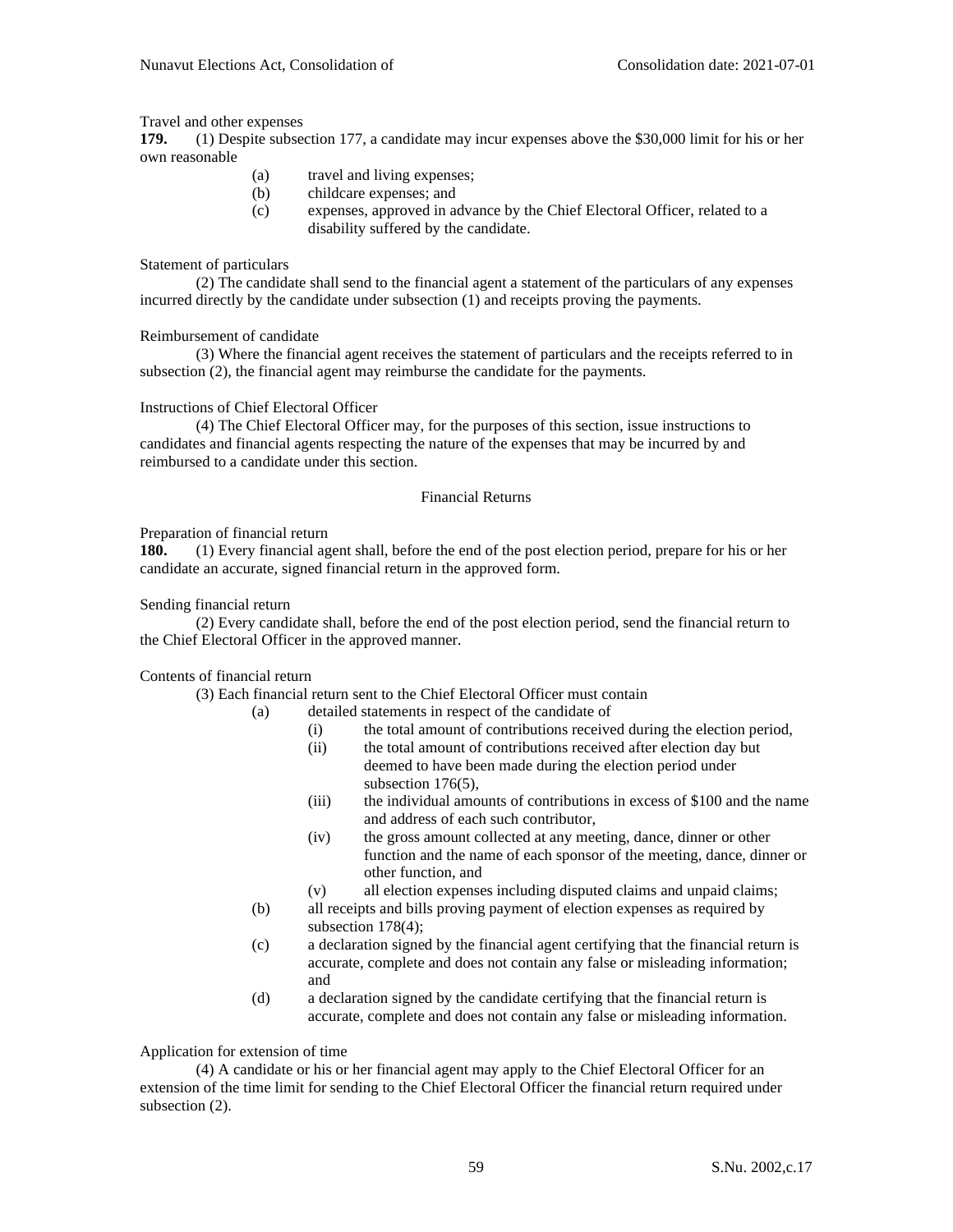## Exception

(5) No application for an extension of time may be made to the Chief Electoral Officer in respect of a candidate declared elected.

## Deadline

(6) An application for an extension of time made to the Chief Electoral Officer must be made before the end of the post election period.

## Extension of time

(7) The Chief Electoral Officer may, on an application under subsection (4), extend the time limit for sending the financial return for such period of time as the Chief Electoral Officer considers appropriate.

## Effect of death of candidate

(8) If a candidate dies before completing his or her obligations under this section, the financial agent shall send the financial return to the Chief Electoral Officer. S.Nu. 2005,c.14,s.38.

## Return of receipt book

**181.** (1) Every financial agent shall

- (a) send, before the end of the post election period, the receipt books to the Chief Electoral Officer; and
- (b) keep a copy of each receipt issued.

## Additional contributions

(2) A financial agent may request receipt books from the Chief Electoral Officer to issue receipts for additional contributions where a candidate has a campaign deficit and the financial agent has returned the receipt books.

Return of receipt book

(3) Any receipt book obtained under subsection (2) shall be sent to the Chief Electoral Officer before the end of the post election period. S.Nu. 2011,c.17,s.43.

# Auditor of financial returns

**181.1.** (1) The Chief Electoral Officer shall obtain the services of an auditor to audit financial returns.

#### Eligibility

(2) Only the following persons are eligible to be the auditor:

- (a) a person who is a member in good standing of a corporation, an association or an institute of professional accountants in Canada;
- (b) a partnership of which every partner is a member in good standing of a corporation, an association or an institute of professional accountants in Canada.

#### Written report

(3) The auditor shall make a written report to the Chief Electoral Officer on each financial return stating whether the return presents fairly the information contained in the accounting records on which the return is based.

#### Auditor's statements

(4) In the auditor's written report, the auditor shall make any statements that the auditor considers necessary if

- (a) the return does not present fairly the information contained in the accounting records on which it is based;
- (b) the auditor did not receive from the financial agent or the candidate all the information and explanations that the auditor requested; or
- (c) it appears that proper accounting records were not kept by the financial agent or candidate.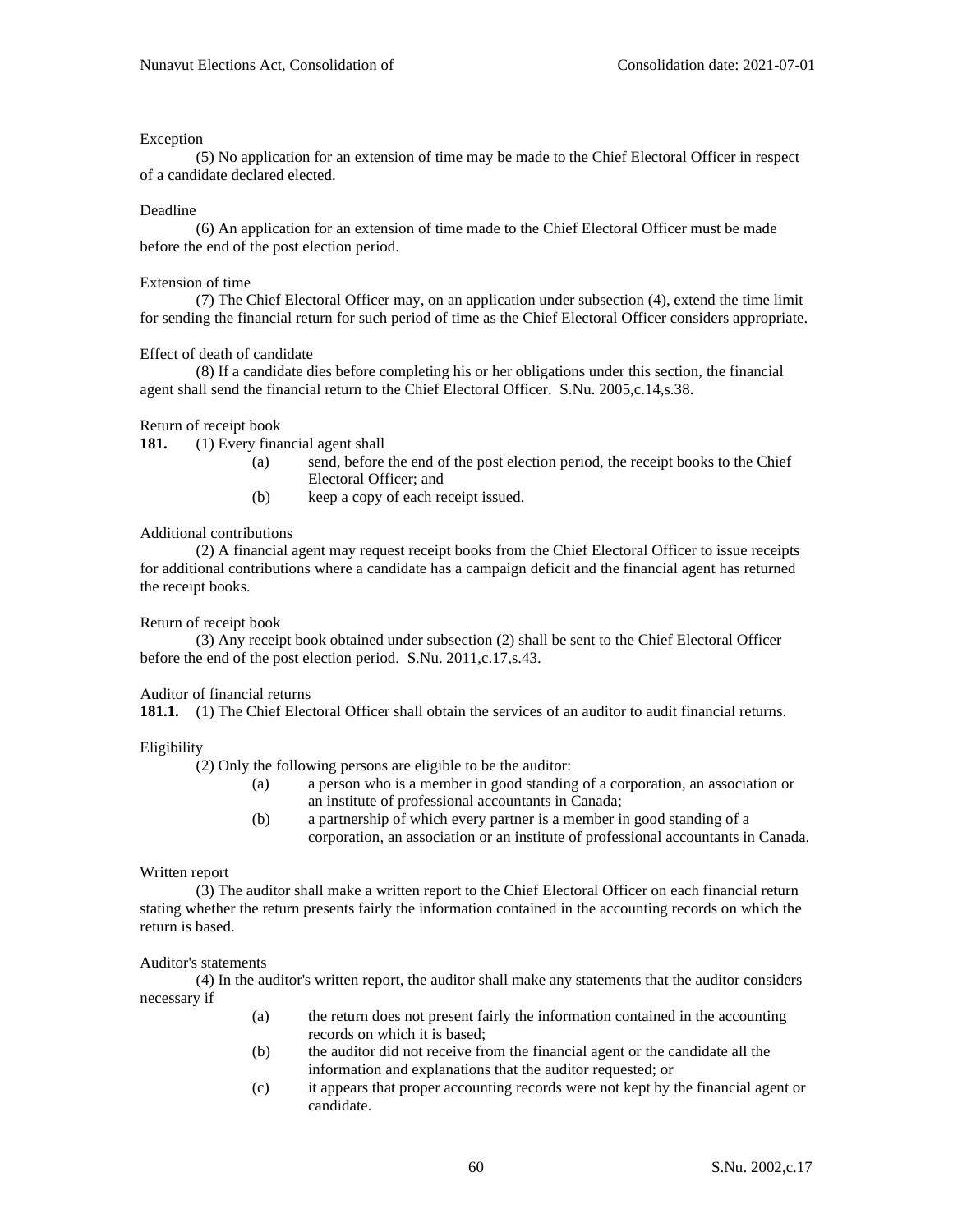## Generally accepted accounting principles

(5) The auditor shall apply generally accepted accounting and auditing principles when conducting the audit.

## Examinations

(6) The auditor may make any examinations that the auditor considers necessary to enable the auditor to conduct the audit.

#### **Access**

|  | (7) Each financial agent and candidate shall provide the auditor with |  |  |  |  |
|--|-----------------------------------------------------------------------|--|--|--|--|
|  |                                                                       |  |  |  |  |

- (a) access at all reasonable times to all records, documents, books, bank accounts and receipts relevant to the candidate's contributions and election expenses; and
- (b) any information and explanation that, in the auditor's opinion, may be necessary to enable the auditor to make his or her report.

## Exception

(8) Subsection (1) does not apply to a campaign that received less than \$500 in contributions and incurred less than \$500 in expenditures during the pre-election and election periods. S.Nu. 2007,c.3,s.28; S.Nu. 2021,c.8,s.25.

## Publication of notice – financial returns

**182.** (1) The Chief Electoral Officer shall, after receiving financial returns filed in an election, cause a notice to be published on the internet website of Elections Nunavut and when applicable, on at least one local social media platform, advising the public on how to obtain a copy of the financial returns.

## Publication of non-compliant candidates

(1.1) The Chief Electoral Officer shall, as soon as is reasonably practicable, cause a notice to be published in the *Nunavut Gazette* of the names of any candidates and financial agents who failed to comply with section 180.

# Notice of ineligible candidates

(1.2) The Chief Electoral Officer must publish, as soon as is reasonably practicable before the close of candidacy on the internet website of Elections Nunavut, notice of the name of any person who is ineligible to be a candidate in the election under subsection  $11(2.1)$ ,  $(2.2)$  or  $(3)$ .

#### Transmission of declaration

(2) The Chief Electoral Officer shall, as soon as is reasonably practicable, send to the Clerk of the Legislative Assembly a declaration that the elected candidates have sent financial returns to the Chief Electoral Officer.

# (3) **Repealed, S.Nu. 2005,c.14,s.39.**

#### (4) **Repealed, S.Nu. 2005,c.14,s.39.**

S.Nu. 2005,c.14,s.39,55; S.Nu. 2008,c.9,s.3 ; S.Nu. 2011,c.17,s.44; S.Nu. 2015,c.18,s.1(6); S.Nu. 2021,c.8,s.26.

#### Disqualification from sitting

**183.** (1) No successful candidate shall sit or vote in the Legislative Assembly as a member until their financial return is sent to the Chief Electoral Officer.

#### Exception

(2) Despite subsection (1), where the successful candidate has filed an application under section 184, the candidate shall be allowed to sit in the Legislative Assembly and vote as a member, as of the date of the filing of the notice, pending the determination of the application. S.Nu. 2005,c.14,s.55.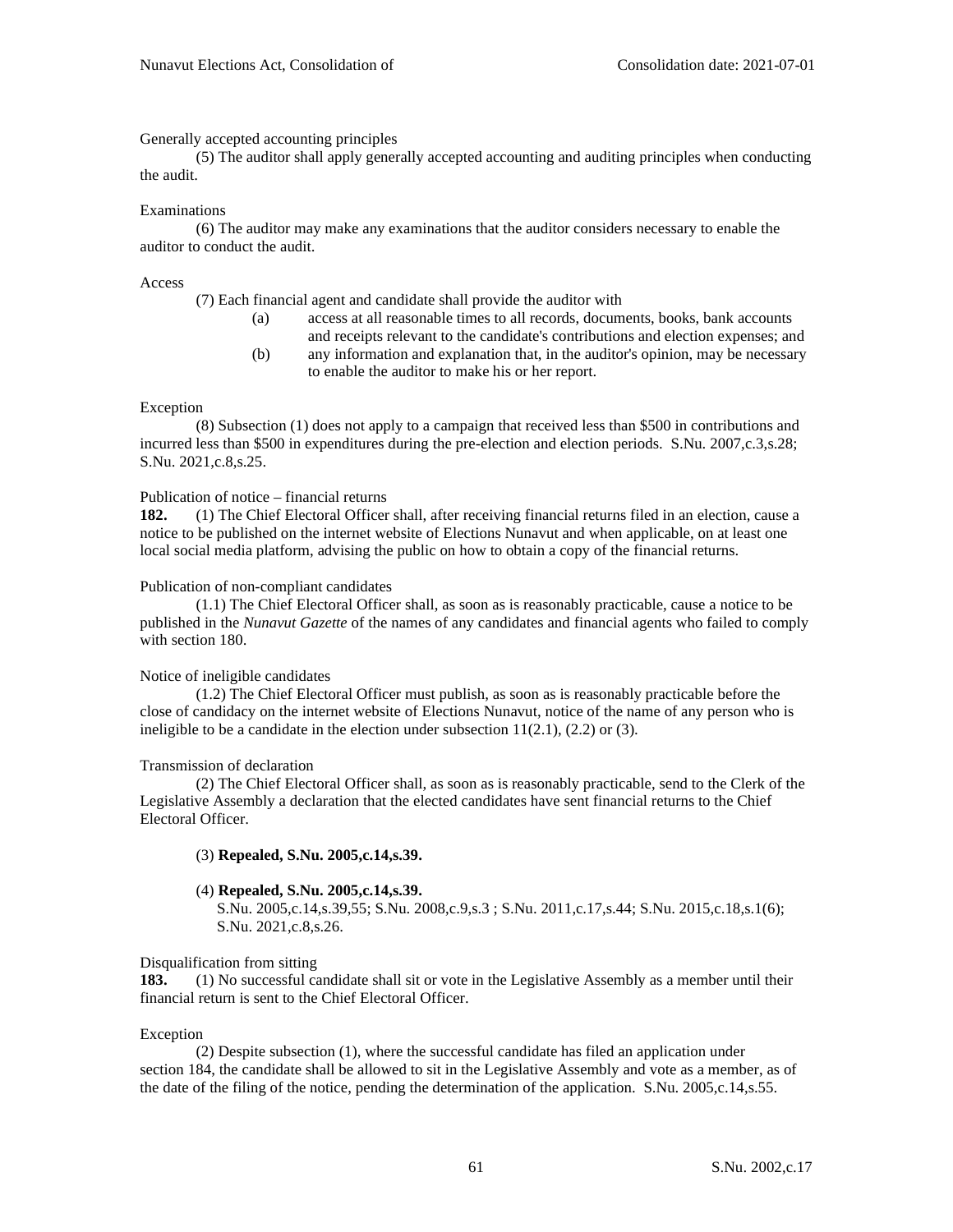## Order allowing authorized excuse

**184.** (1) A judge may make such order as the judge considers just allowing the failure to send all or part of a financial return when due, or for an error or false statement in the return or declaration, if

- (a) the candidate applies to a judge and shows that the failure to send it, or the error or false statement, arose by reason of inadvertence, the illness of the candidate, the absence, death, illness or misconduct of the financial agent or of a clerk or officer of the financial agent, or any other similar reasonable cause and not by reason of lack of good faith on the part of the candidate; or
- (b) the financial agent applies to a judge and shows that the failure, error or false statement arose by reason of inadvertence, the absence or illness of the financial agent, the death or illness of any prior financial agent, the absence, death, illness or misconduct of the candidate or a clerk or officer of the financial agent or any other similar reasonable cause, and not by reason of lack of good faith on the part of the financial agent.

#### **Grounds**

(2) The order may only be made on production of evidence of

- (a) the grounds stated in the application;
- (b) the good faith of the applicant; and
- (c) such other matters as the judge sees fit.

## **Notice**

(3) The applicant must give notice of the application under subsection (1)

- (a) to the public in the constituency; and
- (b) to the Chief Electoral Officer, if the Chief Electoral Officer is a party to the application.

Order for attendance and production of particulars

(4) On hearing an application under subsection (1), the judge shall order the candidate or financial agent to attend before the judge where it appears to the judge that

- (a) in the case of an application by a candidate, the candidate is unable to comply with this section by reason of the refusal or failure of the financial agent or prior financial agent
	- (i) to prepare the financial return, or
	- (ii) to supply the particulars that would enable the financial return to be prepared and sent; or
- (b) in the case of an application by a financial agent, the financial agent is unable to comply with this section by reason of the refusal or failure
	- (i) of a prior financial agent to prepare the financial return, or
	- (ii) of a prior financial agent or the candidate to supply the particulars that would enable the financial return to be prepared and sent.

#### Service

(5) The order to attend must be served personally on the person who refused or failed to prepare or send a financial return or supply particulars.

#### Contents of order

(6) On the attendance of that person, the judge shall, unless the person shows cause to the contrary, order that person to

- (a) prepare or send the financial return or supply the particulars that are required to be contained in the return and to do so within the time and to the person and in the manner that the judge may direct; or
- (b) be examined with respect to the particulars.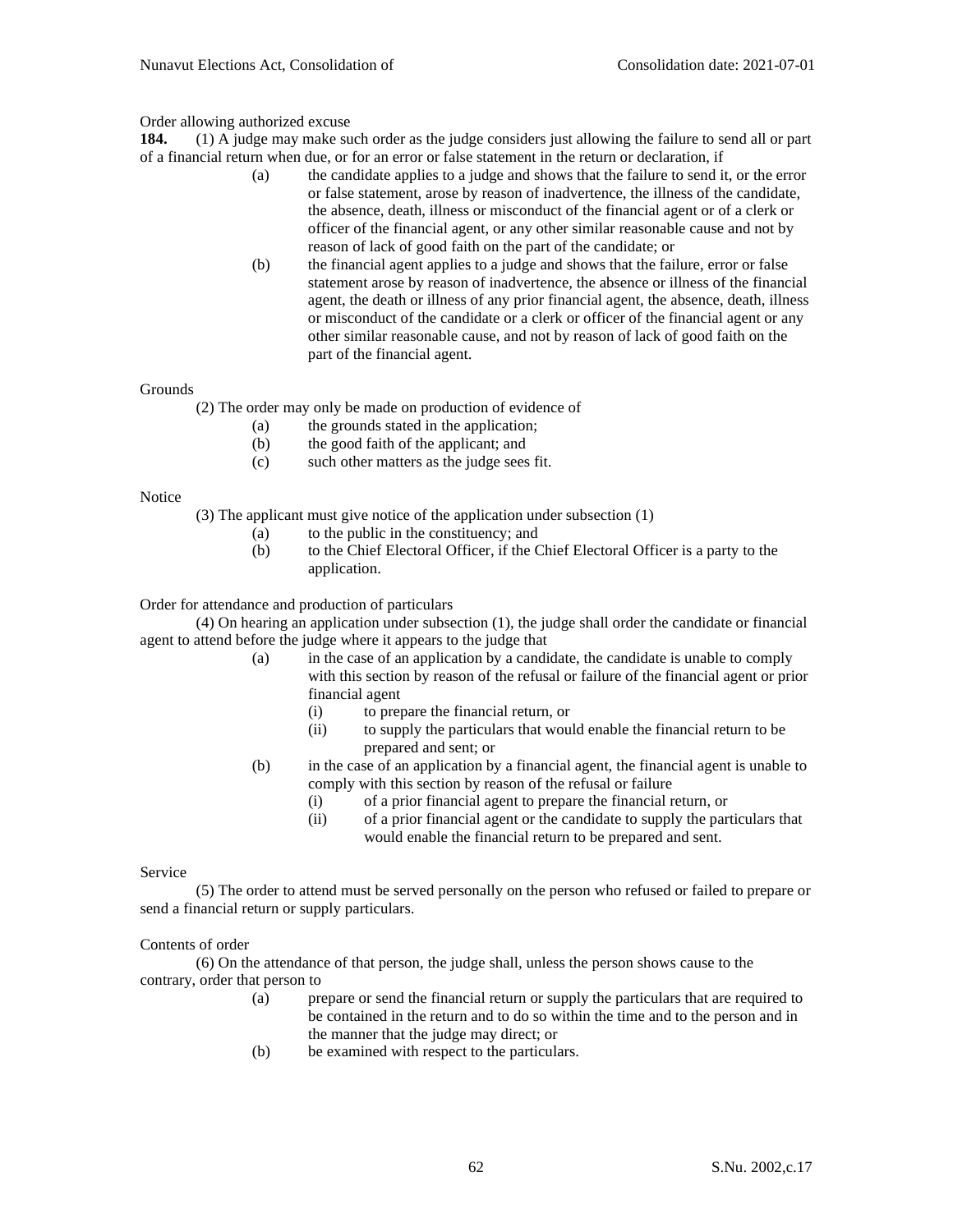Conditions for order

(7) An order made under subsection (1) must provide that an allowance of an authorized excuse is conditional on

- (a) the preparation and submission of the financial return in a modified form within an extended time; or
- (b) compliance with such other conditions as the judge considers just for satisfying the requirements of this Act.

Effect of order allowing excuse

(8) An order allowing an authorized excuse relieves the applicant from any liability or consequence under this Act in respect of the matters excused by the order.

Relief from act or omission of financial agent

(9) A judge may relieve a candidate from the consequences of an illegal act or omission on the part of the financial agent of the candidate where the judge is satisfied that

- (a) any act or omission of the financial agent in relation to the financial return was without the sanction or connivance of the candidate; and
- (b) the candidate exercised due diligence to prevent the act or omission.

Date of order

(10) Where an order is made under subsection (1), the date of the allowance of the excuse for the purposes of this section shall be deemed to be

- (a) the date of the order; or
- (b) if the order specifies that conditions are to be complied with, the date on which the applicant fully complies with those conditions. S.Nu. 2005,c.14,s.55.

#### Return of deposit

**185.** (1) Candidate's deposits shall be returned, respectively, to

- (a) any candidate who sends a financial return in accordance with section 180;
- (b) every candidate, where the writ of election for the constituency is withdrawn or is deemed to be withdrawn; or
- (c) the estate of any candidate who dies before the closing of the poll.

No return

(2) Other than the cases referred to in subsection (1), a deposit shall belong to the Government of Nunavut. S.Nu. 2005,c.14,s.55.

#### Advertising

#### Identification when campaigning

**186.** (1) Every candidate or other person who campaigns shall, in accordance with instructions issued under subsection (4), ensure that all his, her or its campaign material includes

- (a) the name of the candidate or other person campaigning; and
- (b) the name and a valid telephone number or email address of an individual who is responsible for the content of the campaign material, which in the case of a candidate is his or her financial agent.

## Clarity of information

(2) The information required under subsection (1) must be communicated in a way that is as easy to read, hear or see as the majority of the substance of the message being communicated by the campaign material.

#### **Minors**

(3) If the person campaigning is a minor, the person referred to under paragraph (1)(b) must be an adult who is responsible for the minor.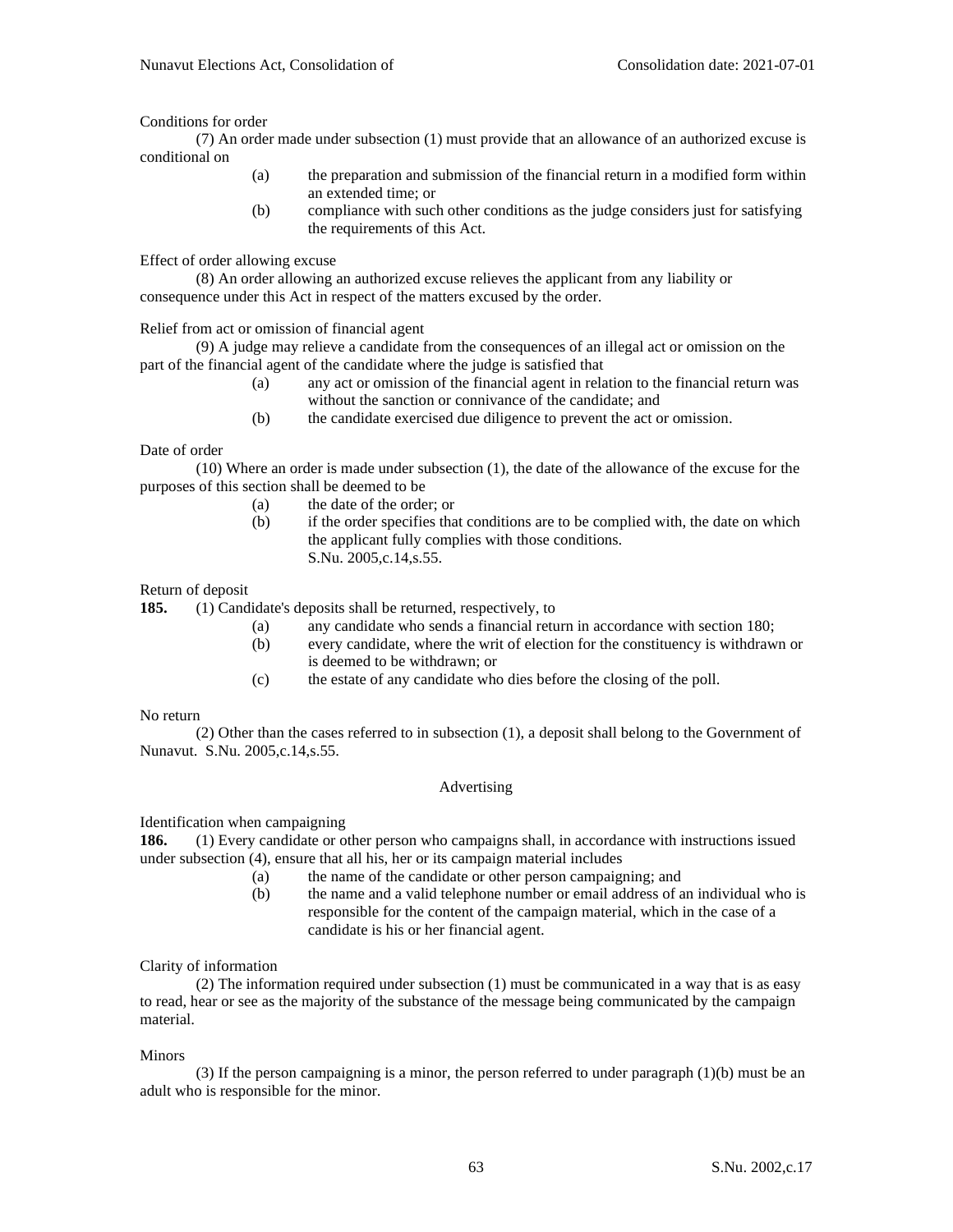Instructions of Chief Electoral Officer

(4) The Chief Electoral Officer may issue instructions respecting the communication and inclusion of the information required by this section. S.Nu. 2005,c.14,s.40; S.Nu. 2013,c.6,s.16.

## Broadcast time

**187.** (1) Every broadcaster who operates a community or educational broadcasting service shall, subject to the conditions of its licence, any agreement with the Canadian Broadcasting Corporation and the regulations made under the *Broadcasting Act* (Canada),

- (a) make broadcasting time available to all candidates in the constituencies in which it operates; and
- (b) ensure that every candidate has approximately equal access to broadcasting time.

Identity of campaigner

(2) No broadcaster who operates a community or educational broadcasting service shall broadcast any campaign material that does not comply with section 186. S.Nu. 2013,c.6,s.17.

# PART VIII

# ADMINISTRATION

## Chief Electoral Officer

## Appointment of Chief Electoral Officer

**188.** (1) The Chief Electoral Officer is appointed by the Commissioner on the recommendation of the Legislative Assembly to hold office during good behaviour, and may be removed or suspended for cause by the Commissioner on the recommendation of the Legislative Assembly.

## Term of office

(2) The term of office for the Chief Electoral Officer is seven years.

# Continuation after expiry

(2.1) The Chief Electoral Officer continues to hold office after the expiry of his or her term until reappointed, or until a successor is appointed.

#### Removal by Management and Service Board

(2.2) When the Chief Electoral Officer continues to hold office following the expiry of his or her term of office, the Commissioner, on the recommendation of the Management and Service Board, may remove the Chief Electoral Officer without cause.

#### Suspension

(2.3) The Commissioner, on the recommendation of the Management and Services Board, may suspend the Chief Electoral Officer for cause or incapacity.

#### Ending suspension

(2.4) A suspension may be ended

- (a) by the Commissioner, on the recommendation of the Legislative Assembly, in the case of a suspension under subsection  $(1)$  or  $(2.3)$ ;
- (b) by the Commissioner, on the recommendation of the Management and Service Board, in the case of a suspension under subsection (2.3).

#### Oath of office

(3) Before undertaking the duties of office, the Chief Electoral Officer shall take an oath or affirmation of office in the form specified in the *Legislative Assembly and Executive Council Act* for independent officers of the Legislative Assembly.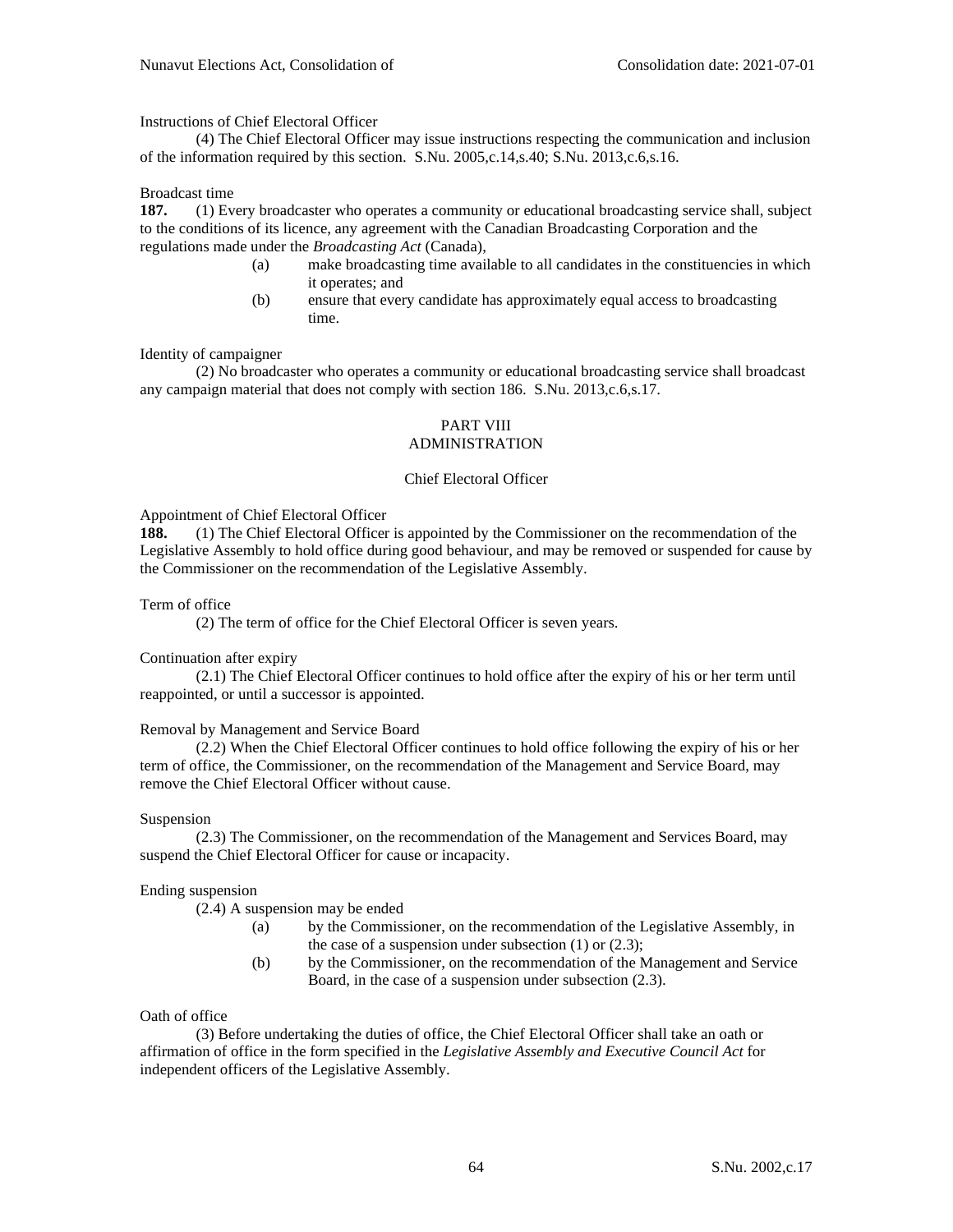# Status of Chief Electoral Officer

(4) The Chief Electoral Officer is an independent officer of the Legislative Assembly.

# Superannuation

(4.1) Despite subsection (4), the Chief Electoral Officer is deemed to be a member of the public service for the purposes of superannuation.

# Official seal

(5) The Chief Electoral Officer shall have an official seal, which shall be judicially noticed.

# Elections Nunavut

(6) The Chief Electoral Officer may use the term "Elections Nunavut" to refer to the Office of the Chief Electoral Officer and may adopt a suitable logo for that purpose. S.Nu. 2005,c.14,s.41; S.Nu. 2013,c.18,s.12; S.Nu. 2015,c.18,s.1(7); S.Nu. 2012,c.21,s.1(4); S.Nu. 2017,c.29,s.4(2); S.Nu. 2018,c.13,s.3(2),(3).

# Duties of the Chief Electoral Officer

**189.** (1) In order to fulfill the purposes of this Act, the Chief Electoral Officer shall

- (a) formulate policies regarding the conduct of elections;
- (b) exercise general direction and supervision over the administrative conduct of an election and enforce, on the part of all candidates and election officers, fairness, impartiality and compliance with this Act;
- (c) prepare guidelines with respect to the electoral process for candidates, financial agents, campaign managers, election officers and other interested groups or persons;
- (d) establish any forms that may be required under this Act;
- (e) provide direction to and manage the staff of the Office of the Chief Electoral Officer;
- (f) issue instructions or directions to election officers, candidates, financial agents and persons who are campaigning;
- (g) coordinate the election process with bodies responsible for other elections elsewhere in Canada; and
- (h) perform any other functions related to the purpose and principles of this Act or otherwise provided for under this Act.

# Administrative powers

(2) In order to carry out the duties of office, the Chief Electoral Officer may

- (a) prepare interpretation bulletins on the interpretation of this Act;
- (b) issue any form required by this Act and establish any forms, not otherwise
- provided for, that may be necessary for the proper administration of this Act;
- (c) modify any form prescribed by the regulations;
- (d) meet with the Management and Services Board and appropriate committees of the Legislative Assembly to discuss matters related to this Act;
- (e) conduct public hearings with respect to regulations, policies and guidelines or any issue related to the electoral process;
- (f) intervene, with leave, in any proceedings before a court in which a provision of this Act or the regulations is in dispute;
- (g) implement, either alone or in co-operation with other bodies, public education and information programs intended to make the electoral process better known to the public, particularly to persons or groups likely to experience difficulties in exercising their democratic rights;
- (h) make such agreements as necessary to perform his or her duties and to improve the Nunavut electoral system;
- (i) cooperate with other jurisdictions and levels of government, and with organizations administering elections within Nunavut, to share information and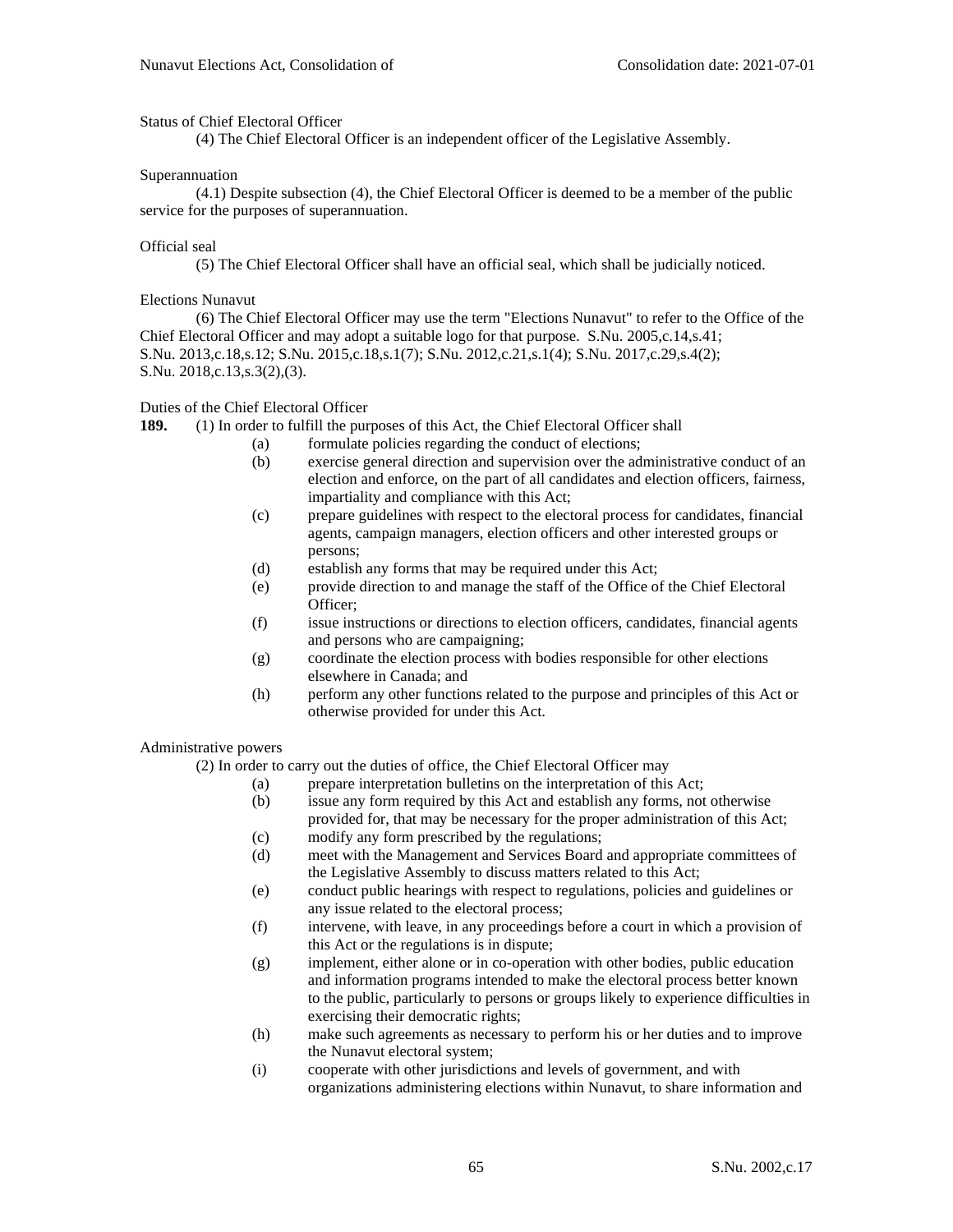resources, to learn together, to pool and train staff and to deliver better election services to Nunavummiut; and

(j) exercise all other powers assigned to the Chief Electoral Officer by this Act. S.Nu. 2005,c.14,s.42; S.Nu. 2013,c.6,s.18.

Powers to adapt this Act

**190.** (1) The Chief Electoral Officer may adapt any provision of this Act to achieve the purposes of this Act where it appears to the Chief Electoral Officer during an election period that, because of any mistake, emergency, disaster or unusual or unforeseen circumstance, the Act does not accord with the urgent needs of the situation.

## Exception

(2) Despite subsection (1), the Chief Electoral Officer has no power to extend the period for filing declarations of candidacy. S.Nu. 2007,c.3,s.36; S.Nu. 2021,c.8,s.27.

#### Order to cease activity or take action

**191.** (1) The Chief Electoral Officer may issue an order requiring a person to

- (a) cease an activity, where it appears to the Chief Electoral Officer that the activity is in contravention of this Act; or
- (b) take action, where it appears to the Chief Electoral Officer that such action is required by this Act.

#### **Hearing**

(2) No order shall be made under subsection (1) without a hearing unless, in the opinion of the Chief Electoral Officer,

- (a) there exist urgent circumstances that justify making the order without first holding a hearing; and
- (b) the length of time needed for the holding of a hearing would be prejudicial to the effectiveness of the order.

# Temporary order

(3) An order made under subsection (1) without a hearing shall expire no later than the  $5<sup>th</sup>$  day after its issue but, where a hearing is commenced before the expiry of the order, the Chief Electoral Officer may extend the order for the duration of the hearing, with or without variation. S.Nu. 2011,c.17,s.45.

#### Delegation

**192.** (1) The Chief Electoral Officer may delegate, in writing, generally or specifically, any of his or her powers or duties.

#### **Instructions**

(2) The Chief Electoral Officer shall ensure that any instructions that the Chief Electoral Officer issues respecting any matter or form that is to be approved under this Act are retained in a register kept by the Chief Electoral Officer.

#### Assistant Chief Electoral Officer

#### Appointment

**192.1.** (1) The Chief Electoral Officer may appoint an Assistant Chief Electoral Officer, despite the *Public Service Act*.

#### Powers and duties

(2) The Assistant Chief Electoral Officer

(a) may exercise the powers and shall perform the duties delegated or assigned by the Chief Electoral Officer as directed by the Chief Electoral Officer; and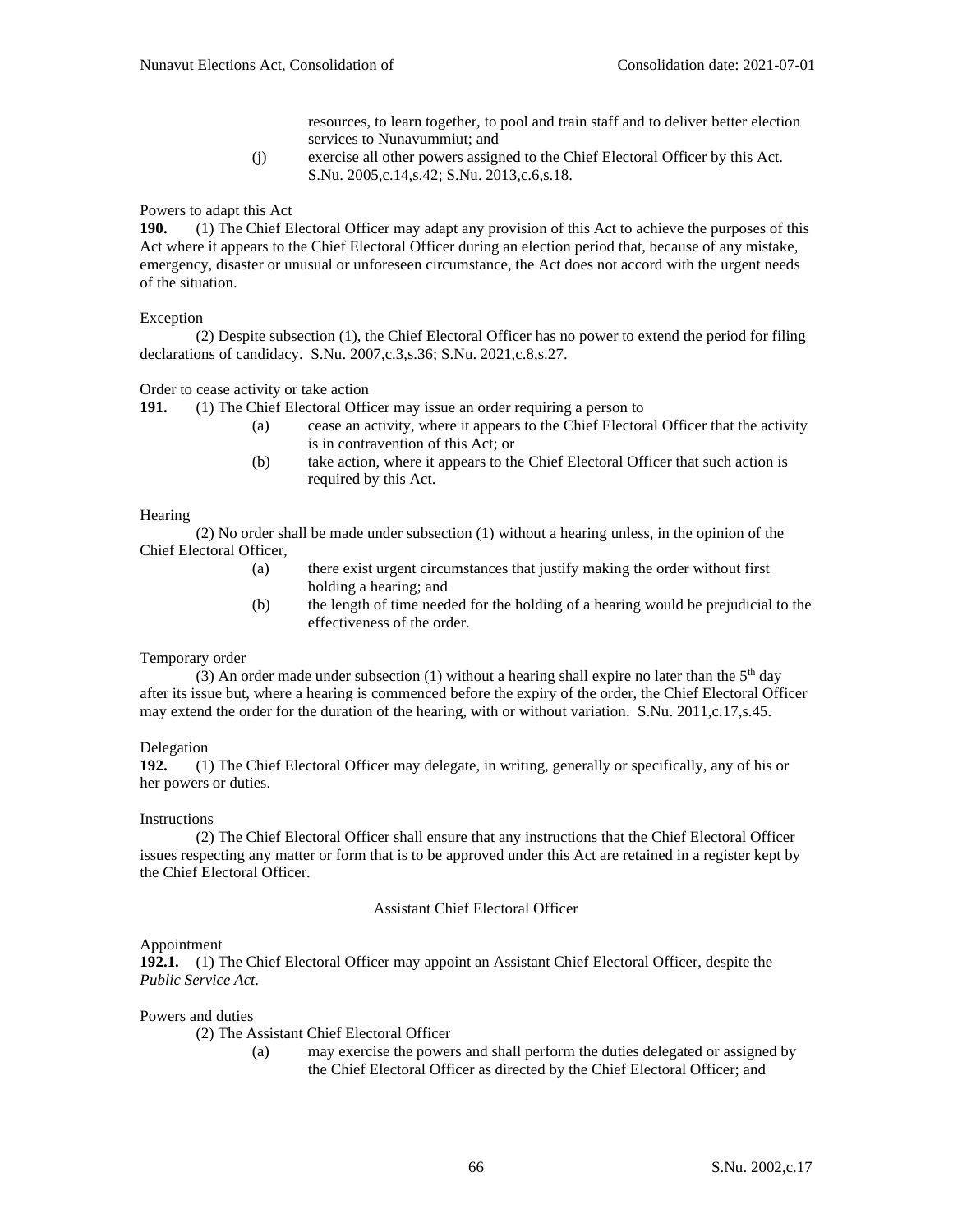(b) shall act in the place of the Chief Electoral Officer if he or she is temporarily unable to act because of illness or for another reason and no acting Chief Electoral Officer is appointed under section 193.

Public service employee

(3) For greater certainty, the Assistant Chief Electoral Officer is a member of the staff of the Office of the Chief Electoral Officer under section 194. S.Nu. 2014,c.14,s.1(3).

Acting Chief Electoral Officer<br>193. (1) The Commissioner

**193.** (1) The Commissioner, on the recommendation of the Management and Services Board, may appoint an acting Chief Electoral Officer if

- (a) the Chief Electoral Officer is temporarily unable to act because of illness or for another reason;
- (b) the Office of the Chief Electoral Officer is vacant; or
- (c) the Chief Electoral Officer is suspended.

Term of acting Chief Electoral Officer

(2) An acting Chief Electoral Officer holds office until

- (a) a person is appointed under subsection 188(1);
- (b) the suspension of the Chief Electoral Officer ends; or
- (c) the Chief Electoral Officer returns to office after a temporary absence. S.Nu. 2018,c.13,s.3(4),(5).

Staff of the Office of the Chief Electoral Officer

# **Staff**

**194.** (1) The Chief Electoral Officer may appoint such staff as is necessary for the proper operations of the Office of the Chief Electoral Officer, despite the *Public Service Act*.

#### Appointments to indeterminate positions

(1.1) Appointments to indeterminate positions under this section must be made following a competition, unless the Management and Services Board allows otherwise.

## Public service employee

(2) The staff of the Office of the Chief Electoral Officer are employees of the public service as defined in the *Public Service Act*.

#### Excluded employees

(3) The Chief Electoral Officer and the staff of the Office of the Chief Electoral Officer are not eligible for membership in a bargaining unit as defined in the *Public Service Act*.

#### Chief executive officer

(4) With respect to persons appointed under this section and section 192.1, the Chief Electoral Officer is the chief executive officer for the purposes of the *Public Service Act*. S.Nu. 2014,c.14,s.1(4); S.Nu. 2015,c.18,s.1(8); S.Nu. 2017,c.29,s.4(3).

#### Contracting services

**195.** The Chief Electoral Officer may, despite the *Public Service Act*, hire and determine the remuneration of additional staff on a temporary basis to assist the Chief Electoral Officer and, for specific work, may contract for the services of counsel and experts.

#### Chief Electoral Officer's Report

# Annual report

**196.** (1) The Chief Electoral Officer shall submit to the Speaker an annual report for each fiscal year within six months after the end of the fiscal year.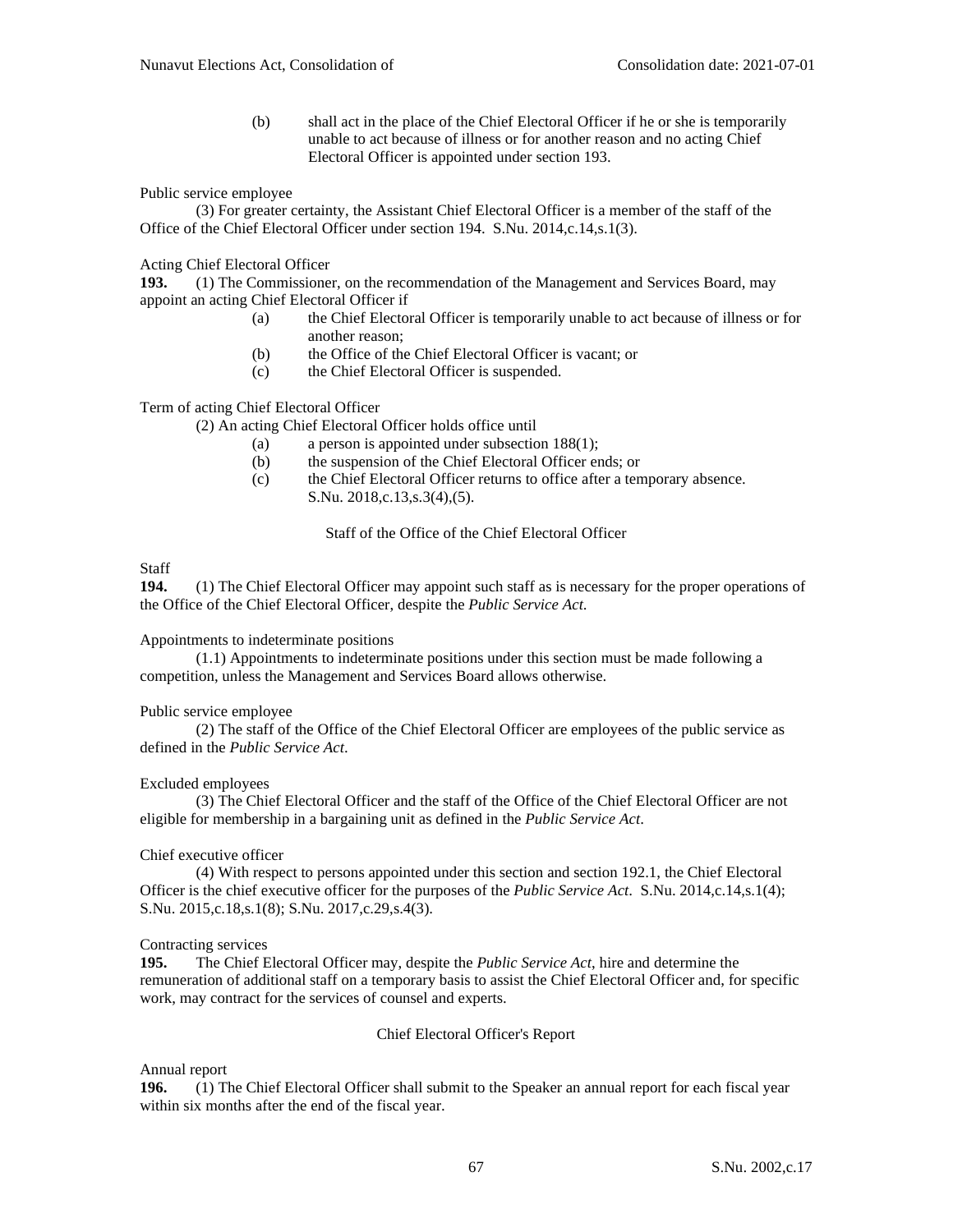Exception during election or plebiscite period

(1.1) Despite the time limit in subsection (1), where the last day for submitting an annual report under that subsection is during an election period, or during a plebiscite period as defined in the *Plebiscites Act*, the Chief Electoral Officer may submit the annual report as soon as practicable after that day.

Contents of annual report

(2) The annual report shall include, in particular,

- (a) a summary of the Chief Electoral Officer's activities during the fiscal year;
- (b) a summary of any matter that, in the opinion of the Chief Electoral Officer, should be brought to the attention of the Speaker;
- (c) a report on the appropriateness of the Tariff of Fees and the cost of all activities paid out of the Consolidated Revenue Fund; and
- (d) recommendations to improve this Act and the election process.

Laying report before Legislative Assembly

(3) The Speaker shall, at the first opportunity, lay a copy of the Chief Electoral Officer's annual report before the Legislative Assembly. S.Nu. 2005,c.14,s.43; S.Nu. 2011,c.17,s.46; S.Nu. 2017,c.5,s.4.

Election report

**197.** (1) The Chief Electoral Officer shall submit to the Speaker a report on the conduct of each general election and by-election no later than 280 days after the date of the writ.

Contents of election report

(2) The election report shall include, in particular,

- (a) the number of votes cast for each candidate at each polling station;
- (b) the number of rejected ballots;
- (c) the number of names on the final voters list;
- (d) any complaints made by or on behalf of a candidate in an election;
- (e) the details of any instance where the Chief Electoral Officer exercised the power to adapt this Act during an election period or extended the voting period;
- (f) a list of all returning officers and assistant returning officers with their names and addresses and their constituencies; and
- (g) a summary of the complaints, investigations and prosecutions under this Act and their outcome.

Laying report before Legislative Assembly

(3) The Speaker shall, at the first opportunity, lay a copy of the Chief Electoral Officer's election report before the Legislative Assembly. S.Nu. 2011,c.17,s.47.

#### Returning Officers

#### Appointment

**198.** (1) The Chief Electoral Officer shall appoint a returning officer for each constituency.

#### Publication of appointments

(2) The Chief Electoral Officer shall, without delay, publish notice of the appointment of a returning officer, setting out the name of the constituency and the person's name and address, in the *Nunavut Gazette* and on the internet website of Elections Nunavut and when applicable, on at least one local social media platform.

## Term of office

(3) Each returning officer shall hold office for a term ending one year after the election following their appointment.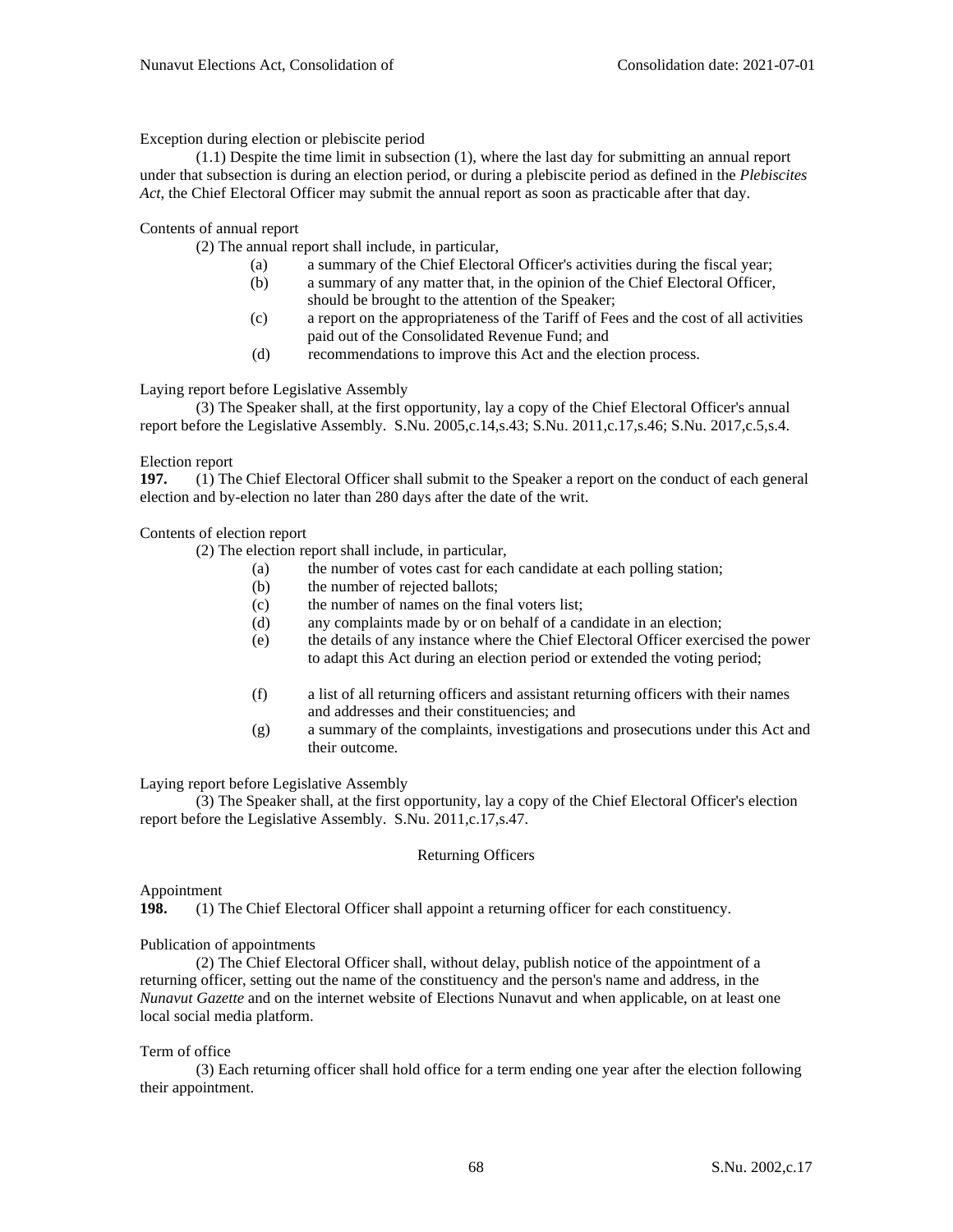# Reappointment

(4) A returning officer may be re-appointed by the Chief Electoral Officer.

# End of term of office

(5) Subject to subsection (6), the term of office of any returning officer ceases upon the enactment of any bill to change the boundaries of the returning officer's constituency.

# Exception

(6) The term of office of a returning officer shall not cease where the boundaries of the constituency are not, in the opinion of the Chief Electoral Officer, substantially different from those of the constituency for which the returning officer was appointed.

# Determination of change in boundaries

(7) The Chief Electoral Officer shall determine whether the boundaries of a constituency are substantially different for the purposes of subsection  $(6)$  no later than the 30<sup>th</sup> day after the bill changing the boundaries of the constituency is enacted. S.Nu. 2011,c.17,s.48; S.Nu. 2021,c.8,s.28.

# Resignation

**199.** (1) Any resignation of a returning officer shall not take effect earlier than the day it is accepted by the Chief Electoral Officer.

# Dismissal of returning officer

(2) The Chief Electoral Officer may remove any returning officer from office on the grounds that the returning officer, for any reason,

- (a) has not performed, or is unable to perform, the returning officer's duties in a satisfactory manner;
- (b) has resigned his or her position as returning officer;
- (c) has not followed the directions or the instructions of the Chief Electoral Officer;
- (d) has not been impartial, whether or not in the course of the returning officer's functions;
- (e) no longer resides in the constituency for which the returning officer was appointed or is otherwise no longer eligible to be a returning officer; or
- (f) at any time after being appointed, engages in politically partisan conduct in respect of the Government of Nunavut or works for or on behalf of or against a candidate, whether or not in the course of the returning officer's functions.

# Vacancy

(3) The Chief Electoral Officer shall appoint a new returning officer for a constituency in which the office of returning officer becomes vacant

- (a) without delay, where a by-election occurs in that constituency;
- (b) without delay, where the Legislative Assembly is dissolved; and
- (c) in any other case, within 60 days after the vacancy.

Duties of office

**200.** (1) Each returning officer shall, subject to the direction of the Chief Electoral Officer,

- (a) take whatever reasonable measures are necessary for the proper and timely conduct of an election;
- (b) ensure that deputy returning officers and poll clerks are properly trained in accordance with guidelines of the Chief Electoral Officer;
- (c) determine the hours of the day in a constituency in which two or more time zones are observed, with the approval of the Chief Electoral Officer;
- (d) take whatever reasonable measures are necessary to ensure that voter participation in the election is facilitated; and
- (e) perform such other duties as may be assigned to a returning officer by the Chief Electoral Officer or otherwise under this Act.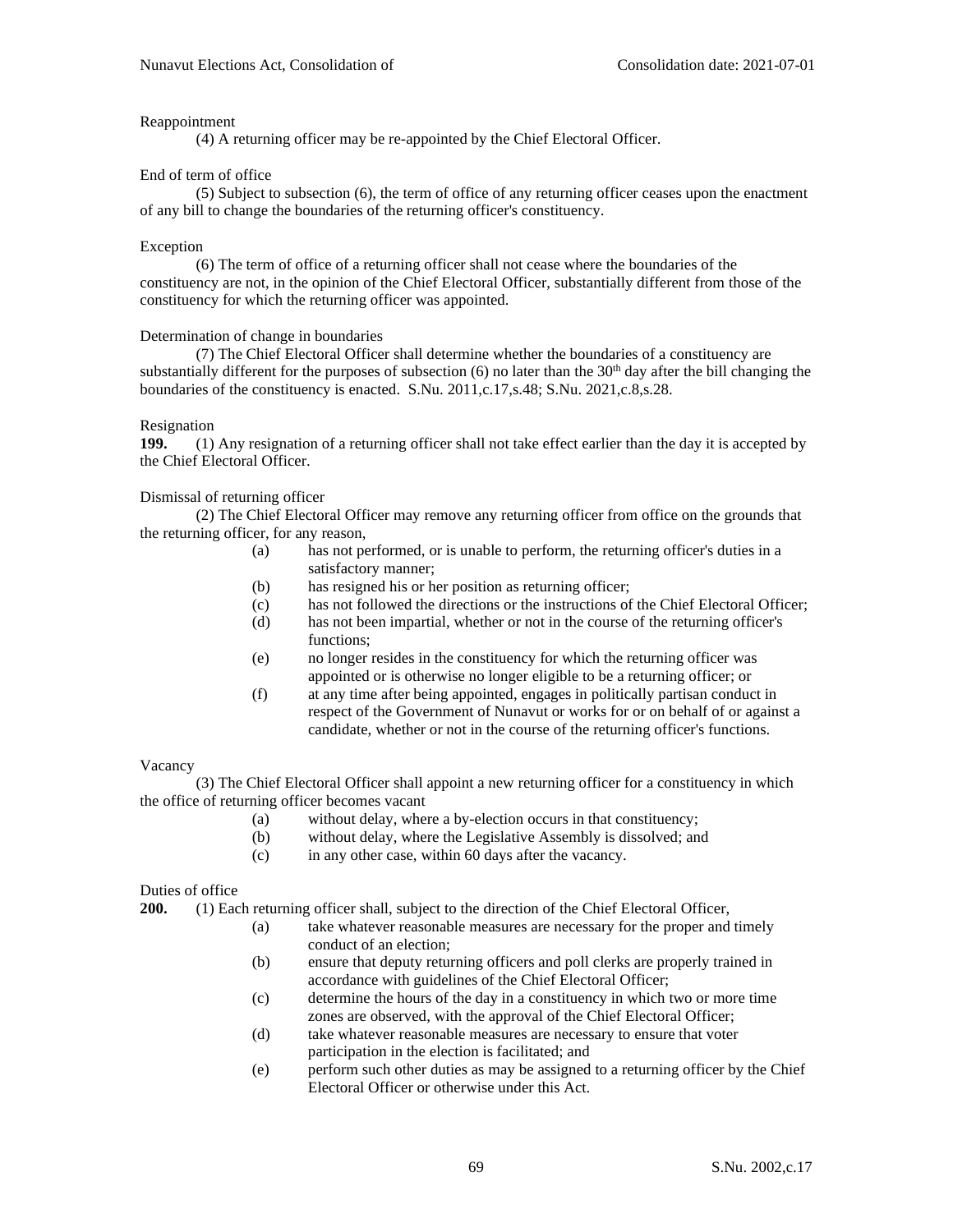# Delegation

(2) A returning officer may delegate to the assistant returning officer the returning officer's duties and powers under this Act, in accordance with the instructions of the Chief Electoral Officer.

# Delegation in writing

(3) The returning officer's delegation shall be in writing and shall be dated and signed by the returning officer.

# Peace officer<br>201. A ret

**201.** A returning officer is a peace officer for the purposes of the administration of this Act during the hours that the polls are open.

# Assistant Returning Officer

# Appointment of assistant returning officer

**202.** (1) Each returning officer shall, without delay after being appointed, appoint in writing an assistant returning officer.

# Term of office

(2) An assistant returning officer holds office, at the pleasure of the returning officer, until the end of the election period.

# Duties

(3) An assistant returning officer shall perform such duties as the returning officer may assign. S.Nu. 2007,c.3,s.30.

# Dismissal

**203.** (1) A returning officer who intends to revoke the appointment of an assistant returning officer shall do so in writing and state the reasons for the revocation.

# Resignation

(2) An assistant returning officer may resign by informing the returning officer or, when the position of returning officer is vacant, the Chief Electoral Officer.

# Notification of Chief Electoral Officer

(3) The returning officer shall notify the Chief Electoral Officer where the appointment of an assistant returning officer is revoked, or where the assistant returning officer resigns or dies.

# Absence or inability of returning officer

(4) Where the office of the returning officer is vacant, or the returning officer is absent or unable to act, the assistant returning officer shall inform the Chief Electoral Officer and shall perform the duties of the returning officer on an interim basis.

# Other assistant returning officers

(5) At the request of the returning officer, the Chief Electoral Officer may

- (a) authorize the returning officer to appoint an assistant returning officer for a specific community or area in the constituency; and
- (b) authorize the establishment of an office for that assistant returning officer.

# Limitation of authorization

(6) An assistant returning officer appointed for a community or area may exercise powers and shall perform the duties of office only for that area.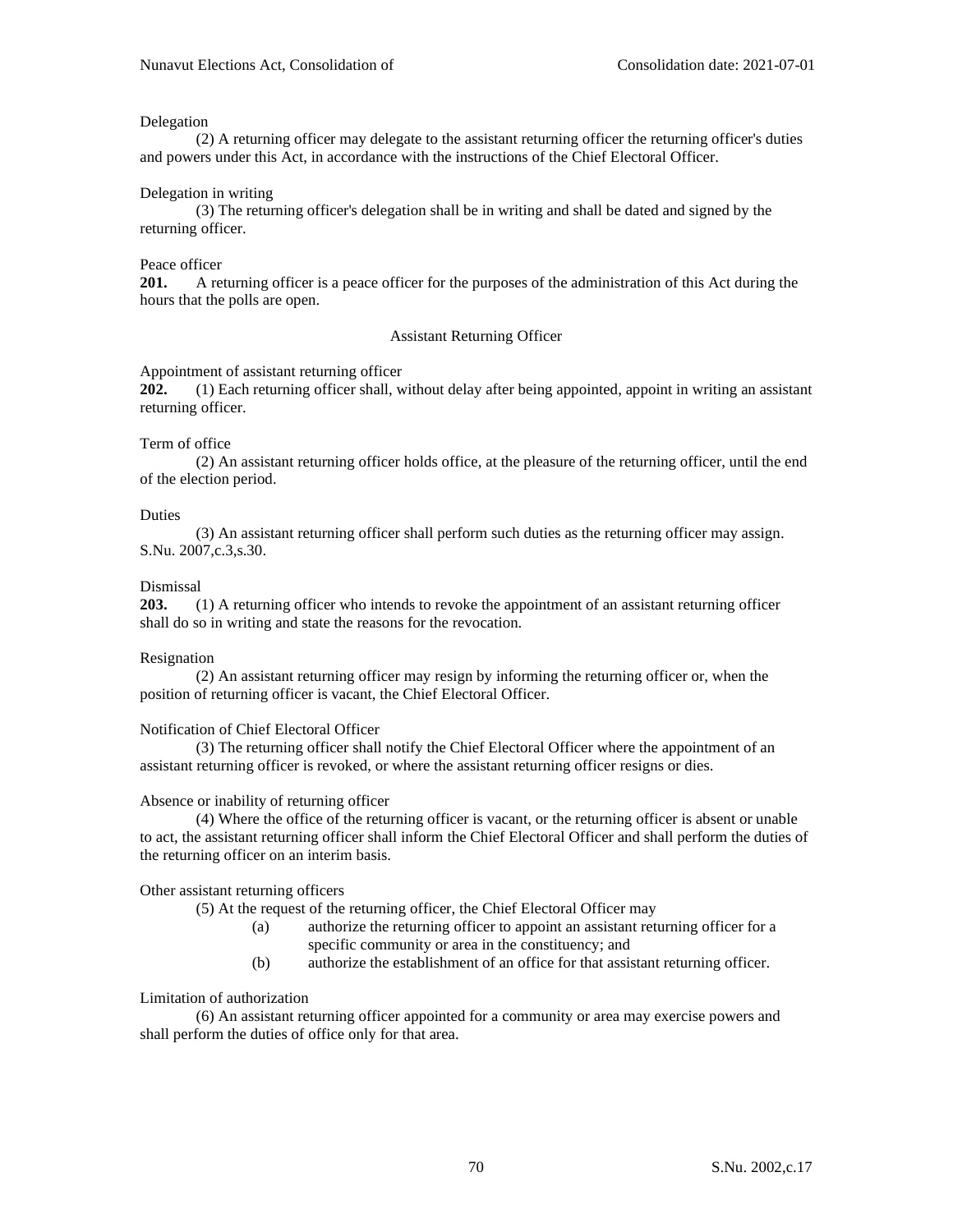## Authorization of other functions

(7) The Chief Electoral Officer may authorize an assistant returning officer or an additional assistant returning officer to perform the functions of a deputy returning officer at an advance vote or a mobile poll. S.Nu. 2005,c.14,s.44.

## Other Election Officers

Appointment of other election officers

**204.** The returning officer shall, as soon as possible after the issuance of the writ, appoint a deputy returning officer and a poll clerk for each polling station. S.Nu. 2011,c.17,s.49.

## Qualifications of Election Personnel

## Eligibility

**205.** (1) To be eligible for appointment as an election officer, other than a registration clerk or a poll clerk, a person must be entitled to vote.

## Disqualification

(2) No person is eligible to an election officer if they

- (a) are a candidate, a financial agent or a campaign manager;
- (b) are a member of the Legislative Assembly, or were a member during the previous session;
- (c) are a member of the Queen's Privy Council for Canada;
- (d) are a member of the House of Commons or the Senate;
- (e) are a member of the legislative assembly of a province or another territory;
- (f) are a mayor or councillor of a municipality;
- (g) are a judge; or
- (h) were convicted of an offence under this Act, the *Plebiscites Act*, the *Canada Elections Act*, the *Criminal Code* or any enactment of Canada, a province or another territory relating to elections.

# Related persons

(3) No member of the family of the returning officer is eligible to be an assistant returning officer. S.Nu. 2011,c.17,s.50; S.Nu. 2021,c.8,s.29.

#### Form of appointments

**206.** All appointments under this Act must be in the approved form. S.Nu. 2005,c.14,s.45.

# General Duties of Office

# Duty of impartiality

**207.** (1) Election officers and the staff of the Office of the Chief Electoral Officer shall act impartially and shall not, in the performance of functions under this Act, in any way favour a particular candidate.

#### Training

(2) Deputy returning officers and poll clerks must satisfactorily complete any elections training required by the Chief Electoral Officer.

# Holding a single office

**208.** The returning officer and assistant returning officer shall not hold any other office under this Act.

# Prohibited activities

**209.** (1) No election officer shall, while in office,

(a) accept or hold any office or employment or participate in an activity that is inconsistent with the person's duties under this Act;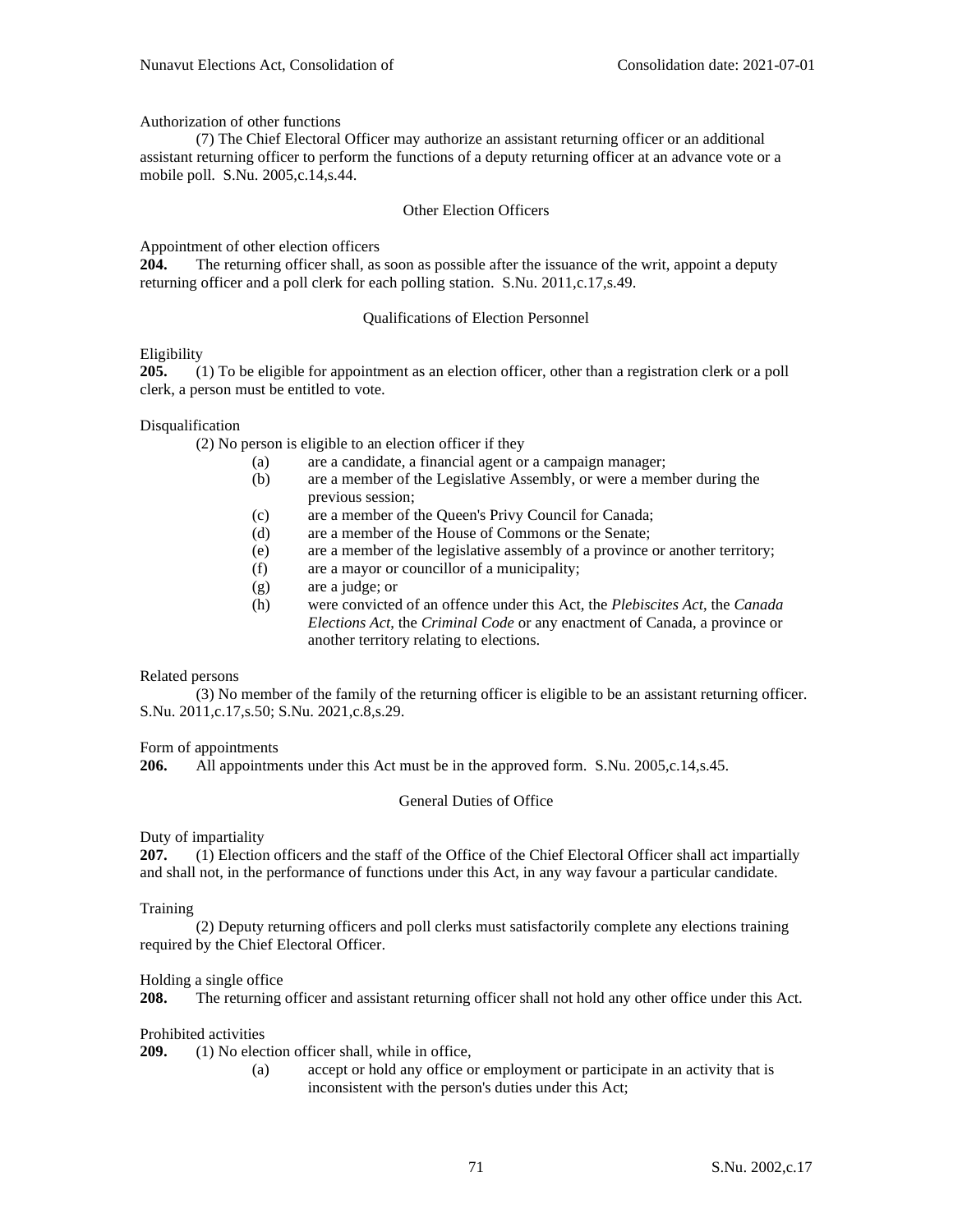- (b) make a contribution to a candidate; or
- (c) incur an election expense.

## Specific tasks

(2) Subject to subsection 203(7), no returning officer shall act as a deputy returning officer or poll clerk at a polling station. S.Nu. 2007,c.3,s.31.

## Administrative Matters

## Management of documents

**210.** The Chief Electoral Officer shall, in accordance with accepted archival standards,

- (a) keep a register of all approved forms and all instructions and directions he or she issues under this Act;
- (b) publish all instructions or directions he or she issues under this Act on the Internet web site of Elections Nunavut; and
- (c) preserve all writs, returns of the writs, certificates and declarations in respect of elections.

S.Nu. 2007,c.3,s.36; S.Nu. 2017,c.21,s.8(2).

## Remuneration of Chief Electoral Officer and staff

**211.** (1) The Chief Electoral Officer shall be paid such remuneration as the Management and Services Board determines and the staff of the Office of the Chief Electoral Officer shall be paid such remuneration as the Chief Electoral Officer determines.

#### Expenses

(2) The Chief Electoral Officer and the staff of the Office of the Chief Electoral Officer shall be reimbursed for reasonable living and travel expenses while performing their functions.

#### **Notices**

Manner of giving notice

**212.** When an election officer is authorized or required to give a public notice by this Act and no special method of notification is indicated, the notice may be by advertisement, placard, handbill or otherwise as the election officer considers will best achieve the purpose.

# Application of *Electronic Commerce Act*

**213.** (1) Elections Nunavut is a public body within the meaning of the *Electronic Commerce Act* and that Act applies to information and documents under this Act.

Authority respecting electronic documents

(2) The Chief Electoral Officer may

- (a) use electronic means to create, collect, receive, store, transfer, distribute, publish or otherwise deal with documents or information;
- (b) establish information technology standards and acknowledgement rules for electronic documents;
- (c) issue electronic versions of forms and other documents used under this Act;
- (d) consent, or refuse to consent, to the acceptance of an electronic document; and
- (e) establish systems for the submission or sending of electronic documents under this Act.

Statements declaring truth, etc.

(3) A statement under this Act declaring or certifying that information given by a person making the statement is true, accurate or complete may be made in electronic form if the person signs it with that person's electronic signature.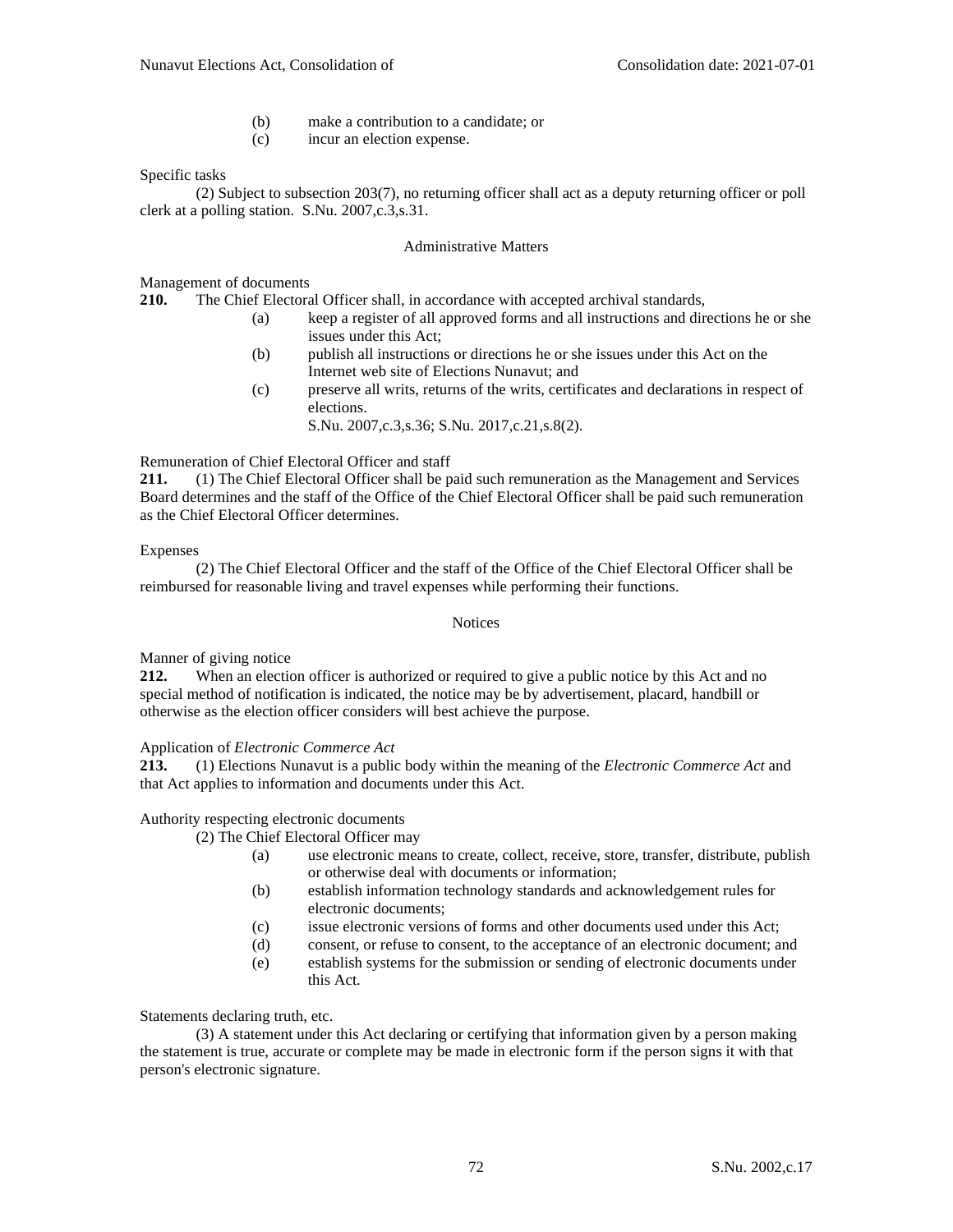# Witnessed signatures

(4) A requirement under this Act for a signature to be witnessed is satisfied with respect to an electronic document if each signatory and each witness signs the electronic document with their electronic signature.

## Internet

(5) The Chief Electoral Officer may establish a presence on the Internet to distribute and receive information and documents related to elections. S.Nu. 2007,c.3,s.32.

# Oaths and Affirmations

# Oath of office

**214.** (1) Before taking office, all election officers shall take the oath or affirmation of office in the approved form.

## Transmission of oaths

(2) The returning officer shall, without delay, send to the Chief Electoral Officer the original written copy of

- (a) the returning officer's own oath or affirmation; and
- (b) the appointment and oath or affirmation of the assistant returning officer and every other election officer in the constituency.

# Persons to administer oaths

**215.** (1) Where an oath, affirmation or affidavit is to be made, taken or administered under this Act and no particular person is required to administer it by this Act, it may be administered by

- (a) the Chief Electoral Officer or a person designated by the Chief Electoral Officer in writing;
- (b) a returning officer;
- (c) an assistant returning officer;
- (d) a deputy returning officer;
- (e) a judge;
- (f) a notary public;
- (g) a justice of the peace;
- (h) a member of the Royal Canadian Mounted Police; or
- (i) a commissioner for oaths.

#### Prohibition of fees

(2) All oaths, affirmations or affidavits administered under this Act shall be administered without charge.

#### Judicial Review

# Decisions final

**216.** (1) Every order or decision of the Chief Electoral Officer is final.

# No review

(2) No order shall be made, processed, or entered or proceeding taken in any court to contest, review, impeach or limit the action of the Chief Electoral Officer.

# Review on matters of jurisdiction

(3) Despite subsection (2), judicial review may be taken within 30 days of the decision of the Chief Electoral Officer in respect of a question of jurisdiction.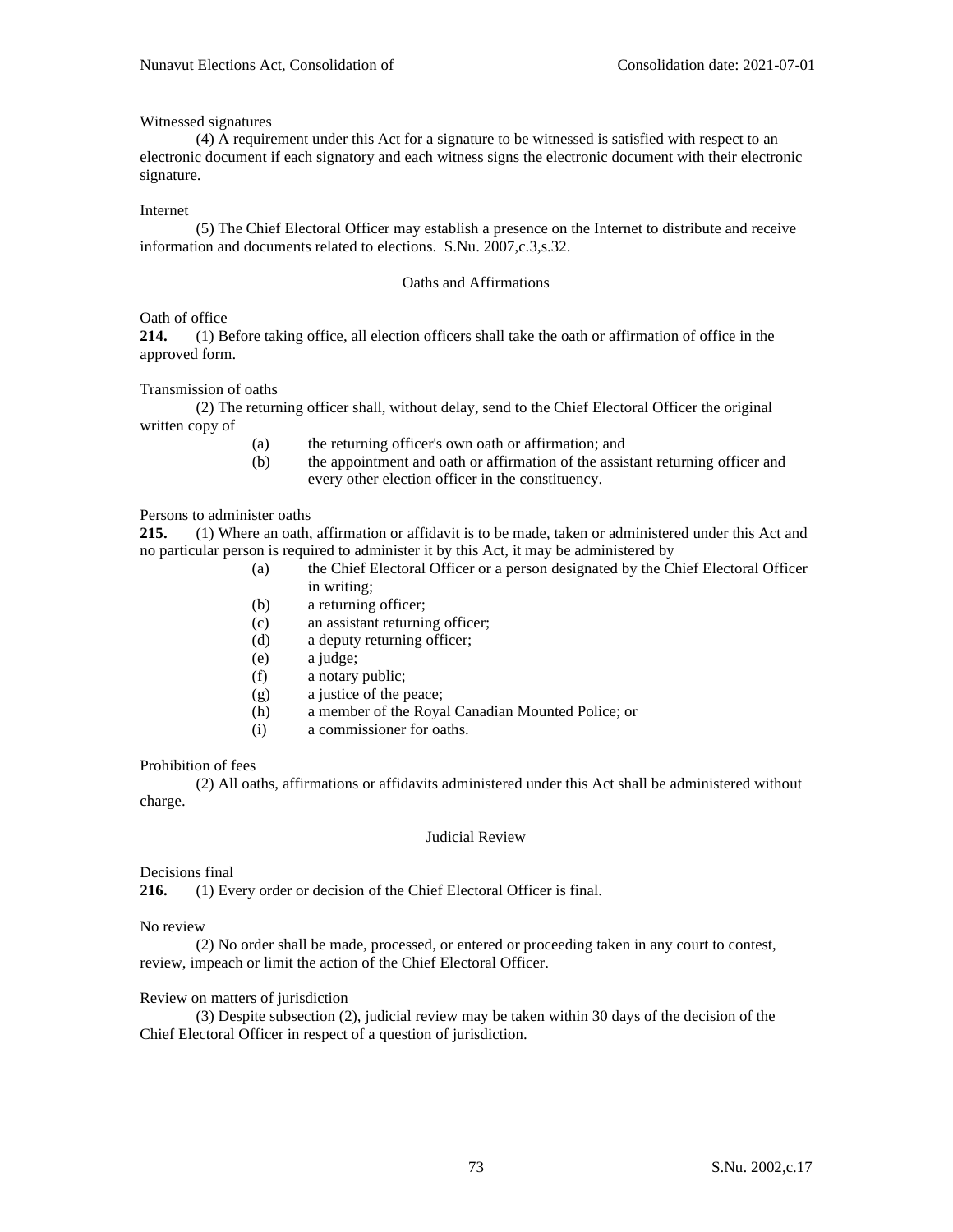# Regulations

General regulation-making power

**217.** (1) The Management and Services Board may make such regulations as it considers advisable governing elections and for carrying out the purposes, principles and provisions of this Act.

Examples of regulation-making power

(1.1) Without restricting the generality of subsection (1), examples of the regulations that the Management and Services Board may make include regulations respecting

- (a) any matter that under this Act is to be done in accordance with or as provided by the regulations;
- (b) any matter that shall or may be prescribed by or done subject to the regulations;
- (c) the form and content of documents or records required or desirable for the purposes of this Act, including electronic documents and electronic signatures; and
- (d) any matter governing elections that is not expressly provided for by this Act.

# Tariff of Fees

(2) The regulations may establish a Tariff of Fees including

- (a) the fees, allowances, expenses and remuneration payable to election officers in the performance of their functions under this Act;
- (b) the method and procedure of applying for payment for services given and expenses incurred under this Act;
- (c) the fees payable for any goods and services that are provided at an election;
- (d) the fees payable for any goods and services that are provided for the determination of constituency boundaries; and
- (e) the procedure for paying the fees and recovering payment of the fees. S.Nu. 2007,c.3,s.33; S.Nu. 2015,c.18,s.1(9).

# Application of Parts 3 to 5 of *Legislation Act*

**218.** Parts 3 to 5 of the *Legislation Act* do not apply to the following:

- (a) the rules of a Boundaries Commission;
- (b) any guidelines given by the Chief Electoral Officer;
- (c) any instructions or directions given by the Chief Electoral Officer under this Act; and
- (d) **Repealed, S.Nu. 2020,c.15,s.117(3)(b).** S.Nu. 2013,c.6,s.19, S.Nu. 2020,c.15,s.117(3).

# Financial Matters

Fees and allowances

**219.** All election officers, other than the Chief Electoral Officer, shall receive fees, allowances and other payments in accordance with the Tariff of Fees.

# Failure to carry out functions

**220.** (1) Where a returning officer is of the opinion that an election officer has failed to carry out any of the duties required to be performed by the election officer at an election, the returning officer shall notify the Chief Electoral Officer in writing.

# Loss of payment

(2) On receipt of the notice referred to in subsection (1), the Chief Electoral Officer may, as disciplinary measure, refuse to pay some or all of the amount due to the election officer for services and expenses.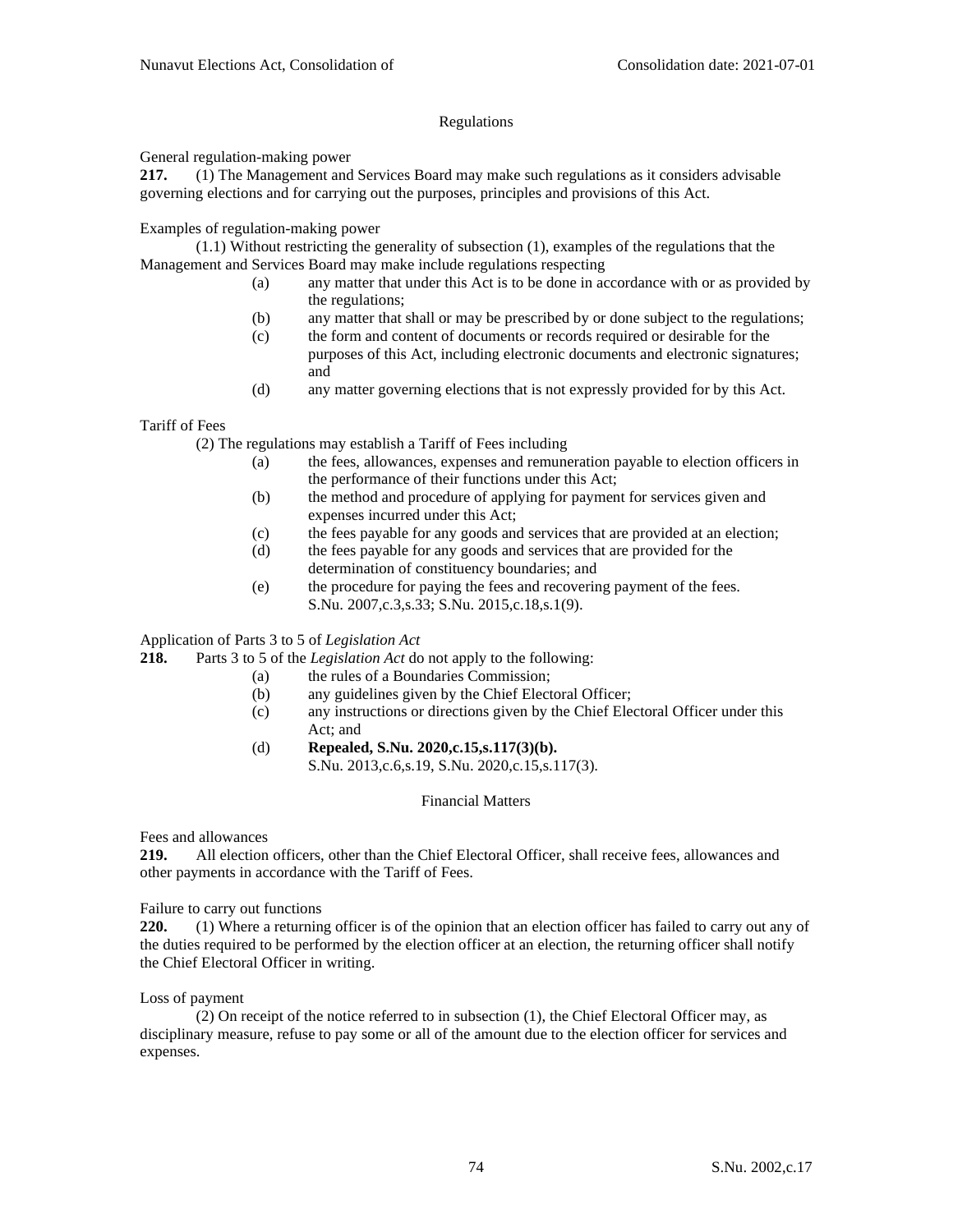## Appeal

(3) An election officer who is subject to the disciplinary measure provided in subsection (2) may appeal the measure to the Management and Services Board within 30 days of the decision to impose it.

## Accountable advance

**221.** (1) The Chief Electoral Officer may authorize an accountable advance to a returning officer to defray office or other expenses related to the returning officer's functions.

## Payment of additional amounts

(2) The Chief Electoral Officer may authorize the payment of such additional amounts as the Chief Electoral Officer considers just and reasonable in the circumstances where the amounts in the Tariff of Fees are not sufficient for the services performed at an election.

## **Certificate**

(3) Each returning officer shall

- (a) record all reimbursable expenses incurred by the returning officer and other election officers in the constituency;
- (b) certify, to the Chief Electoral Officer, all accounts submitted to the returning officer; and
- (c) assume responsibility for the correctness of all certified accounts.

## Review of accounts

(4) The Chief Electoral Officer, in accordance with the regulations, shall review all accounts relating to an election and shall send those accounts to the Speaker.

## Statutory appropriation

**222.** The following payments shall be paid out of any unappropriated monies forming part of the Consolidated Revenue Fund:

- (a) the cost of a Boundaries Commission, including its public hearings;
- (b) remuneration and expenses paid to the Chief Electoral Officer;
- (c) remuneration paid to the staff of the Office of the Chief Electoral Officer and persons hired or contracted for by the Chief Electoral Officer;
- (d) the cost of all investigations and prosecutions under this Act;
- (e) the fees payable for any goods and services that are provided by the Chief Electoral Officer for the determination of constituency boundaries;
- (f) the cost of information and public education programs;
- (g) the cost of any activities incurred by the Chief Electoral Officer to fulfill the purpose and principles of this Act; and
- (h) the official fees and expenses resulting from the preparation for and conduct of an election, including
	- (i) remuneration paid to the staff of the Chief Electoral Officer for overtime work,
	- (ii) fees and allowances paid under the Tariff of Fees, and
	- (iii) expenses incurred by the Chief Electoral Officer to prepare and print election material or acquire, assemble and ship election supplies.

#### Agreements

Signing a prohibited agreement

**223.** No candidate shall sign any document that would, if the candidate were elected as a member of the Legislative Assembly,

- (a) require the candidate to resign at the request of another;
- (b) constitute an undated resignation; or
- (c) require the candidate to follow any course of action that would prevent the candidate from exercising freedom of action in the Legislative Assembly. S.Nu. 2005,c.14,s.41.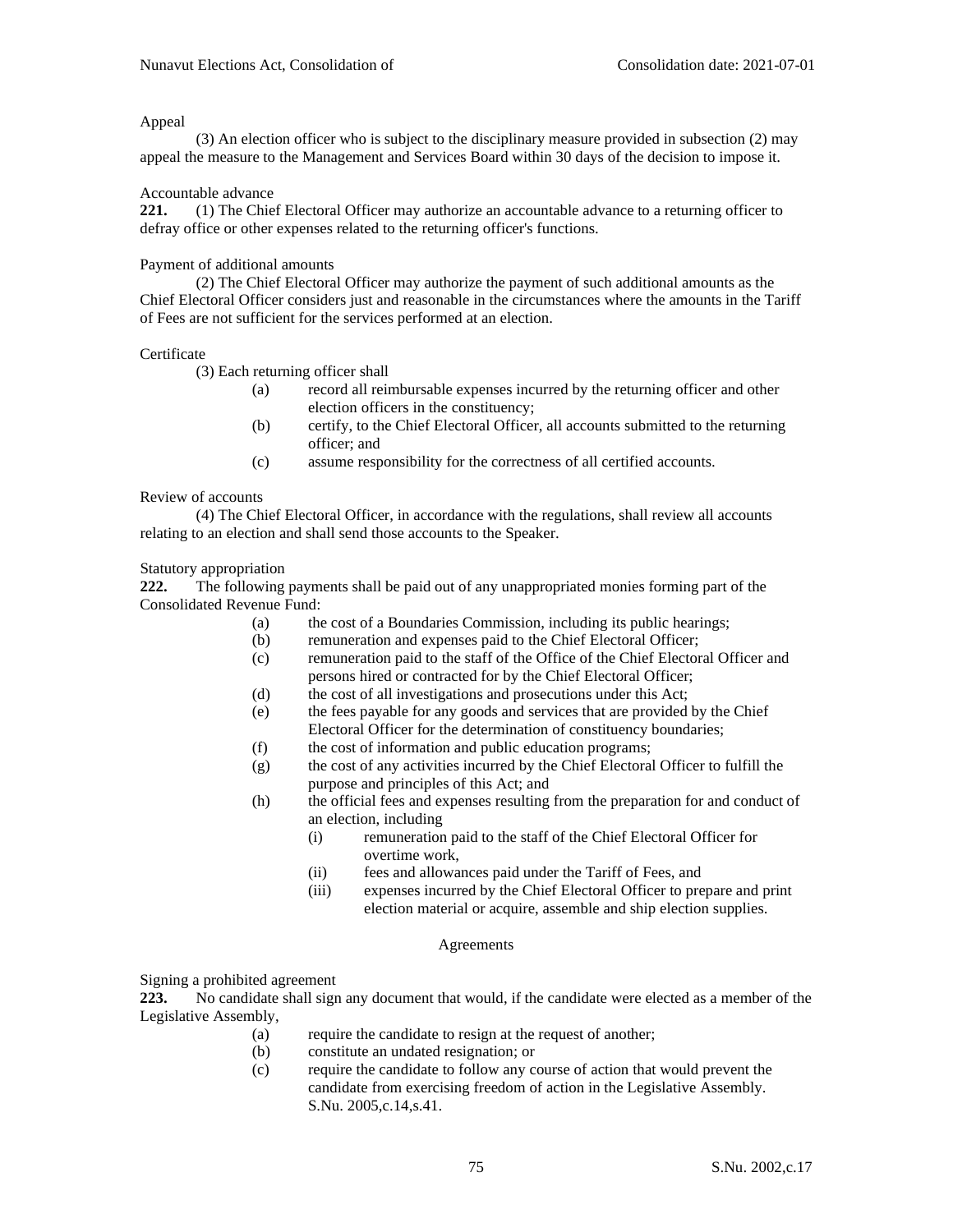Agreements<br>224. The **224.** The Speaker, in consultation with the Chief Electoral Officer, may enter into agreements with the Government of Canada, the government of a province or another territory, a municipal government, Elections Canada or another electoral body respecting the conduct of elections.

## PART VIII.1 MUNICIPAL ELECTIONS

#### Interpretation

Definitions **224.1.** (1) In this Part,

"appropriate Minister" means the Minister responsible for the enactment governing the municipal council or district education authority, as the case may be; (*ministre responsable*)

"candidate" means a candidate for election as

- (a) the mayor or a councillor of a municipal corporation, and
- (b) a member of a district education authority; (*candidat*)

"councillor" means a councillor of a municipal corporation; (*conseiller*)

"district education authority" means

- (a) a district education authority established or continued under the *Education Act* and, unless otherwise provided, includes the *Commission scolaire francophone*, and
- (b) the governing body of any school established under section 197 of that Act; (*administration scolaire de district*)

"election" means the election of a member of a municipal council or a district education authority; (*élection*)

"general election" means the elections for members of municipal councils and district education authorities scheduled to occur every four years under section 224.8; (*élection générale*)

"mayor" means the mayor of a municipal corporation; (*maire*)

"member" means

- (a) the mayor or a councillor of a municipal corporation, or
- (b) a member of a district education authority; (*membre*)

"municipal corporation" means a city, town, village or hamlet; (*municipalité*)

"municipal council" means the council of a city, town, village or hamlet; (*conseil municipal*)

"municipality" means the geographic area of jurisdiction of a city, town, village or hamlet; (*territoire de la municipalité*)

"office" means the office of

- (a) the mayor or a councillor of a municipal corporation, or
- (b) a member of a district education authority; (*poste*)

"rights holder" means an individual who has a right under section 23 of the *Canadian Charter of Rights and Freedoms* to have his or her children receive instruction in the French language. (*ayant droit*)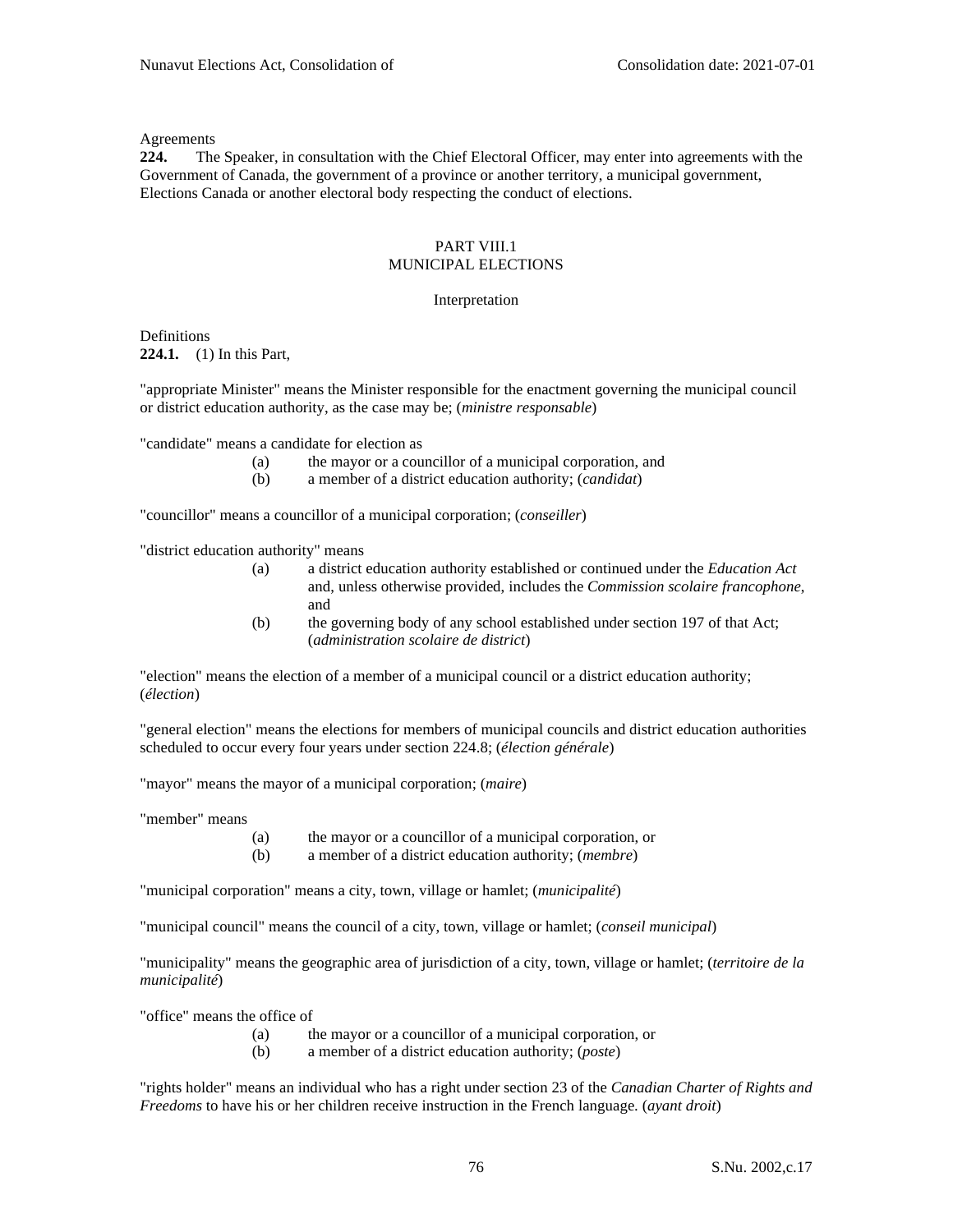## Day writ issued

(2) For the purposes of applying the other provisions of this Act to an election under this Part, the phrase "the day the writ is issued" shall be interpreted as the 35th day before election day for elections under this Part. S.Nu. 2017,c.21,s.8(3).

## Application

Application

**224.2.** (1) This Part applies to the election of

- (a) the mayor and councillors of municipal corporations;
- (b) the members of district education authorities; and
- (c) the chairperson and councillors of settlements, if any are established.

## Other provisions of this Act

(2) Subject to this Part, the other provisions of this Act also apply in respect of elections under this Part, with such modifications as the circumstances require.

#### Settlements

(3) If a settlement and settlement corporation are established under the *Settlements Act*, the provisions of this Part applicable to the election of the mayor and councillors in a municipality apply respectively to the election of the chairperson and councillors in the settlement, with such modifications as the circumstances require.

#### Interpretation

(4) For greater certainty, terms defined in the *Settlements Act* have the same meaning when used in relation to settlements in this section. S.Nu. 2017, c. 21, s. 8(3).

#### Instructions

Instructions of the Chief Electoral Officer

**224.3.** (1) The power of the Chief Electoral Officer under this Act to issue instructions and directions includes issuing instructions and directions that

- (a) govern matters in respect of elections under this Part not otherwise provided for under this Act; and
- (b) modify or adapt any provision of this Act or the regulations, otherwise applicable to an election for a member of the Legislative Assembly, in respect of its application to an election under this Part.

Changes to instructions

(2) The Chief Electoral Officer may change, replace or supplement any instructions, directions, oaths or forms in respect of an election under this Part as he or she considers necessary at any time in order to deal with an emergency, an unusual or unexpected situation or any other circumstances as may be required. S.Nu. 2017,c.21,s.8(3).

#### Right to Vote

Voters' rights for municipal councils

**224.4.** (1) In addition to the qualifications in section 7, every person has a right to vote in an election for members of a municipal council if, on election day, the person is or would be resident in the municipality.

Voters' rights for district education authorities

(2) In addition to the qualifications in section 7, every person has a right to vote in an election for members of a district education authority if, on election day, the person is or would be resident in

(a) Nunavut, in respect of the *Commission scolaire francophone*;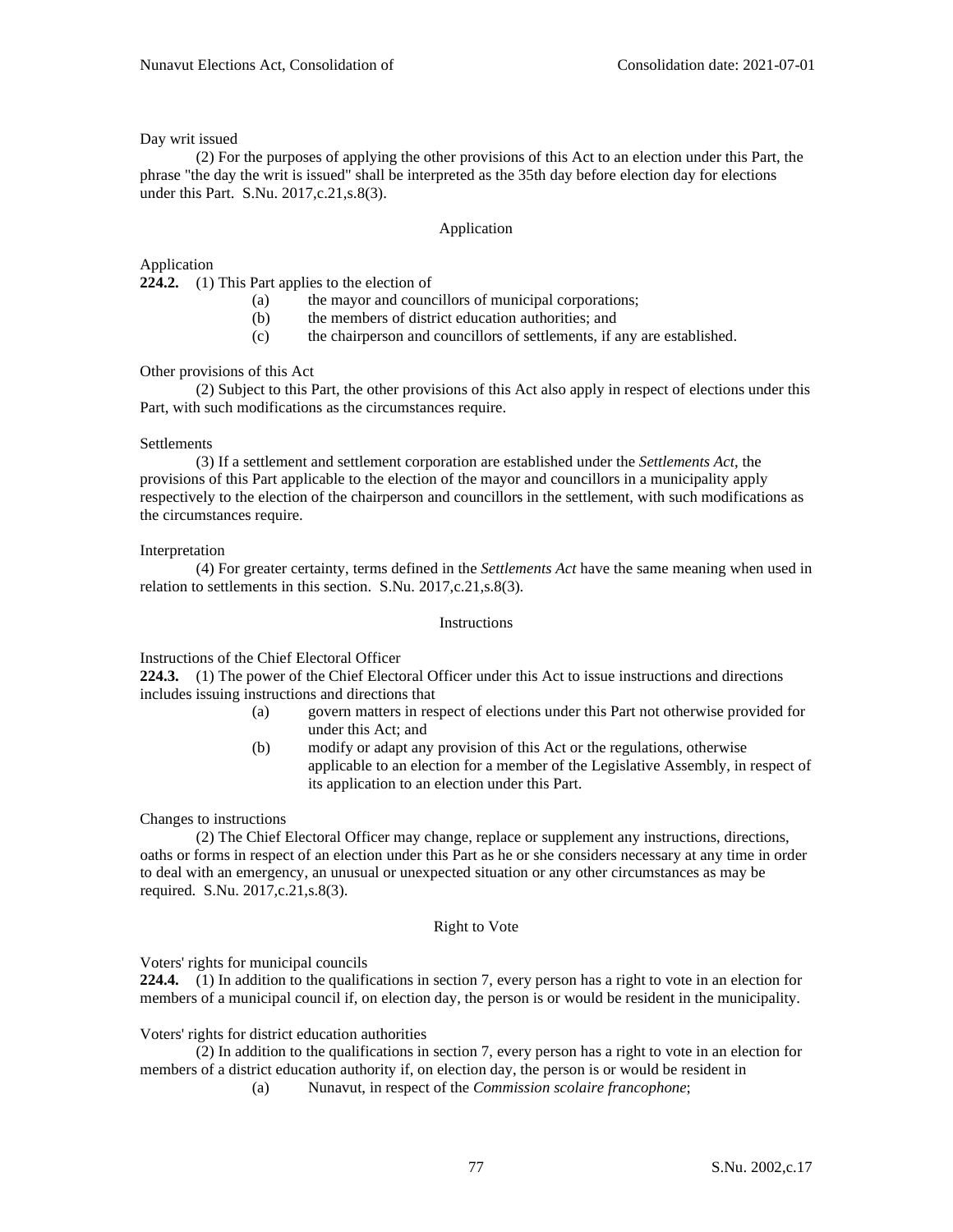- (b) that portion of the City of Iqaluit known as Apex, in respect of the Apex District Education Authority; or
- (c) the municipality in which the district education authority is located, in respect of all other district education authorities.

# Education district with different boundaries

(3) Despite paragraphs (2)(b) and (c), where an education district is established, or its boundaries defined, under the *Education Act* for a district education authority and the boundaries of the education district differ from the boundaries applicable under those paragraphs, the boundaries of the education district shall be used to determine residency for the purposes of voting for the district education authority.

# Voting in one place

(4) A voter may only vote in the place in which the voter is considered to reside under this Part.

# Additional qualification for *Commission scolaire francophone*

(5) An individual must also be a rights holder to be eligible to vote in an election for members of the *Commission scolaire francophone*.

# Single vote

(6) No person shall, at the same time, vote in more than

- (a) one election for the mayor of a municipal corporation;
- (b) one election for the councillors of a municipal corporation; and
- (c) one election for a district education authority.
	- S.Nu. 2017,c.21,s.8(3).

Candidacy for Mayor or Councillor

Eligibility

**224.5.** (1) Subject to this section, a person is entitled to be a candidate as a mayor or councillor if the person

- (a) is qualified to vote in the election; and
- (b) is not ineligible to be a candidate under subsections  $11(2)$  to (4).

# Public servants

 $(1.1)$  Paragraphs  $11(2)(e)$  and  $(f)$  do not apply to elections for mayors and councillors.

Disqualification - mayor and councillor

(2) A person who is otherwise qualified under subsection (1), is not entitled to be a candidate as a mayor or councillor if, on the day the person files his or her declaration of candidacy, the person

- (a) is an employee of the municipal corporation and is not on leave under section 53.01 of the *Cities, Towns and Villages Act* or the *Hamlets Act*, as the case may be;
- (b) is a justice of the peace and is not on leave under section 6.1 of the *Justices of the Peace Act*;
- (c) is a sheriff;
- (d) is an assessor or auditor of the municipal corporation;
- (e) is a surety for an officer or employee of the municipal corporation;
- (f) has not paid all municipal taxes owed by the person before December 31 of the year in which the taxes were levied;
- (g) is personally indebted to the municipal corporation for a sum exceeding \$500 for more than 90 days, other than the taxes described in paragraph (f); or
- (h) has a controlling interest in a private or public corporation that is indebted to the municipal corporation for a sum exceeding \$500 for more than 90 days, other than the taxes described in paragraph (f).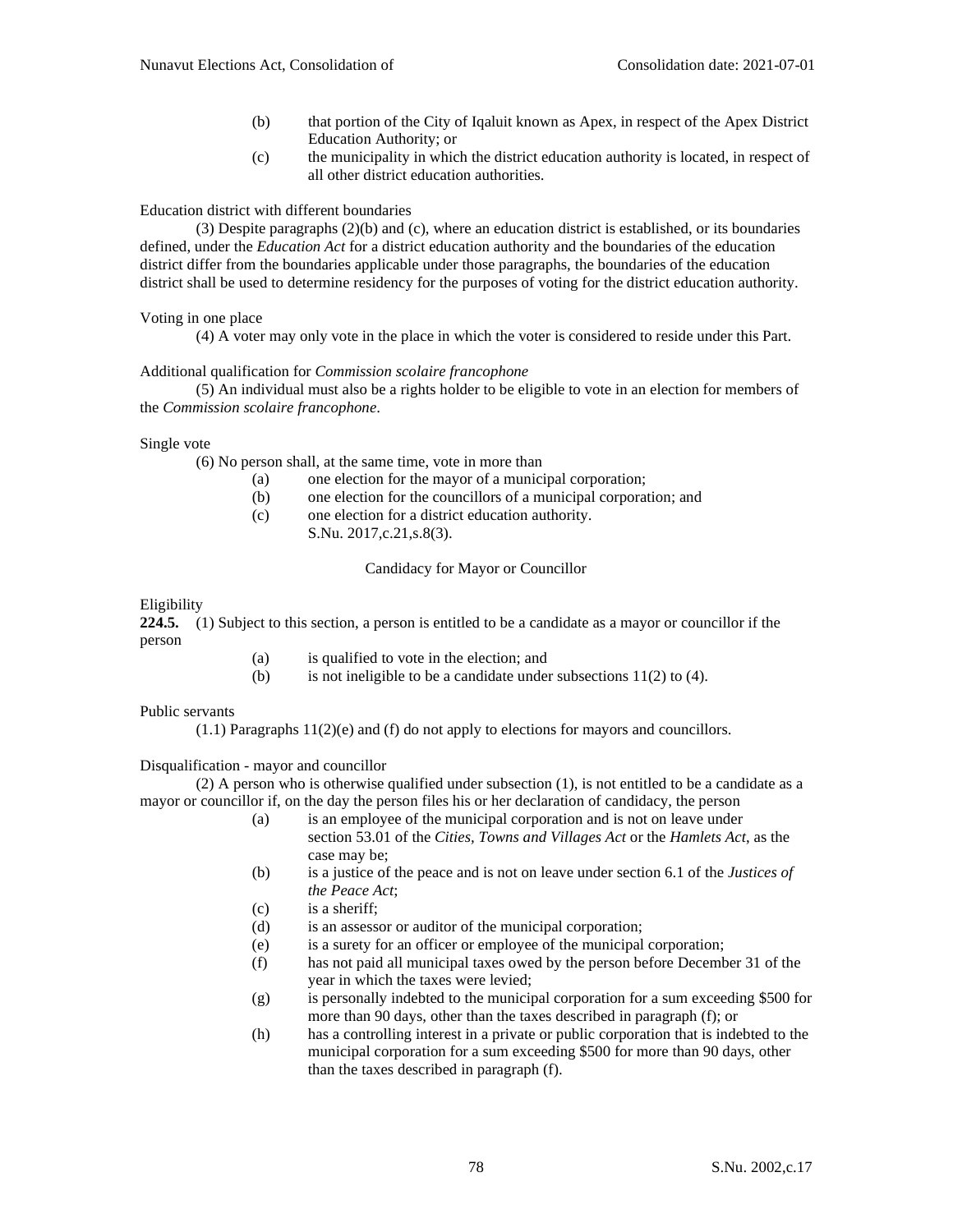# Controlling interest

(3) For the purpose of paragraph (2)(h), a person is deemed to have a controlling interest in a corporation if the person beneficially owns, directly or indirectly, or exercises control or direction over, shares of the corporation carrying more than 10% of the voting rights attached to all shares of the corporation for the time being outstanding. S.Nu. 2017,c.21,s.8(3); S.Nu. 2019,c.14,s.2; S.Nu. 2021,c.8,s.30.

## Candidacy for Member of a District Education Authority

## Eligibility

**224.6.** (1) Subject to this section, a person is entitled to be a candidate as a member of a district education authority if the person

- (a) is qualified to vote in the election; and
- (b) is not ineligible to be a candidate under subsections  $11(2)$  to (4).

## Public servants

 $(1.1)$  Paragraphs  $11(2)(e)$  and  $(f)$  do not apply to elections for members of district education authorities.

## Disqualification

(2) A person who is otherwise qualified under subsection (1), is not entitled to be a candidate as a member of a district education authority if the person is

- (a) is a permanent employee of the district education authority; or
- (b) a member of the school staff, as defined in the *Education Act*, of a school under the jurisdiction of the district education authority.

## Candidate's additional qualification

(3) A person must also be a rights holder to be eligible to be a candidate as a member of the *Commission scolaire francophone*. S.Nu. 2017,c.21,s.8(3); S.Nu. 2019,c.14,s.3; S.Nu. 2021,c.8,s.31.

## Single candidacy

**224.7.** (1) No person shall, at the same time, be a candidate

- (a) for more than one municipal council;
- (b) for both mayor and councillor of a municipal corporation; or
- (c) for more than one district education authority.

#### Filing period

(2) The declaration of candidacy must be filed at the office of the returning officer any time between the 35th day before election day and 2:00 p.m. on the 31st day before election day. S.Nu. 2017,c.21,s.8(3).

#### Election Day

# No proclamation or writ

**224.8.** (1) The provisions of this Act respecting a proclamation and a writ do not apply to an election under this Part.

#### Fixed election day

(2) A general election must be held every four years on the fourth Monday in October for all municipal councils and district education authorities.

# If Monday is a holiday

(3) If the Monday is a holiday, election day shall be the following Tuesday, and the time limits in this Act shall be read as if election day were a Monday.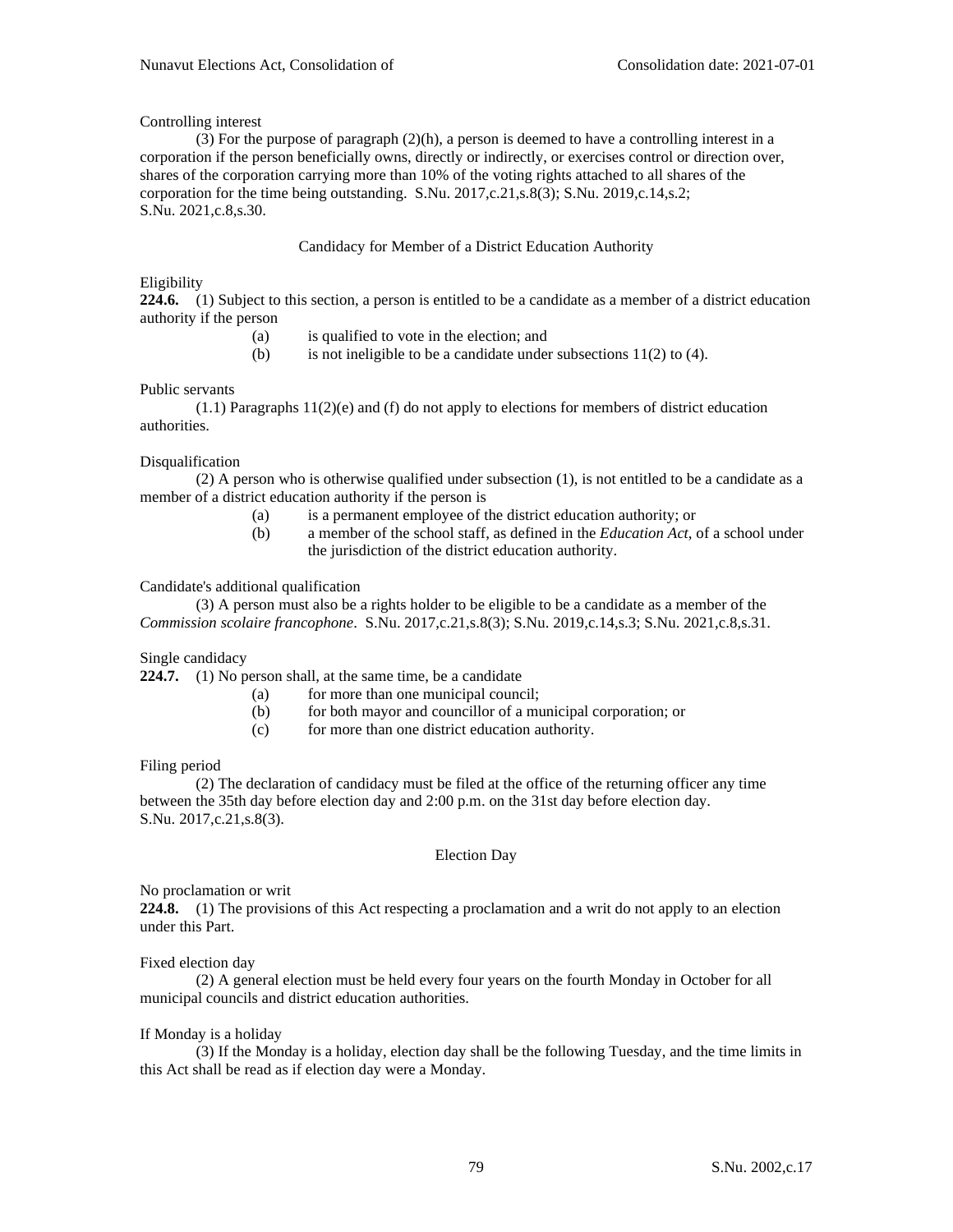# Initial general election

(4) The first general election to be held under this Part shall be in October 2019.

# Postponement of election

(5) The Chief Electoral Officer may, after consulting the appropriate Minister, delay the election day for an election if he or she is of the opinion that it is impracticable to hold the election because of extreme weather, an emergency or other similar event. S.Nu. 2017, c. 21, s. 8(3).

## First elections

**224.9.** (1) This section applies in respect of

- (a) the first election for a new municipal corporation or a new district education authority;
- (b) the election of a new mayor and new councillors after a municipal council has been under the control of an administrator; and
- (c) the election of new members after a district education authority has been under the control of an interim trustee.

## Period before general election

(2) No election shall be held during the period six months before the election day for a general election.

## Determining the election day

(3) Subject to subsection (2), the Chief Electoral Officer shall, after being consulted by the appropriate Minister, determine an appropriate election day for the election.

## Terms of office

(4) For greater certainty, the candidates elected in the election hold office until 12 noon on the day after the election day of the next general election scheduled under section 224.8. S.Nu. 2017,c.21,s.8(3).

#### Vacancies in Office

# Filling vacancy for mayor

**224.10.** (1) If the office of mayor becomes vacant for any reason before the next general election, the municipal council shall fill the vacancy as soon as reasonably practicable by

- (a) appointing a councillor as the mayor; or
- (b) holding a by-election, unless there is less than six months before the election day for the next general election.

# Prohibited appointment for mayor

(2) For greater certainty, a council shall not fill a vacancy for mayor by appointing a person as a councillor for the purpose of then appointing that person as the mayor.

# Filling councillor vacancies

(3) If the office of a councillor becomes vacant for any reason before the next general election, the municipal council shall fill the vacancy as soon as reasonably practicable by appointing a person who is eligible to be a candidate for that office.

#### Filling district education authority vacancies

(4) If the office of a member becomes vacant for any reason before the next general election, the district education authority shall fill the vacancy as soon as reasonably practicable by appointing a person who is eligible to be a candidate for that office.

# Choice of appointee

(5) When filling a vacancy under subsection (3) or (4), the municipal council or district education authority shall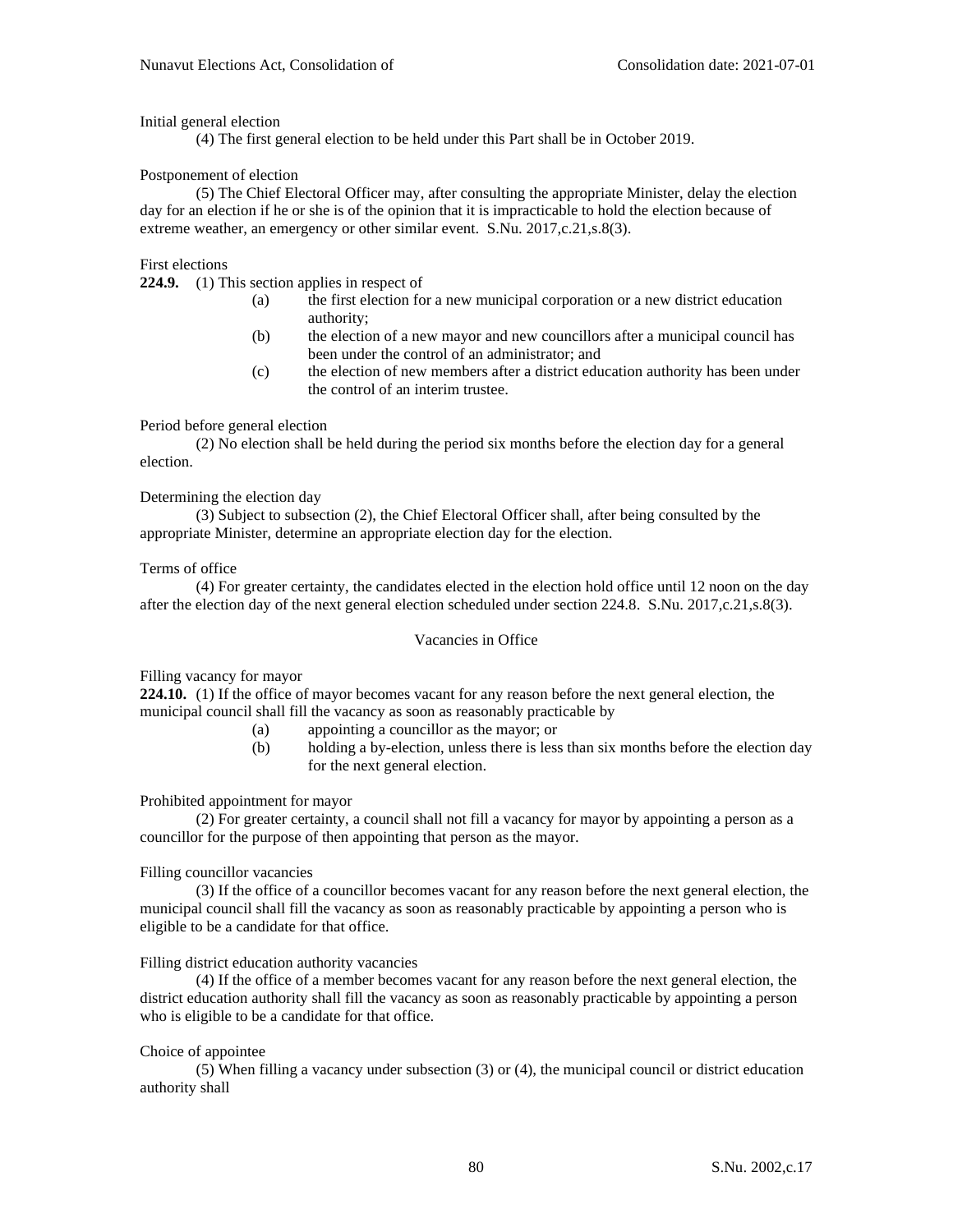- (a) appoint the candidate from the previous election who was not elected to that office but had the highest number of votes from among the unelected candidates, if such a candidate is available, still eligible and willing to accept the appointment; or
- (b) publicly request applicants for appointment to complete an application in the approved form, and appoint a person from among them who would be eligible to be a candidate for that office.

### Selecting among previous candidates by draw

(6) If, when making an appointment under paragraph (5)(a), two or more candidates are eligible to be appointed because they had the same number of votes, the municipal council or district education authority shall select for appointment one of those candidates by draw in the manner used by a returning officer under paragraphs 224.18(6)(a) to (e).

### Term of appointee

(7) A person appointed or elected under this section holds office for the balance of the term of his or her predecessor.

### Date for mayoral by-elections

(8) Subject to paragraph (1)(b), the Chief Electoral Officer shall determine an appropriate day for the holding of any by-elections needed to fill a vacancy for mayor. S.Nu. 2017,c.21,s.8(3); S.Nu. 2021,c.8,s.32.

### Voters Lists

# Preparation of voters lists

**224.11.** (1) The Chief Electoral Officer shall ensure the preparation of the voters lists for each election and compile the voters list no later than 35 days before election day.

### Voters list for *Commission scolaire francophone*

(2) The Chief Electoral Officer may request the Minister responsible for the *Education Act* to provide the Chief Electoral Officer with information, collected by the Minister under that Act, in respect of rights holders to assist Elections Nunavut in registering voters for the election of members of the *Commission scolaire francophone*.

### Distribution of voters list

(3) No later than the 20th day before election day, the Chief Electoral Officer or the returning officer shall send a copy of the most accurate voters list to any candidate who requests it.

### Single copy to candidates

(4) A candidate is not entitled to a copy of the voters list at any time other than under subsection (3).

### No voter information card

(5) No voter information cards are required in an election under this Part. S.Nu. 2017,c.21,s.8(3).

### Requirements Related to Candidacy in a Local Election

### No financial agents

**224.12.** (1) Section 72 and any other provisions of this Act or the regulations respecting financial agents do not apply to an election under this Part.

### No photographs

(2) Section 73.1 and any other provisions of this Act or the regulations respecting photographs of candidates do not apply to an election under this Part.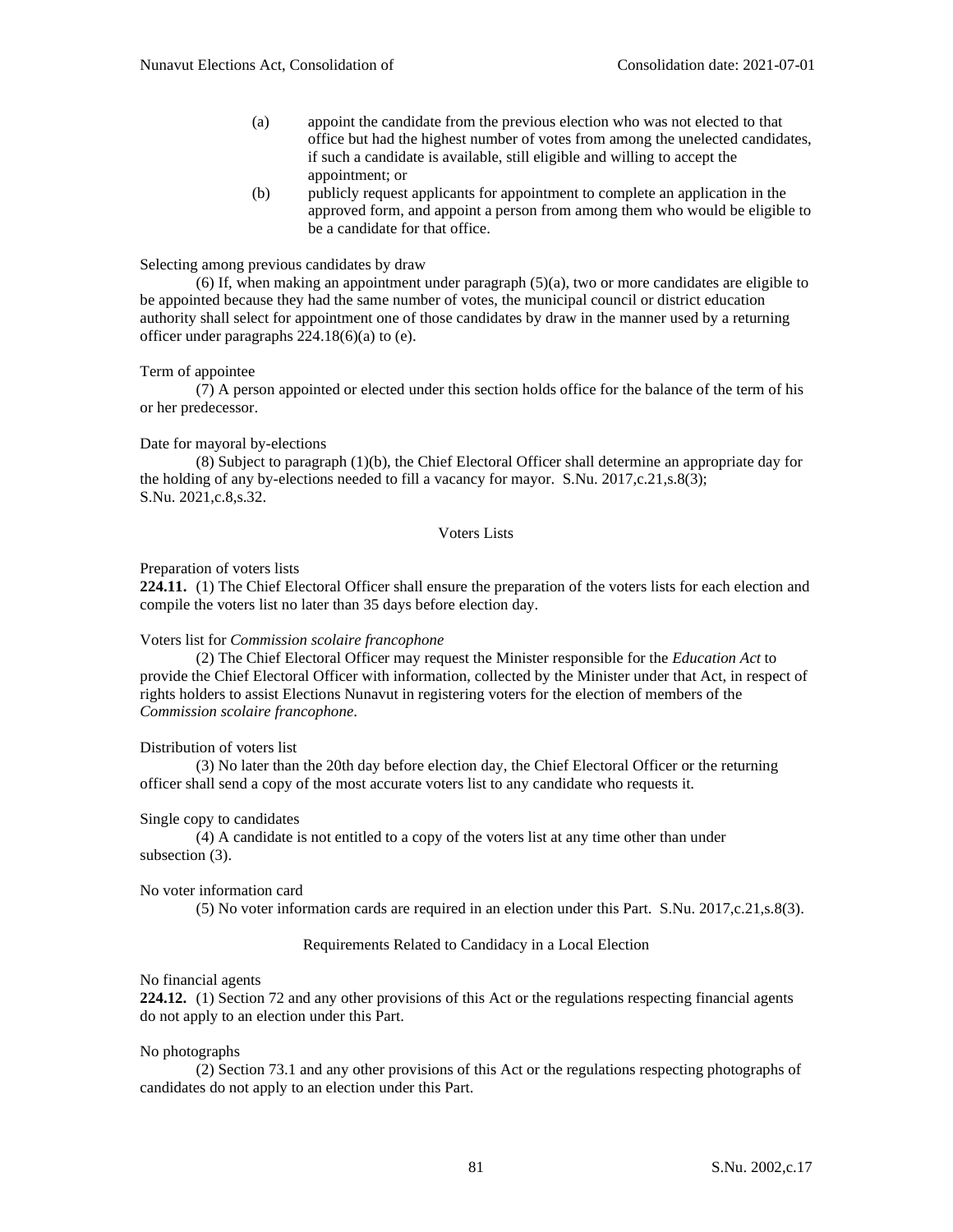## No deposit

(3) No deposits from candidates are required in an election under this Part.

### Verification re disqualification

(4) The Chief Electoral Officer may issue directions requiring prospective candidates to provide the returning officer with a declaration or written confirmation that they are not disqualified under sections 224.5 or 224.6, as the case may be.

### Refusal of candidacy

(5) In addition to the provisions of section 75, a returning officer shall refuse to accept a declaration of candidacy and shall reject the candidacy of a person where the returning officer is aware that the person is ineligible to be a candidate under sections 224.5 to 224.7, as the case may be. S.Nu. 2017,c.21,s.8(3).

### After Close of Candidacy

Election by acclamation

**224.13.** (1) If at the close of candidacy the number of eligible candidates for election to an office does not exceed the number of persons required to be elected for that office,

- (a) no election shall be held for that office;
- (b) the candidate or candidates are deemed to be elected by acclamation; and
- (c) any remaining vacancies shall be filled in accordance with section 224.10.

### Holding an election

(2) Subject to subsection (1), an election shall be held for an office if, at the close of candidacy, the number of eligible candidates for election to that office exceeds the number of persons required to be elected. S.Nu. 2017,c.21,s.8(3).

### Ballots

**Ballots** 

**224.14.** The returning officer shall cause the ballots to be printed in the form approved for the election. S.Nu. 2017,c.21,s.8(3).

### Voting Methods

Methods of voting

**224.15.** (1) A voter may, where allowed under this Act, vote in an election using one of the following methods:

- (a) voting in person at a polling station on election day;
- (b) voting in person at a polling station at an advance vote; or
- (c) voting in person at a mobile poll.

Additional voting methods

(2) On request by a municipal council or district education authority, as the case may be, the Chief Electoral Officer may authorize that one or more of the following additional voting methods be made available to voters in its election:

- (a) voting in person in the office of the returning officer under section 119;
- (b) voting by sending a special ballot under section 101;
- (c) **Repealed, S.Nu. 2021,c.8,s.33.**
- (d) voting by telecommunications device under section 120.

# Exception

(3) The Chief Electoral Officer may decline to authorize the use of the additional voting methods in subsection (2) if he or she believes on reasonable grounds that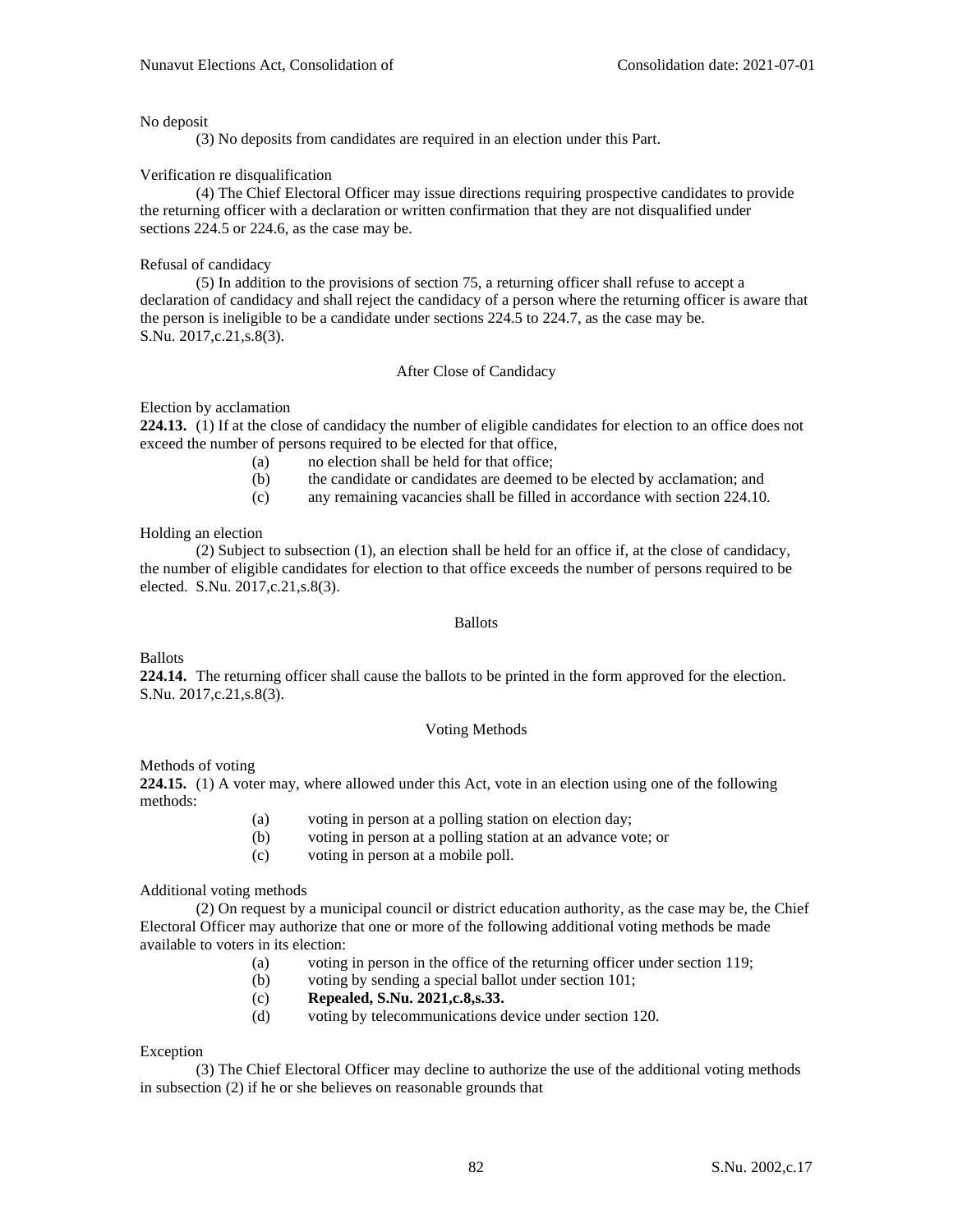- (a) the additional number of voters that would be served in the election by the voting method is not significant; and
- (b) the cost of providing the voting method would not be justified in the circumstances.

## Special ballots

(4) If special ballots are made available in an election,

- (a) the Chief Electoral Officer shall adapt the provisions related to special ballots for the purposes of the election; and
- (b) the special ballots for the election shall be in the approved form. S.Nu. 2017,c.21,s.8(3).

Operation of Polling Places and Other Procedures

### **Directions**

**224.16.** (1) The Chief Electoral Officer may give directions on the operation of the polls and polling places and the procedures for voting and counting the votes that modify or adapt any provision of this Act or the regulations to an election under this Part.

### Local time

(2) Local time is to be followed for when the polls are open.

Presence of candidates or representatives

(3) A candidate or his or her representative may be present in one central polling place or a building with multiple polling stations. S.Nu. 2017,c.21,s.8(3).

Vote Count and Declaration of Results

Counting the votes

**224.17.** (1) The returning officer shall count all valid votes and rank the candidates for each office in descending order of the number of votes received by each candidate.

# Declaration of elected candidate

(2) The returning officer shall, in the approved form, declare elected the candidate for each office who received the highest number of votes and such further candidates in descending order as may be required to fill the remaining vacancies, if any.

### Time of declaration

(3) The declaration shall be made as soon as practicable after the votes are counted.

### Record of elected candidates

(4) Each municipal corporation and district education authority shall record the names of the persons elected as its members.

### Publication of election result

(5) Notice of the election result for each election shall be made public in accordance with the directions of the Chief Electoral Officer and is not required to be published in the *Nunavut Gazette*. S.Nu. 2017,c.21,s.8(3).

### Administrative Recount

Automatic recount

**224.18.** (1) The returning officer shall conduct a recount under this section if

(a) the difference between the number of votes in favour of two or more candidates for the same office is less than five votes; and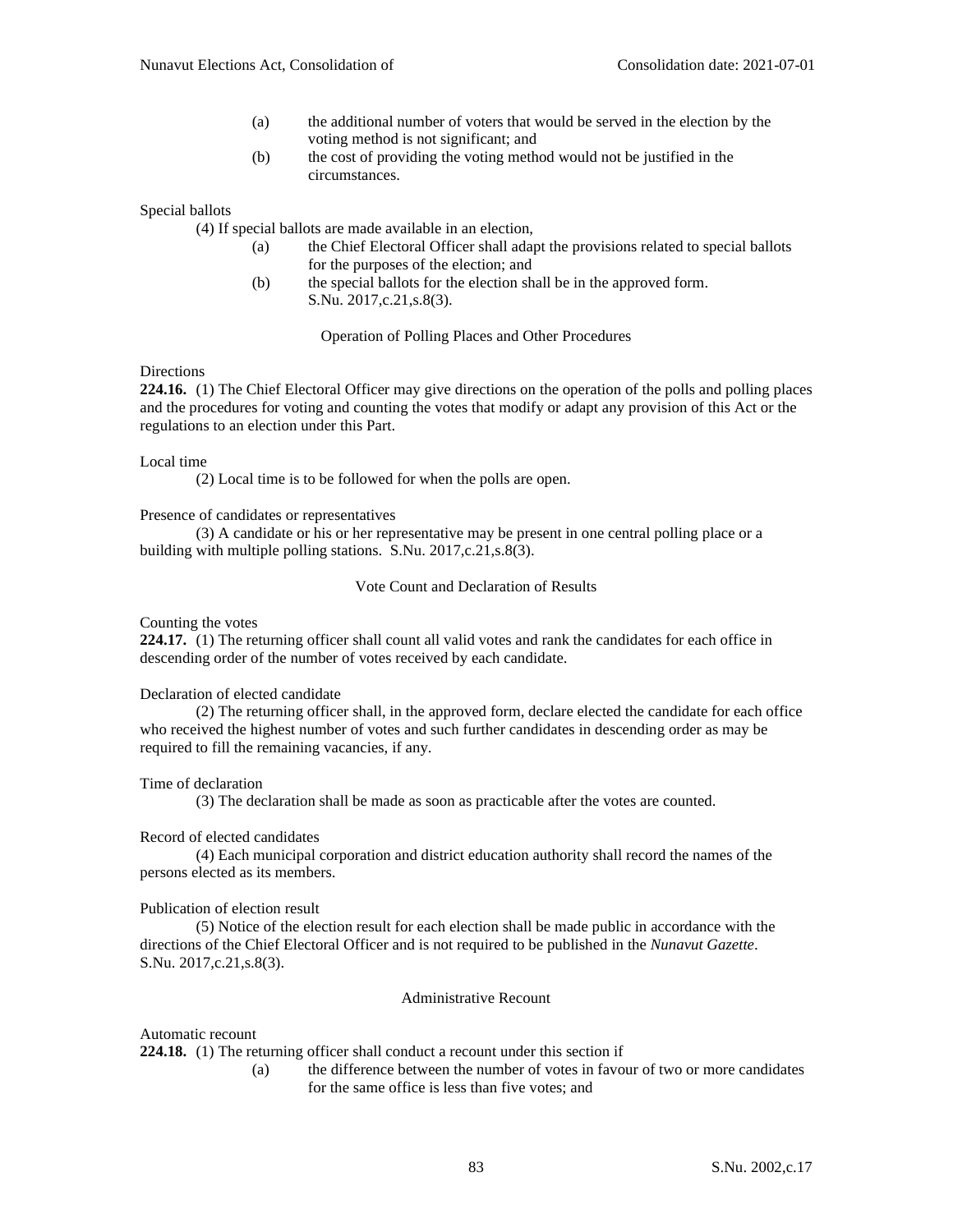(b) the recount is needed to determine the successful candidate for mayor or for the last vacancy for office as a councillor or a member of a district education authority.

### Application for recount

(2) If there is a difference of 25 votes or less between the number of votes cast for a candidate declared elected and a candidate who was not elected, a candidate who was not declared elected may, within 4 days after the declaration of the result, apply to the Chief Electoral Officer.

### Procedure for recount

(3) The recount shall be conducted in accordance with the directions of the Chief Electoral Officer, which may provide that the recount be conducted by the Chief Electoral Officer or a person designated by the Chief Electoral Officer, instead of the returning officer.

### No recount by judge

(4) An application by a returning officer for a recount under section 142 in respect of an election under this Part shall be made in accordance with section 224.19.

### Tie vote

(5) If the recount results in an equality of votes between the candidates, the returning officer shall apply to a justice of the peace for a recount under section 224.19, unless these candidates agree to have the winner chosen by draw under subsection (6).

### Choosing the winning candidate by draw

- (6) Where the candidates agree under subsection (5), the returning officer shall
	- (a) write their names separately on blank pieces of paper;
	- (b) fold the pieces of paper in such a way that the names are concealed;
	- (c) deposit them in a receptacle;
	- (d) withdraw one of the pieces of paper from the receptacle; and
	- (e) declare as elected the candidate whose name appears on the paper withdrawn by the returning officer.

# Recount by machine

(7) If the ballots were counted by a vote tabulation machine, the recount may be done by machine alone, or if one of the candidates affected by the recount objects, the recount shall be done by both a hand count and a machine count.

### **Discrepancy**

(8) If there is a discrepancy between the results of a hand count and a machine count, the returning officer conducting the recount shall use the count that appears most accurate. S.Nu. 2017,c.21,s.8(3); S.Nu. 2021,c.8,s.34.

### Recount by Justice of the Peace

# Recount by justice of the peace

**224.19.** (1) The provisions respecting a judicial recount under sections 142 to 152 are adapted in their application to an election under this Part as follows:

- (a) an application for a recount is to be made to and determined by a justice of the peace instead of the Nunavut Court of Justice and a judge;
- (b) the recount is to be conducted and the application made and determined in a manner similar to sections 142 to 149, with such modifications as the circumstances require;
- (c) the deadline for a voter to apply for a recount is the 4th day after the declaration of the result;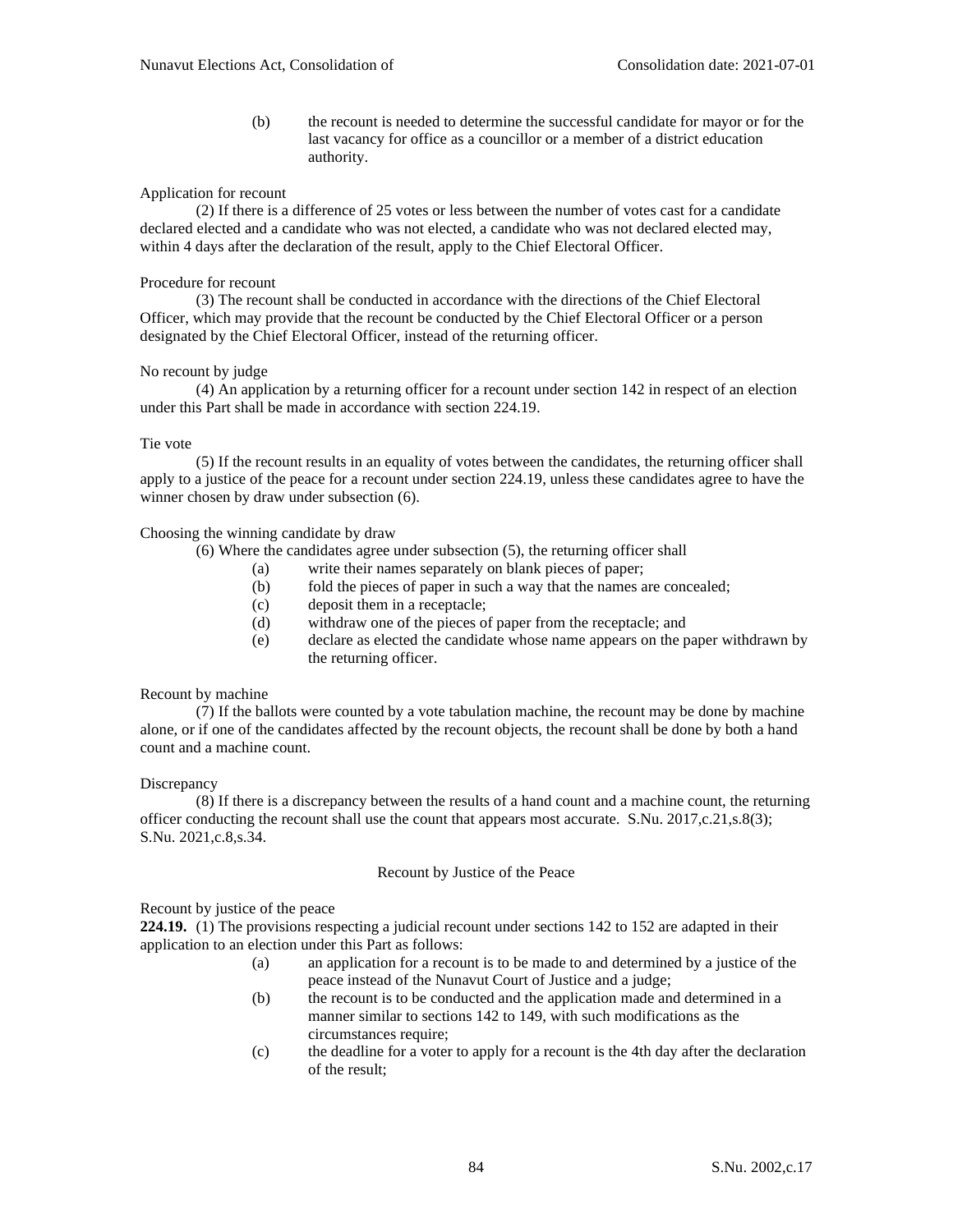- (d) subsection 143(4) and section 150 do not apply to the recount;
- (e) if the recount results in a tie, the justice of the peace shall determine the result by draw in the manner used by a returning officer under paragraphs 224.18(6)(a) to  $(e)$ .

### No appeal

(2) The decision of a justice of the peace in a recount is final and no appeal may be made under section 152. S.Nu. 2017, c. 21, s. 8(3).

#### Election Contributions and Expenses

Election finance provisions inapplicable

**224.20.** Sections 168 to 185 do not apply to elections under this Part. S.Nu. 2017,c.21,s.8(3).

### Resolving Administrative Errors or Defects

### Administrative error or defect

**224.21.** (1) The Chief Electoral Officer may, after consulting with the appropriate Minister, set aside the declaration of a returning officer for an election and call a by-election if the Chief Electoral Officer

- (a) becomes aware of an administrative error or a defect in equipment used in the election within 21 days after the election day;
- (b) is satisfied that the error or defect affected the outcome of the election; and
- (c) is satisfied that a by-election is the best manner of redressing the situation.

### Voiding an election

(2) If the Chief Electoral Officer takes action under subsection (1), no application shall be made to, or continued with, the court to void that election under section 154. S.Nu. 2017,c.21,s.8(3).

### Election Officers

# Returning Officers

**224.22.** (1) Each municipal corporation and district education authority shall appoint a returning officer for its election.

### Remuneration

(2) Each municipal corporation and district education authority shall pay its returning officer such remuneration as it determines.

### Term of office

(3) Each returning officer holds office until the results of the election are final.

### Resignation

(4) Each municipal corporation and district education authority is responsible for accepting any resignation of its returning officer or removing and appointing a new returning officer.

### Office of the returning officer

(5) Each municipal corporation and district education authority shall provide or arrange for a place to serve as the office of the returning officer no later than 40 days before election day. S.Nu. 2017,c.21,s.8(3).

### Other provisions for election officers

**224.23.** (1) The provisions respecting election officers under sections 202 to 206 are adapted in their application to an election under this Part as follows:

- (a) subsections  $203(5)$  and (6) and subsection  $205(1)$  do not apply;
	- (b) a person is only ineligible to be an election officer if they are a candidate or were convicted of an offence under this Act, the *Plebiscites Act*, the *Canada*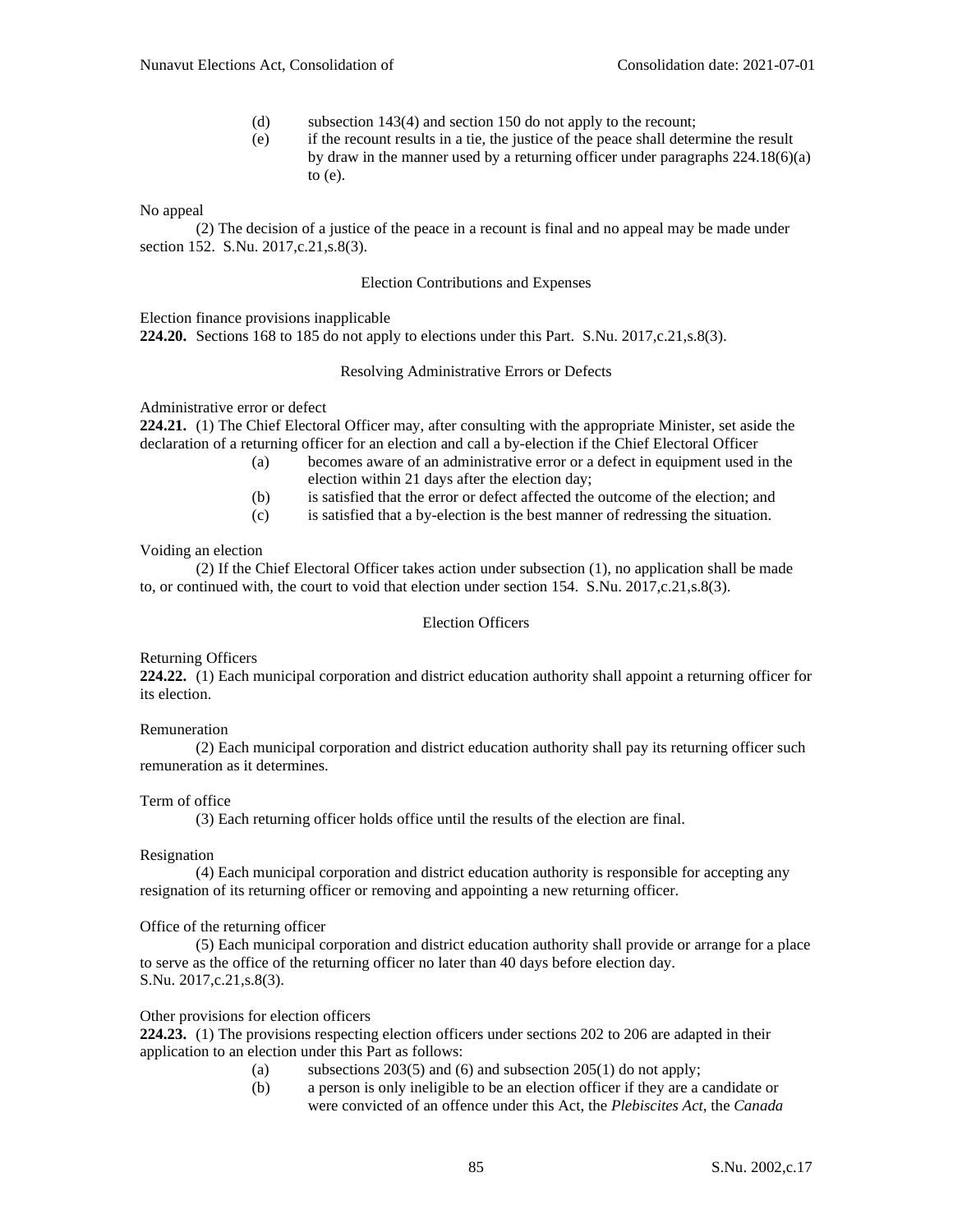*Elections Act*, the *Criminal Code* or an enactment of Canada, a province or another territory relating to elections or plebiscites;

- (c) registration clerks are to be paid by Elections Nunavut; and
- (d) all other election officers in an election are to be paid by the municipal corporation or district education authority, as the case may be.

Publication of appointments

(2) Notice of the appointment of election officers under this Part shall be made public in accordance with the directions of the Chief Electoral Officer and is not required to be published in the *Nunavut Gazette*. S.Nu. 2017,c.21,s.8(3).

### Tabulation Machines

Use of tabulation machines

**224.24.** (1) The Chief Electoral Officer may

- (a) authorize the use of vote tabulation machines in an election under this Part;
- (b) provide a returning officer with vote tabulation machines;
- (c) approve standards for tabulation machines, including their accuracy, security and auditability; and
- (d) issue instructions for the use and operation of vote tabulation machines and the procedures at the poll where they are used.

### Prohibition

(2) No person shall use or allow the use of a vote tabulation machine in an election unless

- (a) the Chief Electoral Officer has authorized its use; and
- (b) the machine was provided by the Chief Electoral Officer or complies with approved standards.

#### Operation

(3) If vote tabulation machines are authorized for use in an election,

- (a) the returning officer shall assign election officers to operate the vote tabulation machines; and
- (b) the election officers shall operate the vote tabulation machines in accordance with the instructions of the Chief Electoral Officer. S.Nu. 2017,c.21,s.8(3).

### Joint or Combined Elections

Agreement

**224.25.** (1) A municipal corporation and a district education authority in the same municipality may, with the consent of the Chief Electoral Officer, make an agreement for

- (a) one of them to conduct an election on behalf of the other; or
- (b) both of them to conduct their elections jointly.

#### Deadline

(2) To be effective, an agreement under subsection (1) must be made prior to the 35th day before the election day for the election in respect of which it is made.

#### Powers and duties

(3) For greater certainty, an agreement made under subsection (1) may provide for

- (a) one of them to have all or any of the powers and duties of the other in respect of an election;
- (b) the appointment of a single returning officer for both of their elections;
- (c) an election officer appointed by one of them to act on behalf of the other;
- (d) their respective contribution to the costs of conducting their elections; and
- (e) other matters relevant to the conduct of their elections under the agreement.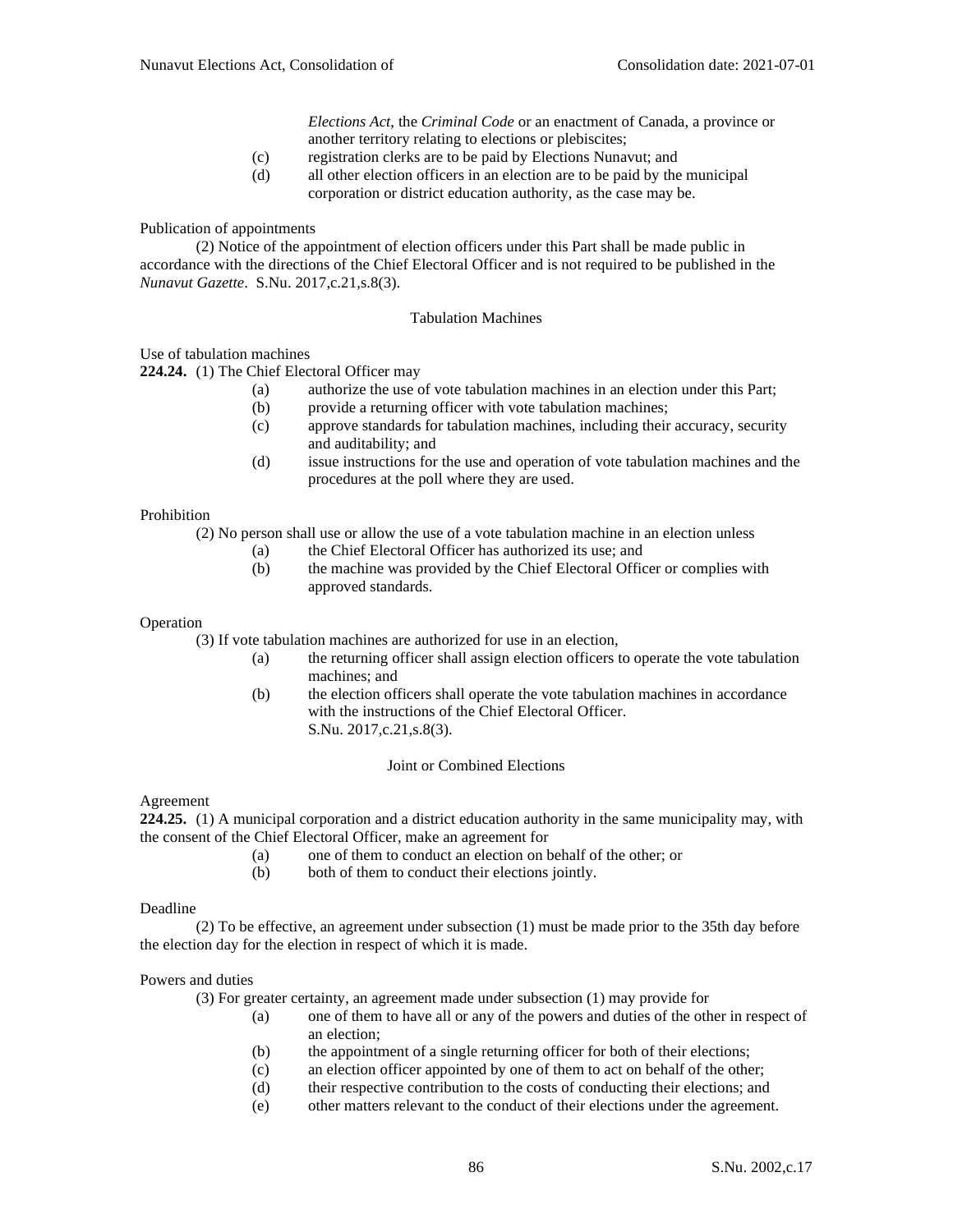Responsibility

(4) A municipal corporation or district education authority that conducts an election on behalf of the other is responsible for compliance with this Act.

Size of polling station

(5) For greater certainty, the limit of 550 voters for one polling station applies to elections conducted under an agreement made under subsection (1). S.Nu. 2017,c.21,s.8(3).

Acting by resolution and in accordance with directions

**224.26.** Each municipal corporation or district education authority shall, in the performance of its duties or the exercise of its powers in respect of an election,

- (a) act by resolution, unless specifically permitted or required by law to act otherwise; and
- (b) act in accordance with any instructions, directions or guidelines of the Chief Electoral Officer. S.Nu. 2017,c.21,s.8(3).

### **Offences**

Inapplicable offences

**224.27.** (1) Sections 258 and 267 do not apply to elections under this Part.

Additional offence

(2) A person is guilty of an offence if he or she, without authority under this Act, destroys, takes, opens or otherwise interferes with the information within, or the use of, any vote tabulation machine. S.Nu. 2017,c.21,s.8(3).

# PART IX

# ENFORCEMENT

# Complaints

Making a complaint

**225.** (1) Any person who believes that an offence under this Act has been, is being or may be committed may make a complaint to the police.

Deadline for complaints

(2) Any complaint to the police must be made no later than 90 days after the complainant acquired knowledge of the event upon which the complaint is based.

Request by Chief Electoral Officer

(3) The Chief Electoral Officer may request the police to investigate any situation that might constitute an offence under this Act.

Enforcement protocol

**226.** A protocol among the Chief Electoral Officer, the police, the prosecutor and the Integrity Commissioner must be arranged respecting the enforcement of this Act, including their respective responsibilities, the procedures for conducting various tasks and ensuring timely and efficient communication of information. S.Nu. 2005,c.14,s.46.

### Investigations

Investigations

**227.** (1) The police shall take all reasonable measures in the investigation of a complaint.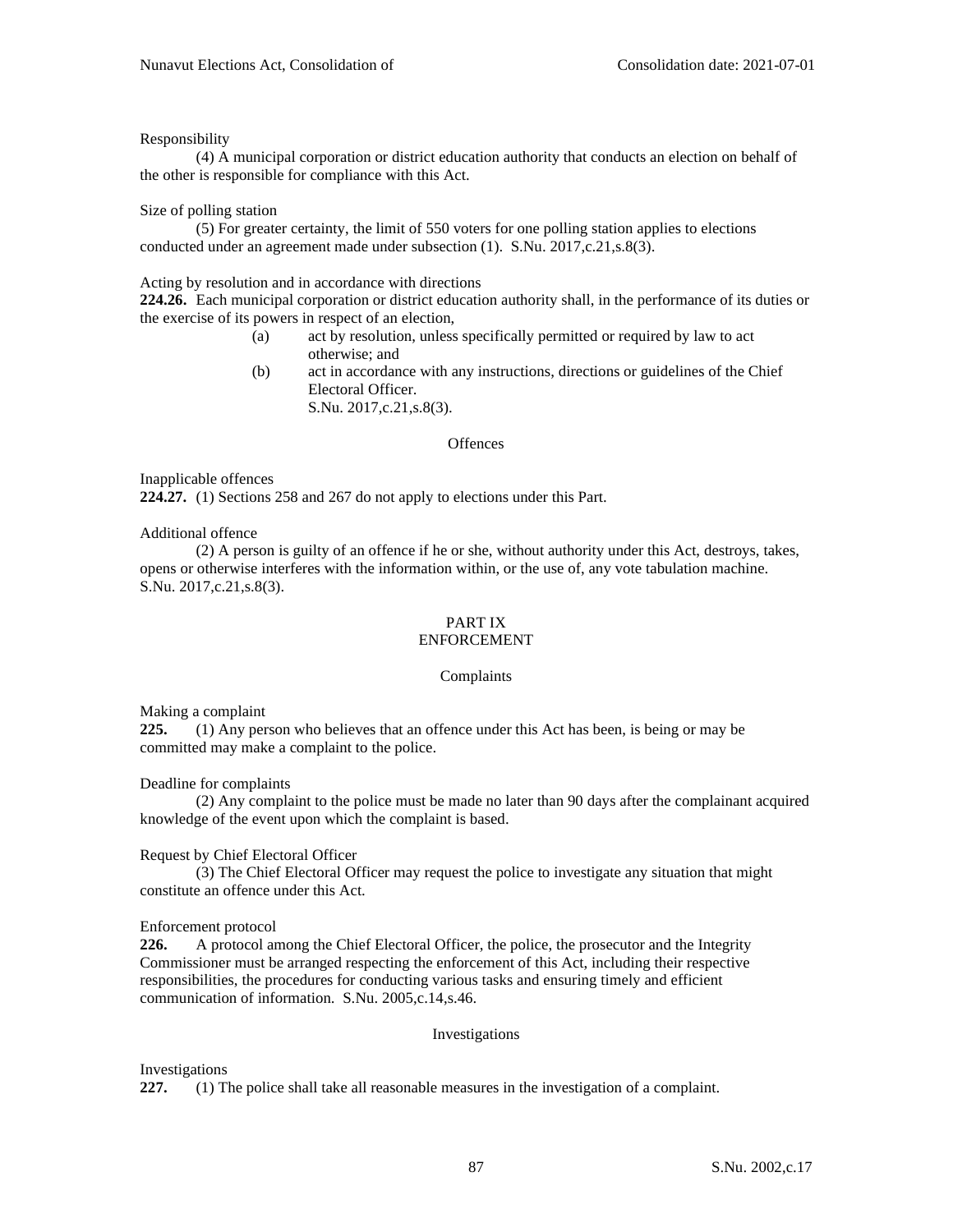## (2) **Repealed, S.Nu. 2005,c.14,s.47.**

#### Advising the Integrity Commissioner

(3) The police shall advise the Integrity Commissioner of any case where, during the course of an investigation, the police have reasonable and probable grounds for believing that an offence under this Act has been committed.

### Request for information

(4) The police and the Chief Electoral Officer shall, on request, supply whatever information in their possession relevant to the offence may be required by the Integrity Commissioner to determine whether a compliance agreement is appropriate in a case where there are reasonable and probable grounds for believing that an offence under this Act has been committed. S.Nu. 2005,c.14,s.47.

### Warrant

**228.** (1) A judge may, on *ex parte* application, issue a warrant authorizing a police officer or other person named in the warrant to enter and search premises for any evidence relevant to an investigation under this Act where the judge is satisfied by information on oath that there are reasonable grounds to believe there is relevant evidence on the premises.

### Power to enter

(2) A peace officer or person named in a warrant issued under subsection (1) may, subject to the terms and conditions in the warrant, enter and search any premises authorized under the warrant in order to carry out such inquiries as are reasonably necessary for the investigation.

### Use of force

(3) A person, other than a police officer, executing a warrant issued under subsection (1) shall not use force unless the person is, or is accompanied by, a peace officer and the use of force has been specifically authorized in the warrant.

### Production of records

(4) A person executing a warrant may require any individual found in any premises entered pursuant to the warrant to produce for inspection or copying any record that appears to contain any matter relevant to the investigation.

### **Obstruction**

(5) No person shall obstruct a police officer or other person conducting an investigation.

# Notice of investigation

**229.** (1) The police shall, before the end of an investigation, notify any person who is the subject of the investigation that he or she is being investigated, the allegations being made against the person and the nature of the offence being investigated, unless the police believe that doing so would compromise or impede the investigation.

### Notice of results of investigation

(2) If no prosecution is to be initiated, the police shall notify the complainant and any person who is the subject of the investigation of the results of the investigation.

### Service of notice

(3) A notice under subsection (1) or (2) must be served personally on the person or sent by registered mail to the last known address of the person. S.Nu. 2005,c.14,s.48.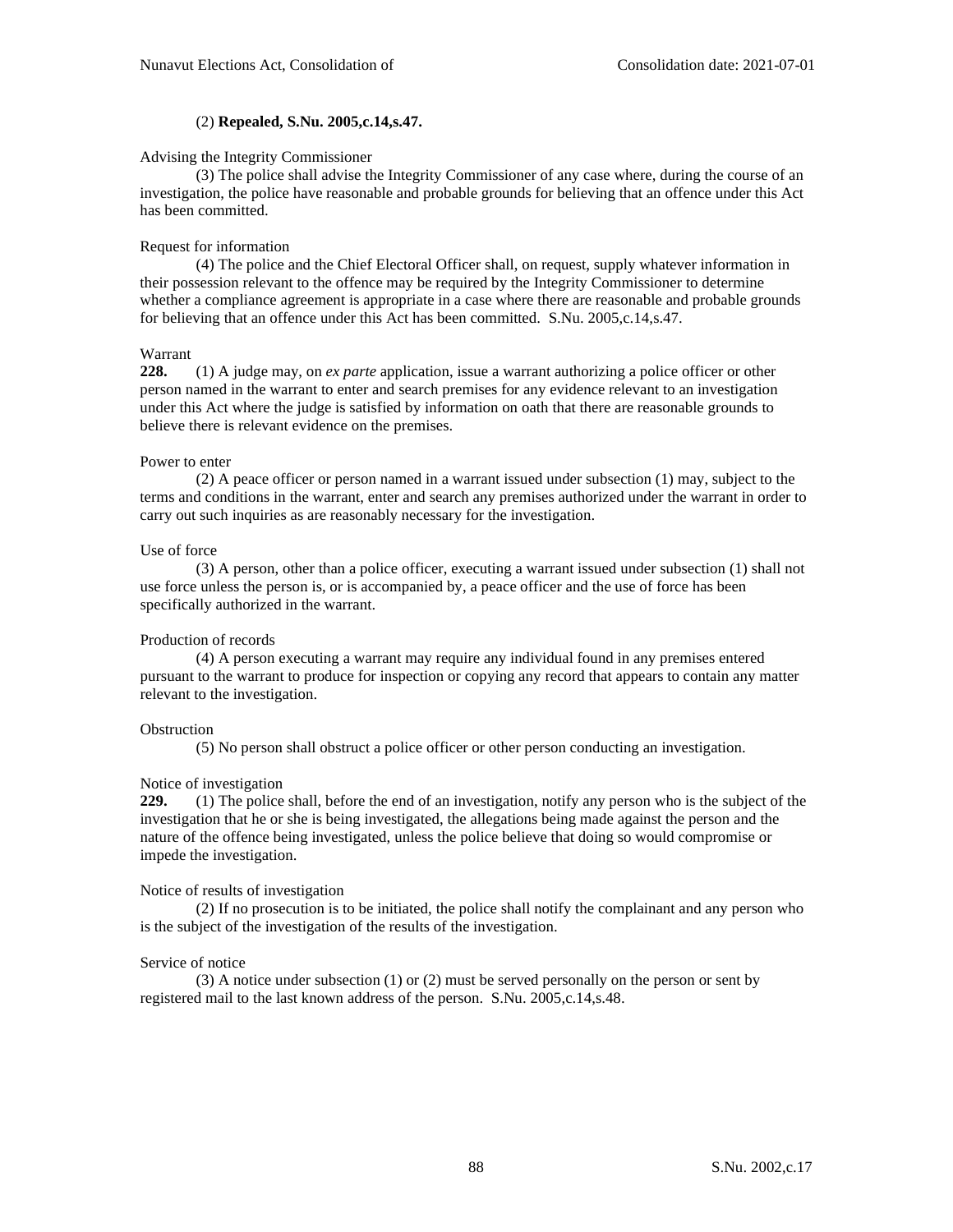# Compliance Agreements

Nature of agreement

**230.** (1) A compliance agreement is an agreement whereby a person who is alleged to have committed an offence agrees, in exchange for the stay of any prosecution in respect of the offence, to one or more of the following:

- (a) to pay a sum of money, including restitution and damages, to one or more specified recipients;
- (b) to make an apology, including both public and private apologies;
- (c) to seek atonement in accordance with Inuit Qaujimajatuqangit;
- (d) to perform community service;
- (e) to do or refrain from doing any action agreed upon.

### Without prejudice

(2) The process of negotiating a compliance agreement shall be without prejudice to any party's position. S.Nu. 2011,c.17,s.51.

### Compliance agreement

**231.** (1) If the Integrity Commissioner believes on reasonable grounds that a person has committed, is about to commit or is likely to commit an act or omission that could constitute an offence under this Act, the Integrity Commissioner may enter into a compliance agreement with that person, after considering the following factors:

- (a) the nature and gravity of the act or omission;
- (b) the penalty provided for the act or omission;
- (c) the public interest;
- (d) the interests of justice; and
- (e) any other factor that the Integrity Commissioner considers relevant.

## Terms and conditions

(2) A compliance agreement may contain any terms and conditions that the Integrity Commissioner considers necessary to promote the purposes of this Act or to ensure compliance with this Act, and shall include time limits for the performance of any obligations and a method to monitor compliance with the agreement.

### Written offer

(3) The Integrity Commissioner shall send a notice to the person referred to in subsection (1) informing the person of the following:

- (a) that a compliance agreement is being offered and the time limit on the offer;
- (b) the proposed terms and conditions of the compliance agreement;
- (c) that the person has a right to be represented by legal counsel; and
- (d) that a summary of the compliance agreement will be publicly disclosed.

### Request

(4) A person who is alleged to have committed an offence under this Act may request the Integrity Commissioner to consider entering into a compliance agreement.

### Protection of rights

(5) The Integrity Commissioner shall give a person to whom a compliance agreement is being offered a reasonable opportunity to consult with legal counsel.

### Admission of responsibility

(6) A compliance agreement must include a statement by the person in which he or she accepts responsibility for the act or omission that constitutes the offence.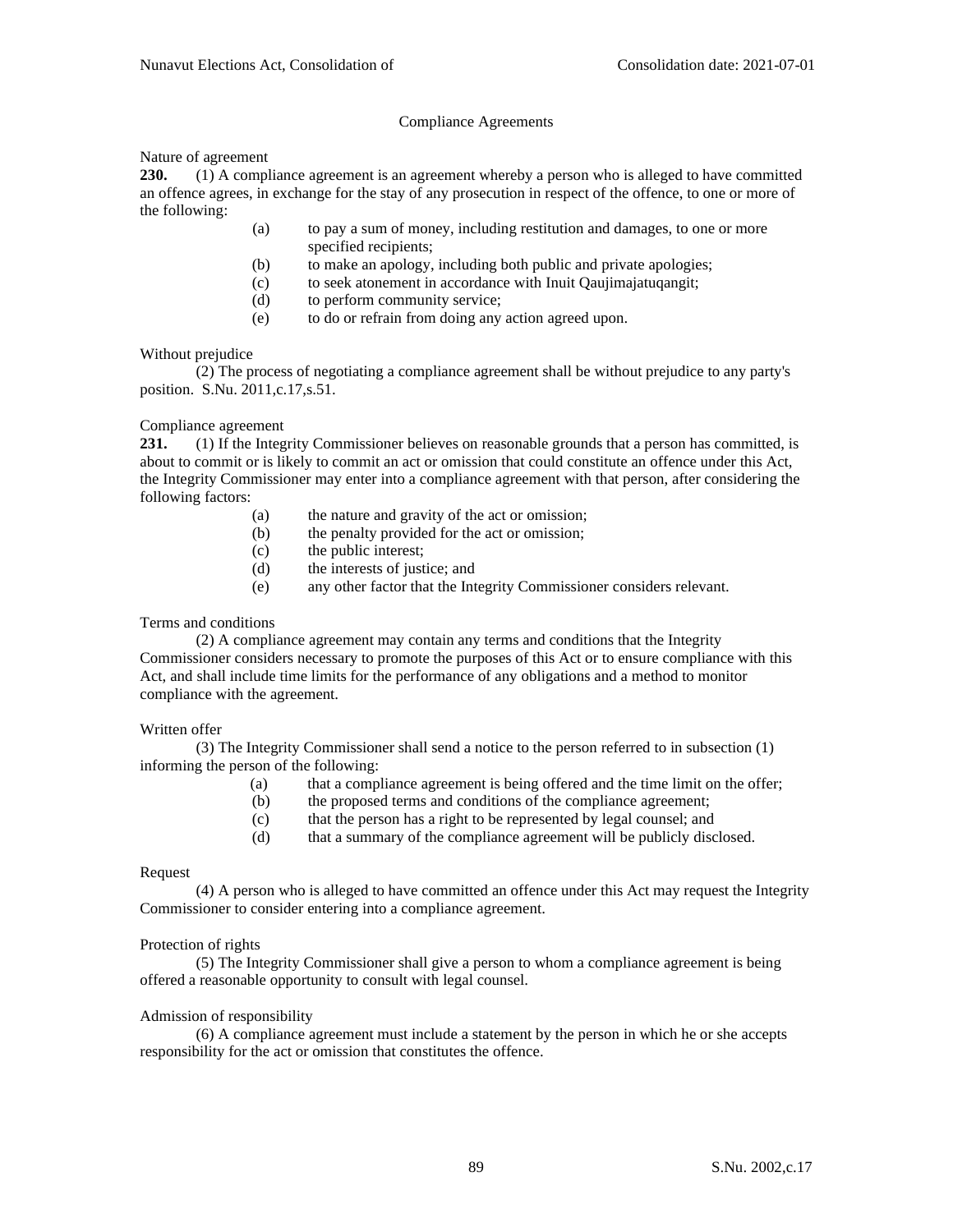# Taking effect

(7) A compliance agreement takes effect only when it is signed by the person and the Integrity Commissioner.

# Inadmissible in evidence

(8) The fact that a compliance agreement was entered into, and any statement of the person admitting responsibility, is not admissible in evidence against the person in any proceeding.

# Copy to be provided

(9) The Integrity Commissioner shall provide the person with a copy of a compliance agreement without delay after it is signed.

# Publication

(10) The Integrity Commissioner shall publish, in the manner and form that he or she considers appropriate,

- (a) the name of any person who signed a compliance agreement;
- (b) the act or omission in respect of which the compliance agreement was made; and
- (c) a summary of the compliance agreement. S.Nu. 2005,c.3,s.11(2); S.Nu. 2005,c.14,s.49; S.Nu. 2011,c.17,s.52.

# Notice of compliance

**232.** (1) If the Integrity Commissioner is of the opinion that the compliance agreement has been complied with, the Integrity Commissioner shall send a notice to that effect to

- (a) the person who signed it;
- (b) the Chief Electoral Officer;
- (c) the police; and
- (d) the prosecutor.

# Notice of non-compliance

(2) If the Integrity Commissioner is of the opinion that a person has not complied with a compliance agreement, the Integrity Commissioner shall send a notice to that effect and that proceedings may be instituted or resumed in respect of the original act or omission to

- (a) the person who signed it;
- (b) the Chief Electoral Officer;
- (c) the police; and
- (d) the prosecutor.

# Publication of compliance or non-compliance

(3) After determining whether a person did or did not comply with a compliance agreement, the Integrity Commissioner shall publish, in the manner and form that he or she considers appropriate, a notice that sets out

- (a) the name of the person who signed it;
- (b) the act or omission in respect of which the compliance agreement was made;
- (c) a summary of the compliance agreement; and
- (d) whether or not, in the opinion of the Integrity Commissioner, the person has complied with the compliance agreement.

# *Access to Information and Protection of Privacy Act*

(4) The requirement to publish information under this section and section 231 applies despite any provisions to the contrary in the *Access to Information and Protection of Privacy Act*. S.Nu. 2005,c.14,s.50; S.Nu. 2011,c.17,s.53.

# No further proceedings

**233.** (1) When a compliance agreement is entered into, no further proceedings under this Act shall be taken against the person in respect of the act or omission, unless the agreement is not complied with.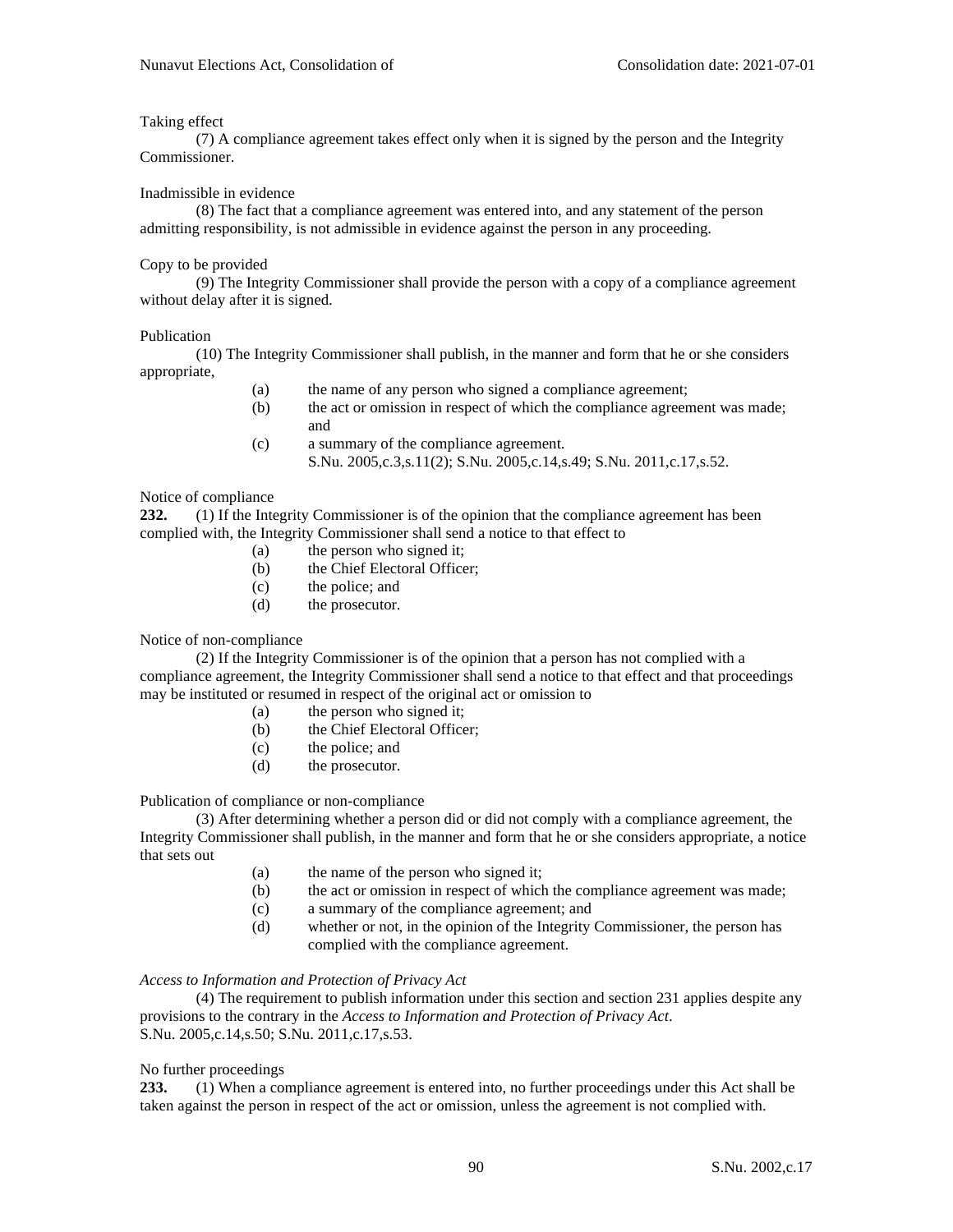### Dismissal of proceedings

(2) A judge must dismiss proceedings against a person who has signed a compliance agreement if the judge is satisfied on a balance of probabilities that

- (a) the person has totally complied with the terms and conditions of the compliance agreement; or
- (b) the person has partially complied with the terms and conditions of the compliance agreement and, in the opinion of the judge, the proceedings would be unfair, having regard to the circumstances and the person's performance with respect to the agreement.

### Proceedings

## Jurisdiction of court

**234.** The Nunavut Court of Justice has exclusive jurisdiction to hear all offences under this Act.

### Assistance to court

**235.** The Chief Electoral Officer may intervene in the prosecution of an offence under this Act to assist the court.

### Disqualification obtained by perjury

**236.** (1) A person who is disqualified under this Act on the testimony of a witness who is later convicted of perjury with respect to the testimony may apply to the judge determining the perjury conviction for an order that the disqualification be lifted.

### Court order

(2) The judge, on being satisfied that the disqualification was procured by reason of the perjury, shall order that the disqualification be lifted.

# Denial of privilege

**237.** (1) Subject to this section, no person shall be excused on the ground of privilege from answering a question put to them in an action, suit or other proceeding in a court or before any justice, board or other tribunal concerning an election, the conduct of a person at an election or in relation to an election.

### Exception

(2) Evidence protected by solicitor client privilege or evidence of the identity of candidate for whom a voter voted in an election is not admissible in evidence.

### Answer

(3) An answer given by a person claiming to be excused on the ground of privilege shall not be used or admissible in evidence against that person in any prosecution or civil proceeding against that person after the prosecution or proceeding, other than a prosecution for perjury in the giving of such evidence.

# Certificate evidence and presumptions

**238.** (1) In a proceeding under this Act, a certificate signed by the Chief Electoral Officer or a returning officer certifying the following matters is, in the absence of evidence to the contrary, proof of the facts stated in the certificate and of the authority of the Chief Electoral Officer or returning officer without further proof of his or her appointment or signature:

- (a) the due holding of the election;
- (b) whether any action was or was not taken by an election officer;
- (c) whether any document was issued, filed or sent in an election;
- (d) whether a copy is a true copy of a document; and
- (e) whether a person was a candidate, financial agent, campaign manager, election officer or other participant at an election.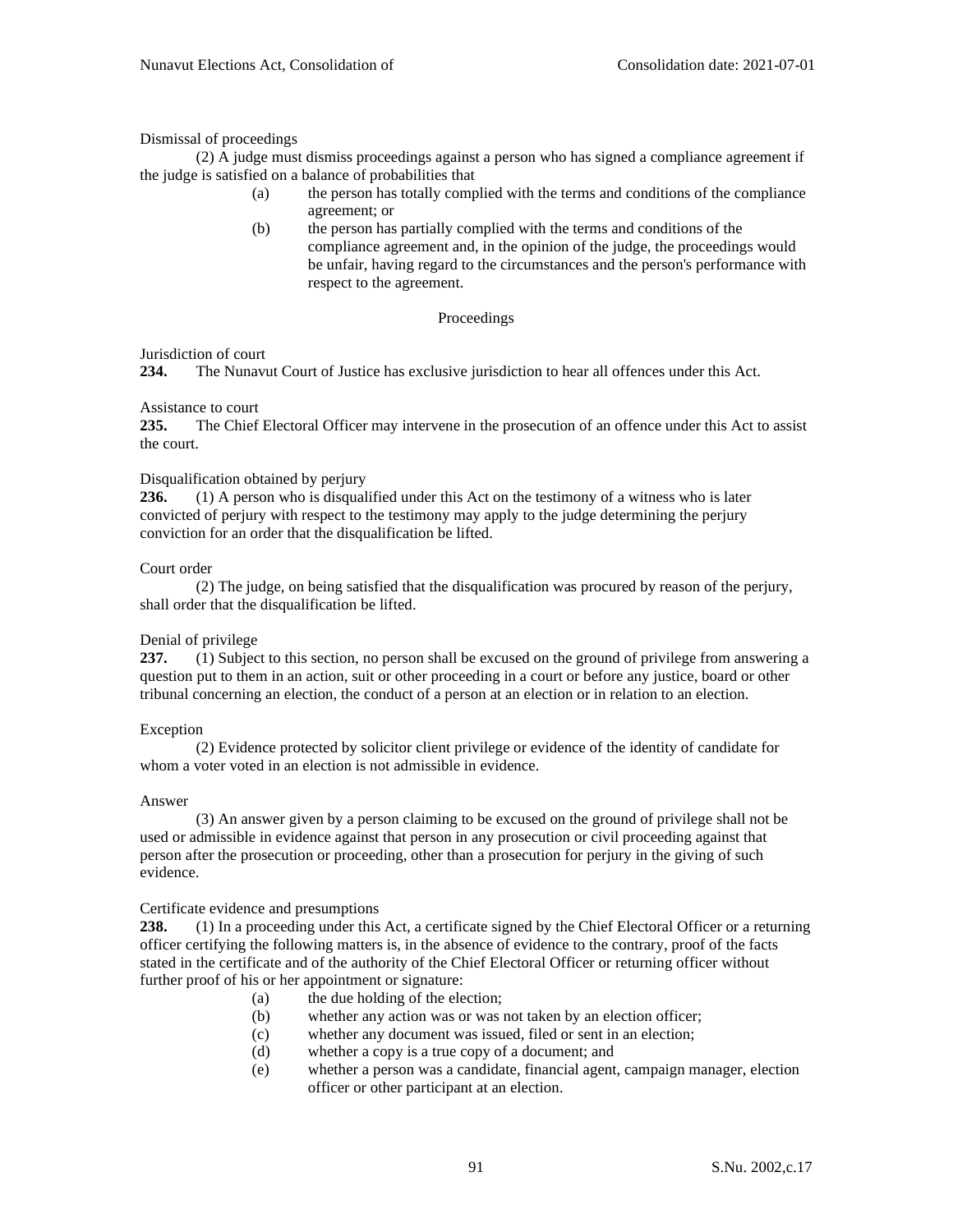# Original documents

(2) If an original election document, rather than a certified true copy, is required in a proceeding under this Act,

- (a) a judge may, at the instance of any of the parties to the proceedings, order the Chief Electoral Officer to ensure that the original election documents are produced on or before the day fixed for the trial; and
- (b) the Chief Electoral Officer shall cause the election documents to be deposited with the court in the manner that the judge may order. S.Nu. 2005,c.14,s.51.

# **Costs**

**239.** (1) The judge hearing an offence under this Act may order payment by the accused to the prosecutor of the costs and expenses that appear to the judge to have been reasonably incurred in the conduct of the prosecution.

### Recognizance

(2) A judge shall not make an order under subsection (1) unless the prosecutor, before or on the laying of the information, enters into a recognizance with two sureties, in the sum of \$500 and to the satisfaction of the judge, to conduct the prosecution with effect and to pay the accused's costs if the accused is acquitted.

# Costs in private prosecution

(3) In the case of an information by a private prosecutor for an offence under this Act, if judgment is given for the accused, the accused is entitled to recover from the prosecutor the costs sustained by the accused by reason of the proceedings, which shall be taxed by the proper officer of the court.

### Limitation period

**240.** (1) A prosecution for an offence under this Act, and an action, writ or proceeding for a penalty under this Act,

- (a) may not be commenced more than one year after the day on which the offence was committed or the action, suit or proceeding might first have been brought or taken, whichever is later; and
- (b) shall, when commenced, be proceeded with and carried on without wilful delay.

# Extension of limitation period

(2) Despite subsection (1),

- (a) where the withdrawal or absconding of the accused from the jurisdiction prevents a prosecution, action, suit or proceeding referred to in subsection (1), the limitation period is extended until one year from the day the accused returns;
- (b) where a compliance agreement is entered into but a notice of default has been sent by the Integrity Commissioner, the limitation period is extended until 60 days after the notice of default; and
- (c) a prosecution, suit or proceeding against a returning officer for wilful delay, neglect or refusal to return a candidate as elected may not be commenced more than six months after the day the hearing of any application to void an election relating to the action is concluded.

S.Nu. 2011,c.17,s.54; S.Nu. 2012,c.17,s.21.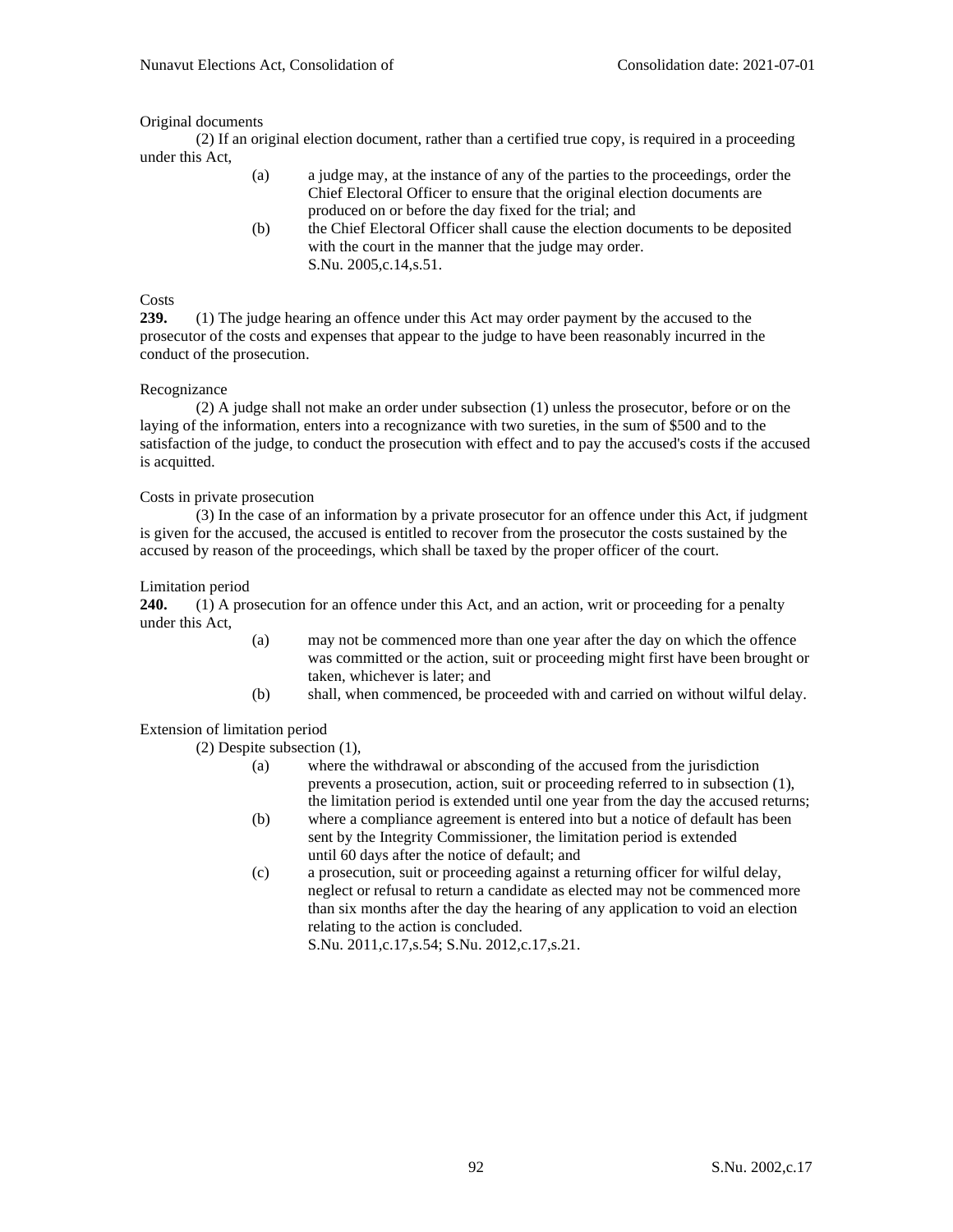# PART X

### OFFENCES AND PUNISHMENT

### Publication of Offences

Public information

**241.** The Chief Electoral Officer shall, in the Official Languages, take reasonable measures to inform the public, especially candidates and financial agents, what actions constitute offences under this Act. S.Nu. 2008,c.10,s.45(6).

### Offences Related to Voting

### Voting offences

**242.** (1) A person is guilty of an offence if he or she

- (a) votes or attempts to vote at an election knowing that he or she is not qualified to vote in the election;
- (b) votes or attempts to vote more than once in an election;
- (c) **Repealed, S.Nu. 2021,c.8,s.35(a).**
- (d) **Repealed, S.Nu. 2021,c.8,s.35(a).**
- (e) applies under this Act to be included in a list of voters in the name of some other person, whether the name belongs to a person living or dead or is fictitious;
- (f) is included in a list of voters under this Act but applies, without authority under this Act, to be included in another list of voters for another constituency at the same election or another election that runs concurrently, in whole or in part;
- (g) except as authorized by section 114, applies for a ballot paper in the name of some other person, whether the name belongs to a person living or dead or is fictitious; or
- (h) induces or procures another person to vote at an election knowing that the other person is not qualified to vote at the election.

# (2) **Repealed, S.Nu. 2021,c.8,s.35(b).**

### False statement

(3) Any voter who knowingly makes a false statement when attempting to register to vote or at a poll is guilty of an offence. S.Nu. 2021,c.8,s.35.

### **Offence**

**243.** A person is guilty of an offence if he or she contravenes or fails to comply with the provisions of this Act and that causes

- (a) a vote to be received which should not have been cast; or
- (b) a vote properly cast not to be received.

### **Offence**

**244.** (1) An employer is guilty of an offence if he or she, directly or indirectly,

- (a) refuses or by intimidation, undue influence, or in any other way, interferes with the time off work to which the voter is entitled under section 10;
- (b) does not pay the voter in accordance with section 10; or
- (c) otherwise penalizes the voter contrary to section 10.

### Effect of agreement

(2) Where an employer is required to allow an employee additional time for voting, the employer does not commit an offence for the reason only that the employee works during all or part of the additional time under an agreement with the employer.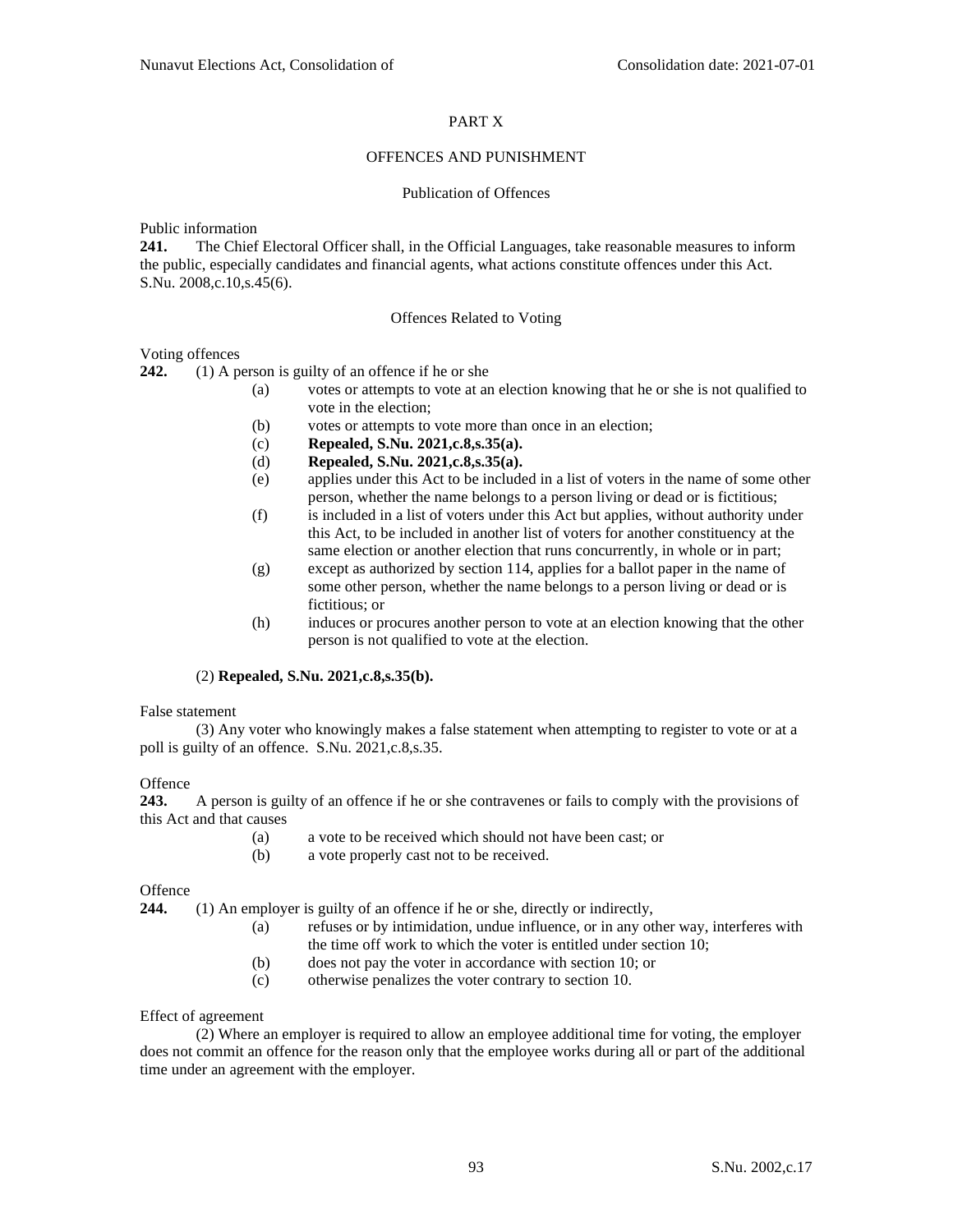# Ballot offences

- **245.** A person is guilty of an offence if he or she
	- (a) forges a ballot paper or puts a forged ballot paper into circulation;
	- (b) fraudulently alters, defaces or destroys a ballot paper or the initials of the deputy returning officer signed on the ballot;
	- (c) without authority under this Act, supplies a ballot paper to any person;
	- (d) not being a person entitled under this Act to be in possession of a ballot paper, has, without authority, any ballot paper in his or her possession;
	- (e) fraudulently puts or causes to be put into a ballot box a ballot paper or any other paper;
	- (f) fraudulently takes a ballot paper out of a polling place;
	- (g) without authority under this Act, destroys, takes, opens or otherwise interferes with a ballot box or book or packet of ballot papers;
	- (h) without authority under this Act, prints any ballot paper or what purports to be or is capable of being used as a ballot paper at an election;
	- (i) being authorized by the Chief Electoral Officer to print the ballot papers for an election, fraudulently prints more ballot papers than he or she is authorized to print;
	- (j) constructs, imports into Nunavut or has in his or her possession a ballot box containing a compartment, appliance, device or mechanism by which a ballot paper may be secretly placed or manipulated; or
	- (k) supplies or causes to be supplied to an election officer, or uses for the purposes of an election, a ballot box containing a compartment, appliance, device or mechanism by which a ballot paper may be secretly placed or manipulated.
	- (l) **Repealed, S.Nu. 2021,c.8,s.36.** S.Nu. 2013,c.6,s.25; S.Nu. 2021,c.8,s.36.

Offences for Improperly Influencing Voters

Inducement of voters

**246.** (1) Any person who, personally or through another person, during an election, directly or indirectly offers, procures, provides or promises to procure or provide money, office, employment, food, drink, gifts or prizes or other valuable consideration to induce a person to vote for or against a candidate or to refrain from voting is guilty of an offence.

# (2) **Repealed, S.Nu. 2015,c.18,s.1(10)(a).**

Receipt of money or other valuable consideration

(3) Any person who accepts or receives money, office, employment, food, drink, gifts, prizes or other valuable consideration to vote for or against a candidate or to refrain from voting is guilty of an offence.

# Influencing voters

(4) A candidate or financial agent is guilty of an offence if he or she personally or through another person, directly or indirectly, during an election and with intent to influence any person to vote for or against a candidate or to refrain from voting, pays or indemnifies or promises to pay or indemnify any person for loss of wages or other earnings suffered by that person in going to, being at, or returning from a polling place or the neighbourhood of a polling place.

### Influencing voters at a meeting

(5) Any person who provides money, food, drink, gifts or prizes or other valuable consideration at a meeting of voters assembled for the purpose of campaigning in an election is guilty of an offence.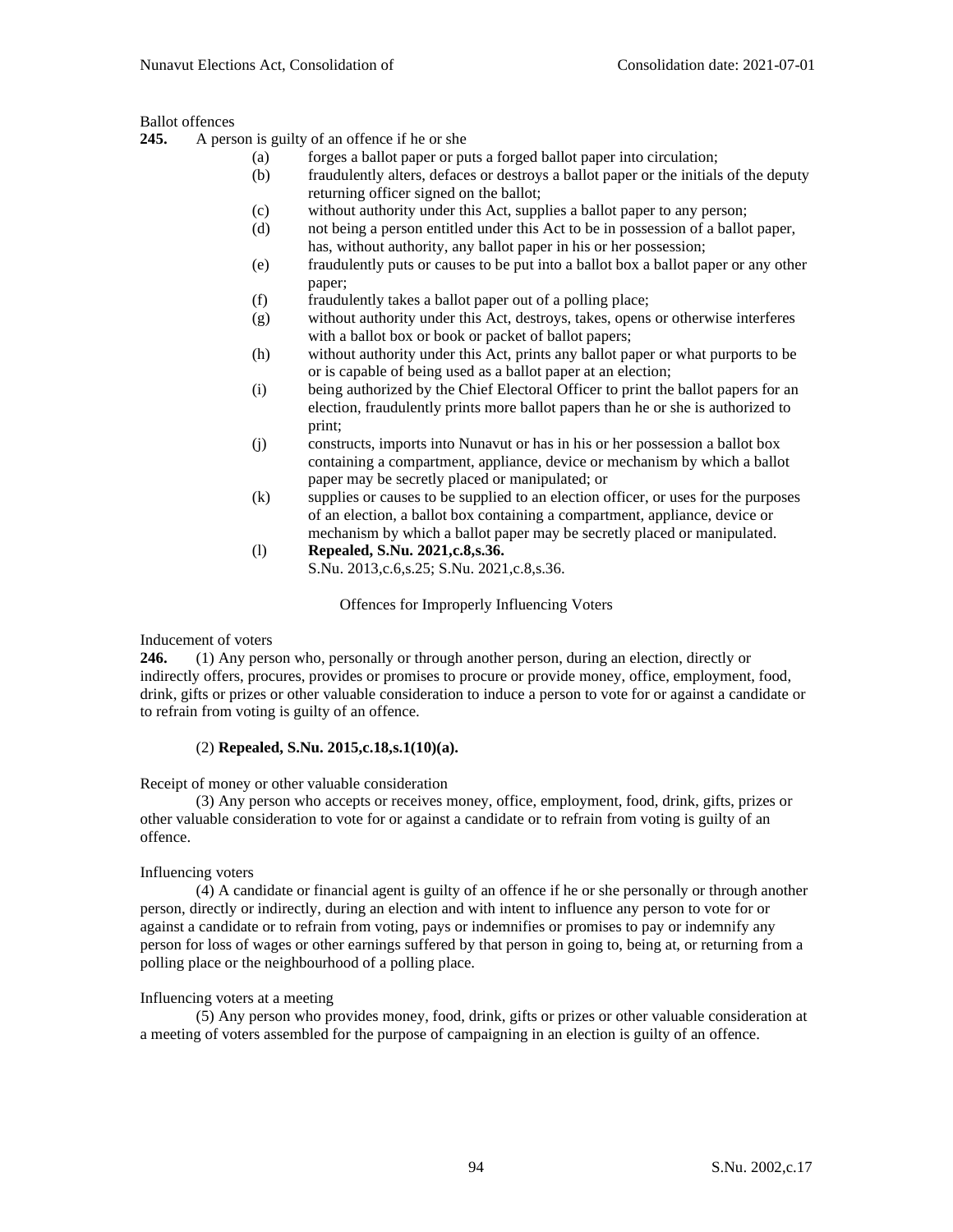Exemptions

(6) This section does not apply to

- (a) a meal or non-alcoholic refreshments provided at a meeting of voters assembled for the purpose of campaigning in an election;
- (b) a meal or non-alcoholic refreshments provided to a candidate or the representative of a candidate at a polling station; or
- (c) a gift or prize provided at a meeting of voters if the total value of all gifts or prizes provided at that meeting does not exceed \$500.

# Proof of intent

(7) In any proceedings in respect of an offence under this section, evidence that a candidate or a financial agent has offered, procured or provided or has promised to procure or provide money, office, employment, food, drink, gifts or prizes or other valuable consideration to any person is, in the absence of evidence to the contrary, proof of intent to influence a person to vote for or against a candidate or to refrain from voting, unless

- (a) the matter is exempted under subsection (6); or
- (b) the candidate or financial agent is acting strictly in accordance with an obligation to pay employees for time to vote under section 10. S.Nu. 2013,c.6,s.20,25; S.Nu. 2015,c.18,s.1(10).

# Undue influence

**247.** (1) A person is guilty of an offence if, by intimidation, duress or any pretence or contrivance, he or she

- (a) compels, induces or prevails upon a person to vote for or against a candidate or to refrain from voting at an election; or
- (b) represents to a person that the ballot or the manner of voting at an election is not secret.

## Disrupting a public meeting

(2) Any person who, between the date of the issue of the writ for an election and the day immediately after election day, acts, incites others to act or conspires to act in a disorderly manner with the intention of preventing the transaction of the business of a public meeting called for the purposes of the election is guilty of an offence. S.Nu. 2015,c.18,s.1(11).

### Disturbance or disruption

**247.1.** A person is guilty of an offence if he or she, in any manner, creates a disturbance or interferes with the conduct of the proceedings at, or within 10 metres of, a place where the vote is being conducted. S.Nu. 2007,c.3,s.34.

### Offences Related to Information

Failure to protect secrecy of vote

**248.** Any person who contravenes or fails to observe any provision of this Act respecting the secrecy of the vote is guilty of an offence.

# Restricted use of voters lists

**249.** (1) Any person who copies or uses a voters list prepared under this Act for any purpose other than one allowed under subsection 68(1) is guilty of an offence.

# Campaign material requirements

(2) Any person printing, publishing, broadcasting or distributing or causing to be printed, published, broadcast or distributed any campaign material that does not comply with section 186 is guilty of an offence. S.Nu. 2005,c.14,s.52; S.Nu. 2013,c.6,s.21.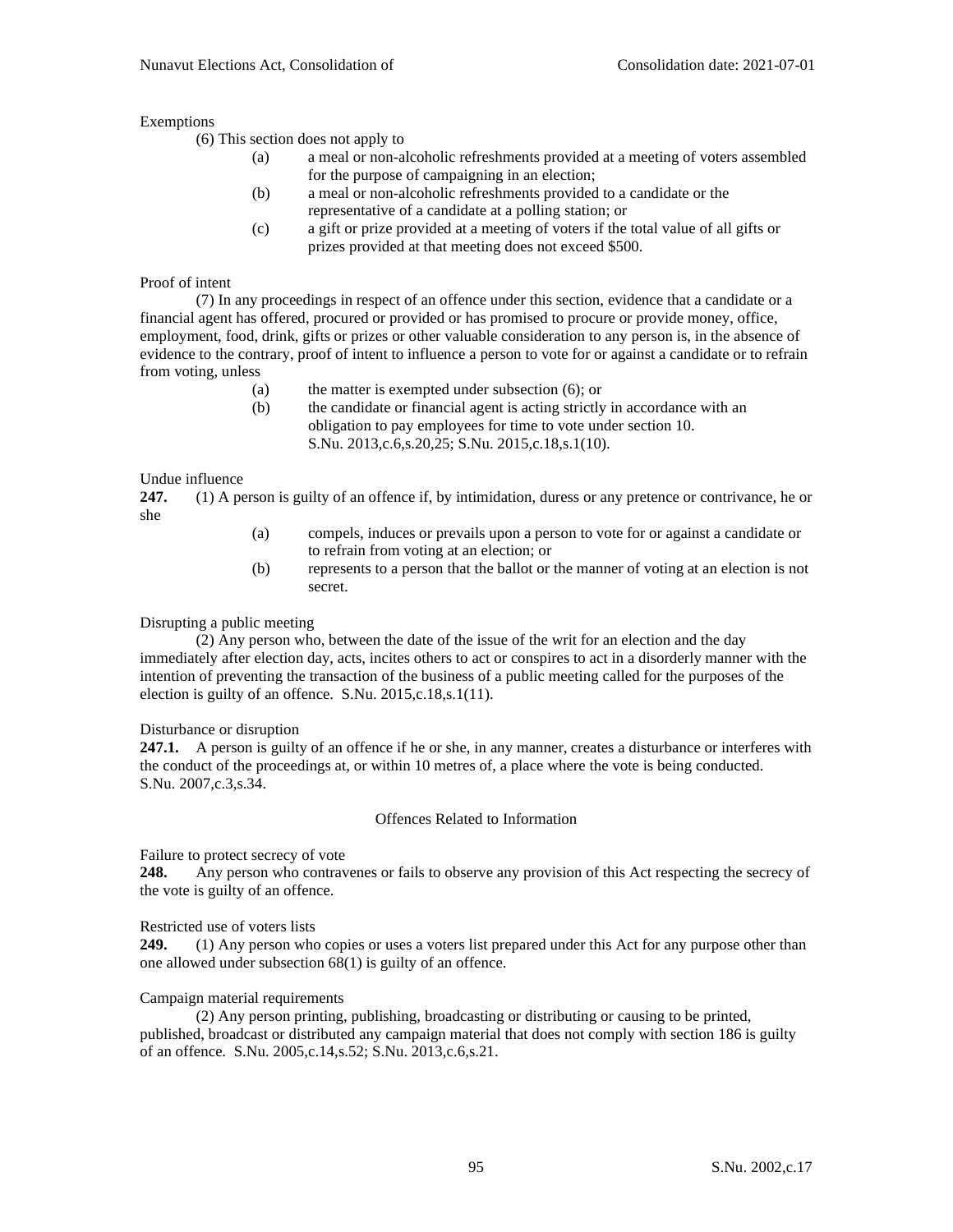## Removal of campaign material

**250.** (1) Any candidate who fails to ensure that all his or her campaign material is removed from public display within 10 days after election day is guilty of an offence.

## Authority for removal

(2) Any person who without authority takes down, removes, covers up, mutilates, defaces or alters any campaign material is guilty of an offence.

### Inducement to make false oath or affirmation

**251.** (1) Any person who, in any case where an oath or affirmation is authorized or directed to be taken by this Act, knowingly compels or attempts to compel, or induces or attempts to induce a person to take that oath or affirmation falsely, is guilty of an offence.

# Taking false oath or affirmation

(2) Any person who knowingly takes a false oath or affirmation under this Act is guilty of an offence.

### Publishing false statements

(3) Any person who, before or during an election, knowingly makes or publishes any false statement of fact in relation to the character or conduct of a candidate is guilty of an offence.

### Improper placement of campaign material

**252.** (1) Any person who places campaign material on any premises used as a polling place is guilty of an offence.

### No campaign material in polling place

(2) Any person who uses, wears or displays or causes to be used, worn or displayed any flag, ribbon, label, badge or similar object in a polling place as campaign material is guilty of an offence. S.Nu. 2013,c.6,s.22,25.

# Removal of notices

**253.** (1) Any person who without authority takes down, covers up, mutilates, defaces or alters any printed or written proclamation, placard, notice, list of voters or other document required by this Act to be posted is guilty of an offence.

# Posting of warning

(2) An easily read copy of subsection (1), in large type, must be printed on, or posted near, any posted document referred to in subsection (1).

### Refusal of summons

**254.** Any person who refuses or neglects to attend on the summons of a returning officer issued under paragraph 141(3)(a) is guilty of an offence.

### Prohibition on telecommunication devices

**254.1.** (1) No person, other than an election officer, shall use any telecommunications device, including a mobile telephone or text messaging device, in a polling place.

### Cameras and recorders

(2) No person shall use any device to record images or sound in a polling place, except for use by the news media before the polling place is open for voting with the approval of the Chief Electoral Officer. S.Nu. 2005,c.14,s.53; S.Nu. 2013,c.6,s.25.

# **255. Repealed, S.Nu. 2015,c.18,s.1(12).**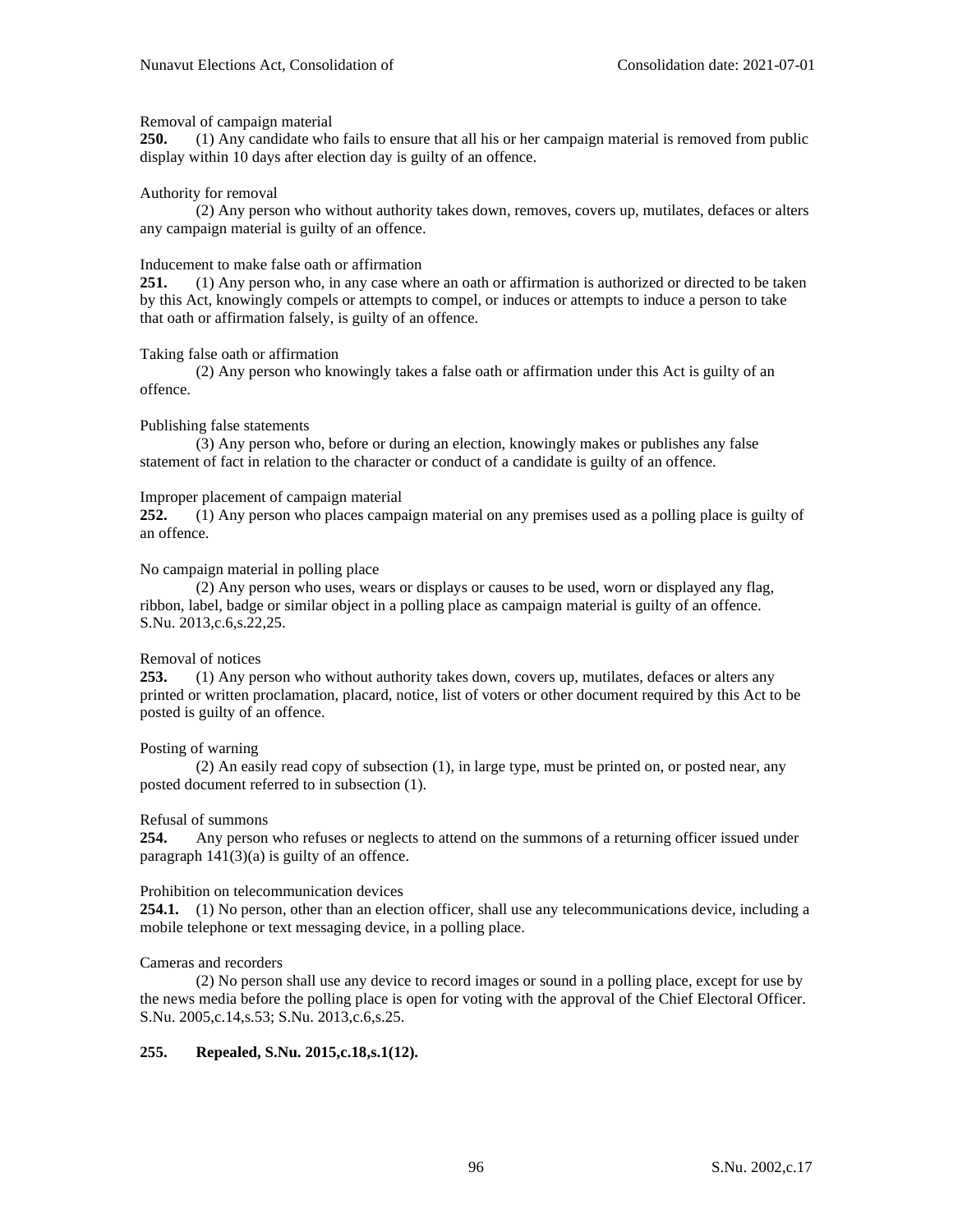## False statement of withdrawal

**256.** Any person who, before or during an election, publishes a false statement of the withdrawal of a candidate, for the purpose of promoting the election of another candidate, is guilty of an offence.

## Offences Involving Candidates and Financial Agents

# **Offence**

**257.** (1) Any person who files a declaration of candidacy in an election knowing that he or she is ineligible to be a candidate in the election is guilty of an offence.

# Single candidacy

(2) Any person who is a candidate in more than one constituency at the same time is guilty of an offence. S.Nu. 2007,c.3,s.36.

### Ineligible financial agent

**258.** (1) Any person who accepts an appointment or acts as a financial agent knowing that he or she is ineligible to be appointed or to act in that capacity is guilty of an offence.

### Breach of duty of financial agent

(2) Any financial agent who does not carry out the responsibilities of that office as required under this Act is guilty of an offence.

### Prohibition of certain pledges

**259.** A candidate is guilty of an offence if he or she signs a written document containing a demand or claim made on the candidate by a person or association of persons, between the date of the issue of the writ of election and the end of election day, requiring the candidate

- (a) to follow any course of action that would prevent the candidate from exercising freedom of action in the Legislative Assembly, if elected; or
- (b) to resign as a member if called on to do so by a person or association of persons.

# Vicarious liability

**260.** No candidate shall be convicted of having committed an offence, unless the candidate in person, the financial agent of the candidate, or some other agent of the candidate with the actual knowledge and consent of the candidate, omitted to do or did the thing the omission or doing of which constituted the offence.

# Offences Involving Election Officers

# Writ offence

261. (1) Any returning officer who wilfully neglects to issue a writ is guilty of an offence.

Delay

(2) Any returning officer who wilfully fails to promptly perform his or her functions respecting the holding of an election is guilty of an offence.

# Registration clerks

**262.** (1) A registration clerk is guilty of an offence if he or she wilfully

- (a) registers the name of a person who the registration clerk has good reason to believe does not have the right to have his or her name included; or
- (b) fails to register the name of a person who the registration clerk has good reason to believe has the right to have his or her name included.

# **Obstruction**

(2) Any person who impedes or obstructs a registration clerk performing functions under this Act is guilty of an offence.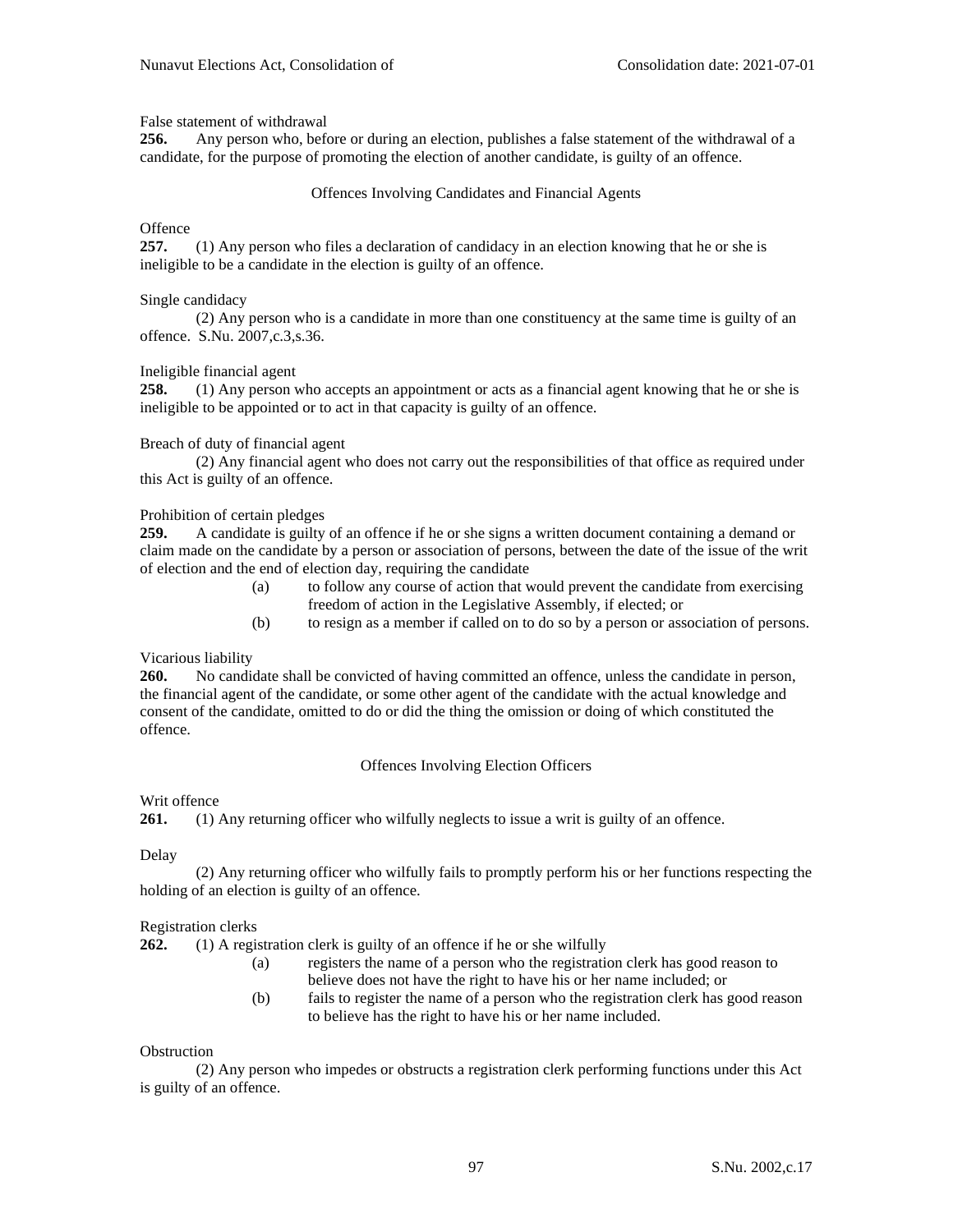# Deputy returning officers

**263.** A deputy returning officer is guilty of an offence if he or she

- (a) fraudulently puts his or her initials on the back of any paper purporting to be or capable of being used as a ballot paper at an election; or
- (b) places on a ballot paper any writing, number or mark with the intent that the voter to whom the ballot paper is to be, or has been, given may be identified.

# Failure to send election material

**264.** Any election officer who is replaced and fails to send election material as required under section 164(4) is guilty of an offence.

# Liability of election officers

**265.** (1) Despite anything in this Act, any election officer who contravenes or refuses to comply with this Act is guilty of an offence, unless the election officer establishes that

- (a) the election officer was acting in good faith in contravening, failing or refusing to comply;
- (b) the contravention, failure or refusal was reasonable; and
- (c) the election officer did not intend to affect the result of the election.

### **Offence**

(2) Any person who, in any manner, makes a count of the votes except at the time and in the manner provided by this Act is guilty of an offence.

### Improper advice

(3) Any deputy returning officer or poll clerk who, in administering an oath or affirmation, incorrectly asserts that a fact or circumstance is a disqualification under this Act is guilty of an offence.

### **Offence**

**266.** A returning officer is guilty of an offence if the returning officer wilfully delays, neglects or refuses to return a person who ought to be returned as an elected member of the Legislative Assembly and, on the hearing of an application to void an election for the constituency, it is determined that the person was entitled to be returned.

### Financial Offences

Illegal contributions

**267.** (1) Any person who makes a contribution contrary to section 168 is guilty of an offence.

### Excess expenses

(2) Any candidate who incurs pre-election expenses and election expenses that cumulatively exceed \$30,000 is guilty of an offence.

### **Offence**

(3) A financial agent is guilty of an offence if he or she

- (a) makes a payment in contravention of section 178;
- (a.1) accepts a contribution contrary to section 168, 171 or 173;
- (b) reimburses a candidate in contravention of section 179; or
- (c) fails to prepare a financial return in accordance with section 180, without an excuse authorized by this Act.

### False or late return

(4) A candidate is guilty of an offence if he or she fails to send a financial return in accordance with section 180, without an excuse authorized by this Act.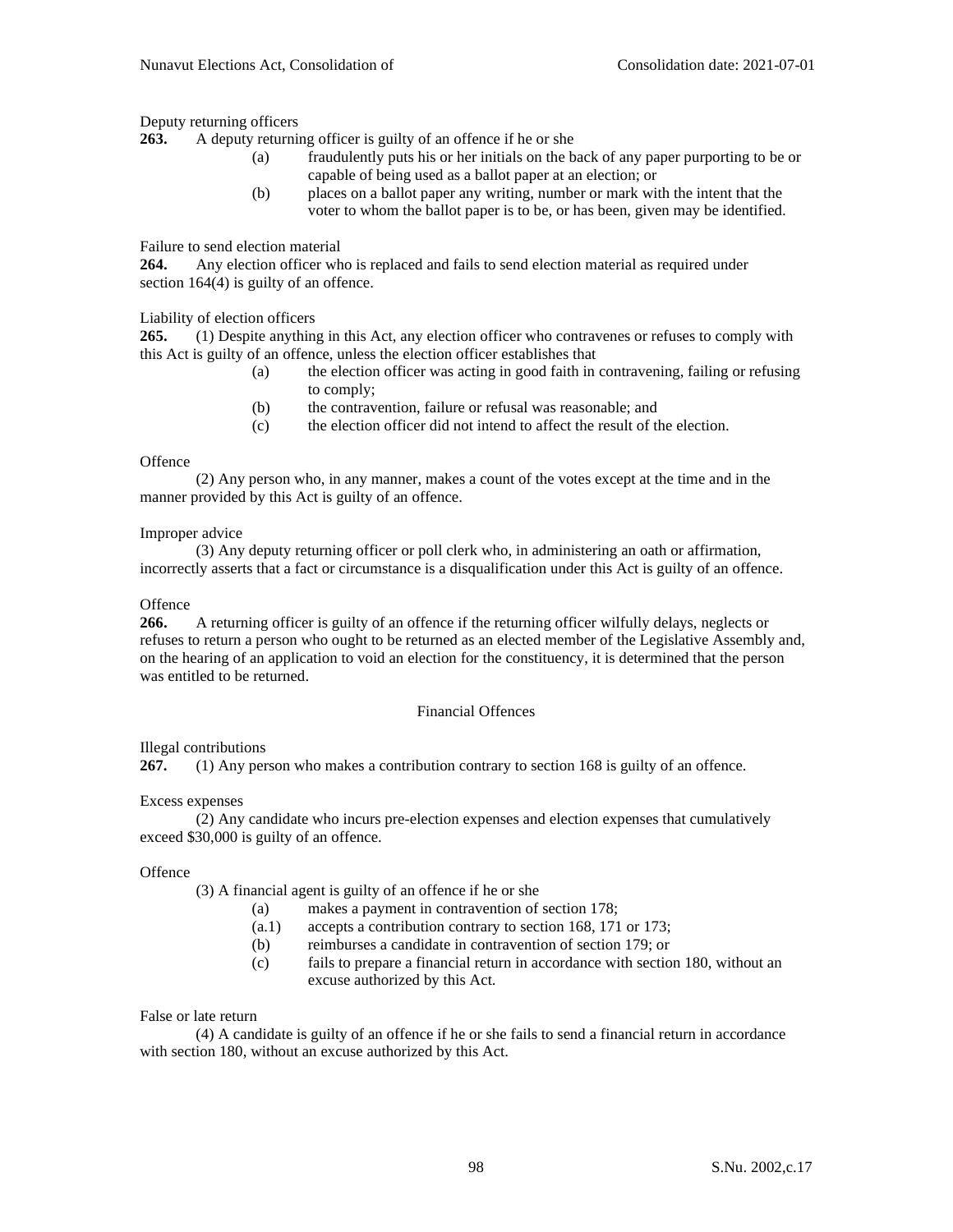### **Offence**

(5) Any person who is ordered to attend a court hearing or is the subject of an order referred to in section 184 and does not comply with the order is guilty of an offence. S.Nu. 2005,c.14,s.54; S.Nu. 2013,c.6,s.24.

#### Punishment

General offence and punishment

**268.** (1) Except as otherwise provided in this Act, any person who contravenes this Act is guilty of an offence and liable on summary conviction to

- (a) a fine not exceeding \$5,000;
- (b) imprisonment for a term not exceeding one year; or
- (c) to both a fine and imprisonment.

### Additional punishment

(2) Any person who is convicted of an offence under this Act, in addition to any other punishment, is ineligible to

- (a) be elected to the Legislative Assembly;
- (b) sit as a member of the Legislative Assembly; or
- (c) hold any office to which a person may be appointed by the Commissioner, a
- Minister or official of the Government of Nunavut or the Legislative Assembly.

Duration of prohibition

(3) The prohibition in subsection (2) begins on the day the person is convicted and continues for five years. S.Nu. 2007,c.3,s.35.

### Orders of judge

**269.** (1) If a person is convicted of an offence, the judge may, in addition to any punishment imposed and having regard to the nature of the offence and the circumstances surrounding its commission, make an order having any or all of the following effects:

- (a) prohibiting the person from doing any act or engaging in any activity that could, in the opinion of the judge, result in the continuation or repetition of the offence;
- (b) directing the person to take any action that the judge considers appropriate to remedy or avoid any harm that resulted or may result from the commission of the offence;
- (c) directing the person to publish, in any manner that the judge considers appropriate, the facts relating to the commission of the offence;
- (d) directing the person to perform community service in accordance with any conditions that the judge considers reasonable;
- (e) directing the person to pay to the consolidated revenue fund an amount for all or any of the cost of remedial or preventive action taken, or to be taken, by or on behalf of the Legislative Assembly as a result of the commission of the offence;
- (f) directing the person to pay restitution or damages to any person who suffered loss or damage as a result of the commission of the offence, in the manner prescribed by the judge;
- (g) directing the person to post security or pay to the court an amount that the judge considers appropriate for the purpose of ensuring compliance with any prohibition, direction or requirement under this section; and
- (h) requiring the person to comply with any other conditions that the judge considers appropriate for securing the person's good conduct and for preventing the person from repeating the offence or committing other offences.

## Collection of amount owing

(2) The amount to be paid under paragraph (1)(e) and any interest payable on that amount constitute a debt due to the Legislative Assembly and may be recovered as such in any court of competent jurisdiction.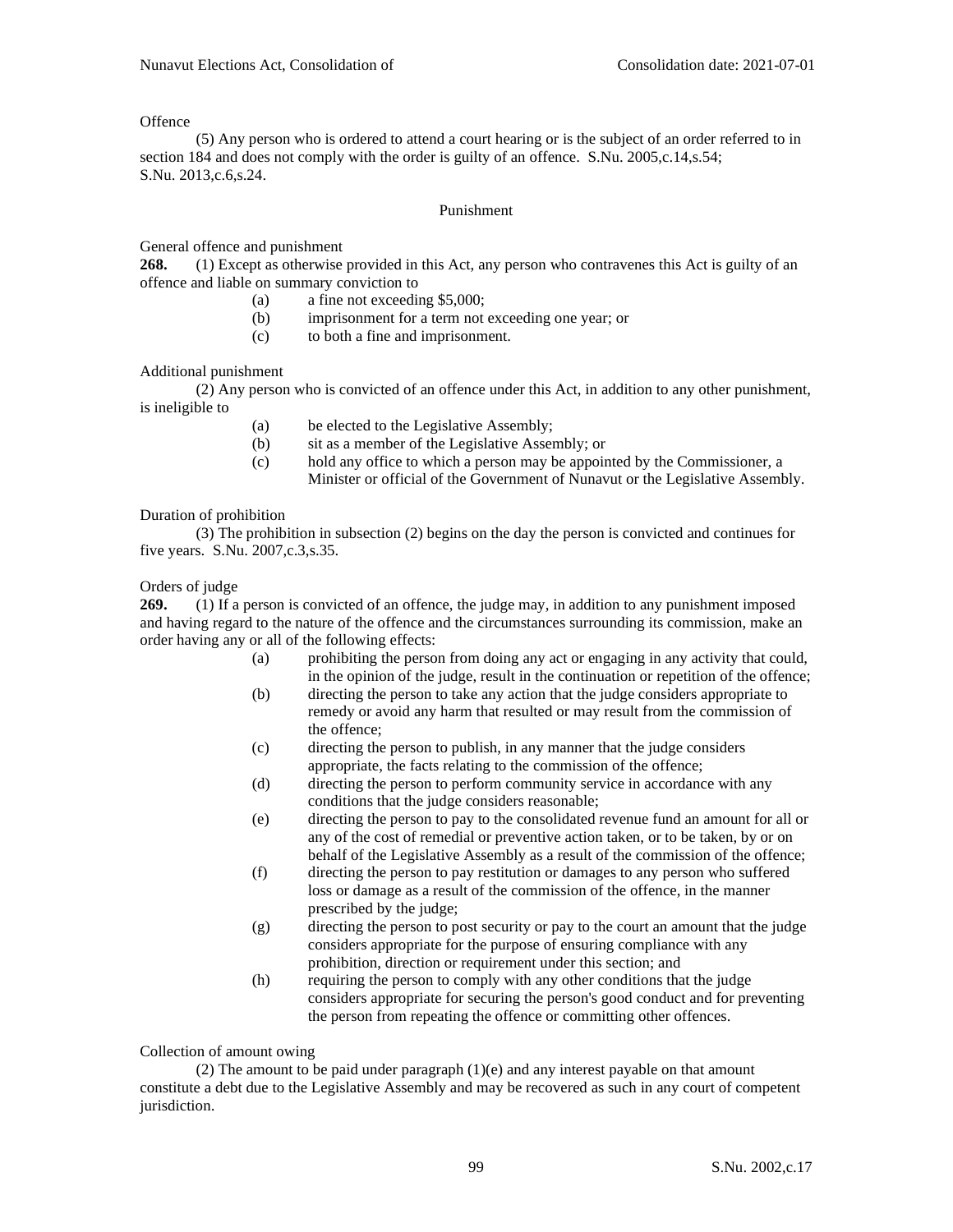### Suspended sentence

(3) If a person is convicted of an offence and the judge suspends the passing of sentence, the judge may, in addition to any probation order, make an order containing one or more of the prohibitions, directions or requirements mentioned in subsection (1).

### Imposition of sentence

(4) If the person does not comply with the order, or is convicted of another offence within three years after the order is made, the judge may, on the application of the prosecution, impose any sentence that could have been imposed if the passing of sentence had not been suspended.

### Variation of sentencing

(5) On an application by the Attorney General or the convicted person, if the judge considers variation appropriate because of a change in circumstances, the judge may make an order

- (a) changing the original order or any conditions specified in it;
- (b) relieving the person subject to the order absolutely or partially from compliance with all or part of the original order;
- (c) reducing the period for which the original order is to remain in effect; and
- (d) extending the period for which the original order is to remain in effect, subject to the limit that this extension must not be longer than one year. S.Nu. 2011,c.17,s.55.

### Fraud

### Fraud

**270.** For the purposes of this Act, an act or an omission to act is deemed to be fraudulent if

- (a) the act or omission was done knowingly; and
- (b) the act or omission results or would likely result in receiving a vote that should not have been cast or in not receiving a vote that should have been cast. S.Nu. 2008,c.9,s.4.

### PART XI

### TRANSITIONAL PROVISIONS, CONSEQUENTIAL AMENDMENTS, REPEAL

### TRANSITIONAL PROVISIONS

Proceedings in progress

**271.** (1) Every proceeding in which the Chief Electoral Officer is a party when this Act comes into force may be continued by or against the Chief Electoral Officer in the same manner and to the same extent as could have been done by or against the Chief Electoral Officer immediately before this Act came into force.

Property, rights, obligations

(2) The Chief Electoral Officer shall continue to have all the property, rights, obligations and liabilities of the Chief Electoral Officer as they existed immediately before this Act came into force.

### Chief Electoral Officer

(3) The person holding office as Chief Electoral Officer on the day this Act comes into force shall continue to hold that office.

### Returning officers

(4) The appointment of every returning officer and assistant returning officer holding office on the day this Act comes into force shall be deemed to be revoked on that day.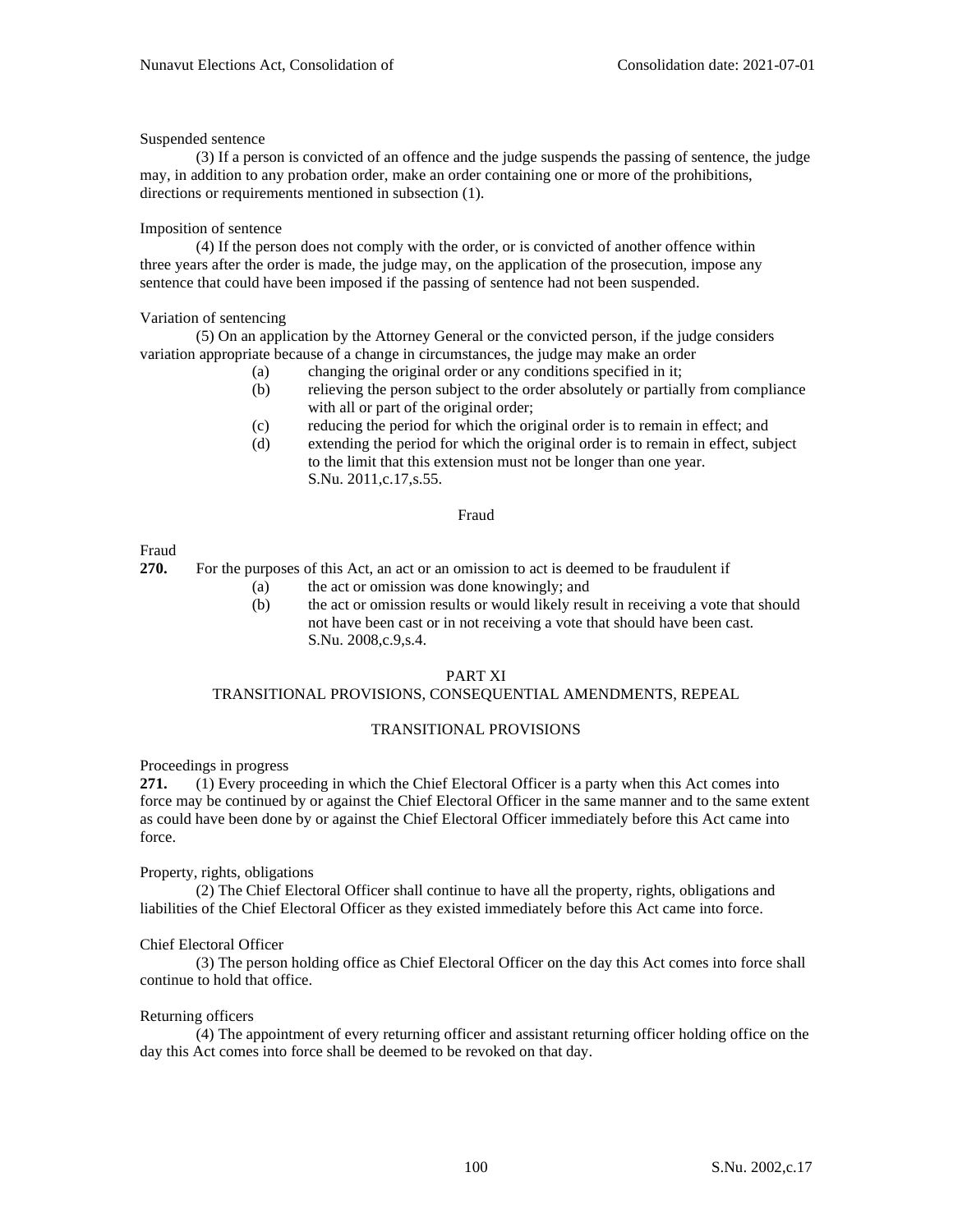## Amendments

### Amendments to this Act or constituency boundaries

**272.** (1) No amendment to this Act or to the provisions of any Act respecting constituency boundaries applies to an election for which the writ is issued within 180 days after the enactment of the amendment unless, before the issue of the writ, the Chief Electoral Officer publishes in the *Nunavut Gazette* a notice that the necessary preparations for bringing the amendment into force have been made and that the amendment applies to the election.

# Implementation of amendments

(2) Where this Act is amended, the Chief Electoral Officer shall, without delay,

- (a) provide consolidated copies of this Act for the use of election officers;
- (b) correct and reprint any forms, guidelines, directives or instructions affected by the amendment; and
- (c) publish a notice in the *Nunavut Gazette* as soon as the Chief Electoral Officer has performed his or her duties under paragraphs (a) and (b).

### Appointments

(3) For the purpose only of authorizing the appointment of returning officers for a new constituency whenever required, a change in the constituency boundaries shall be deemed to be in force on the day on which the Act providing for or enabling the change is enacted. S.Nu. 2012,c.21,s.1(5).

# **Note**

The following provisions have been deleted for the purposes of this consolidation: s.273 to 278 (Consequential Amendments)

# **REPEAL**

*Elections Act* (Nunavut)

**279. The** *Elections Act* **(Nunavut), R.S.N.W.T. 1988, c.E 2, as duplicated and amended for Nunavut, is repealed.**

# **COMING INTO FORCE**

**Commencement**

**280. This Act comes into force on a day or days to be fixed by order of the Commissioner.**